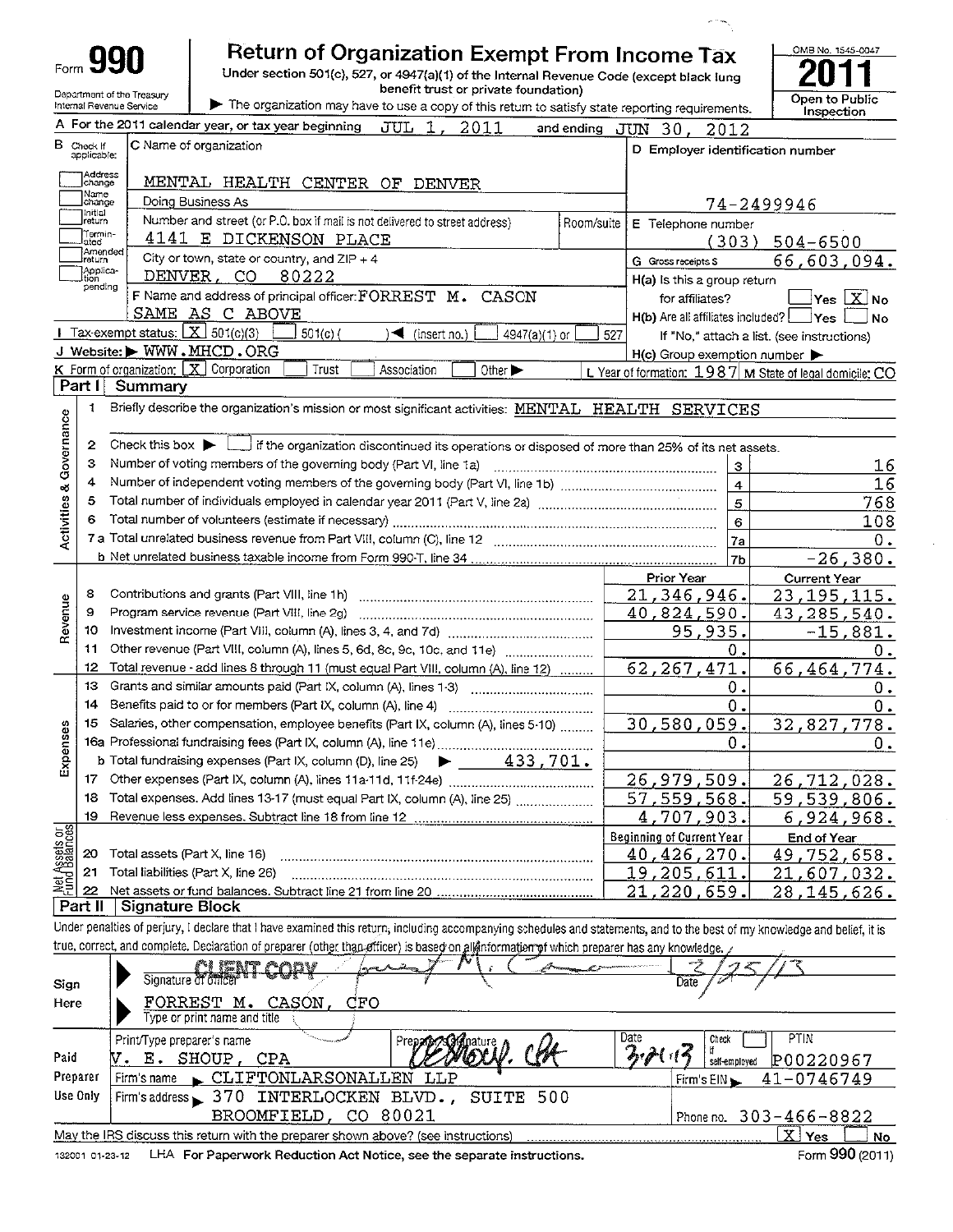|              | 74-2499946<br>MENTAL HEALTH CENTER OF DENVER<br>Page 2<br>Form 990 (2011)                                                                                                                                                         |
|--------------|-----------------------------------------------------------------------------------------------------------------------------------------------------------------------------------------------------------------------------------|
|              | <b>Statement of Program Service Accomplishments</b><br>Part III                                                                                                                                                                   |
|              | $\boxed{\textbf{X}}$                                                                                                                                                                                                              |
| $\mathbf{1}$ | Briefly describe the organization's mission:                                                                                                                                                                                      |
|              | THE MISSION STATEMENT OF MENTAL HEALTH CENTER OF DENVER IS ENRICHING                                                                                                                                                              |
|              | LIVES AND MINDS BY FOCUSING ON STRENGTHS AND RECOVERY.<br>MENTAL HEALTH                                                                                                                                                           |
|              | CENTER OF DENVER PROVIDES OUTCOMES-BASED MENTAL HEALTH SERVICES<br>TO THE<br>CITY AND COUNTY OF DENVER.                                                                                                                           |
|              |                                                                                                                                                                                                                                   |
| $\mathbf{2}$ | Did the organization undertake any significant program services during the year which were not listed on<br>$ {\mathsf Y}$ es $\boxed{{\mathbf X}}$ No                                                                            |
|              | the prior Form 990 or 990-EZ?                                                                                                                                                                                                     |
| 3            | If "Yes," describe these new services on Schedule O.<br>$ {\mathsf Y}\mathsf{es}^\top\overline{{\mathbf{X}}} $ No<br>Did the organization cease conducting, or make significant changes in how it conducts, any program services? |
|              | If "Yes," describe these changes on Schedule O.                                                                                                                                                                                   |
| 4            | Describe the organization's program service accomplishments for each of its three largest program services, as measured by expenses.                                                                                              |
|              | Section 501(c)(3) and 501(c)(4) organizations and section 4947(a)(1) trusts are required to report the amount of grants and allocations to                                                                                        |
|              | others, the total expenses, and revenue, if any, for each program service reported.                                                                                                                                               |
| 4a           | 33,320,395.<br>33, 281, 567.<br>including grants of \$<br>) (Expenses \$<br>(Code:<br>) (Revenue \$                                                                                                                               |
|              | ADULT OUTPATIENT PROGRAMS: THESE PROGRAMS INCLUDE INDIVIDUAL AND GROUP                                                                                                                                                            |
|              | THERAPY, CRISIS AND EMERGENCY SERVICE AND INTENSIVE CASE MANAGEMENT FOR                                                                                                                                                           |
|              | INDIVIDUALS WITH THE GREATEST MENTAL HEALTH NEEDS.                                                                                                                                                                                |
|              |                                                                                                                                                                                                                                   |
|              |                                                                                                                                                                                                                                   |
|              |                                                                                                                                                                                                                                   |
|              |                                                                                                                                                                                                                                   |
|              |                                                                                                                                                                                                                                   |
|              |                                                                                                                                                                                                                                   |
|              |                                                                                                                                                                                                                                   |
|              |                                                                                                                                                                                                                                   |
|              |                                                                                                                                                                                                                                   |
| 4b           | 6,954,500.<br>6,962,613.<br>including grants of \$<br>) (Revenue \$<br>(Code:<br>(Expenses \$                                                                                                                                     |
|              | RESIDENTIAL FACILITIES: TEMPORARY ALTERNATIVE TO HOSPITALIZATION FOR                                                                                                                                                              |
|              | SUBSTANCE ABUSE AND MENTAL HEALTH TREATMENT,<br>UP TO SUPPORT FOR LIVING<br>INDEPENDENT APARTMENTS.                                                                                                                               |
|              |                                                                                                                                                                                                                                   |
|              |                                                                                                                                                                                                                                   |
|              |                                                                                                                                                                                                                                   |
|              |                                                                                                                                                                                                                                   |
|              |                                                                                                                                                                                                                                   |
|              |                                                                                                                                                                                                                                   |
|              |                                                                                                                                                                                                                                   |
|              |                                                                                                                                                                                                                                   |
|              |                                                                                                                                                                                                                                   |
| 4с           | 7,259,583.<br>7,251,124.<br>including grants of \$<br>) (Revenue \$<br>(Code:<br>) (Expenses \$                                                                                                                                   |
|              | $CLINICS$ ,<br>THESE PROGRAMS INCLUDE<br>CHILD<br>AND FAMILY:<br>OUTPATIENT<br>HOME AND                                                                                                                                           |
|              | SCHOOL BASED PROGRAMS,<br>PLUS COMMUNITY PARTNERSHIPS.                                                                                                                                                                            |
|              |                                                                                                                                                                                                                                   |
|              |                                                                                                                                                                                                                                   |
|              |                                                                                                                                                                                                                                   |
|              |                                                                                                                                                                                                                                   |
|              |                                                                                                                                                                                                                                   |
|              |                                                                                                                                                                                                                                   |
|              |                                                                                                                                                                                                                                   |
|              |                                                                                                                                                                                                                                   |
|              |                                                                                                                                                                                                                                   |
|              |                                                                                                                                                                                                                                   |
| 4d           | Other program services (Describe in Schedule O.)                                                                                                                                                                                  |
|              | 4,637,474. including grants of \$<br>4,642,885.<br>(Expenses \$<br>(Revenue \$<br>52,124,665.                                                                                                                                     |
|              | 4e Total program service expenses<br>Form 990 (2011)                                                                                                                                                                              |
| 132002       |                                                                                                                                                                                                                                   |
| 02-09-12     | 2                                                                                                                                                                                                                                 |
|              | 360338 000347 011 01337000 0011 05060 MEMBAT<br>$\Omega$ תוז 111 מהדת הח                                                                                                                                                          |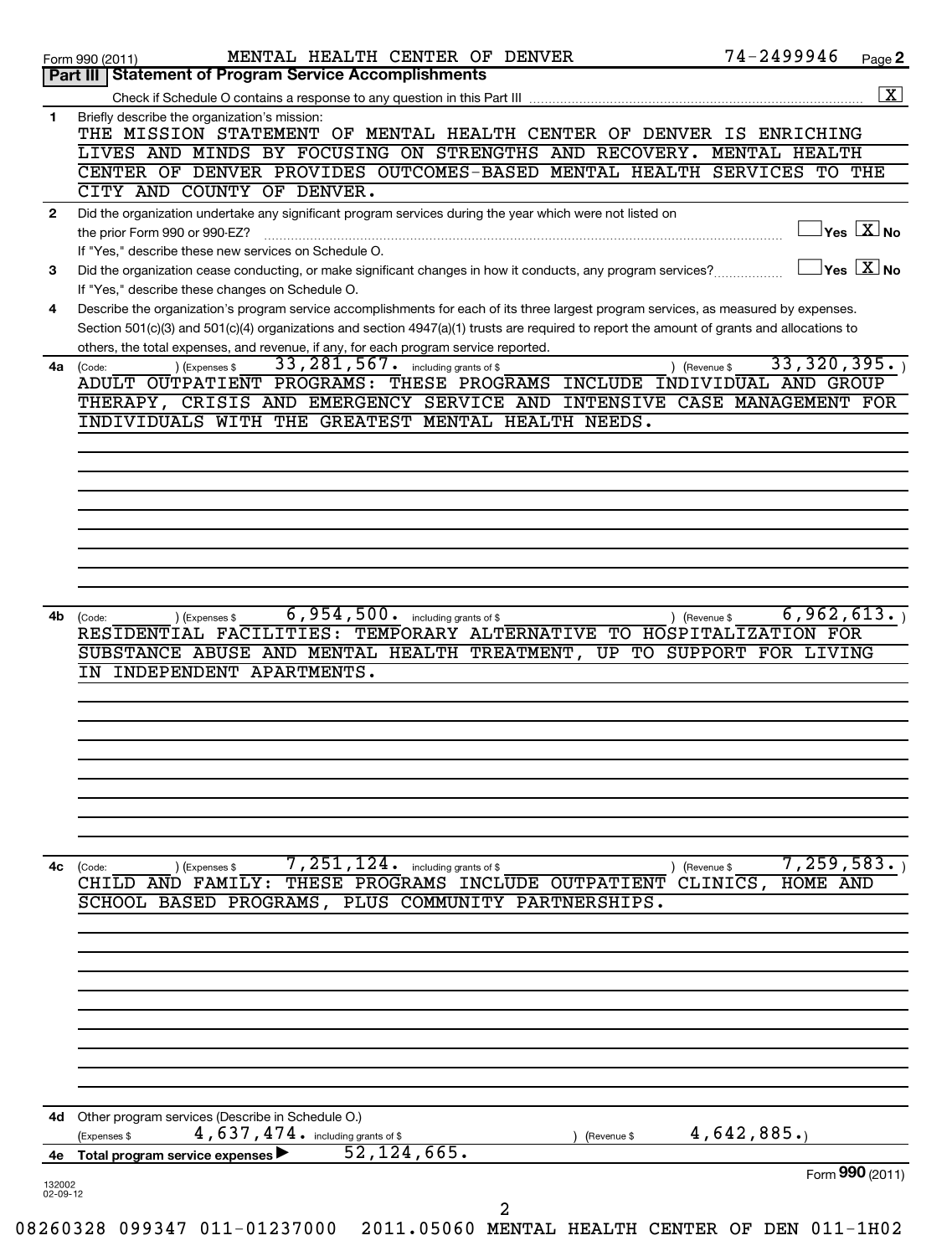**13 14 a**

**f**

**15**

**16**

**17**

**18**

**19**

**1**

**2 3**

132003 01-23-12

#### **4 5 6 7 8 9 10 11 3 4 5 6 7 8 9 10** Section 501(c)(3) organizations. Did the organization engage in lobbying activities, or have a section 501(h) election in effect **a** Did the organization report an amount for land, buildings, and equipment in Part X, line 10? If "Yes," complete Schedule D, **b** Did the organization report an amount for investments - other securities in Part X, line 12 that is 5% or more of its total **c** Did the organization report an amount for investments - program related in Part X, line 13 that is 5% or more of its total **d** Did the organization report an amount for other assets in Part X, line 15 that is 5% or more of its total assets reported in **11a 11b 11c 11d** *If "Yes," complete Schedule C, Part I* public office? ~~~~~~~~~~~~~~~~~~~~~~~~~~~~~~~~~~~~ during the tax year? If "Yes," complete Schedule C, Part II **manually construct that year** year? If "Yes," complete similar amounts as defined in Revenue Procedure 98-19? If "Yes," complete Schedule C, Part III *\_\_\_\_\_\_\_\_\_\_\_\_\_\_\_\_\_\_ If "Yes," complete Schedule D, Part I* provide advice on the distribution or investment of amounts in such funds or accounts? *If "Yes," complete Schedule D, Part II* the environment, historic land areas, or historic structures? ~~~~~~~~~~~~~~ Did the organization maintain collections of works of art, historical treasures, or other similar assets? If "Yes," complete *Schedule D, Part III* ~~~~~~~~~~~~~~~~~~~~~~~~~~~~~~~~~~~~~~~~~~~~~~~~~~~~ credit counseling, debt management, credit repair, or debt negotiation services? If "Yes," complete Schedule D, Part IV *If "Yes," complete Schedule D, Part V* endowments, or quasi-endowments? ~~~~~~~~~~~~~~~~~~~~~~~~ *Part VI* ~~~~~~~~~~~~~~~~~~~~~~~~~~~~~~~~~~~~~~~~~~~~~~~~~~~~~~~~~~ assets reported in Part X, line 16? If "Yes," complete Schedule D, Part VII <sub>…………………………………………………………</sub> assets reported in Part X, line 16? If "Yes," complete Schedule D, Part VIII <sub>…………………………………………………………</sub>…… Part X, line 16? If "Yes," complete Schedule D, Part IX <sub>………………………………………………………………………………</sub> Did the organization engage in direct or indirect political campaign activities on behalf of or in opposition to candidates for Is the organization a section 501(c)(4), 501(c)(5), or 501(c)(6) organization that receives membership dues, assessments, or Did the organization maintain any donor advised funds or any similar funds or accounts for which donors have the right to Did the organization receive or hold a conservation easement, including easements to preserve open space, Did the organization report an amount in Part X, line 21; serve as a custodian for amounts not listed in Part X; or provide Did the organization, directly or through a related organization, hold assets in temporarily restricted endowments, permanent ~~~~~ If the organization's answer to any of the following questions is "Yes," then complete Schedule D, Parts VI, VII, VIII, IX, or X as applicable. X X X X X  $\overline{\texttt{x}}$

*If "Yes," complete Schedule A* ~~~~~~~~~~~~~~~~~~~~~~~~~~~~~~~~~~~~~~~~~~~~~~~ *Schedule B, Schedule of Contributors* Is the organization required to complete ? ~~~~~~~~~~~~~~~~~~~~~~

| Is the organization a school described in section $170(b)(1)(A)(ii)?$ If "Yes," complete Schedule E                            |
|--------------------------------------------------------------------------------------------------------------------------------|
| Did the organization maintain an office, employees, or agents outside of the United States?                                    |
| Did the organization have aggregate revenues or expenses of more than \$10,000 from grantmaking, fundraising, business,        |
| investment, and program service activities outside the United States, or aggregate foreign investments valued at \$100,000     |
| or more? If "Yes," complete Schedule F, Parts I and IV                                                                         |
| Did the organization report on Part IX, column (A), line 3, more than \$5,000 of grants or assistance to any organization      |
| or entity located outside the United States? If "Yes," complete Schedule F, Parts II and IV                                    |
| Did the organization report on Part IX, column (A), line 3, more than \$5,000 of aggregate grants or assistance to individuals |

**e** *If "Yes," complete Schedule D, Part X* Did the organization report an amount for other liabilities in Part X, line 25? ~~~~~~

Did the organization's separate or consolidated financial statements for the tax year include a footnote that addresses

the organization's liability for uncertain tax positions under FIN 48 (ASC 740)? If "Yes," co*mplete Schedule D, Part X* ............

| Form 990 (2011) | MENTAL | <b>. HEALTH CENTER OF</b> |  | DENVER | 74-2499946 | Page |
|-----------------|--------|---------------------------|--|--------|------------|------|

Is the organization described in section 501(c)(3) or 4947(a)(1) (other than a private foundation)?

**Part IV Checklist of Required Schedules**

**3**

**1 2** **Yes No**

X

X

X

X

X

X

X

X

X X

|    | 12a Did the organization obtain separate, independent audited financial statements for the tax year? If "Yes," complete                                                                                                  |                 |   |                         |
|----|--------------------------------------------------------------------------------------------------------------------------------------------------------------------------------------------------------------------------|-----------------|---|-------------------------|
|    | Schedule D, Parts XI, XII, and XIII                                                                                                                                                                                      | 12a             |   | x.                      |
|    | <b>b</b> Was the organization included in consolidated, independent audited financial statements for the tax year?                                                                                                       |                 |   |                         |
|    | If "Yes," and if the organization answered "No" to line 12a, then completing Schedule D, Parts XI, XII, and XIII is optional                                                                                             | 12 <sub>b</sub> | x |                         |
| 13 | Is the organization a school described in section $170(b)(1)(A)(ii)$ ? If "Yes," complete Schedule E                                                                                                                     | 13              |   | X                       |
|    | 14a Did the organization maintain an office, employees, or agents outside of the United States?                                                                                                                          | 14a             |   | $\overline{\texttt{x}}$ |
|    | <b>b</b> Did the organization have aggregate revenues or expenses of more than \$10,000 from grantmaking, fundraising, business,                                                                                         |                 |   |                         |
|    | investment, and program service activities outside the United States, or aggregate foreign investments valued at \$100,000<br>or more? If "Yes," complete Schedule F, Parts I and IV                                     | 14b             |   | x                       |
| 15 | Did the organization report on Part IX, column (A), line 3, more than \$5,000 of grants or assistance to any organization<br>or entity located outside the United States? If "Yes," complete Schedule F, Parts II and IV | 15              |   | x                       |
| 16 | Did the organization report on Part IX, column (A), line 3, more than \$5,000 of aggregate grants or assistance to individuals<br>located outside the United States? If "Yes," complete Schedule F, Parts III and IV     | 16              |   | x                       |
| 17 | Did the organization report a total of more than \$15,000 of expenses for professional fundraising services on Part IX,<br>column (A), lines 6 and 11e? If "Yes," complete Schedule G, Part I                            | 17              | х |                         |
| 18 | Did the organization report more than \$15,000 total of fundraising event gross income and contributions on Part VIII, lines<br>1c and 8a? If "Yes," complete Schedule G, Part II                                        | 18              |   | x                       |
| 19 | Did the organization report more than \$15,000 of gross income from gaming activities on Part VIII, line 9a? If "Yes,"<br>complete Schedule G, Part III                                                                  | 19              |   | х                       |
|    | <b>20a</b> Did the organization operate one or more hospital facilities? If "Yes," complete Schedule H                                                                                                                   | 20a             |   | x                       |
|    | <b>b</b> If "Yes" to line 20a, did the organization attach a copy of its audited financial statements to this return?                                                                                                    | 20 <sub>b</sub> |   |                         |

**11e**

**11f**

Form (2011) **990**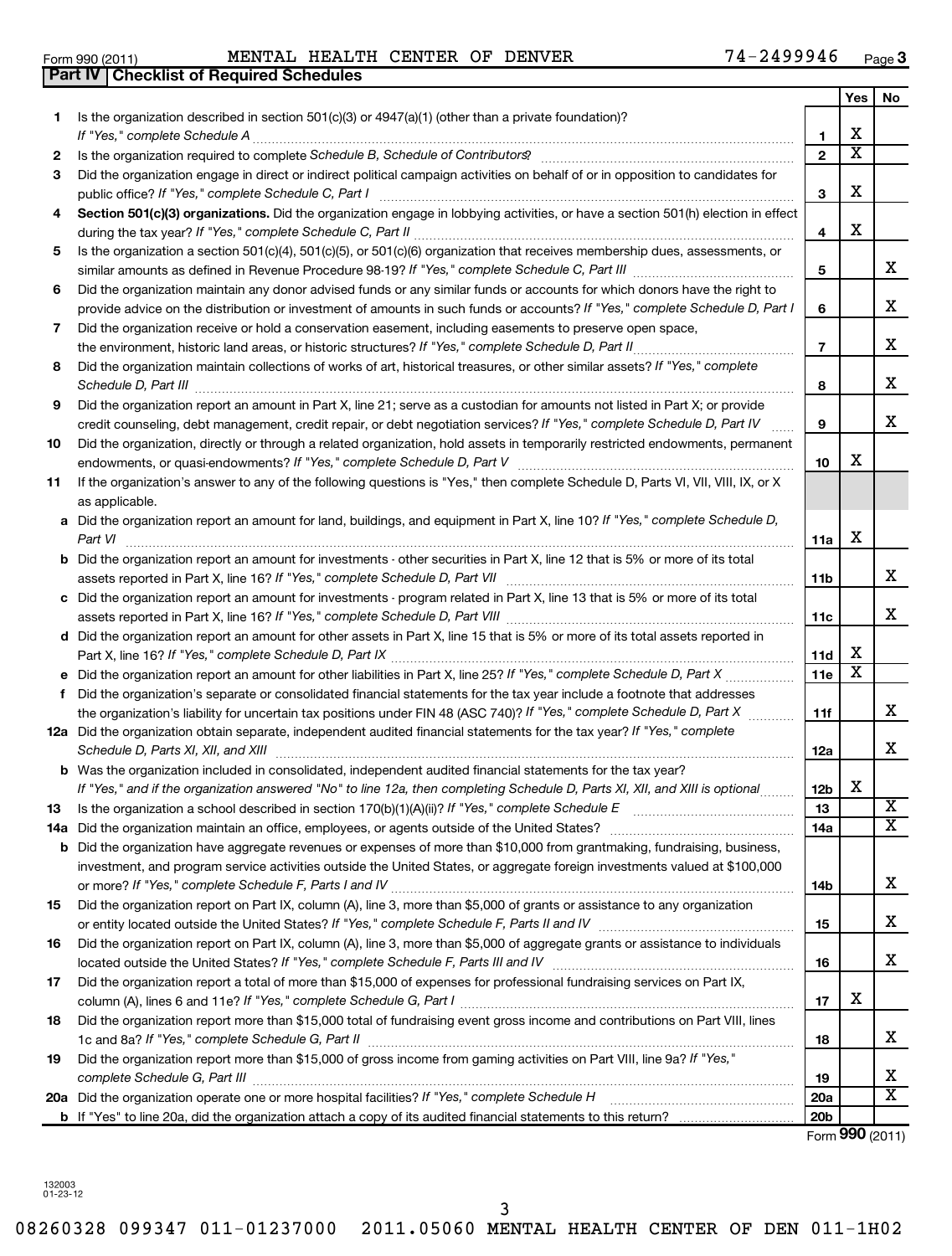Form 990 (2011) MENTAL HEALTH CENTER OF DENVER / 4-Z4 9 9 9 4 6 Page MENTAL HEALTH CENTER OF DENVER 74-2499946

**4**

|    | <b>Part IV   Checklist of Required Schedules (continued)</b>                                                                        |                 |     |                         |  |  |  |  |  |
|----|-------------------------------------------------------------------------------------------------------------------------------------|-----------------|-----|-------------------------|--|--|--|--|--|
|    |                                                                                                                                     |                 | Yes | No                      |  |  |  |  |  |
| 21 | Did the organization report more than \$5,000 of grants and other assistance to any government or organization in the               |                 |     |                         |  |  |  |  |  |
|    |                                                                                                                                     | 21              |     | X                       |  |  |  |  |  |
| 22 | Did the organization report more than \$5,000 of grants and other assistance to individuals in the United States on Part IX,        |                 |     |                         |  |  |  |  |  |
|    | column (A), line 2? If "Yes," complete Schedule I, Parts I and III                                                                  | 22              |     | X                       |  |  |  |  |  |
| 23 | Did the organization answer "Yes" to Part VII, Section A, line 3, 4, or 5 about compensation of the organization's current          |                 |     |                         |  |  |  |  |  |
|    | and former officers, directors, trustees, key employees, and highest compensated employees? If "Yes," complete                      |                 |     |                         |  |  |  |  |  |
|    | Schedule J                                                                                                                          | 23              | х   |                         |  |  |  |  |  |
|    | 24a Did the organization have a tax-exempt bond issue with an outstanding principal amount of more than \$100,000 as of the         |                 |     |                         |  |  |  |  |  |
|    | last day of the year, that was issued after December 31, 2002? If "Yes," answer lines 24b through 24d and complete                  |                 |     |                         |  |  |  |  |  |
|    | Schedule K. If "No", go to line 25                                                                                                  |                 |     |                         |  |  |  |  |  |
| b  |                                                                                                                                     | 24b             |     | $\overline{\textbf{x}}$ |  |  |  |  |  |
|    | Did the organization maintain an escrow account other than a refunding escrow at any time during the year to defease                |                 |     |                         |  |  |  |  |  |
|    |                                                                                                                                     | 24c             |     | X                       |  |  |  |  |  |
|    |                                                                                                                                     | 24d             |     | $\overline{\texttt{x}}$ |  |  |  |  |  |
|    | 25a Section 501(c)(3) and 501(c)(4) organizations. Did the organization engage in an excess benefit transaction with a              |                 |     |                         |  |  |  |  |  |
|    |                                                                                                                                     | 25a             |     | X                       |  |  |  |  |  |
|    | <b>b</b> Is the organization aware that it engaged in an excess benefit transaction with a disqualified person in a prior year, and |                 |     |                         |  |  |  |  |  |
|    | that the transaction has not been reported on any of the organization's prior Forms 990 or 990-EZ? If "Yes," complete               |                 |     |                         |  |  |  |  |  |
|    | Schedule L, Part I                                                                                                                  | 25b             |     | х                       |  |  |  |  |  |
| 26 | Was a loan to or by a current or former officer, director, trustee, key employee, highly compensated employee, or disqualified      |                 |     |                         |  |  |  |  |  |
|    |                                                                                                                                     | 26              |     | x                       |  |  |  |  |  |
| 27 | Did the organization provide a grant or other assistance to an officer, director, trustee, key employee, substantial                |                 |     |                         |  |  |  |  |  |
|    | contributor or employee thereof, a grant selection committee member, or to a 35% controlled entity or family member                 |                 |     |                         |  |  |  |  |  |
|    |                                                                                                                                     | 27              |     | x                       |  |  |  |  |  |
| 28 | Was the organization a party to a business transaction with one of the following parties (see Schedule L, Part IV                   |                 |     |                         |  |  |  |  |  |
|    | instructions for applicable filing thresholds, conditions, and exceptions):                                                         |                 |     |                         |  |  |  |  |  |
| а  | A current or former officer, director, trustee, or key employee? If "Yes," complete Schedule L, Part IV                             | <b>28a</b>      |     | х                       |  |  |  |  |  |
| b  | A family member of a current or former officer, director, trustee, or key employee? If "Yes," complete Schedule L, Part IV          | 28 <sub>b</sub> |     | $\overline{\texttt{x}}$ |  |  |  |  |  |
|    | c An entity of which a current or former officer, director, trustee, or key employee (or a family member thereof) was an officer,   |                 |     |                         |  |  |  |  |  |
|    | director, trustee, or direct or indirect owner? If "Yes," complete Schedule L, Part IV                                              | 28c             |     | х                       |  |  |  |  |  |
| 29 |                                                                                                                                     | 29              |     | $\overline{\mathtt{x}}$ |  |  |  |  |  |
| 30 | Did the organization receive contributions of art, historical treasures, or other similar assets, or qualified conservation         |                 |     |                         |  |  |  |  |  |
|    |                                                                                                                                     | 30              |     | x                       |  |  |  |  |  |
| 31 | Did the organization liquidate, terminate, or dissolve and cease operations?                                                        |                 |     |                         |  |  |  |  |  |
|    |                                                                                                                                     | 31              |     | X                       |  |  |  |  |  |
| 32 | Did the organization sell, exchange, dispose of, or transfer more than 25% of its net assets?/f "Yes," complete                     |                 |     | X                       |  |  |  |  |  |
|    | Schedule N, Part II<br>Did the organization own 100% of an entity disregarded as separate from the organization under Regulations   | 32              |     |                         |  |  |  |  |  |
| 33 |                                                                                                                                     | 33              |     | х                       |  |  |  |  |  |
| 34 | Was the organization related to any tax-exempt or taxable entity?                                                                   |                 |     |                         |  |  |  |  |  |
|    |                                                                                                                                     | 34              | X   |                         |  |  |  |  |  |
|    |                                                                                                                                     | 35a             |     | х                       |  |  |  |  |  |
|    | b Did the organization receive any payment from or engage in any transaction with a controlled entity within the meaning of         |                 |     |                         |  |  |  |  |  |
|    |                                                                                                                                     | 35b             |     | x                       |  |  |  |  |  |
| 36 | Section 501(c)(3) organizations. Did the organization make any transfers to an exempt non-charitable related organization?          |                 |     |                         |  |  |  |  |  |
|    | If "Yes," complete Schedule R, Part V, line 2                                                                                       |                 |     |                         |  |  |  |  |  |
| 37 | Did the organization conduct more than 5% of its activities through an entity that is not a related organization                    |                 |     |                         |  |  |  |  |  |
|    | and that is treated as a partnership for federal income tax purposes? If "Yes," complete Schedule R, Part VI                        | 37              |     | x                       |  |  |  |  |  |
| 38 | Did the organization complete Schedule O and provide explanations in Schedule O for Part VI, lines 11 and 19?                       |                 |     |                         |  |  |  |  |  |
|    |                                                                                                                                     | 38              | X   |                         |  |  |  |  |  |

Form (2011) **990**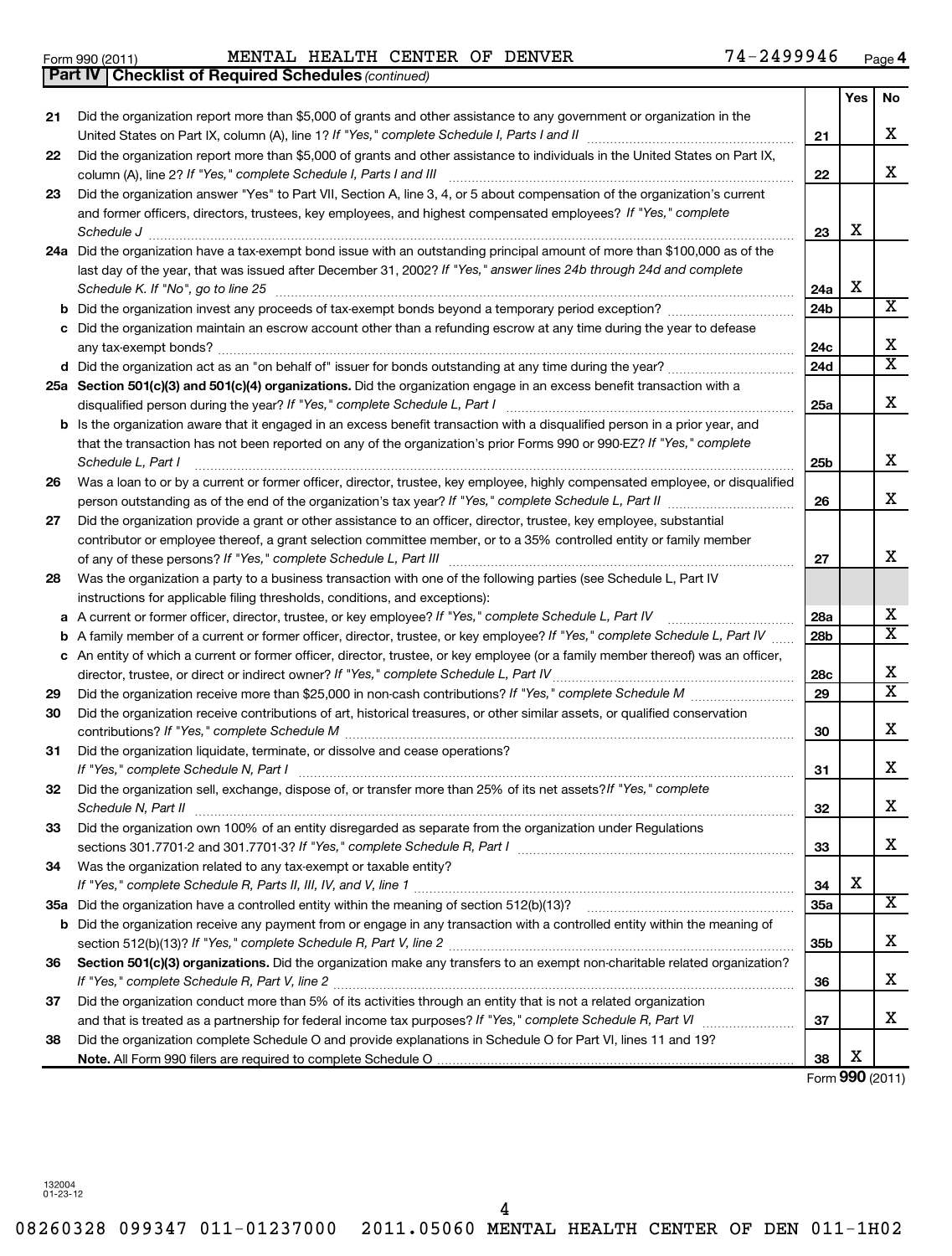| Check if Schedule O contains a response to any question in this Part V<br>Yes<br>133<br>1a Enter the number reported in Box 3 of Form 1096. Enter -0- if not applicable<br>1a<br>0<br>Enter the number of Forms W-2G included in line 1a. Enter -0- if not applicable<br>1b<br>b<br>Did the organization comply with backup withholding rules for reportable payments to vendors and reportable gaming<br>c<br>х<br>1c<br>2a Enter the number of employees reported on Form W-3, Transmittal of Wage and Tax Statements,<br>768<br>filed for the calendar year ending with or within the year covered by this return <i>manumumumum</i><br>2a<br>X<br>2 <sub>b</sub><br><b>b</b> If at least one is reported on line 2a, did the organization file all required federal employment tax returns?<br>Note. If the sum of lines 1a and 2a is greater than 250, you may be required to e-file (see instructions)<br>х<br>3a Did the organization have unrelated business gross income of \$1,000 or more during the year?<br>За<br>Χ<br><b>b</b> If "Yes," has it filed a Form 990-T for this year? If "No," provide an explanation in Schedule O<br>3b<br>4a At any time during the calendar year, did the organization have an interest in, or a signature or other authority over, a<br>financial account in a foreign country (such as a bank account, securities account, or other financial account)?<br>4a<br><b>b</b> If "Yes," enter the name of the foreign country: $\blacktriangleright$<br>See instructions for filing requirements for Form TD F 90-22.1, Report of Foreign Bank and Financial Accounts.<br>5a<br>5b<br>5c<br>6a Does the organization have annual gross receipts that are normally greater than \$100,000, and did the organization solicit<br>6a<br><b>b</b> If "Yes," did the organization include with every solicitation an express statement that such contributions or gifts<br>6b<br>Organizations that may receive deductible contributions under section 170(c).<br>7<br>x<br>Did the organization receive a payment in excess of \$75 made partly as a contribution and partly for goods and services provided to the payor?<br>7a<br>a<br>7b<br>c Did the organization sell, exchange, or otherwise dispose of tangible personal property for which it was required<br>to file Form 8282?<br>7c<br>7d<br>Did the organization receive any funds, directly or indirectly, to pay premiums on a personal benefit contract?<br>7e<br>е<br>7f<br>f.<br>If the organization received a contribution of qualified intellectual property, did the organization file Form 8899 as required?<br>7g<br>g<br>h If the organization received a contribution of cars, boats, airplanes, or other vehicles, did the organization file a Form 1098-C?<br>7h<br>Sponsoring organizations maintaining donor advised funds and section 509(a)(3) supporting organizations. Did the supporting<br>8<br>organization, or a donor advised fund maintained by a sponsoring organization, have excess business holdings at any time during the year?<br>8<br>Sponsoring organizations maintaining donor advised funds.<br>9<br>9а<br>а<br>9b<br>b<br>Section 501(c)(7) organizations. Enter:<br>10<br>10a<br>а<br>Gross receipts, included on Form 990, Part VIII, line 12, for public use of club facilities<br>10 <sub>b</sub><br>b<br>Section 501(c)(12) organizations. Enter:<br>11<br>11a<br>а<br>Gross income from other sources (Do not net amounts due or paid to other sources against<br>b<br>11b<br>12a Section 4947(a)(1) non-exempt charitable trusts. Is the organization filing Form 990 in lieu of Form 1041?<br>12a<br>If "Yes," enter the amount of tax-exempt interest received or accrued during the year<br>12b<br>b<br>Section 501(c)(29) qualified nonprofit health insurance issuers.<br>13 | <b>Part V</b> | <b>Statements Regarding Other IRS Filings and Tax Compliance</b> |     |  |    |  |  |  |  |
|------------------------------------------------------------------------------------------------------------------------------------------------------------------------------------------------------------------------------------------------------------------------------------------------------------------------------------------------------------------------------------------------------------------------------------------------------------------------------------------------------------------------------------------------------------------------------------------------------------------------------------------------------------------------------------------------------------------------------------------------------------------------------------------------------------------------------------------------------------------------------------------------------------------------------------------------------------------------------------------------------------------------------------------------------------------------------------------------------------------------------------------------------------------------------------------------------------------------------------------------------------------------------------------------------------------------------------------------------------------------------------------------------------------------------------------------------------------------------------------------------------------------------------------------------------------------------------------------------------------------------------------------------------------------------------------------------------------------------------------------------------------------------------------------------------------------------------------------------------------------------------------------------------------------------------------------------------------------------------------------------------------------------------------------------------------------------------------------------------------------------------------------------------------------------------------------------------------------------------------------------------------------------------------------------------------------------------------------------------------------------------------------------------------------------------------------------------------------------------------------------------------------------------------------------------------------------------------------------------------------------------------------------------------------------------------------------------------------------------------------------------------------------------------------------------------------------------------------------------------------------------------------------------------------------------------------------------------------------------------------------------------------------------------------------------------------------------------------------------------------------------------------------------------------------------------------------------------------------------------------------------------------------------------------------------------------------------------------------------------------------------------------------------------------------------------------------------------------------------------------------------------------------------------------------------------------------------------------------------------------------------------------------------------------------------------------------------------------------------------------------------------------------------------------------------------------------------|---------------|------------------------------------------------------------------|-----|--|----|--|--|--|--|
|                                                                                                                                                                                                                                                                                                                                                                                                                                                                                                                                                                                                                                                                                                                                                                                                                                                                                                                                                                                                                                                                                                                                                                                                                                                                                                                                                                                                                                                                                                                                                                                                                                                                                                                                                                                                                                                                                                                                                                                                                                                                                                                                                                                                                                                                                                                                                                                                                                                                                                                                                                                                                                                                                                                                                                                                                                                                                                                                                                                                                                                                                                                                                                                                                                                                                                                                                                                                                                                                                                                                                                                                                                                                                                                                                                                                                                    |               |                                                                  |     |  |    |  |  |  |  |
|                                                                                                                                                                                                                                                                                                                                                                                                                                                                                                                                                                                                                                                                                                                                                                                                                                                                                                                                                                                                                                                                                                                                                                                                                                                                                                                                                                                                                                                                                                                                                                                                                                                                                                                                                                                                                                                                                                                                                                                                                                                                                                                                                                                                                                                                                                                                                                                                                                                                                                                                                                                                                                                                                                                                                                                                                                                                                                                                                                                                                                                                                                                                                                                                                                                                                                                                                                                                                                                                                                                                                                                                                                                                                                                                                                                                                                    |               |                                                                  |     |  | No |  |  |  |  |
|                                                                                                                                                                                                                                                                                                                                                                                                                                                                                                                                                                                                                                                                                                                                                                                                                                                                                                                                                                                                                                                                                                                                                                                                                                                                                                                                                                                                                                                                                                                                                                                                                                                                                                                                                                                                                                                                                                                                                                                                                                                                                                                                                                                                                                                                                                                                                                                                                                                                                                                                                                                                                                                                                                                                                                                                                                                                                                                                                                                                                                                                                                                                                                                                                                                                                                                                                                                                                                                                                                                                                                                                                                                                                                                                                                                                                                    |               |                                                                  |     |  |    |  |  |  |  |
|                                                                                                                                                                                                                                                                                                                                                                                                                                                                                                                                                                                                                                                                                                                                                                                                                                                                                                                                                                                                                                                                                                                                                                                                                                                                                                                                                                                                                                                                                                                                                                                                                                                                                                                                                                                                                                                                                                                                                                                                                                                                                                                                                                                                                                                                                                                                                                                                                                                                                                                                                                                                                                                                                                                                                                                                                                                                                                                                                                                                                                                                                                                                                                                                                                                                                                                                                                                                                                                                                                                                                                                                                                                                                                                                                                                                                                    |               |                                                                  |     |  |    |  |  |  |  |
|                                                                                                                                                                                                                                                                                                                                                                                                                                                                                                                                                                                                                                                                                                                                                                                                                                                                                                                                                                                                                                                                                                                                                                                                                                                                                                                                                                                                                                                                                                                                                                                                                                                                                                                                                                                                                                                                                                                                                                                                                                                                                                                                                                                                                                                                                                                                                                                                                                                                                                                                                                                                                                                                                                                                                                                                                                                                                                                                                                                                                                                                                                                                                                                                                                                                                                                                                                                                                                                                                                                                                                                                                                                                                                                                                                                                                                    |               |                                                                  |     |  |    |  |  |  |  |
|                                                                                                                                                                                                                                                                                                                                                                                                                                                                                                                                                                                                                                                                                                                                                                                                                                                                                                                                                                                                                                                                                                                                                                                                                                                                                                                                                                                                                                                                                                                                                                                                                                                                                                                                                                                                                                                                                                                                                                                                                                                                                                                                                                                                                                                                                                                                                                                                                                                                                                                                                                                                                                                                                                                                                                                                                                                                                                                                                                                                                                                                                                                                                                                                                                                                                                                                                                                                                                                                                                                                                                                                                                                                                                                                                                                                                                    |               |                                                                  |     |  |    |  |  |  |  |
|                                                                                                                                                                                                                                                                                                                                                                                                                                                                                                                                                                                                                                                                                                                                                                                                                                                                                                                                                                                                                                                                                                                                                                                                                                                                                                                                                                                                                                                                                                                                                                                                                                                                                                                                                                                                                                                                                                                                                                                                                                                                                                                                                                                                                                                                                                                                                                                                                                                                                                                                                                                                                                                                                                                                                                                                                                                                                                                                                                                                                                                                                                                                                                                                                                                                                                                                                                                                                                                                                                                                                                                                                                                                                                                                                                                                                                    |               |                                                                  |     |  |    |  |  |  |  |
|                                                                                                                                                                                                                                                                                                                                                                                                                                                                                                                                                                                                                                                                                                                                                                                                                                                                                                                                                                                                                                                                                                                                                                                                                                                                                                                                                                                                                                                                                                                                                                                                                                                                                                                                                                                                                                                                                                                                                                                                                                                                                                                                                                                                                                                                                                                                                                                                                                                                                                                                                                                                                                                                                                                                                                                                                                                                                                                                                                                                                                                                                                                                                                                                                                                                                                                                                                                                                                                                                                                                                                                                                                                                                                                                                                                                                                    |               |                                                                  |     |  |    |  |  |  |  |
|                                                                                                                                                                                                                                                                                                                                                                                                                                                                                                                                                                                                                                                                                                                                                                                                                                                                                                                                                                                                                                                                                                                                                                                                                                                                                                                                                                                                                                                                                                                                                                                                                                                                                                                                                                                                                                                                                                                                                                                                                                                                                                                                                                                                                                                                                                                                                                                                                                                                                                                                                                                                                                                                                                                                                                                                                                                                                                                                                                                                                                                                                                                                                                                                                                                                                                                                                                                                                                                                                                                                                                                                                                                                                                                                                                                                                                    |               |                                                                  |     |  |    |  |  |  |  |
|                                                                                                                                                                                                                                                                                                                                                                                                                                                                                                                                                                                                                                                                                                                                                                                                                                                                                                                                                                                                                                                                                                                                                                                                                                                                                                                                                                                                                                                                                                                                                                                                                                                                                                                                                                                                                                                                                                                                                                                                                                                                                                                                                                                                                                                                                                                                                                                                                                                                                                                                                                                                                                                                                                                                                                                                                                                                                                                                                                                                                                                                                                                                                                                                                                                                                                                                                                                                                                                                                                                                                                                                                                                                                                                                                                                                                                    |               |                                                                  |     |  |    |  |  |  |  |
|                                                                                                                                                                                                                                                                                                                                                                                                                                                                                                                                                                                                                                                                                                                                                                                                                                                                                                                                                                                                                                                                                                                                                                                                                                                                                                                                                                                                                                                                                                                                                                                                                                                                                                                                                                                                                                                                                                                                                                                                                                                                                                                                                                                                                                                                                                                                                                                                                                                                                                                                                                                                                                                                                                                                                                                                                                                                                                                                                                                                                                                                                                                                                                                                                                                                                                                                                                                                                                                                                                                                                                                                                                                                                                                                                                                                                                    |               |                                                                  |     |  |    |  |  |  |  |
|                                                                                                                                                                                                                                                                                                                                                                                                                                                                                                                                                                                                                                                                                                                                                                                                                                                                                                                                                                                                                                                                                                                                                                                                                                                                                                                                                                                                                                                                                                                                                                                                                                                                                                                                                                                                                                                                                                                                                                                                                                                                                                                                                                                                                                                                                                                                                                                                                                                                                                                                                                                                                                                                                                                                                                                                                                                                                                                                                                                                                                                                                                                                                                                                                                                                                                                                                                                                                                                                                                                                                                                                                                                                                                                                                                                                                                    |               |                                                                  |     |  |    |  |  |  |  |
|                                                                                                                                                                                                                                                                                                                                                                                                                                                                                                                                                                                                                                                                                                                                                                                                                                                                                                                                                                                                                                                                                                                                                                                                                                                                                                                                                                                                                                                                                                                                                                                                                                                                                                                                                                                                                                                                                                                                                                                                                                                                                                                                                                                                                                                                                                                                                                                                                                                                                                                                                                                                                                                                                                                                                                                                                                                                                                                                                                                                                                                                                                                                                                                                                                                                                                                                                                                                                                                                                                                                                                                                                                                                                                                                                                                                                                    |               |                                                                  |     |  |    |  |  |  |  |
|                                                                                                                                                                                                                                                                                                                                                                                                                                                                                                                                                                                                                                                                                                                                                                                                                                                                                                                                                                                                                                                                                                                                                                                                                                                                                                                                                                                                                                                                                                                                                                                                                                                                                                                                                                                                                                                                                                                                                                                                                                                                                                                                                                                                                                                                                                                                                                                                                                                                                                                                                                                                                                                                                                                                                                                                                                                                                                                                                                                                                                                                                                                                                                                                                                                                                                                                                                                                                                                                                                                                                                                                                                                                                                                                                                                                                                    |               |                                                                  |     |  | X  |  |  |  |  |
|                                                                                                                                                                                                                                                                                                                                                                                                                                                                                                                                                                                                                                                                                                                                                                                                                                                                                                                                                                                                                                                                                                                                                                                                                                                                                                                                                                                                                                                                                                                                                                                                                                                                                                                                                                                                                                                                                                                                                                                                                                                                                                                                                                                                                                                                                                                                                                                                                                                                                                                                                                                                                                                                                                                                                                                                                                                                                                                                                                                                                                                                                                                                                                                                                                                                                                                                                                                                                                                                                                                                                                                                                                                                                                                                                                                                                                    |               |                                                                  |     |  |    |  |  |  |  |
|                                                                                                                                                                                                                                                                                                                                                                                                                                                                                                                                                                                                                                                                                                                                                                                                                                                                                                                                                                                                                                                                                                                                                                                                                                                                                                                                                                                                                                                                                                                                                                                                                                                                                                                                                                                                                                                                                                                                                                                                                                                                                                                                                                                                                                                                                                                                                                                                                                                                                                                                                                                                                                                                                                                                                                                                                                                                                                                                                                                                                                                                                                                                                                                                                                                                                                                                                                                                                                                                                                                                                                                                                                                                                                                                                                                                                                    |               |                                                                  |     |  |    |  |  |  |  |
|                                                                                                                                                                                                                                                                                                                                                                                                                                                                                                                                                                                                                                                                                                                                                                                                                                                                                                                                                                                                                                                                                                                                                                                                                                                                                                                                                                                                                                                                                                                                                                                                                                                                                                                                                                                                                                                                                                                                                                                                                                                                                                                                                                                                                                                                                                                                                                                                                                                                                                                                                                                                                                                                                                                                                                                                                                                                                                                                                                                                                                                                                                                                                                                                                                                                                                                                                                                                                                                                                                                                                                                                                                                                                                                                                                                                                                    |               |                                                                  |     |  | х  |  |  |  |  |
|                                                                                                                                                                                                                                                                                                                                                                                                                                                                                                                                                                                                                                                                                                                                                                                                                                                                                                                                                                                                                                                                                                                                                                                                                                                                                                                                                                                                                                                                                                                                                                                                                                                                                                                                                                                                                                                                                                                                                                                                                                                                                                                                                                                                                                                                                                                                                                                                                                                                                                                                                                                                                                                                                                                                                                                                                                                                                                                                                                                                                                                                                                                                                                                                                                                                                                                                                                                                                                                                                                                                                                                                                                                                                                                                                                                                                                    |               |                                                                  |     |  | x  |  |  |  |  |
|                                                                                                                                                                                                                                                                                                                                                                                                                                                                                                                                                                                                                                                                                                                                                                                                                                                                                                                                                                                                                                                                                                                                                                                                                                                                                                                                                                                                                                                                                                                                                                                                                                                                                                                                                                                                                                                                                                                                                                                                                                                                                                                                                                                                                                                                                                                                                                                                                                                                                                                                                                                                                                                                                                                                                                                                                                                                                                                                                                                                                                                                                                                                                                                                                                                                                                                                                                                                                                                                                                                                                                                                                                                                                                                                                                                                                                    |               |                                                                  |     |  |    |  |  |  |  |
|                                                                                                                                                                                                                                                                                                                                                                                                                                                                                                                                                                                                                                                                                                                                                                                                                                                                                                                                                                                                                                                                                                                                                                                                                                                                                                                                                                                                                                                                                                                                                                                                                                                                                                                                                                                                                                                                                                                                                                                                                                                                                                                                                                                                                                                                                                                                                                                                                                                                                                                                                                                                                                                                                                                                                                                                                                                                                                                                                                                                                                                                                                                                                                                                                                                                                                                                                                                                                                                                                                                                                                                                                                                                                                                                                                                                                                    |               |                                                                  |     |  |    |  |  |  |  |
|                                                                                                                                                                                                                                                                                                                                                                                                                                                                                                                                                                                                                                                                                                                                                                                                                                                                                                                                                                                                                                                                                                                                                                                                                                                                                                                                                                                                                                                                                                                                                                                                                                                                                                                                                                                                                                                                                                                                                                                                                                                                                                                                                                                                                                                                                                                                                                                                                                                                                                                                                                                                                                                                                                                                                                                                                                                                                                                                                                                                                                                                                                                                                                                                                                                                                                                                                                                                                                                                                                                                                                                                                                                                                                                                                                                                                                    |               |                                                                  |     |  | х  |  |  |  |  |
|                                                                                                                                                                                                                                                                                                                                                                                                                                                                                                                                                                                                                                                                                                                                                                                                                                                                                                                                                                                                                                                                                                                                                                                                                                                                                                                                                                                                                                                                                                                                                                                                                                                                                                                                                                                                                                                                                                                                                                                                                                                                                                                                                                                                                                                                                                                                                                                                                                                                                                                                                                                                                                                                                                                                                                                                                                                                                                                                                                                                                                                                                                                                                                                                                                                                                                                                                                                                                                                                                                                                                                                                                                                                                                                                                                                                                                    |               |                                                                  |     |  |    |  |  |  |  |
|                                                                                                                                                                                                                                                                                                                                                                                                                                                                                                                                                                                                                                                                                                                                                                                                                                                                                                                                                                                                                                                                                                                                                                                                                                                                                                                                                                                                                                                                                                                                                                                                                                                                                                                                                                                                                                                                                                                                                                                                                                                                                                                                                                                                                                                                                                                                                                                                                                                                                                                                                                                                                                                                                                                                                                                                                                                                                                                                                                                                                                                                                                                                                                                                                                                                                                                                                                                                                                                                                                                                                                                                                                                                                                                                                                                                                                    |               |                                                                  |     |  |    |  |  |  |  |
|                                                                                                                                                                                                                                                                                                                                                                                                                                                                                                                                                                                                                                                                                                                                                                                                                                                                                                                                                                                                                                                                                                                                                                                                                                                                                                                                                                                                                                                                                                                                                                                                                                                                                                                                                                                                                                                                                                                                                                                                                                                                                                                                                                                                                                                                                                                                                                                                                                                                                                                                                                                                                                                                                                                                                                                                                                                                                                                                                                                                                                                                                                                                                                                                                                                                                                                                                                                                                                                                                                                                                                                                                                                                                                                                                                                                                                    |               |                                                                  |     |  |    |  |  |  |  |
|                                                                                                                                                                                                                                                                                                                                                                                                                                                                                                                                                                                                                                                                                                                                                                                                                                                                                                                                                                                                                                                                                                                                                                                                                                                                                                                                                                                                                                                                                                                                                                                                                                                                                                                                                                                                                                                                                                                                                                                                                                                                                                                                                                                                                                                                                                                                                                                                                                                                                                                                                                                                                                                                                                                                                                                                                                                                                                                                                                                                                                                                                                                                                                                                                                                                                                                                                                                                                                                                                                                                                                                                                                                                                                                                                                                                                                    |               |                                                                  |     |  |    |  |  |  |  |
|                                                                                                                                                                                                                                                                                                                                                                                                                                                                                                                                                                                                                                                                                                                                                                                                                                                                                                                                                                                                                                                                                                                                                                                                                                                                                                                                                                                                                                                                                                                                                                                                                                                                                                                                                                                                                                                                                                                                                                                                                                                                                                                                                                                                                                                                                                                                                                                                                                                                                                                                                                                                                                                                                                                                                                                                                                                                                                                                                                                                                                                                                                                                                                                                                                                                                                                                                                                                                                                                                                                                                                                                                                                                                                                                                                                                                                    |               |                                                                  |     |  |    |  |  |  |  |
|                                                                                                                                                                                                                                                                                                                                                                                                                                                                                                                                                                                                                                                                                                                                                                                                                                                                                                                                                                                                                                                                                                                                                                                                                                                                                                                                                                                                                                                                                                                                                                                                                                                                                                                                                                                                                                                                                                                                                                                                                                                                                                                                                                                                                                                                                                                                                                                                                                                                                                                                                                                                                                                                                                                                                                                                                                                                                                                                                                                                                                                                                                                                                                                                                                                                                                                                                                                                                                                                                                                                                                                                                                                                                                                                                                                                                                    |               |                                                                  |     |  |    |  |  |  |  |
|                                                                                                                                                                                                                                                                                                                                                                                                                                                                                                                                                                                                                                                                                                                                                                                                                                                                                                                                                                                                                                                                                                                                                                                                                                                                                                                                                                                                                                                                                                                                                                                                                                                                                                                                                                                                                                                                                                                                                                                                                                                                                                                                                                                                                                                                                                                                                                                                                                                                                                                                                                                                                                                                                                                                                                                                                                                                                                                                                                                                                                                                                                                                                                                                                                                                                                                                                                                                                                                                                                                                                                                                                                                                                                                                                                                                                                    |               |                                                                  |     |  | х  |  |  |  |  |
|                                                                                                                                                                                                                                                                                                                                                                                                                                                                                                                                                                                                                                                                                                                                                                                                                                                                                                                                                                                                                                                                                                                                                                                                                                                                                                                                                                                                                                                                                                                                                                                                                                                                                                                                                                                                                                                                                                                                                                                                                                                                                                                                                                                                                                                                                                                                                                                                                                                                                                                                                                                                                                                                                                                                                                                                                                                                                                                                                                                                                                                                                                                                                                                                                                                                                                                                                                                                                                                                                                                                                                                                                                                                                                                                                                                                                                    |               |                                                                  |     |  |    |  |  |  |  |
|                                                                                                                                                                                                                                                                                                                                                                                                                                                                                                                                                                                                                                                                                                                                                                                                                                                                                                                                                                                                                                                                                                                                                                                                                                                                                                                                                                                                                                                                                                                                                                                                                                                                                                                                                                                                                                                                                                                                                                                                                                                                                                                                                                                                                                                                                                                                                                                                                                                                                                                                                                                                                                                                                                                                                                                                                                                                                                                                                                                                                                                                                                                                                                                                                                                                                                                                                                                                                                                                                                                                                                                                                                                                                                                                                                                                                                    |               |                                                                  |     |  | х  |  |  |  |  |
|                                                                                                                                                                                                                                                                                                                                                                                                                                                                                                                                                                                                                                                                                                                                                                                                                                                                                                                                                                                                                                                                                                                                                                                                                                                                                                                                                                                                                                                                                                                                                                                                                                                                                                                                                                                                                                                                                                                                                                                                                                                                                                                                                                                                                                                                                                                                                                                                                                                                                                                                                                                                                                                                                                                                                                                                                                                                                                                                                                                                                                                                                                                                                                                                                                                                                                                                                                                                                                                                                                                                                                                                                                                                                                                                                                                                                                    |               |                                                                  |     |  | х  |  |  |  |  |
|                                                                                                                                                                                                                                                                                                                                                                                                                                                                                                                                                                                                                                                                                                                                                                                                                                                                                                                                                                                                                                                                                                                                                                                                                                                                                                                                                                                                                                                                                                                                                                                                                                                                                                                                                                                                                                                                                                                                                                                                                                                                                                                                                                                                                                                                                                                                                                                                                                                                                                                                                                                                                                                                                                                                                                                                                                                                                                                                                                                                                                                                                                                                                                                                                                                                                                                                                                                                                                                                                                                                                                                                                                                                                                                                                                                                                                    |               |                                                                  |     |  |    |  |  |  |  |
|                                                                                                                                                                                                                                                                                                                                                                                                                                                                                                                                                                                                                                                                                                                                                                                                                                                                                                                                                                                                                                                                                                                                                                                                                                                                                                                                                                                                                                                                                                                                                                                                                                                                                                                                                                                                                                                                                                                                                                                                                                                                                                                                                                                                                                                                                                                                                                                                                                                                                                                                                                                                                                                                                                                                                                                                                                                                                                                                                                                                                                                                                                                                                                                                                                                                                                                                                                                                                                                                                                                                                                                                                                                                                                                                                                                                                                    |               |                                                                  |     |  |    |  |  |  |  |
|                                                                                                                                                                                                                                                                                                                                                                                                                                                                                                                                                                                                                                                                                                                                                                                                                                                                                                                                                                                                                                                                                                                                                                                                                                                                                                                                                                                                                                                                                                                                                                                                                                                                                                                                                                                                                                                                                                                                                                                                                                                                                                                                                                                                                                                                                                                                                                                                                                                                                                                                                                                                                                                                                                                                                                                                                                                                                                                                                                                                                                                                                                                                                                                                                                                                                                                                                                                                                                                                                                                                                                                                                                                                                                                                                                                                                                    |               |                                                                  |     |  |    |  |  |  |  |
|                                                                                                                                                                                                                                                                                                                                                                                                                                                                                                                                                                                                                                                                                                                                                                                                                                                                                                                                                                                                                                                                                                                                                                                                                                                                                                                                                                                                                                                                                                                                                                                                                                                                                                                                                                                                                                                                                                                                                                                                                                                                                                                                                                                                                                                                                                                                                                                                                                                                                                                                                                                                                                                                                                                                                                                                                                                                                                                                                                                                                                                                                                                                                                                                                                                                                                                                                                                                                                                                                                                                                                                                                                                                                                                                                                                                                                    |               |                                                                  |     |  | х  |  |  |  |  |
|                                                                                                                                                                                                                                                                                                                                                                                                                                                                                                                                                                                                                                                                                                                                                                                                                                                                                                                                                                                                                                                                                                                                                                                                                                                                                                                                                                                                                                                                                                                                                                                                                                                                                                                                                                                                                                                                                                                                                                                                                                                                                                                                                                                                                                                                                                                                                                                                                                                                                                                                                                                                                                                                                                                                                                                                                                                                                                                                                                                                                                                                                                                                                                                                                                                                                                                                                                                                                                                                                                                                                                                                                                                                                                                                                                                                                                    |               |                                                                  |     |  |    |  |  |  |  |
|                                                                                                                                                                                                                                                                                                                                                                                                                                                                                                                                                                                                                                                                                                                                                                                                                                                                                                                                                                                                                                                                                                                                                                                                                                                                                                                                                                                                                                                                                                                                                                                                                                                                                                                                                                                                                                                                                                                                                                                                                                                                                                                                                                                                                                                                                                                                                                                                                                                                                                                                                                                                                                                                                                                                                                                                                                                                                                                                                                                                                                                                                                                                                                                                                                                                                                                                                                                                                                                                                                                                                                                                                                                                                                                                                                                                                                    |               |                                                                  |     |  |    |  |  |  |  |
|                                                                                                                                                                                                                                                                                                                                                                                                                                                                                                                                                                                                                                                                                                                                                                                                                                                                                                                                                                                                                                                                                                                                                                                                                                                                                                                                                                                                                                                                                                                                                                                                                                                                                                                                                                                                                                                                                                                                                                                                                                                                                                                                                                                                                                                                                                                                                                                                                                                                                                                                                                                                                                                                                                                                                                                                                                                                                                                                                                                                                                                                                                                                                                                                                                                                                                                                                                                                                                                                                                                                                                                                                                                                                                                                                                                                                                    |               |                                                                  |     |  |    |  |  |  |  |
|                                                                                                                                                                                                                                                                                                                                                                                                                                                                                                                                                                                                                                                                                                                                                                                                                                                                                                                                                                                                                                                                                                                                                                                                                                                                                                                                                                                                                                                                                                                                                                                                                                                                                                                                                                                                                                                                                                                                                                                                                                                                                                                                                                                                                                                                                                                                                                                                                                                                                                                                                                                                                                                                                                                                                                                                                                                                                                                                                                                                                                                                                                                                                                                                                                                                                                                                                                                                                                                                                                                                                                                                                                                                                                                                                                                                                                    |               |                                                                  |     |  |    |  |  |  |  |
|                                                                                                                                                                                                                                                                                                                                                                                                                                                                                                                                                                                                                                                                                                                                                                                                                                                                                                                                                                                                                                                                                                                                                                                                                                                                                                                                                                                                                                                                                                                                                                                                                                                                                                                                                                                                                                                                                                                                                                                                                                                                                                                                                                                                                                                                                                                                                                                                                                                                                                                                                                                                                                                                                                                                                                                                                                                                                                                                                                                                                                                                                                                                                                                                                                                                                                                                                                                                                                                                                                                                                                                                                                                                                                                                                                                                                                    |               |                                                                  |     |  |    |  |  |  |  |
|                                                                                                                                                                                                                                                                                                                                                                                                                                                                                                                                                                                                                                                                                                                                                                                                                                                                                                                                                                                                                                                                                                                                                                                                                                                                                                                                                                                                                                                                                                                                                                                                                                                                                                                                                                                                                                                                                                                                                                                                                                                                                                                                                                                                                                                                                                                                                                                                                                                                                                                                                                                                                                                                                                                                                                                                                                                                                                                                                                                                                                                                                                                                                                                                                                                                                                                                                                                                                                                                                                                                                                                                                                                                                                                                                                                                                                    |               |                                                                  |     |  |    |  |  |  |  |
|                                                                                                                                                                                                                                                                                                                                                                                                                                                                                                                                                                                                                                                                                                                                                                                                                                                                                                                                                                                                                                                                                                                                                                                                                                                                                                                                                                                                                                                                                                                                                                                                                                                                                                                                                                                                                                                                                                                                                                                                                                                                                                                                                                                                                                                                                                                                                                                                                                                                                                                                                                                                                                                                                                                                                                                                                                                                                                                                                                                                                                                                                                                                                                                                                                                                                                                                                                                                                                                                                                                                                                                                                                                                                                                                                                                                                                    |               |                                                                  |     |  |    |  |  |  |  |
|                                                                                                                                                                                                                                                                                                                                                                                                                                                                                                                                                                                                                                                                                                                                                                                                                                                                                                                                                                                                                                                                                                                                                                                                                                                                                                                                                                                                                                                                                                                                                                                                                                                                                                                                                                                                                                                                                                                                                                                                                                                                                                                                                                                                                                                                                                                                                                                                                                                                                                                                                                                                                                                                                                                                                                                                                                                                                                                                                                                                                                                                                                                                                                                                                                                                                                                                                                                                                                                                                                                                                                                                                                                                                                                                                                                                                                    |               |                                                                  |     |  |    |  |  |  |  |
|                                                                                                                                                                                                                                                                                                                                                                                                                                                                                                                                                                                                                                                                                                                                                                                                                                                                                                                                                                                                                                                                                                                                                                                                                                                                                                                                                                                                                                                                                                                                                                                                                                                                                                                                                                                                                                                                                                                                                                                                                                                                                                                                                                                                                                                                                                                                                                                                                                                                                                                                                                                                                                                                                                                                                                                                                                                                                                                                                                                                                                                                                                                                                                                                                                                                                                                                                                                                                                                                                                                                                                                                                                                                                                                                                                                                                                    |               |                                                                  |     |  |    |  |  |  |  |
|                                                                                                                                                                                                                                                                                                                                                                                                                                                                                                                                                                                                                                                                                                                                                                                                                                                                                                                                                                                                                                                                                                                                                                                                                                                                                                                                                                                                                                                                                                                                                                                                                                                                                                                                                                                                                                                                                                                                                                                                                                                                                                                                                                                                                                                                                                                                                                                                                                                                                                                                                                                                                                                                                                                                                                                                                                                                                                                                                                                                                                                                                                                                                                                                                                                                                                                                                                                                                                                                                                                                                                                                                                                                                                                                                                                                                                    |               |                                                                  |     |  |    |  |  |  |  |
|                                                                                                                                                                                                                                                                                                                                                                                                                                                                                                                                                                                                                                                                                                                                                                                                                                                                                                                                                                                                                                                                                                                                                                                                                                                                                                                                                                                                                                                                                                                                                                                                                                                                                                                                                                                                                                                                                                                                                                                                                                                                                                                                                                                                                                                                                                                                                                                                                                                                                                                                                                                                                                                                                                                                                                                                                                                                                                                                                                                                                                                                                                                                                                                                                                                                                                                                                                                                                                                                                                                                                                                                                                                                                                                                                                                                                                    |               |                                                                  |     |  |    |  |  |  |  |
|                                                                                                                                                                                                                                                                                                                                                                                                                                                                                                                                                                                                                                                                                                                                                                                                                                                                                                                                                                                                                                                                                                                                                                                                                                                                                                                                                                                                                                                                                                                                                                                                                                                                                                                                                                                                                                                                                                                                                                                                                                                                                                                                                                                                                                                                                                                                                                                                                                                                                                                                                                                                                                                                                                                                                                                                                                                                                                                                                                                                                                                                                                                                                                                                                                                                                                                                                                                                                                                                                                                                                                                                                                                                                                                                                                                                                                    |               |                                                                  |     |  |    |  |  |  |  |
|                                                                                                                                                                                                                                                                                                                                                                                                                                                                                                                                                                                                                                                                                                                                                                                                                                                                                                                                                                                                                                                                                                                                                                                                                                                                                                                                                                                                                                                                                                                                                                                                                                                                                                                                                                                                                                                                                                                                                                                                                                                                                                                                                                                                                                                                                                                                                                                                                                                                                                                                                                                                                                                                                                                                                                                                                                                                                                                                                                                                                                                                                                                                                                                                                                                                                                                                                                                                                                                                                                                                                                                                                                                                                                                                                                                                                                    |               |                                                                  |     |  |    |  |  |  |  |
|                                                                                                                                                                                                                                                                                                                                                                                                                                                                                                                                                                                                                                                                                                                                                                                                                                                                                                                                                                                                                                                                                                                                                                                                                                                                                                                                                                                                                                                                                                                                                                                                                                                                                                                                                                                                                                                                                                                                                                                                                                                                                                                                                                                                                                                                                                                                                                                                                                                                                                                                                                                                                                                                                                                                                                                                                                                                                                                                                                                                                                                                                                                                                                                                                                                                                                                                                                                                                                                                                                                                                                                                                                                                                                                                                                                                                                    | а             |                                                                  | 13a |  |    |  |  |  |  |
| Note. See the instructions for additional information the organization must report on Schedule O.                                                                                                                                                                                                                                                                                                                                                                                                                                                                                                                                                                                                                                                                                                                                                                                                                                                                                                                                                                                                                                                                                                                                                                                                                                                                                                                                                                                                                                                                                                                                                                                                                                                                                                                                                                                                                                                                                                                                                                                                                                                                                                                                                                                                                                                                                                                                                                                                                                                                                                                                                                                                                                                                                                                                                                                                                                                                                                                                                                                                                                                                                                                                                                                                                                                                                                                                                                                                                                                                                                                                                                                                                                                                                                                                  |               |                                                                  |     |  |    |  |  |  |  |
| <b>b</b> Enter the amount of reserves the organization is required to maintain by the states in which the                                                                                                                                                                                                                                                                                                                                                                                                                                                                                                                                                                                                                                                                                                                                                                                                                                                                                                                                                                                                                                                                                                                                                                                                                                                                                                                                                                                                                                                                                                                                                                                                                                                                                                                                                                                                                                                                                                                                                                                                                                                                                                                                                                                                                                                                                                                                                                                                                                                                                                                                                                                                                                                                                                                                                                                                                                                                                                                                                                                                                                                                                                                                                                                                                                                                                                                                                                                                                                                                                                                                                                                                                                                                                                                          |               |                                                                  |     |  |    |  |  |  |  |
| 13 <sub>b</sub>                                                                                                                                                                                                                                                                                                                                                                                                                                                                                                                                                                                                                                                                                                                                                                                                                                                                                                                                                                                                                                                                                                                                                                                                                                                                                                                                                                                                                                                                                                                                                                                                                                                                                                                                                                                                                                                                                                                                                                                                                                                                                                                                                                                                                                                                                                                                                                                                                                                                                                                                                                                                                                                                                                                                                                                                                                                                                                                                                                                                                                                                                                                                                                                                                                                                                                                                                                                                                                                                                                                                                                                                                                                                                                                                                                                                                    |               |                                                                  |     |  |    |  |  |  |  |
| 13с                                                                                                                                                                                                                                                                                                                                                                                                                                                                                                                                                                                                                                                                                                                                                                                                                                                                                                                                                                                                                                                                                                                                                                                                                                                                                                                                                                                                                                                                                                                                                                                                                                                                                                                                                                                                                                                                                                                                                                                                                                                                                                                                                                                                                                                                                                                                                                                                                                                                                                                                                                                                                                                                                                                                                                                                                                                                                                                                                                                                                                                                                                                                                                                                                                                                                                                                                                                                                                                                                                                                                                                                                                                                                                                                                                                                                                |               |                                                                  |     |  |    |  |  |  |  |
| <b>14a</b> Did the organization receive any payments for indoor tanning services during the tax year?<br>14a                                                                                                                                                                                                                                                                                                                                                                                                                                                                                                                                                                                                                                                                                                                                                                                                                                                                                                                                                                                                                                                                                                                                                                                                                                                                                                                                                                                                                                                                                                                                                                                                                                                                                                                                                                                                                                                                                                                                                                                                                                                                                                                                                                                                                                                                                                                                                                                                                                                                                                                                                                                                                                                                                                                                                                                                                                                                                                                                                                                                                                                                                                                                                                                                                                                                                                                                                                                                                                                                                                                                                                                                                                                                                                                       |               |                                                                  |     |  | х  |  |  |  |  |
| 14b<br><b>000 1001</b>                                                                                                                                                                                                                                                                                                                                                                                                                                                                                                                                                                                                                                                                                                                                                                                                                                                                                                                                                                                                                                                                                                                                                                                                                                                                                                                                                                                                                                                                                                                                                                                                                                                                                                                                                                                                                                                                                                                                                                                                                                                                                                                                                                                                                                                                                                                                                                                                                                                                                                                                                                                                                                                                                                                                                                                                                                                                                                                                                                                                                                                                                                                                                                                                                                                                                                                                                                                                                                                                                                                                                                                                                                                                                                                                                                                                             |               |                                                                  |     |  |    |  |  |  |  |

Form 990 (2011) MENTAL HEALTH CENTER OF DENVER 74-2499946 <sub>Page</sub>

Form (2011) **990**

**5**

132005 01-23-12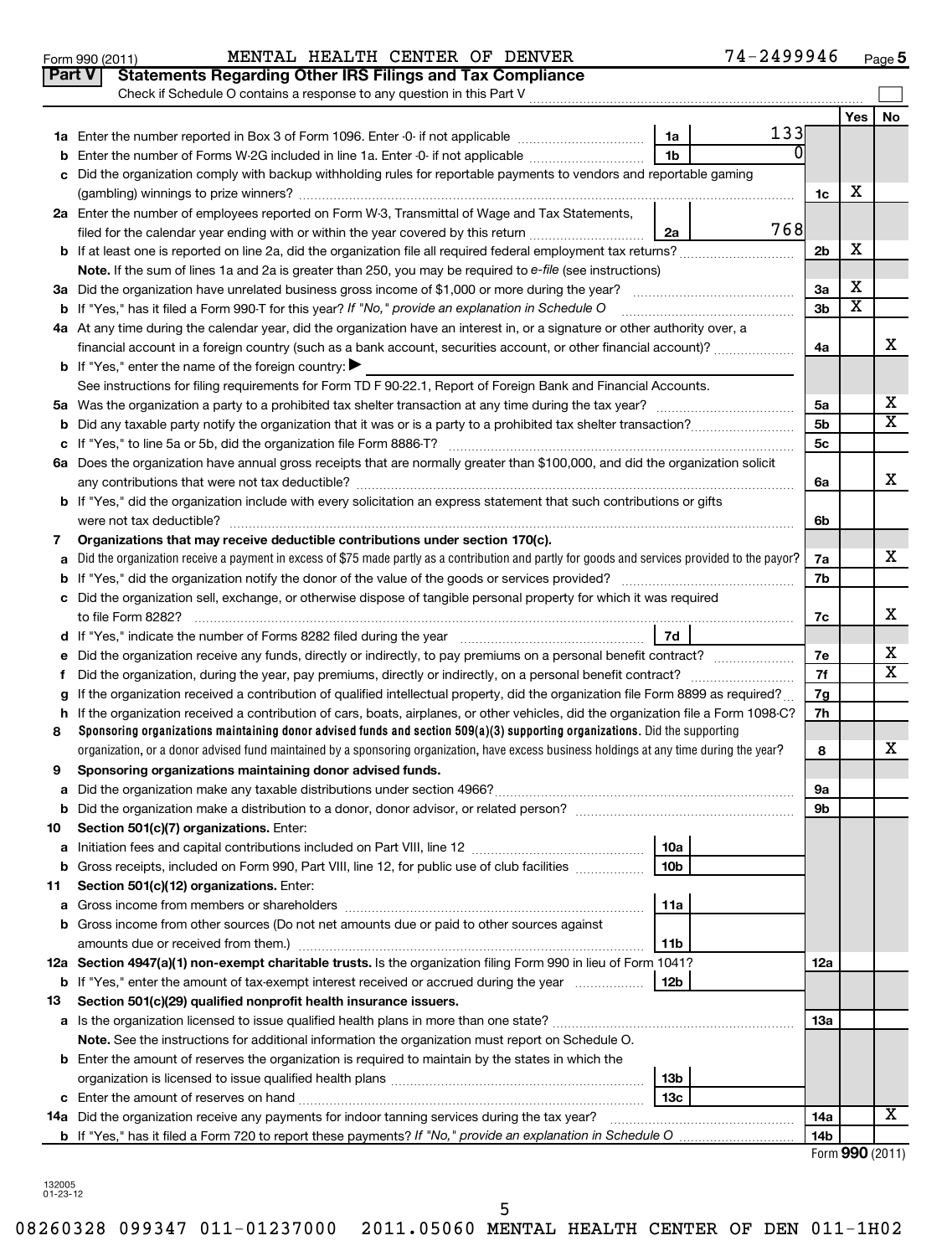#### Form 990 (2011) MENTAL HEALTH CENTER OF DENVER 7 4-2499946 <sub>Page</sub>

**6**

|    | Part VI   Governance, Management, and Disclosure For each "Yes" response to lines 2 through 7b below, and for a "No" response<br>to line 8a, 8b, or 10b below, describe the circumstances, processes, or changes in Schedule O. See instructions. |    |    |                 |                         |                    |  |  |
|----|---------------------------------------------------------------------------------------------------------------------------------------------------------------------------------------------------------------------------------------------------|----|----|-----------------|-------------------------|--------------------|--|--|
|    |                                                                                                                                                                                                                                                   |    |    |                 |                         | $\boxed{\text{X}}$ |  |  |
|    | <b>Section A. Governing Body and Management</b>                                                                                                                                                                                                   |    |    |                 |                         |                    |  |  |
|    |                                                                                                                                                                                                                                                   |    |    |                 | Yes                     | No                 |  |  |
|    | 1a Enter the number of voting members of the governing body at the end of the tax year                                                                                                                                                            | 1a | 16 |                 |                         |                    |  |  |
|    | If there are material differences in voting rights among members of the governing body, or if the governing                                                                                                                                       |    |    |                 |                         |                    |  |  |
|    | body delegated broad authority to an executive committee or similar committee, explain in Schedule O.                                                                                                                                             |    |    |                 |                         |                    |  |  |
| b  | 16<br>Enter the number of voting members included in line 1a, above, who are independent <i>manamer</i><br>1b                                                                                                                                     |    |    |                 |                         |                    |  |  |
| 2  | Did any officer, director, trustee, or key employee have a family relationship or a business relationship with any other                                                                                                                          |    |    |                 |                         |                    |  |  |
|    | officer, director, trustee, or key employee?                                                                                                                                                                                                      |    |    | $\mathbf{2}$    |                         | х                  |  |  |
| 3  | Did the organization delegate control over management duties customarily performed by or under the direct supervision                                                                                                                             |    |    |                 |                         |                    |  |  |
|    |                                                                                                                                                                                                                                                   |    |    | 3               |                         | х                  |  |  |
| 4  | Did the organization make any significant changes to its governing documents since the prior Form 990 was filed?                                                                                                                                  |    |    | 4               |                         | X                  |  |  |
| 5  |                                                                                                                                                                                                                                                   |    |    | 5               |                         | X                  |  |  |
| 6  |                                                                                                                                                                                                                                                   |    |    | 6               |                         | X                  |  |  |
|    | 7a Did the organization have members, stockholders, or other persons who had the power to elect or appoint one or                                                                                                                                 |    |    |                 |                         |                    |  |  |
|    |                                                                                                                                                                                                                                                   |    |    | 7a              |                         | X                  |  |  |
|    | <b>b</b> Are any governance decisions of the organization reserved to (or subject to approval by) members, stockholders, or                                                                                                                       |    |    |                 |                         |                    |  |  |
|    | persons other than the governing body?                                                                                                                                                                                                            |    |    | 7b              |                         | x                  |  |  |
| 8  | Did the organization contemporaneously document the meetings held or written actions undertaken during the year by the following:                                                                                                                 |    |    |                 |                         |                    |  |  |
| а  |                                                                                                                                                                                                                                                   |    |    | 8а<br>8b        | X<br>X                  |                    |  |  |
|    |                                                                                                                                                                                                                                                   |    |    |                 |                         |                    |  |  |
| 9  | Is there any officer, director, trustee, or key employee listed in Part VII, Section A, who cannot be reached at the                                                                                                                              |    |    |                 |                         |                    |  |  |
|    | organization's mailing address? If "Yes," provide the names and addresses in Schedule O                                                                                                                                                           |    |    | 9               |                         | x                  |  |  |
|    | Section B. Policies (This Section B requests information about policies not required by the Internal Revenue Code.)                                                                                                                               |    |    |                 |                         |                    |  |  |
|    |                                                                                                                                                                                                                                                   |    |    |                 | Yes                     | No<br>х            |  |  |
|    |                                                                                                                                                                                                                                                   |    |    | 10a             |                         |                    |  |  |
|    | <b>b</b> If "Yes," did the organization have written policies and procedures governing the activities of such chapters, affiliates,                                                                                                               |    |    |                 |                         |                    |  |  |
|    |                                                                                                                                                                                                                                                   |    |    | 10 <sub>b</sub> | X                       |                    |  |  |
|    | 11a Has the organization provided a complete copy of this Form 990 to all members of its governing body before filing the form?<br><b>b</b> Describe in Schedule O the process, if any, used by the organization to review this Form 990.         |    |    | 11a             |                         |                    |  |  |
|    | 12a Did the organization have a written conflict of interest policy? If "No," go to line 13                                                                                                                                                       |    |    | 12a             | X                       |                    |  |  |
|    | <b>b</b> Were officers, directors, or trustees, and key employees required to disclose annually interests that could give rise to conflicts?                                                                                                      |    |    | 12 <sub>b</sub> | X                       |                    |  |  |
|    | c Did the organization regularly and consistently monitor and enforce compliance with the policy? If "Yes," describe                                                                                                                              |    |    |                 |                         |                    |  |  |
|    | in Schedule O how this was done manufactured and continuum and contact the was done manufactured and contact t                                                                                                                                    |    |    | 12c             | X                       |                    |  |  |
| 13 |                                                                                                                                                                                                                                                   |    |    | 13              | $\overline{\mathbf{X}}$ |                    |  |  |
|    |                                                                                                                                                                                                                                                   |    |    | 14              |                         | X                  |  |  |
| 15 | Did the process for determining compensation of the following persons include a review and approval by independent                                                                                                                                |    |    |                 |                         |                    |  |  |
|    | persons, comparability data, and contemporaneous substantiation of the deliberation and decision?                                                                                                                                                 |    |    |                 |                         |                    |  |  |
| а  | The organization's CEO, Executive Director, or top management official manufactured content of the organization's CEO, Executive Director, or top management official manufactured content of the organization's CEO, Executiv                    |    |    | 15a             | х                       |                    |  |  |
|    | b Other officers or key employees of the organization manufactured content to content of the organization manufactured content of the organization manufactured content of the organization manufactured content of the organi                    |    |    | 15b             | х                       |                    |  |  |
|    | If "Yes" to line 15a or 15b, describe the process in Schedule O (see instructions).                                                                                                                                                               |    |    |                 |                         |                    |  |  |
|    | <b>16a</b> Did the organization invest in, contribute assets to, or participate in a joint venture or similar arrangement with a                                                                                                                  |    |    |                 |                         |                    |  |  |
|    | taxable entity during the year?                                                                                                                                                                                                                   |    |    |                 |                         |                    |  |  |
|    | b If "Yes," did the organization follow a written policy or procedure requiring the organization to evaluate its participation                                                                                                                    |    |    | 16a             |                         |                    |  |  |
|    | in joint venture arrangements under applicable federal tax law, and take steps to safeguard the organization's                                                                                                                                    |    |    |                 |                         |                    |  |  |
|    | exempt status with respect to such arrangements?<br>16b                                                                                                                                                                                           |    |    |                 |                         |                    |  |  |
|    | <b>Section C. Disclosure</b>                                                                                                                                                                                                                      |    |    |                 |                         |                    |  |  |
| 17 | <b>NONE</b><br>List the states with which a copy of this Form 990 is required to be filed >                                                                                                                                                       |    |    |                 |                         |                    |  |  |
| 18 | Section 6104 requires an organization to make its Forms 1023 (or 1024 if applicable), 990, and 990-T (Section 501(c)(3)s only) available                                                                                                          |    |    |                 |                         |                    |  |  |
|    | for public inspection. Indicate how you made these available. Check all that apply.                                                                                                                                                               |    |    |                 |                         |                    |  |  |
|    | $\lfloor x \rfloor$ Upon request<br>$\lfloor x \rfloor$ Own website<br>Another's website                                                                                                                                                          |    |    |                 |                         |                    |  |  |
|    | Describe in Schedule Q whether (and if so bow) the organization made its governing documents, conflict of interest policy, and financial                                                                                                          |    |    |                 |                         |                    |  |  |

**19** Describe in Schedule O whether (and if so, how), the organization made its governing documents, conflict of interest policy, and financial statements available to the public during the tax year.

| 20 State the name, physical address, and telephone number of the person who possesses the books and records of the organization: |  |
|----------------------------------------------------------------------------------------------------------------------------------|--|
| THE ORGANIZATION $-$ (303) 504-6500                                                                                              |  |

|  |  | 4141 E DICKENSON PLACE, DENVER, CO 80219 |  |  |  |  |
|--|--|------------------------------------------|--|--|--|--|
|--|--|------------------------------------------|--|--|--|--|

Form (2011) **990**

08260328 099347 011-01237000 2011.05060 MENTAL HEALTH CENTER OF DEN 011-1H02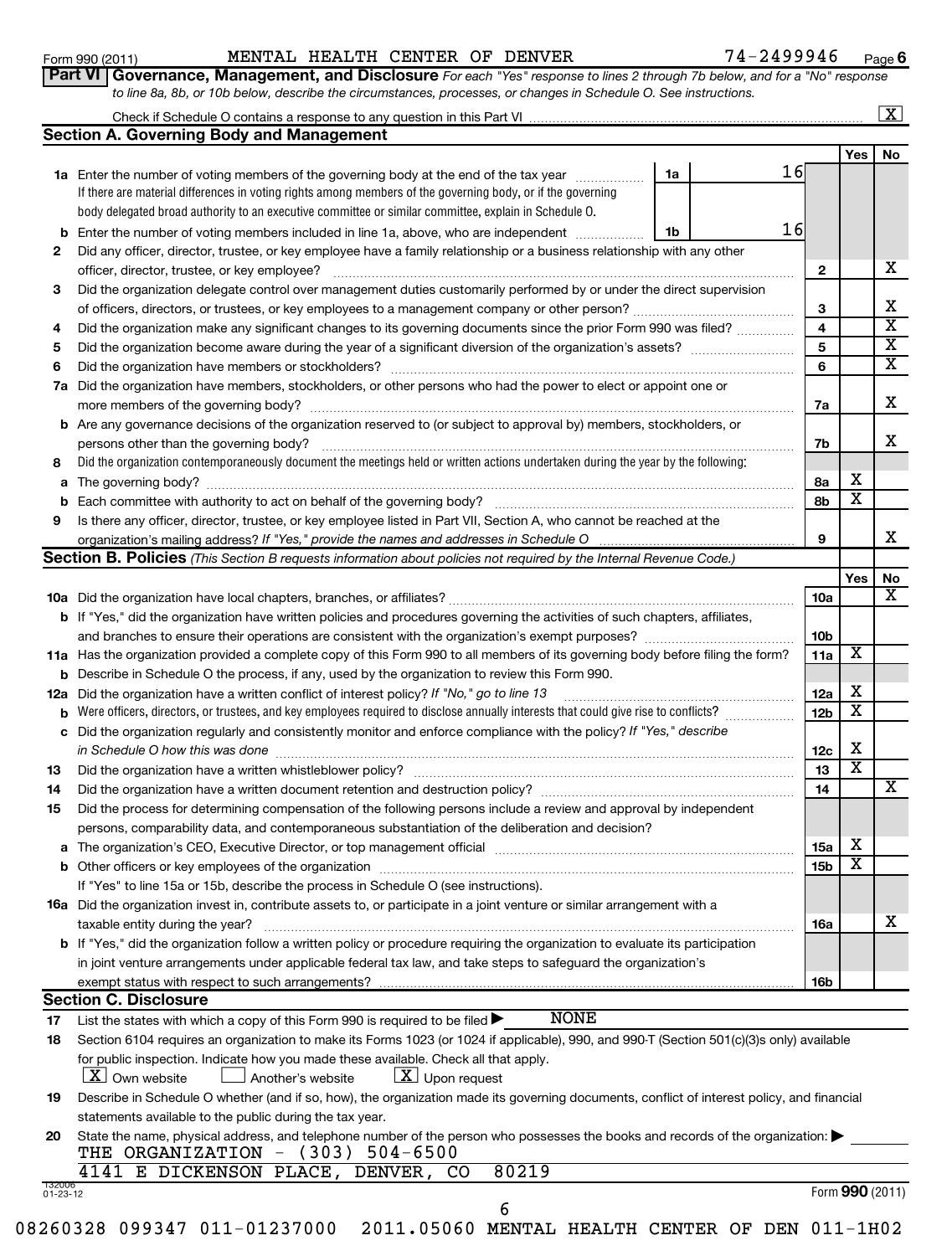| Part VII Compensation of Officers, Directors, Trustees, Key Employees, Highest Compensated                                                                                                                                          |
|-------------------------------------------------------------------------------------------------------------------------------------------------------------------------------------------------------------------------------------|
| <b>Employees, and Independent Contractors</b>                                                                                                                                                                                       |
| Check if Schedule O contains a response to any question in this Part VII                                                                                                                                                            |
| Section A. Officers, Directors, Trustees, Key Employees, and Highest Compensated Employees                                                                                                                                          |
| 1a Complete this table for all persons required to be listed. Report compensation for the calendar year ending with or within the organization's tax year.                                                                          |
| • List all of the organization's current officers, directors, trustees (whether individuals or organizations), regardless of amount of compensation.<br>Enter -0- in columns $(D)$ , $(E)$ , and $(F)$ if no compensation was paid. |

**•** List all of the organization's **current** key employees, if any. See instructions for definition of "key employee."

 $\bullet$  List the organization's five  $\tt current$  highest compensated employees (other than an officer, director, trustee, or key employee) who received reportable compensation (Box 5 of Form W-2 and/or Box 7 of Form 1099-MISC) of more than \$100,000 from the organization and any related organizations .

 $\bullet$  List all of the organization's former officers, key employees, and highest compensated employees who received more than \$100,000 of reportable compensation from the organization and any related organizations.

**•** List all of the organization's former directors or trustees that received, in the capacity as a former director or trustee of the organization, more than \$10,000 of reportable compensation from the organization and any related organizations.

List persons in the following order: individual trustees or directors; institutional trustees; officers; key employees; highest compensated employees; and former such persons.

Check this box if neither the organization nor any related organization compensated any current officer, director, or trustee.  $\left\vert \cdot\right\vert$ 

| Name and Title<br>Average<br>Reportable<br>Reportable<br>Estimated<br>(do not check more than one<br>hours per<br>box, unless person is both an<br>compensation<br>compensation<br>amount of<br>officer and a director/trustee)<br>week<br>from related<br>other<br>from<br>Individual trustee or director<br>the<br>(describe<br>organizations<br>compensation<br>hours for<br>organization<br>(W-2/1099-MISC)<br>from the<br>Highest compensated<br>employee<br>Institutional trustee<br>related<br>(W-2/1099-MISC)<br>organization<br>Key employee<br>organizations<br>and related<br>in Schedule<br>organizations<br>Former<br>Officer<br>O)<br>(1) BARBARA FORD, LMFT, CAC III<br>$\mathbf X$<br>$\mathbf 0$ .<br>$\mathbf 0$ .<br>$\boldsymbol{0}$ .<br>1.00<br>PROGRAM COMMITTEE CHAIR<br>(2) CURTIS V. SMITH, ESQ.<br>$\mathbf 0$<br>$\mathbf 0$<br>$\mathbf 0$ .<br>1.00<br>X<br><b>DIRECTOR</b><br>(3) DANIELA E. STAMATOIU, M.D.<br>$\mathbf 0$<br>$\mathbf 0$<br>$\mathbf 0$ .<br>1.00<br>$\mathbf X$<br><b>DIRECTOR</b><br>(4) DR. NANCY GARY, PSYD<br>$\mathbf 0$<br>$\mathbf 0$<br>$\mathbf 0$ .<br>1.00<br>X<br>NOMINATING COMMITTEE CHAIR<br>(5) ELIZABETH A. ELDRIDGE<br>$\mathbf 0$ .<br>$\mathbf 0$<br>$\mathbf 0$<br>1.00<br>X<br><b>DIRECTOR</b><br>$(6)$ GARY MAY, MD<br>$\mathbf 0$<br>0.<br>$\mathbf 0$ .<br>1.00<br>X<br><b>DIRECTOR</b><br>(7) JESSE OGAS<br>$\mathbf 0$ .<br>0.<br>$\mathbf 0$ .<br>1.00<br>X<br><b>DIRECTOR</b><br>(8) JUDITH A. KILBOURNE<br>$\mathbf 0$ .<br>0.<br>$\mathbf 0$ .<br>1.00<br>X<br>DEVELOPMENT COMMITTEE CHAI<br>(9) LUCILLE JOHNSON<br>0.<br>$\mathbf 0$ .<br>$\mathbf 0$ .<br>1.00<br>$\mathbf X$<br><b>DIRECTOR</b><br>(10) R.J. ROSS, MDIV, MSA<br>$\mathbf 0$ .<br>$\mathbf 0$ .<br>$\mathbf 0$ .<br>1.00<br>X<br><b>DIRECTOR</b><br>(11) REED MORGAN<br>$\mathbf 0$<br>$\mathbf 0$ .<br>$\mathbf 0$ .<br>1.00<br>$\mathbf X$<br><b>DIRECTOR</b><br>(12) RICK SIMMS, PC<br>$\mathbf 0$ .<br>$\mathbf 0$<br>$\mathbf 0$ .<br>1.00<br>Х<br><b>TREASURER</b><br>(13) ROBERTA PAYNE, PHD<br>$\mathbf 0$ .<br>$\mathbf 0$ .<br>$\mathbf 0$ .<br>1.00<br>X<br><b>SECRETARY</b><br>(14) TIM HUDNER<br>$\mathbf 0$ .<br>$\mathbf 0$<br>$\mathbf 0$<br>1.00<br>Х<br><b>BOARD CHAIR</b><br>(15) DOUG LINKHART<br>$\mathbf 0$ .<br>$\mathbf 0$ .<br>$\mathbf 0$ .<br>1.00<br>X<br><b>DIRECTOR</b><br>(16) CHARLES EVERILL<br>$\mathbf 0$ .<br>0.<br>$\mathbf 0$ .<br>1.00<br>X<br><b>DIRECTOR</b><br>(17) CHRISTIAN FELIX<br>$\mathbf 0$ .<br>$\mathbf 0$ .<br>$\mathbf 0$ .<br>$1.00 \,   X$<br><b>DIRECTOR</b> | (A) | (B) |          |  | (C) |  | (D) | (E) | (F) |
|-------------------------------------------------------------------------------------------------------------------------------------------------------------------------------------------------------------------------------------------------------------------------------------------------------------------------------------------------------------------------------------------------------------------------------------------------------------------------------------------------------------------------------------------------------------------------------------------------------------------------------------------------------------------------------------------------------------------------------------------------------------------------------------------------------------------------------------------------------------------------------------------------------------------------------------------------------------------------------------------------------------------------------------------------------------------------------------------------------------------------------------------------------------------------------------------------------------------------------------------------------------------------------------------------------------------------------------------------------------------------------------------------------------------------------------------------------------------------------------------------------------------------------------------------------------------------------------------------------------------------------------------------------------------------------------------------------------------------------------------------------------------------------------------------------------------------------------------------------------------------------------------------------------------------------------------------------------------------------------------------------------------------------------------------------------------------------------------------------------------------------------------------------------------------------------------------------------------------------------------------------------------------------------------------------------------------------------------------------------------------------------------------------------------------------------------------------------------------------------------------------------------------------------------------------------------------|-----|-----|----------|--|-----|--|-----|-----|-----|
|                                                                                                                                                                                                                                                                                                                                                                                                                                                                                                                                                                                                                                                                                                                                                                                                                                                                                                                                                                                                                                                                                                                                                                                                                                                                                                                                                                                                                                                                                                                                                                                                                                                                                                                                                                                                                                                                                                                                                                                                                                                                                                                                                                                                                                                                                                                                                                                                                                                                                                                                                                         |     |     | Position |  |     |  |     |     |     |
|                                                                                                                                                                                                                                                                                                                                                                                                                                                                                                                                                                                                                                                                                                                                                                                                                                                                                                                                                                                                                                                                                                                                                                                                                                                                                                                                                                                                                                                                                                                                                                                                                                                                                                                                                                                                                                                                                                                                                                                                                                                                                                                                                                                                                                                                                                                                                                                                                                                                                                                                                                         |     |     |          |  |     |  |     |     |     |
|                                                                                                                                                                                                                                                                                                                                                                                                                                                                                                                                                                                                                                                                                                                                                                                                                                                                                                                                                                                                                                                                                                                                                                                                                                                                                                                                                                                                                                                                                                                                                                                                                                                                                                                                                                                                                                                                                                                                                                                                                                                                                                                                                                                                                                                                                                                                                                                                                                                                                                                                                                         |     |     |          |  |     |  |     |     |     |
|                                                                                                                                                                                                                                                                                                                                                                                                                                                                                                                                                                                                                                                                                                                                                                                                                                                                                                                                                                                                                                                                                                                                                                                                                                                                                                                                                                                                                                                                                                                                                                                                                                                                                                                                                                                                                                                                                                                                                                                                                                                                                                                                                                                                                                                                                                                                                                                                                                                                                                                                                                         |     |     |          |  |     |  |     |     |     |
|                                                                                                                                                                                                                                                                                                                                                                                                                                                                                                                                                                                                                                                                                                                                                                                                                                                                                                                                                                                                                                                                                                                                                                                                                                                                                                                                                                                                                                                                                                                                                                                                                                                                                                                                                                                                                                                                                                                                                                                                                                                                                                                                                                                                                                                                                                                                                                                                                                                                                                                                                                         |     |     |          |  |     |  |     |     |     |
|                                                                                                                                                                                                                                                                                                                                                                                                                                                                                                                                                                                                                                                                                                                                                                                                                                                                                                                                                                                                                                                                                                                                                                                                                                                                                                                                                                                                                                                                                                                                                                                                                                                                                                                                                                                                                                                                                                                                                                                                                                                                                                                                                                                                                                                                                                                                                                                                                                                                                                                                                                         |     |     |          |  |     |  |     |     |     |
|                                                                                                                                                                                                                                                                                                                                                                                                                                                                                                                                                                                                                                                                                                                                                                                                                                                                                                                                                                                                                                                                                                                                                                                                                                                                                                                                                                                                                                                                                                                                                                                                                                                                                                                                                                                                                                                                                                                                                                                                                                                                                                                                                                                                                                                                                                                                                                                                                                                                                                                                                                         |     |     |          |  |     |  |     |     |     |
|                                                                                                                                                                                                                                                                                                                                                                                                                                                                                                                                                                                                                                                                                                                                                                                                                                                                                                                                                                                                                                                                                                                                                                                                                                                                                                                                                                                                                                                                                                                                                                                                                                                                                                                                                                                                                                                                                                                                                                                                                                                                                                                                                                                                                                                                                                                                                                                                                                                                                                                                                                         |     |     |          |  |     |  |     |     |     |
|                                                                                                                                                                                                                                                                                                                                                                                                                                                                                                                                                                                                                                                                                                                                                                                                                                                                                                                                                                                                                                                                                                                                                                                                                                                                                                                                                                                                                                                                                                                                                                                                                                                                                                                                                                                                                                                                                                                                                                                                                                                                                                                                                                                                                                                                                                                                                                                                                                                                                                                                                                         |     |     |          |  |     |  |     |     |     |
|                                                                                                                                                                                                                                                                                                                                                                                                                                                                                                                                                                                                                                                                                                                                                                                                                                                                                                                                                                                                                                                                                                                                                                                                                                                                                                                                                                                                                                                                                                                                                                                                                                                                                                                                                                                                                                                                                                                                                                                                                                                                                                                                                                                                                                                                                                                                                                                                                                                                                                                                                                         |     |     |          |  |     |  |     |     |     |
|                                                                                                                                                                                                                                                                                                                                                                                                                                                                                                                                                                                                                                                                                                                                                                                                                                                                                                                                                                                                                                                                                                                                                                                                                                                                                                                                                                                                                                                                                                                                                                                                                                                                                                                                                                                                                                                                                                                                                                                                                                                                                                                                                                                                                                                                                                                                                                                                                                                                                                                                                                         |     |     |          |  |     |  |     |     |     |
|                                                                                                                                                                                                                                                                                                                                                                                                                                                                                                                                                                                                                                                                                                                                                                                                                                                                                                                                                                                                                                                                                                                                                                                                                                                                                                                                                                                                                                                                                                                                                                                                                                                                                                                                                                                                                                                                                                                                                                                                                                                                                                                                                                                                                                                                                                                                                                                                                                                                                                                                                                         |     |     |          |  |     |  |     |     |     |
|                                                                                                                                                                                                                                                                                                                                                                                                                                                                                                                                                                                                                                                                                                                                                                                                                                                                                                                                                                                                                                                                                                                                                                                                                                                                                                                                                                                                                                                                                                                                                                                                                                                                                                                                                                                                                                                                                                                                                                                                                                                                                                                                                                                                                                                                                                                                                                                                                                                                                                                                                                         |     |     |          |  |     |  |     |     |     |
|                                                                                                                                                                                                                                                                                                                                                                                                                                                                                                                                                                                                                                                                                                                                                                                                                                                                                                                                                                                                                                                                                                                                                                                                                                                                                                                                                                                                                                                                                                                                                                                                                                                                                                                                                                                                                                                                                                                                                                                                                                                                                                                                                                                                                                                                                                                                                                                                                                                                                                                                                                         |     |     |          |  |     |  |     |     |     |
|                                                                                                                                                                                                                                                                                                                                                                                                                                                                                                                                                                                                                                                                                                                                                                                                                                                                                                                                                                                                                                                                                                                                                                                                                                                                                                                                                                                                                                                                                                                                                                                                                                                                                                                                                                                                                                                                                                                                                                                                                                                                                                                                                                                                                                                                                                                                                                                                                                                                                                                                                                         |     |     |          |  |     |  |     |     |     |
|                                                                                                                                                                                                                                                                                                                                                                                                                                                                                                                                                                                                                                                                                                                                                                                                                                                                                                                                                                                                                                                                                                                                                                                                                                                                                                                                                                                                                                                                                                                                                                                                                                                                                                                                                                                                                                                                                                                                                                                                                                                                                                                                                                                                                                                                                                                                                                                                                                                                                                                                                                         |     |     |          |  |     |  |     |     |     |
|                                                                                                                                                                                                                                                                                                                                                                                                                                                                                                                                                                                                                                                                                                                                                                                                                                                                                                                                                                                                                                                                                                                                                                                                                                                                                                                                                                                                                                                                                                                                                                                                                                                                                                                                                                                                                                                                                                                                                                                                                                                                                                                                                                                                                                                                                                                                                                                                                                                                                                                                                                         |     |     |          |  |     |  |     |     |     |
|                                                                                                                                                                                                                                                                                                                                                                                                                                                                                                                                                                                                                                                                                                                                                                                                                                                                                                                                                                                                                                                                                                                                                                                                                                                                                                                                                                                                                                                                                                                                                                                                                                                                                                                                                                                                                                                                                                                                                                                                                                                                                                                                                                                                                                                                                                                                                                                                                                                                                                                                                                         |     |     |          |  |     |  |     |     |     |
|                                                                                                                                                                                                                                                                                                                                                                                                                                                                                                                                                                                                                                                                                                                                                                                                                                                                                                                                                                                                                                                                                                                                                                                                                                                                                                                                                                                                                                                                                                                                                                                                                                                                                                                                                                                                                                                                                                                                                                                                                                                                                                                                                                                                                                                                                                                                                                                                                                                                                                                                                                         |     |     |          |  |     |  |     |     |     |
|                                                                                                                                                                                                                                                                                                                                                                                                                                                                                                                                                                                                                                                                                                                                                                                                                                                                                                                                                                                                                                                                                                                                                                                                                                                                                                                                                                                                                                                                                                                                                                                                                                                                                                                                                                                                                                                                                                                                                                                                                                                                                                                                                                                                                                                                                                                                                                                                                                                                                                                                                                         |     |     |          |  |     |  |     |     |     |
|                                                                                                                                                                                                                                                                                                                                                                                                                                                                                                                                                                                                                                                                                                                                                                                                                                                                                                                                                                                                                                                                                                                                                                                                                                                                                                                                                                                                                                                                                                                                                                                                                                                                                                                                                                                                                                                                                                                                                                                                                                                                                                                                                                                                                                                                                                                                                                                                                                                                                                                                                                         |     |     |          |  |     |  |     |     |     |
|                                                                                                                                                                                                                                                                                                                                                                                                                                                                                                                                                                                                                                                                                                                                                                                                                                                                                                                                                                                                                                                                                                                                                                                                                                                                                                                                                                                                                                                                                                                                                                                                                                                                                                                                                                                                                                                                                                                                                                                                                                                                                                                                                                                                                                                                                                                                                                                                                                                                                                                                                                         |     |     |          |  |     |  |     |     |     |
|                                                                                                                                                                                                                                                                                                                                                                                                                                                                                                                                                                                                                                                                                                                                                                                                                                                                                                                                                                                                                                                                                                                                                                                                                                                                                                                                                                                                                                                                                                                                                                                                                                                                                                                                                                                                                                                                                                                                                                                                                                                                                                                                                                                                                                                                                                                                                                                                                                                                                                                                                                         |     |     |          |  |     |  |     |     |     |
|                                                                                                                                                                                                                                                                                                                                                                                                                                                                                                                                                                                                                                                                                                                                                                                                                                                                                                                                                                                                                                                                                                                                                                                                                                                                                                                                                                                                                                                                                                                                                                                                                                                                                                                                                                                                                                                                                                                                                                                                                                                                                                                                                                                                                                                                                                                                                                                                                                                                                                                                                                         |     |     |          |  |     |  |     |     |     |
|                                                                                                                                                                                                                                                                                                                                                                                                                                                                                                                                                                                                                                                                                                                                                                                                                                                                                                                                                                                                                                                                                                                                                                                                                                                                                                                                                                                                                                                                                                                                                                                                                                                                                                                                                                                                                                                                                                                                                                                                                                                                                                                                                                                                                                                                                                                                                                                                                                                                                                                                                                         |     |     |          |  |     |  |     |     |     |
|                                                                                                                                                                                                                                                                                                                                                                                                                                                                                                                                                                                                                                                                                                                                                                                                                                                                                                                                                                                                                                                                                                                                                                                                                                                                                                                                                                                                                                                                                                                                                                                                                                                                                                                                                                                                                                                                                                                                                                                                                                                                                                                                                                                                                                                                                                                                                                                                                                                                                                                                                                         |     |     |          |  |     |  |     |     |     |
|                                                                                                                                                                                                                                                                                                                                                                                                                                                                                                                                                                                                                                                                                                                                                                                                                                                                                                                                                                                                                                                                                                                                                                                                                                                                                                                                                                                                                                                                                                                                                                                                                                                                                                                                                                                                                                                                                                                                                                                                                                                                                                                                                                                                                                                                                                                                                                                                                                                                                                                                                                         |     |     |          |  |     |  |     |     |     |
|                                                                                                                                                                                                                                                                                                                                                                                                                                                                                                                                                                                                                                                                                                                                                                                                                                                                                                                                                                                                                                                                                                                                                                                                                                                                                                                                                                                                                                                                                                                                                                                                                                                                                                                                                                                                                                                                                                                                                                                                                                                                                                                                                                                                                                                                                                                                                                                                                                                                                                                                                                         |     |     |          |  |     |  |     |     |     |
|                                                                                                                                                                                                                                                                                                                                                                                                                                                                                                                                                                                                                                                                                                                                                                                                                                                                                                                                                                                                                                                                                                                                                                                                                                                                                                                                                                                                                                                                                                                                                                                                                                                                                                                                                                                                                                                                                                                                                                                                                                                                                                                                                                                                                                                                                                                                                                                                                                                                                                                                                                         |     |     |          |  |     |  |     |     |     |
|                                                                                                                                                                                                                                                                                                                                                                                                                                                                                                                                                                                                                                                                                                                                                                                                                                                                                                                                                                                                                                                                                                                                                                                                                                                                                                                                                                                                                                                                                                                                                                                                                                                                                                                                                                                                                                                                                                                                                                                                                                                                                                                                                                                                                                                                                                                                                                                                                                                                                                                                                                         |     |     |          |  |     |  |     |     |     |
|                                                                                                                                                                                                                                                                                                                                                                                                                                                                                                                                                                                                                                                                                                                                                                                                                                                                                                                                                                                                                                                                                                                                                                                                                                                                                                                                                                                                                                                                                                                                                                                                                                                                                                                                                                                                                                                                                                                                                                                                                                                                                                                                                                                                                                                                                                                                                                                                                                                                                                                                                                         |     |     |          |  |     |  |     |     |     |
|                                                                                                                                                                                                                                                                                                                                                                                                                                                                                                                                                                                                                                                                                                                                                                                                                                                                                                                                                                                                                                                                                                                                                                                                                                                                                                                                                                                                                                                                                                                                                                                                                                                                                                                                                                                                                                                                                                                                                                                                                                                                                                                                                                                                                                                                                                                                                                                                                                                                                                                                                                         |     |     |          |  |     |  |     |     |     |
|                                                                                                                                                                                                                                                                                                                                                                                                                                                                                                                                                                                                                                                                                                                                                                                                                                                                                                                                                                                                                                                                                                                                                                                                                                                                                                                                                                                                                                                                                                                                                                                                                                                                                                                                                                                                                                                                                                                                                                                                                                                                                                                                                                                                                                                                                                                                                                                                                                                                                                                                                                         |     |     |          |  |     |  |     |     |     |
|                                                                                                                                                                                                                                                                                                                                                                                                                                                                                                                                                                                                                                                                                                                                                                                                                                                                                                                                                                                                                                                                                                                                                                                                                                                                                                                                                                                                                                                                                                                                                                                                                                                                                                                                                                                                                                                                                                                                                                                                                                                                                                                                                                                                                                                                                                                                                                                                                                                                                                                                                                         |     |     |          |  |     |  |     |     |     |
|                                                                                                                                                                                                                                                                                                                                                                                                                                                                                                                                                                                                                                                                                                                                                                                                                                                                                                                                                                                                                                                                                                                                                                                                                                                                                                                                                                                                                                                                                                                                                                                                                                                                                                                                                                                                                                                                                                                                                                                                                                                                                                                                                                                                                                                                                                                                                                                                                                                                                                                                                                         |     |     |          |  |     |  |     |     |     |
|                                                                                                                                                                                                                                                                                                                                                                                                                                                                                                                                                                                                                                                                                                                                                                                                                                                                                                                                                                                                                                                                                                                                                                                                                                                                                                                                                                                                                                                                                                                                                                                                                                                                                                                                                                                                                                                                                                                                                                                                                                                                                                                                                                                                                                                                                                                                                                                                                                                                                                                                                                         |     |     |          |  |     |  |     |     |     |
|                                                                                                                                                                                                                                                                                                                                                                                                                                                                                                                                                                                                                                                                                                                                                                                                                                                                                                                                                                                                                                                                                                                                                                                                                                                                                                                                                                                                                                                                                                                                                                                                                                                                                                                                                                                                                                                                                                                                                                                                                                                                                                                                                                                                                                                                                                                                                                                                                                                                                                                                                                         |     |     |          |  |     |  |     |     |     |
|                                                                                                                                                                                                                                                                                                                                                                                                                                                                                                                                                                                                                                                                                                                                                                                                                                                                                                                                                                                                                                                                                                                                                                                                                                                                                                                                                                                                                                                                                                                                                                                                                                                                                                                                                                                                                                                                                                                                                                                                                                                                                                                                                                                                                                                                                                                                                                                                                                                                                                                                                                         |     |     |          |  |     |  |     |     |     |
|                                                                                                                                                                                                                                                                                                                                                                                                                                                                                                                                                                                                                                                                                                                                                                                                                                                                                                                                                                                                                                                                                                                                                                                                                                                                                                                                                                                                                                                                                                                                                                                                                                                                                                                                                                                                                                                                                                                                                                                                                                                                                                                                                                                                                                                                                                                                                                                                                                                                                                                                                                         |     |     |          |  |     |  |     |     |     |
|                                                                                                                                                                                                                                                                                                                                                                                                                                                                                                                                                                                                                                                                                                                                                                                                                                                                                                                                                                                                                                                                                                                                                                                                                                                                                                                                                                                                                                                                                                                                                                                                                                                                                                                                                                                                                                                                                                                                                                                                                                                                                                                                                                                                                                                                                                                                                                                                                                                                                                                                                                         |     |     |          |  |     |  |     |     |     |
|                                                                                                                                                                                                                                                                                                                                                                                                                                                                                                                                                                                                                                                                                                                                                                                                                                                                                                                                                                                                                                                                                                                                                                                                                                                                                                                                                                                                                                                                                                                                                                                                                                                                                                                                                                                                                                                                                                                                                                                                                                                                                                                                                                                                                                                                                                                                                                                                                                                                                                                                                                         |     |     |          |  |     |  |     |     |     |
|                                                                                                                                                                                                                                                                                                                                                                                                                                                                                                                                                                                                                                                                                                                                                                                                                                                                                                                                                                                                                                                                                                                                                                                                                                                                                                                                                                                                                                                                                                                                                                                                                                                                                                                                                                                                                                                                                                                                                                                                                                                                                                                                                                                                                                                                                                                                                                                                                                                                                                                                                                         |     |     |          |  |     |  |     |     |     |

132007 01-23-12

08260328 099347 011-01237000 2011.05060 MENTAL HEALTH CENTER OF DEN 011-1H02

7

Form (2011) **990**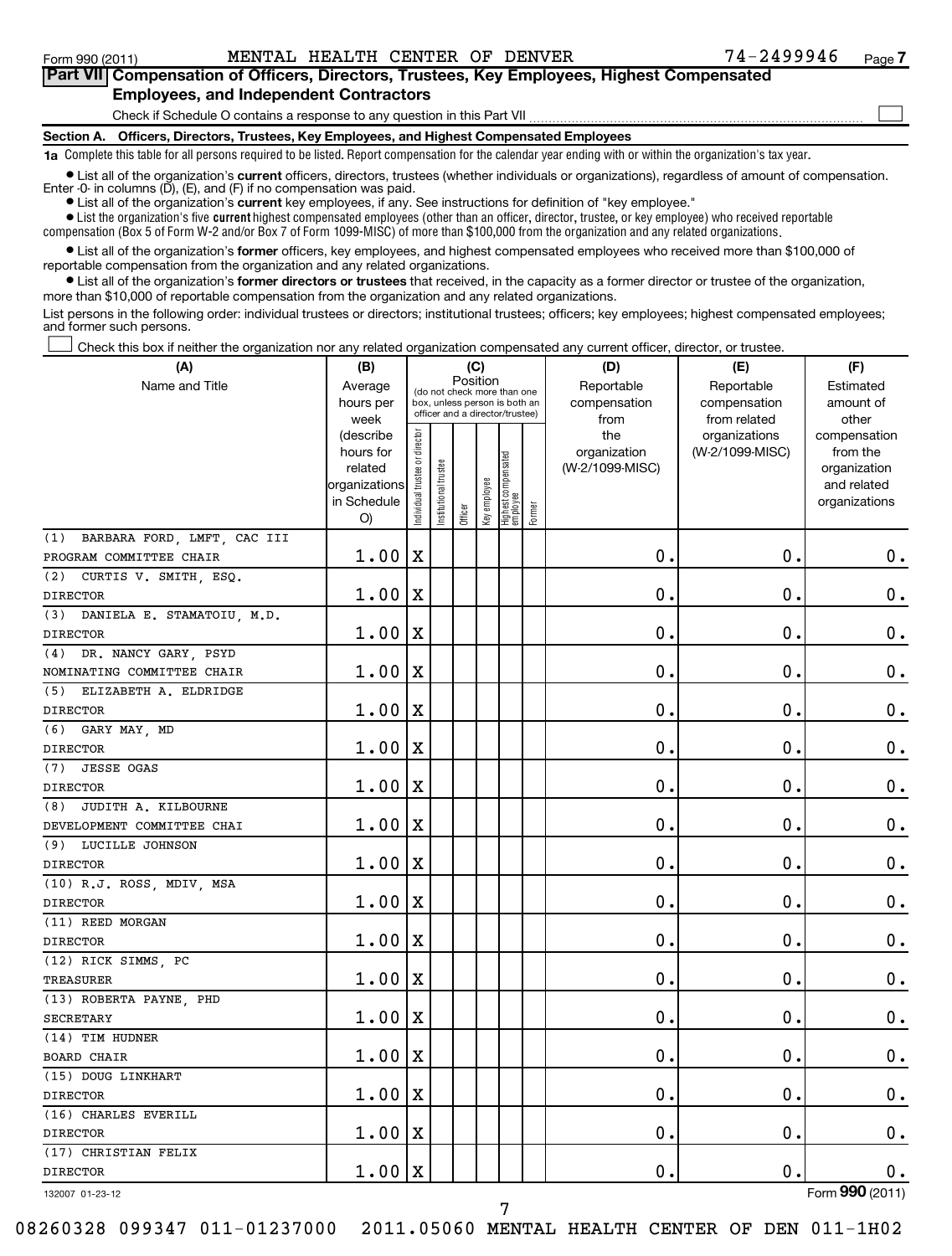Form 990 (2011) MENTAL HEALTH CENTER OF DENVER 74-2499946 Page

74-2499946 Page 8

| Part VII Section A. Officers, Directors, Trustees, Key Employees, and Highest Compensated Employees (continued)                              |                   |                                |                                                                  |          |              |                                  |        |                     |                                  |                  |   |                          |                  |
|----------------------------------------------------------------------------------------------------------------------------------------------|-------------------|--------------------------------|------------------------------------------------------------------|----------|--------------|----------------------------------|--------|---------------------|----------------------------------|------------------|---|--------------------------|------------------|
| (A)                                                                                                                                          | (B)               |                                |                                                                  |          | (C)          |                                  |        | (D)                 | (E)                              |                  |   | (F)                      |                  |
| Name and title                                                                                                                               | Average           |                                | (do not check more than one                                      | Position |              |                                  |        | Reportable          | Reportable                       |                  |   | Estimated                |                  |
|                                                                                                                                              | hours per         |                                | box, unless person is both an<br>officer and a director/trustee) |          |              |                                  |        | compensation        | compensation                     |                  |   | amount of                |                  |
|                                                                                                                                              | week<br>(describe |                                |                                                                  |          |              |                                  |        | from                | from related                     |                  |   | other                    |                  |
|                                                                                                                                              | hours for         |                                |                                                                  |          |              |                                  |        | the<br>organization | organizations<br>(W-2/1099-MISC) |                  |   | compensation<br>from the |                  |
|                                                                                                                                              | related           |                                |                                                                  |          |              |                                  |        | (W-2/1099-MISC)     |                                  |                  |   | organization             |                  |
|                                                                                                                                              | organizations     |                                |                                                                  |          |              |                                  |        |                     |                                  |                  |   | and related              |                  |
|                                                                                                                                              | in Schedule       | Individual trustee or director | Institutional trustee                                            |          | Key employee |                                  |        |                     |                                  |                  |   | organizations            |                  |
|                                                                                                                                              | O)                |                                |                                                                  | Officer  |              | Highest compensated<br> employee | Former |                     |                                  |                  |   |                          |                  |
| (18) CARL CLARK, M.D.                                                                                                                        |                   |                                |                                                                  |          |              |                                  |        |                     |                                  |                  |   |                          |                  |
| CEO                                                                                                                                          | 40.00             |                                |                                                                  | X        |              | $\mathbf X$                      |        | 390,160.            |                                  | 0.               |   | 8,299.                   |                  |
| (19) CHERYL A. CLARK, M.D.                                                                                                                   |                   |                                |                                                                  |          |              |                                  |        |                     |                                  |                  |   |                          |                  |
| MEDICAL DIRECTOR                                                                                                                             | 40.00             |                                |                                                                  | х        |              | $\mathbf X$                      |        | 245,970.            |                                  | 0.               |   | 6,917.                   |                  |
| (20) FORREST M. CASON                                                                                                                        |                   |                                |                                                                  |          |              |                                  |        |                     |                                  |                  |   |                          |                  |
| 40.00<br>$\mathbf X$<br>234,776.<br>х<br>CFO                                                                                                 |                   |                                |                                                                  |          |              |                                  |        |                     |                                  | $\mathbf 0$ .    |   | 6,920.                   |                  |
| (21) JODY T. RYAN, M.D.                                                                                                                      |                   |                                |                                                                  |          |              |                                  |        |                     |                                  |                  |   |                          |                  |
| 40.00<br>$\mathbf X$<br>230,559.<br>PSYCHIATRIST                                                                                             |                   |                                |                                                                  |          |              |                                  |        |                     |                                  | $\mathbf 0$ .    |   | 4,358.                   |                  |
| (22) JOHN MENNINGER, M.D.                                                                                                                    |                   |                                |                                                                  |          |              |                                  |        |                     |                                  | $\mathbf 0$ .    |   |                          |                  |
| 40.00<br>$\mathbf X$<br>180,458.<br>PSYCHIATRIST                                                                                             |                   |                                |                                                                  |          |              |                                  |        |                     |                                  |                  |   | 5,825.                   |                  |
| (23) RAEMARIE SMILANIC, M.D.<br>PSYCHIATRIST                                                                                                 | 40.00             |                                |                                                                  |          |              | $\mathbf X$                      |        | 190,050.            |                                  | $\mathbf 0$ .    |   | 5,031.                   |                  |
| (24) MARC GOODMAN, M.D.                                                                                                                      |                   |                                |                                                                  |          |              |                                  |        |                     |                                  |                  |   |                          |                  |
| PSYCHIATRIST                                                                                                                                 | 40.00             |                                |                                                                  |          |              | $\mathbf X$                      |        | 176,345.            |                                  | $\mathbf 0$ .    |   | 5,931.                   |                  |
| (25) JOHN CEILEY, M.D.                                                                                                                       |                   |                                |                                                                  |          |              |                                  |        |                     |                                  |                  |   |                          |                  |
| PSYCHIATRIST                                                                                                                                 | 40.00             |                                |                                                                  |          |              | X                                |        | 173,343.            |                                  | 0.               |   | 4,734.                   |                  |
|                                                                                                                                              |                   |                                |                                                                  |          |              |                                  |        |                     |                                  |                  |   |                          |                  |
|                                                                                                                                              |                   |                                |                                                                  |          |              |                                  |        |                     |                                  |                  |   |                          |                  |
|                                                                                                                                              |                   |                                |                                                                  |          |              |                                  |        | 1,821,661.          |                                  | $\overline{0}$ . |   | 48,015.                  |                  |
| c Total from continuation sheets to Part VII, Section A                                                                                      |                   |                                |                                                                  |          |              |                                  |        | 0.                  |                                  | σ.               |   |                          | $\overline{0}$ . |
|                                                                                                                                              |                   |                                |                                                                  |          |              |                                  |        | 1,821,661.          |                                  | σ.               |   | 48,015.                  |                  |
| Total number of individuals (including but not limited to those listed above) who received more than \$100,000 of reportable<br>$\mathbf{2}$ |                   |                                |                                                                  |          |              |                                  |        |                     |                                  |                  |   |                          |                  |
| compensation from the organization $\blacktriangleright$                                                                                     |                   |                                |                                                                  |          |              |                                  |        |                     |                                  |                  |   |                          | 35               |
|                                                                                                                                              |                   |                                |                                                                  |          |              |                                  |        |                     |                                  |                  |   | Yes                      | <b>No</b>        |
| 3<br>Did the organization list any former officer, director, or trustee, key employee, or highest compensated employee on                    |                   |                                |                                                                  |          |              |                                  |        |                     |                                  |                  |   |                          |                  |
| line 1a? If "Yes," complete Schedule J for such individual                                                                                   |                   |                                |                                                                  |          |              |                                  |        |                     |                                  |                  | 3 | х                        |                  |
| For any individual listed on line 1a, is the sum of reportable compensation and other compensation from the organization<br>4                |                   |                                |                                                                  |          |              |                                  |        |                     |                                  |                  |   |                          |                  |
| and related organizations greater than \$150,000? If "Yes," complete Schedule J for such individual                                          |                   |                                |                                                                  |          |              |                                  |        |                     |                                  |                  | 4 | X                        |                  |
| 5<br>Did any person listed on line 1a receive or accrue compensation from any unrelated organization or individual for services              |                   |                                |                                                                  |          |              |                                  |        |                     |                                  |                  |   |                          |                  |
| rendered to the organization? If "Yes," complete Schedule J for such person                                                                  |                   |                                |                                                                  |          |              |                                  |        |                     |                                  |                  | 5 |                          | x                |
| <b>Section B. Independent Contractors</b>                                                                                                    |                   |                                |                                                                  |          |              |                                  |        |                     |                                  |                  |   |                          |                  |
| Complete this table for your five highest compensated independent contractors that received more than \$100,000 of compensation from<br>1.   |                   |                                |                                                                  |          |              |                                  |        |                     |                                  |                  |   |                          |                  |
| the organization. Report compensation for the calendar year ending with or within the organization's tax year.                               |                   |                                |                                                                  |          |              |                                  |        |                     |                                  |                  |   |                          |                  |
| (C)<br>(A)<br>(B)<br>Name and business address<br>Description of services<br>Compensation<br><b>NONE</b>                                     |                   |                                |                                                                  |          |              |                                  |        |                     |                                  |                  |   |                          |                  |
|                                                                                                                                              |                   |                                |                                                                  |          |              |                                  |        |                     |                                  |                  |   |                          |                  |
|                                                                                                                                              |                   |                                |                                                                  |          |              |                                  |        |                     |                                  |                  |   |                          |                  |
|                                                                                                                                              |                   |                                |                                                                  |          |              |                                  |        |                     |                                  |                  |   |                          |                  |
|                                                                                                                                              |                   |                                |                                                                  |          |              |                                  |        |                     |                                  |                  |   |                          |                  |
|                                                                                                                                              |                   |                                |                                                                  |          |              |                                  |        |                     |                                  |                  |   |                          |                  |
|                                                                                                                                              |                   |                                |                                                                  |          |              |                                  |        |                     |                                  |                  |   |                          |                  |
|                                                                                                                                              |                   |                                |                                                                  |          |              |                                  |        |                     |                                  |                  |   |                          |                  |
|                                                                                                                                              |                   |                                |                                                                  |          |              |                                  |        |                     |                                  |                  |   |                          |                  |
| Total number of independent contractors (including but not limited to those listed above) who received more than<br>2                        |                   |                                |                                                                  |          |              |                                  |        |                     |                                  |                  |   |                          |                  |
| \$100,000 of compensation from the organization                                                                                              |                   |                                |                                                                  |          |              | U                                |        |                     |                                  |                  |   |                          |                  |

132008 01-23-12

Form (2011) **990**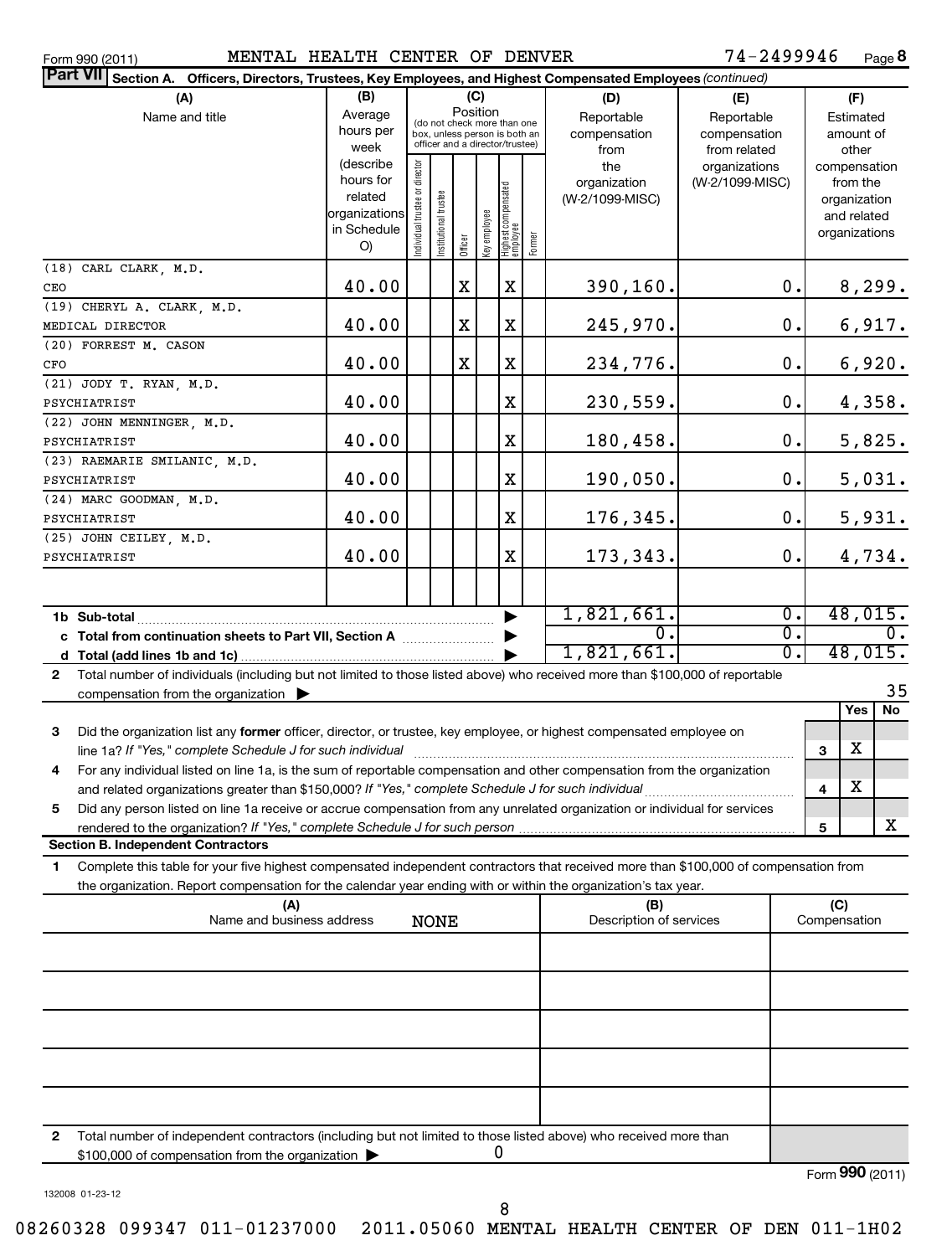| Form 990 (2011)  | MENTAL                      |
|------------------|-----------------------------|
| <b>Part VIII</b> | <b>Statement of Revenue</b> |

#### Form 990 (2011) MENTAL HEALTH CENTER OF DENVER 74-2499946 Page

**9**

|                                                           |      |                                                                            |                     |                       | (A)<br>Total revenue        | (B)<br>Related or<br>exempt function<br>revenue | (C)<br>Unrelated<br>business<br>revenue | (D)<br>Revenue<br>excluded from<br>tax under<br>sections 512,<br>513, or 514 |
|-----------------------------------------------------------|------|----------------------------------------------------------------------------|---------------------|-----------------------|-----------------------------|-------------------------------------------------|-----------------------------------------|------------------------------------------------------------------------------|
|                                                           |      | <b>1 a</b> Federated campaigns                                             | 1a                  |                       |                             |                                                 |                                         |                                                                              |
| Contributions, Gifts, Grants<br>and Other Similar Amounts |      | <b>b</b> Membership dues                                                   | 1 <sub>b</sub>      |                       |                             |                                                 |                                         |                                                                              |
|                                                           |      | c Fundraising events                                                       | 1c                  |                       |                             |                                                 |                                         |                                                                              |
|                                                           |      | <b>d</b> Related organizations                                             | 1 <sub>d</sub><br>. |                       |                             |                                                 |                                         |                                                                              |
|                                                           |      | e Government grants (contributions)                                        | 1e                  | 20, 431, 127.         |                             |                                                 |                                         |                                                                              |
|                                                           |      | f All other contributions, gifts, grants, and                              |                     |                       |                             |                                                 |                                         |                                                                              |
|                                                           |      | similar amounts not included above                                         | 1f                  | 2763988.              |                             |                                                 |                                         |                                                                              |
|                                                           |      | g Noncash contributions included in lines 1a-1f: \$                        |                     |                       |                             |                                                 |                                         |                                                                              |
|                                                           |      |                                                                            |                     |                       | 23, 195, 115.               |                                                 |                                         |                                                                              |
|                                                           |      |                                                                            |                     | <b>Business Code</b>  |                             |                                                 |                                         |                                                                              |
|                                                           |      | 2 a MEDICAID                                                               |                     | 623990                | 29,750,274.                 | 29,750,274.                                     |                                         |                                                                              |
|                                                           | b    | PHARMACY                                                                   |                     | 446110                | $\overline{10}$ , 714, 243. | 10,714,243.                                     |                                         |                                                                              |
|                                                           |      | c MEDICARE                                                                 |                     | 623990                | 860,582.                    | 860,582.                                        |                                         |                                                                              |
|                                                           | d    | CLIENT FEES                                                                |                     | 623990                | 732,876.                    | 732,876.                                        |                                         |                                                                              |
| Program Service<br>Revenue                                | е    |                                                                            |                     | 623990                | 1227565.                    | 1227565.                                        |                                         |                                                                              |
|                                                           |      | f All other program service revenue                                        |                     |                       | 43, 285, 540.               |                                                 |                                         |                                                                              |
|                                                           |      |                                                                            |                     |                       |                             |                                                 |                                         |                                                                              |
|                                                           | 3    | Investment income (including dividends, interest, and                      |                     | ▶                     | 111,779.                    | 111,779.                                        |                                         |                                                                              |
|                                                           | 4    | Income from investment of tax-exempt bond proceeds                         |                     |                       |                             |                                                 |                                         |                                                                              |
|                                                           | 5    |                                                                            |                     |                       |                             |                                                 |                                         |                                                                              |
|                                                           |      |                                                                            | (i) Real            | (ii) Personal         |                             |                                                 |                                         |                                                                              |
|                                                           |      | 6 a Gross rents                                                            |                     |                       |                             |                                                 |                                         |                                                                              |
|                                                           |      | <b>b</b> Less: rental expenses                                             |                     |                       |                             |                                                 |                                         |                                                                              |
|                                                           |      | c Rental income or (loss)                                                  |                     |                       |                             |                                                 |                                         |                                                                              |
|                                                           |      | <b>d</b> Net rental income or (loss)                                       |                     |                       |                             |                                                 |                                         |                                                                              |
|                                                           |      | <b>7 a</b> Gross amount from sales of                                      | (i) Securities      | (ii) Other            |                             |                                                 |                                         |                                                                              |
|                                                           |      | assets other than inventory                                                |                     | 10,660.               |                             |                                                 |                                         |                                                                              |
|                                                           |      | <b>b</b> Less: cost or other basis                                         |                     |                       |                             |                                                 |                                         |                                                                              |
|                                                           |      | and sales expenses                                                         |                     | 138320.               |                             |                                                 |                                         |                                                                              |
|                                                           |      |                                                                            |                     | $-127,660.$           |                             |                                                 |                                         |                                                                              |
|                                                           |      |                                                                            |                     | $\blacktriangleright$ |                             | $-127,660.$ $-127,660.$                         |                                         |                                                                              |
| Φ                                                         |      | 8 a Gross income from fundraising events (not                              |                     |                       |                             |                                                 |                                         |                                                                              |
|                                                           |      | including \$<br>of                                                         |                     |                       |                             |                                                 |                                         |                                                                              |
|                                                           |      | contributions reported on line 1c). See                                    |                     |                       |                             |                                                 |                                         |                                                                              |
| Other Reven                                               |      |                                                                            |                     |                       |                             |                                                 |                                         |                                                                              |
|                                                           |      |                                                                            | b                   |                       |                             |                                                 |                                         |                                                                              |
|                                                           |      | c Net income or (loss) from fundraising events                             |                     | .                     |                             |                                                 |                                         |                                                                              |
|                                                           |      | <b>9 a</b> Gross income from gaming activities. See                        |                     |                       |                             |                                                 |                                         |                                                                              |
|                                                           |      |                                                                            |                     |                       |                             |                                                 |                                         |                                                                              |
|                                                           |      | c Net income or (loss) from gaming activities                              |                     |                       |                             |                                                 |                                         |                                                                              |
|                                                           |      | <b>10 a</b> Gross sales of inventory, less returns                         |                     |                       |                             |                                                 |                                         |                                                                              |
|                                                           |      |                                                                            |                     |                       |                             |                                                 |                                         |                                                                              |
|                                                           |      |                                                                            |                     |                       |                             |                                                 |                                         |                                                                              |
|                                                           |      | <b>c</b> Net income or (loss) from sales of inventory                      |                     |                       |                             |                                                 |                                         |                                                                              |
|                                                           |      | Miscellaneous Revenue                                                      |                     | <b>Business Code</b>  |                             |                                                 |                                         |                                                                              |
|                                                           | 11 a | the control of the control of the control of the control of                |                     |                       |                             |                                                 |                                         |                                                                              |
|                                                           | b    | the control of the control of the control of the control of the control of |                     |                       |                             |                                                 |                                         |                                                                              |
|                                                           | с    |                                                                            |                     |                       |                             |                                                 |                                         |                                                                              |
|                                                           |      |                                                                            |                     |                       |                             |                                                 |                                         |                                                                              |
|                                                           |      |                                                                            |                     |                       |                             |                                                 | 0.                                      |                                                                              |
| 132009<br>01-23-12                                        | 12   |                                                                            |                     |                       | 66,464,774.                 | 43,269,659.                                     |                                         | 0.<br>Form 990 (2011)                                                        |
|                                                           |      |                                                                            |                     |                       |                             |                                                 |                                         |                                                                              |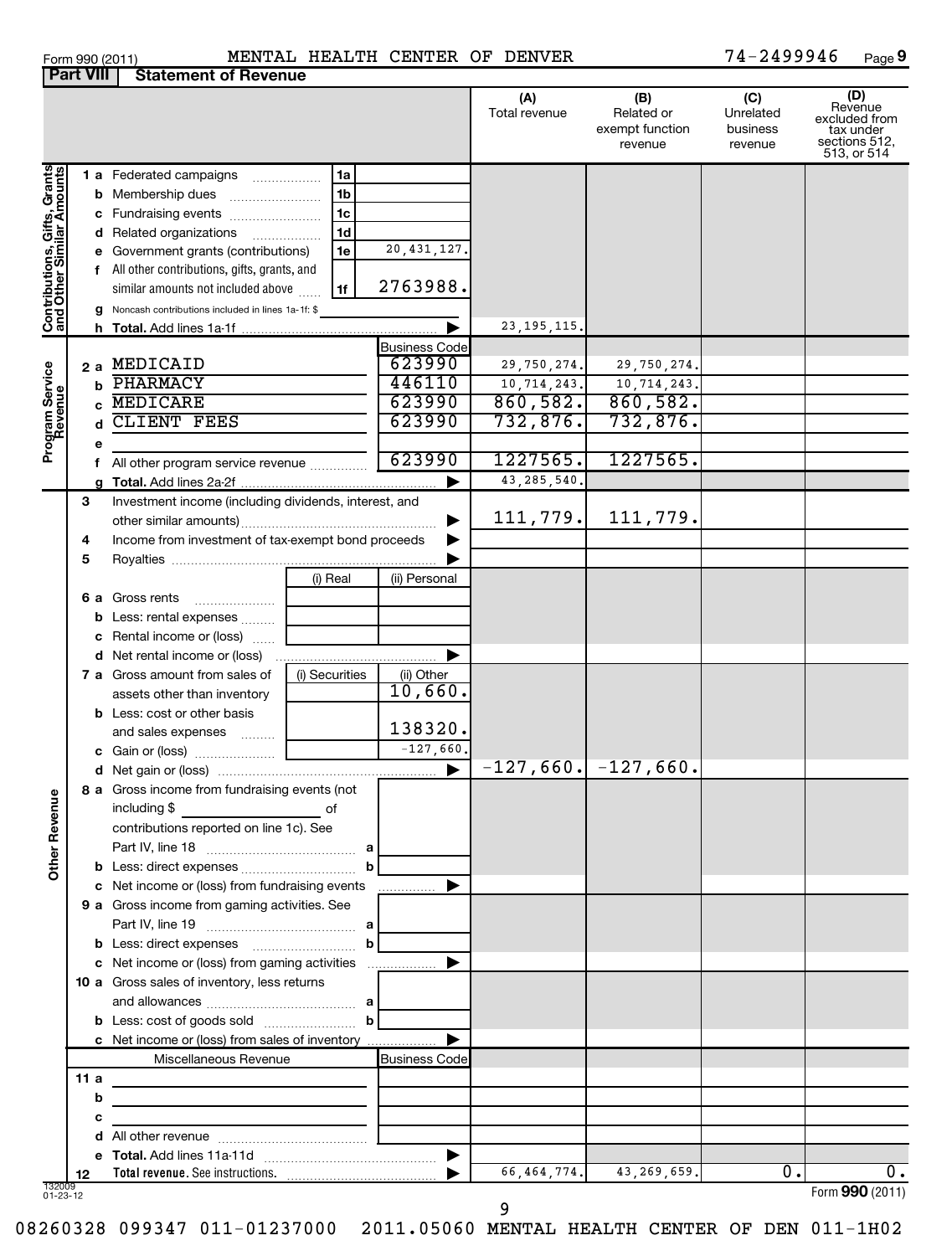### **Part IX Statement of Functional Expenses**

*Section 501(c)(3) and 501(c)(4) organizations must complete all columns. All other organizations must complete column (A) but are not required to complete columns (B), (C), and (D).*

|              | Check if Schedule O contains a response to any question in this Part IX                                                                                                                                       |                       |                                    |                                                      |                                |
|--------------|---------------------------------------------------------------------------------------------------------------------------------------------------------------------------------------------------------------|-----------------------|------------------------------------|------------------------------------------------------|--------------------------------|
|              | Do not include amounts reported on lines 6b,<br>7b, 8b, 9b, and 10b of Part VIII.                                                                                                                             | (A)<br>Total expenses | (B)<br>Program service<br>expenses | $\overline{C}$<br>Management and<br>general expenses | (D)<br>Fundraising<br>expenses |
| 1.           | Grants and other assistance to governments and                                                                                                                                                                |                       |                                    |                                                      |                                |
|              | organizations in the United States. See Part IV, line 21                                                                                                                                                      |                       |                                    |                                                      |                                |
| $\mathbf{2}$ | Grants and other assistance to individuals in                                                                                                                                                                 |                       |                                    |                                                      |                                |
|              | the United States. See Part IV, line 22                                                                                                                                                                       |                       |                                    |                                                      |                                |
| 3            | Grants and other assistance to governments,                                                                                                                                                                   |                       |                                    |                                                      |                                |
|              | organizations, and individuals outside the                                                                                                                                                                    |                       |                                    |                                                      |                                |
|              | United States. See Part IV, lines 15 and 16                                                                                                                                                                   |                       |                                    |                                                      |                                |
| 4            | Benefits paid to or for members                                                                                                                                                                               |                       |                                    |                                                      |                                |
| 5            | Compensation of current officers, directors,                                                                                                                                                                  |                       |                                    |                                                      |                                |
|              | trustees, and key employees                                                                                                                                                                                   |                       |                                    |                                                      |                                |
| 6            | Compensation not included above, to disqualified                                                                                                                                                              |                       |                                    |                                                      |                                |
|              | persons (as defined under section 4958(f)(1)) and                                                                                                                                                             |                       |                                    |                                                      |                                |
|              | persons described in section 4958(c)(3)(B)<br><b>Barbara</b>                                                                                                                                                  | 2,696,090.            | $\frac{2,065,754.}{20,086,591.}$   | 608,905.                                             | 21,431.<br>177,269.            |
| 7            | Other salaries and wages                                                                                                                                                                                      | 23,900,321.           |                                    | 3,636,461.                                           |                                |
| 8            | Pension plan accruals and contributions (include                                                                                                                                                              |                       |                                    |                                                      |                                |
|              | section 401(k) and section 403(b) employer contributions)                                                                                                                                                     | 6, 231, 367.          |                                    | 999,894.                                             |                                |
| 9            | Other employee benefits                                                                                                                                                                                       |                       | $\overline{5,198,948.}$            |                                                      | 32,525.                        |
| 10           |                                                                                                                                                                                                               |                       |                                    |                                                      |                                |
| 11           | Fees for services (non-employees):                                                                                                                                                                            |                       |                                    |                                                      |                                |
| a            |                                                                                                                                                                                                               | 62,441.               | 23,736.                            | 38,705.                                              |                                |
| b            |                                                                                                                                                                                                               | 118,892.              | 45, 196.                           | 73,696.                                              |                                |
| c            |                                                                                                                                                                                                               |                       |                                    |                                                      |                                |
| d            | Professional fundraising services. See Part IV, line 17                                                                                                                                                       |                       |                                    |                                                      |                                |
| e<br>f       |                                                                                                                                                                                                               |                       |                                    |                                                      |                                |
|              | Investment management fees                                                                                                                                                                                    |                       |                                    |                                                      |                                |
| g<br>12      |                                                                                                                                                                                                               |                       |                                    |                                                      |                                |
| 13           |                                                                                                                                                                                                               | 125,800.              | 102, 258.                          | 22,629.                                              | 913.                           |
| 14           |                                                                                                                                                                                                               |                       |                                    |                                                      |                                |
| 15           |                                                                                                                                                                                                               |                       |                                    |                                                      |                                |
| 16           |                                                                                                                                                                                                               | 1,679,551.            | 1,649,992.                         | 29,559.                                              |                                |
| 17           |                                                                                                                                                                                                               | 576, 738.             | 510, 149.                          | 59,717.                                              | 6,872.                         |
| 18           | Payments of travel or entertainment expenses                                                                                                                                                                  |                       |                                    |                                                      |                                |
|              | for any federal, state, or local public officials                                                                                                                                                             |                       |                                    |                                                      |                                |
| 19           | Conferences, conventions, and meetings                                                                                                                                                                        |                       |                                    |                                                      |                                |
| 20           | Interest                                                                                                                                                                                                      | 761,288.              | 709,769.                           | 49,748.                                              | 1,771.                         |
| 21           |                                                                                                                                                                                                               |                       |                                    |                                                      |                                |
| 22           | Depreciation, depletion, and amortization                                                                                                                                                                     | 1,756,359.            | 1,556,665.                         | 194, 468.                                            | 5,226.                         |
| 23           | Insurance                                                                                                                                                                                                     | 333,865.              | 269,778.                           | 63,012.                                              | 1,075.                         |
| 24           | Other expenses. Itemize expenses not covered<br>above. (List miscellaneous expenses in line 24e. If line<br>24e amount exceeds 10% of line 25, column (A)<br>amount, list line 24e expenses on Schedule O.) [ |                       |                                    |                                                      |                                |
| a            | PHARMACEUTICAL COSTS                                                                                                                                                                                          | 9,946,421.            | 9,946,421.                         |                                                      |                                |
| b            | PURCHASED SERVICES                                                                                                                                                                                            | 2,360,491.            | 2,360,491.                         |                                                      |                                |
| C            | OTHER COSTS                                                                                                                                                                                                   | 2,309,598.            | 1,597,583.                         | 665, 335.                                            | 46,680.                        |
| d            | <b>CONTRACT SERVICES</b>                                                                                                                                                                                      | 1,598,390.            | 1,556,329.                         | 36,304.                                              | 5,757.                         |
| е            | All other expenses                                                                                                                                                                                            | 5,082,194.            | 4,445,005.                         | 503,007.                                             | 134, 182.                      |
| 25           | Total functional expenses. Add lines 1 through 24e                                                                                                                                                            | 59,539,806.           | 52, 124, 665.                      | 6,981,440.                                           | 433,701.                       |
| 26           | Joint costs. Complete this line only if the organization                                                                                                                                                      |                       |                                    |                                                      |                                |
|              | reported in column (B) joint costs from a combined                                                                                                                                                            |                       |                                    |                                                      |                                |
|              | educational campaign and fundraising solicitation.                                                                                                                                                            |                       |                                    |                                                      |                                |
|              | Check here<br>if following SOP 98-2 (ASC 958-720)                                                                                                                                                             |                       |                                    |                                                      |                                |

132010 01-23-12

Form (2011) **990**

08260328 099347 011-01237000 2011.05060 MENTAL HEALTH CENTER OF DEN 011-1H02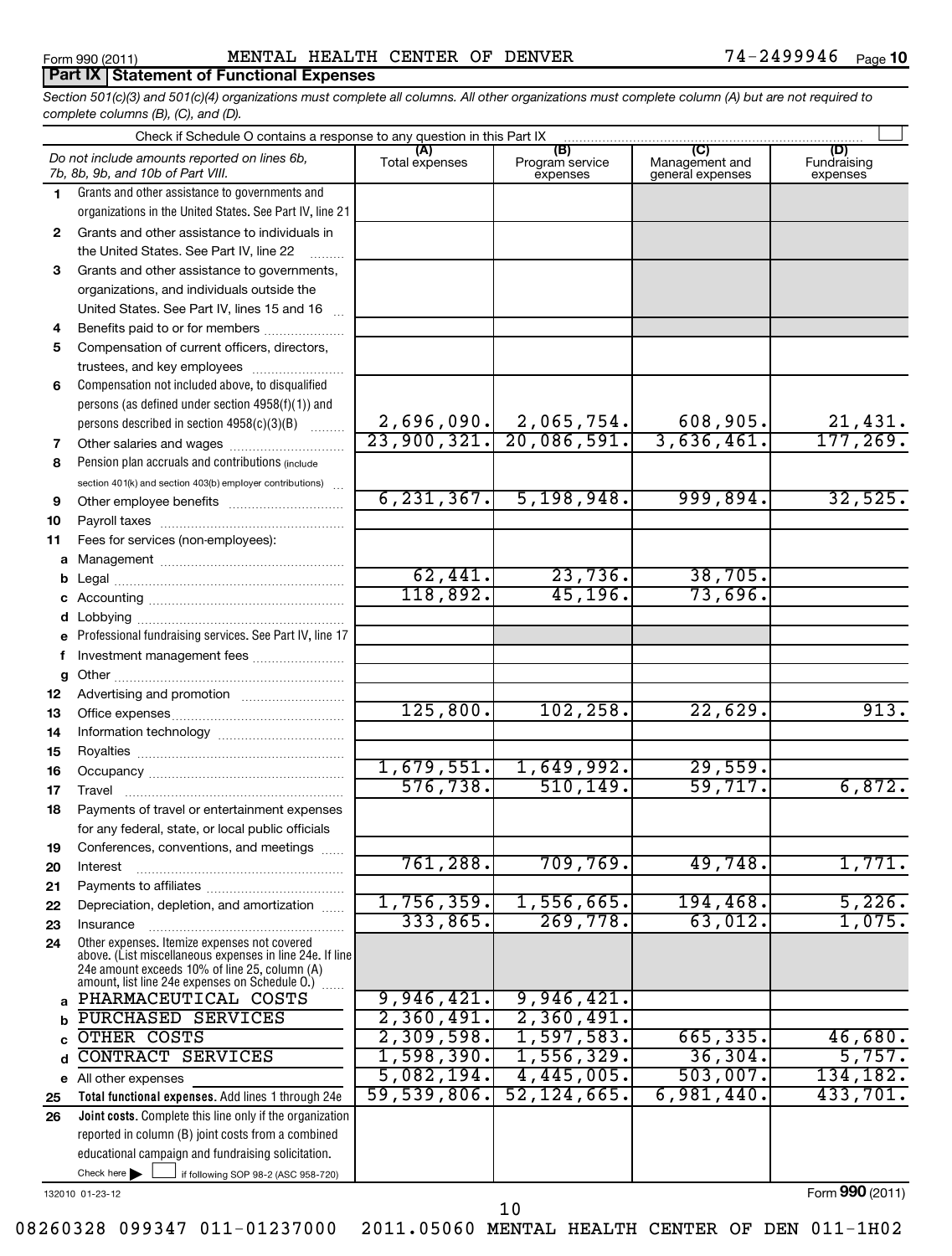11

08260328 099347 011-01237000 2011.05060 MENTAL HEALTH CENTER OF DEN 011-1H02

**Part X Balance Sheet** 

|  | Form 990 (2011 | <b>MENTA'</b><br>. TAL | HEALTH | CENTER | ΟF | <b>DENVER</b> | л<br>- 4 | Page |
|--|----------------|------------------------|--------|--------|----|---------------|----------|------|
|--|----------------|------------------------|--------|--------|----|---------------|----------|------|

|                             |          |                                                                                                                                                                                                                               |            |             | (A)<br>Beginning of year |                              | (B)<br>End of year |
|-----------------------------|----------|-------------------------------------------------------------------------------------------------------------------------------------------------------------------------------------------------------------------------------|------------|-------------|--------------------------|------------------------------|--------------------|
|                             |          |                                                                                                                                                                                                                               |            |             | 3,807,972.               | $\mathbf{1}$                 | 3,942,650.         |
|                             | 1        |                                                                                                                                                                                                                               |            |             | 6,806,388.               | $\mathbf{2}$                 | 5,051,585.         |
|                             | 2        |                                                                                                                                                                                                                               |            |             |                          |                              |                    |
|                             | З        |                                                                                                                                                                                                                               |            |             | 6,978,535.               | 3<br>$\overline{\mathbf{4}}$ | 8,324,964.         |
|                             | 4        |                                                                                                                                                                                                                               |            |             |                          |                              |                    |
|                             | 5        | Receivables from current and former officers, directors, trustees, key                                                                                                                                                        |            |             |                          |                              |                    |
|                             |          | employees, and highest compensated employees. Complete Part II                                                                                                                                                                |            |             |                          |                              |                    |
|                             |          | of Schedule L                                                                                                                                                                                                                 |            |             |                          | 5                            |                    |
|                             | 6        | Receivables from other disqualified persons (as defined under section                                                                                                                                                         |            |             |                          |                              |                    |
|                             |          | 4958(f)(1)), persons described in section 4958(c)(3)(B), and contributing                                                                                                                                                     |            |             |                          |                              |                    |
|                             |          | employers and sponsoring organizations of section 501(c)(9) voluntary                                                                                                                                                         |            |             |                          | 6                            |                    |
|                             |          |                                                                                                                                                                                                                               |            |             | 457, 411.                | $\overline{7}$               | 427,506.           |
| Assets                      | 7<br>8   |                                                                                                                                                                                                                               |            |             | 505, 276.                | 8                            | 496,710.           |
|                             | 9        | Prepaid expenses and deferred charges [11] [11] Prepaid expenses and deferred charges [11] [11] Martin Martin Martin Martin Martin Martin Martin Martin Martin Martin Martin Martin Martin Martin Martin Martin Martin Martin |            |             | 331,985.                 | 9                            | 308,828.           |
|                             |          |                                                                                                                                                                                                                               |            |             |                          |                              |                    |
|                             |          | 10a Land, buildings, and equipment: cost or other<br>basis. Complete Part VI of Schedule D  10a                                                                                                                               |            | 39,146,348. |                          |                              |                    |
|                             |          |                                                                                                                                                                                                                               |            | 16,581,089. | 13,727,536.              | 10 <sub>c</sub>              | 22,565,259.        |
|                             | 11       |                                                                                                                                                                                                                               |            |             | 3,049,247.               | 11                           | 4,312,927.         |
|                             | 12       |                                                                                                                                                                                                                               |            |             |                          | 12                           |                    |
|                             | 13       |                                                                                                                                                                                                                               |            |             |                          | 13                           |                    |
|                             | 14       |                                                                                                                                                                                                                               |            |             | 14                       |                              |                    |
|                             | 15       |                                                                                                                                                                                                                               |            |             | 4,761,920.               | 15                           | 4,322,229.         |
|                             | 16       |                                                                                                                                                                                                                               |            |             | 40,426,270.              | 16                           | 49,752,658.        |
|                             | 17       |                                                                                                                                                                                                                               |            |             | 5,151,612.               | 17                           | 4,437,684.         |
|                             | 18       |                                                                                                                                                                                                                               |            |             |                          | 18                           |                    |
|                             | 19       |                                                                                                                                                                                                                               |            |             | 113, 200.                | 19                           | $-13,974.$         |
|                             | 20       |                                                                                                                                                                                                                               | 9,447,169. | 20          | 12,778,540.              |                              |                    |
|                             | 21       | Escrow or custodial account liability. Complete Part IV of Schedule D                                                                                                                                                         |            | 21          |                          |                              |                    |
| Liabilities                 | 22       | Payables to current and former officers, directors, trustees, key employees,                                                                                                                                                  |            |             |                          |                              |                    |
|                             |          | highest compensated employees, and disqualified persons. Complete Part II                                                                                                                                                     |            |             |                          |                              |                    |
|                             |          | of Schedule L                                                                                                                                                                                                                 |            |             |                          | 22                           |                    |
|                             | 23       | Secured mortgages and notes payable to unrelated third parties                                                                                                                                                                |            |             | 1, 297, 803.             | 23                           | 1, 269, 843.       |
|                             | 24       |                                                                                                                                                                                                                               |            |             |                          | 24                           |                    |
|                             | 25       | Other liabilities (including federal income tax, payables to related third                                                                                                                                                    |            |             |                          |                              |                    |
|                             |          | parties, and other liabilities not included on lines 17-24). Complete Part X of                                                                                                                                               |            |             |                          |                              |                    |
|                             |          | Schedule D                                                                                                                                                                                                                    |            |             | 3,195,827.               | 25                           | 3,134,939.         |
|                             | 26       | Total liabilities. Add lines 17 through 25                                                                                                                                                                                    |            |             | 19, 205, 611.            | 26                           | 21,607,032.        |
|                             |          | Organizations that follow SFAS 117, check here $\blacktriangleright \Box X$ and complete                                                                                                                                      |            |             |                          |                              |                    |
|                             |          | lines 27 through 29, and lines 33 and 34.                                                                                                                                                                                     |            |             | 19,611,771.              | 27                           | 26,878,204.        |
|                             | 27       |                                                                                                                                                                                                                               |            |             | 1,608,888.               | 28                           | 1, 267, 422.       |
|                             | 28<br>29 | Permanently restricted net assets                                                                                                                                                                                             |            |             |                          | 29                           |                    |
|                             |          | Organizations that do not follow SFAS 117, check here $\blacktriangleright$                                                                                                                                                   |            | and         |                          |                              |                    |
|                             |          | complete lines 30 through 34.                                                                                                                                                                                                 |            |             |                          |                              |                    |
| Net Assets or Fund Balances | 30       |                                                                                                                                                                                                                               |            |             |                          | 30                           |                    |
|                             | 31       | Paid-in or capital surplus, or land, building, or equipment fund                                                                                                                                                              |            |             |                          | 31                           |                    |
|                             | 32       | Retained earnings, endowment, accumulated income, or other funds                                                                                                                                                              |            |             |                          | 32                           |                    |
|                             | 33       |                                                                                                                                                                                                                               |            |             | 21, 220, 659.            | 33                           | 28, 145, 626.      |
|                             | 34       |                                                                                                                                                                                                                               |            |             | 40,426,270.              | 34                           | 49,752,658.        |
|                             |          |                                                                                                                                                                                                                               |            |             |                          |                              | Form 990 (2011)    |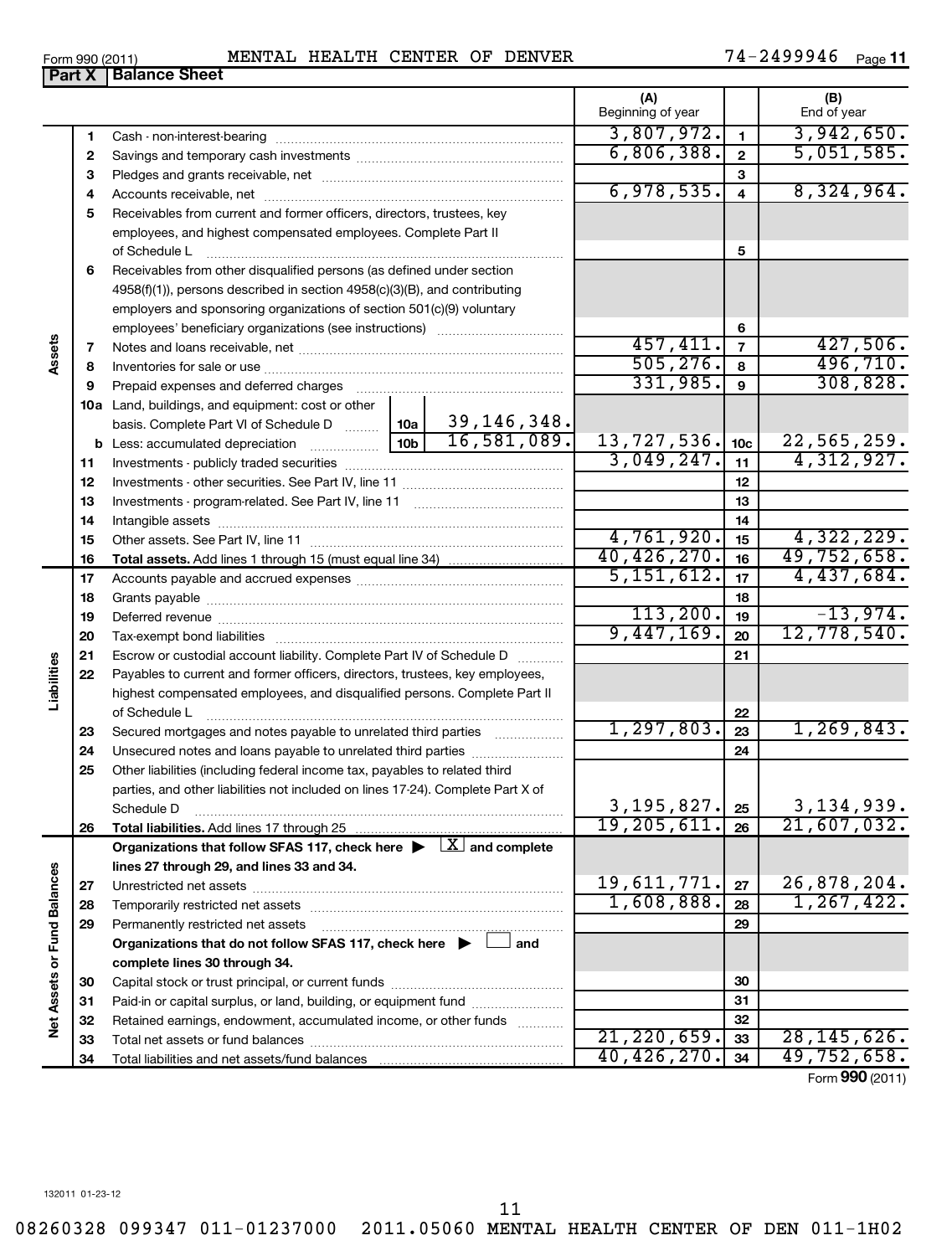|    | MENTAL HEALTH CENTER OF DENVER<br>Form 990 (2011)                                                                               |                         | 74-2499946     |                         | Page 12             |
|----|---------------------------------------------------------------------------------------------------------------------------------|-------------------------|----------------|-------------------------|---------------------|
|    | <b>Part XI Reconciliation of Net Assets</b>                                                                                     |                         |                |                         |                     |
|    |                                                                                                                                 |                         |                |                         |                     |
|    |                                                                                                                                 |                         |                |                         |                     |
|    |                                                                                                                                 | $\mathbf{1}$            | 66,464,774.    |                         |                     |
| 2  |                                                                                                                                 | $\mathfrak{p}$          | 59,539,806.    |                         |                     |
| з  | Revenue less expenses. Subtract line 2 from line 1                                                                              | $\mathbf{3}$            |                |                         | 6,924,968.          |
| 4  |                                                                                                                                 | $\overline{\mathbf{4}}$ | 21, 220, 659.  |                         |                     |
| 5  |                                                                                                                                 | 5                       |                |                         |                     |
| 6  | Net assets or fund balances at end of year. Combine lines 3, 4, and 5 (must equal Part X, line 33, column (B))                  | 6                       | 28, 145, 627.  |                         |                     |
|    | Part XII Financial Statements and Reporting                                                                                     |                         |                |                         |                     |
|    |                                                                                                                                 |                         |                |                         | $\lfloor x \rfloor$ |
|    |                                                                                                                                 |                         |                | Yes                     | No                  |
| 1  | Accounting method used to prepare the Form 990: $\Box$ Cash $\Box X$ Accrual $\Box$ Other                                       |                         |                |                         |                     |
|    | If the organization changed its method of accounting from a prior year or checked "Other," explain in Schedule O.               |                         |                |                         |                     |
| 2a |                                                                                                                                 |                         | 2a             |                         | х                   |
| b  |                                                                                                                                 |                         | 2 <sub>b</sub> | $\overline{\textbf{x}}$ |                     |
| c  | If "Yes" to line 2a or 2b, does the organization have a committee that assumes responsibility for oversight of the audit,       |                         |                |                         |                     |
|    |                                                                                                                                 |                         | 2c             | X                       |                     |
|    | If the organization changed either its oversight process or selection process during the tax year, explain in Schedule O.       |                         |                |                         |                     |
|    | d If "Yes" to line 2a or 2b, check a box below to indicate whether the financial statements for the year were issued on a       |                         |                |                         |                     |
|    | separate basis, consolidated basis, or both:                                                                                    |                         |                |                         |                     |
|    | $\lfloor \underline{X} \rfloor$ Consolidated basis<br>Both consolidated and separate basis<br>Separate basis                    |                         |                |                         |                     |
|    | 3a As a result of a federal award, was the organization required to undergo an audit or audits as set forth in the Single Audit |                         |                |                         |                     |
|    | Act and OMB Circular A-133?                                                                                                     |                         | За             | x                       |                     |
|    | b If "Yes," did the organization undergo the required audit or audits? If the organization did not undergo the required audit   |                         |                |                         |                     |
|    |                                                                                                                                 |                         | 3 <sub>b</sub> | х                       |                     |
|    |                                                                                                                                 |                         |                |                         | Form 990 (2011)     |

132012 01-23-12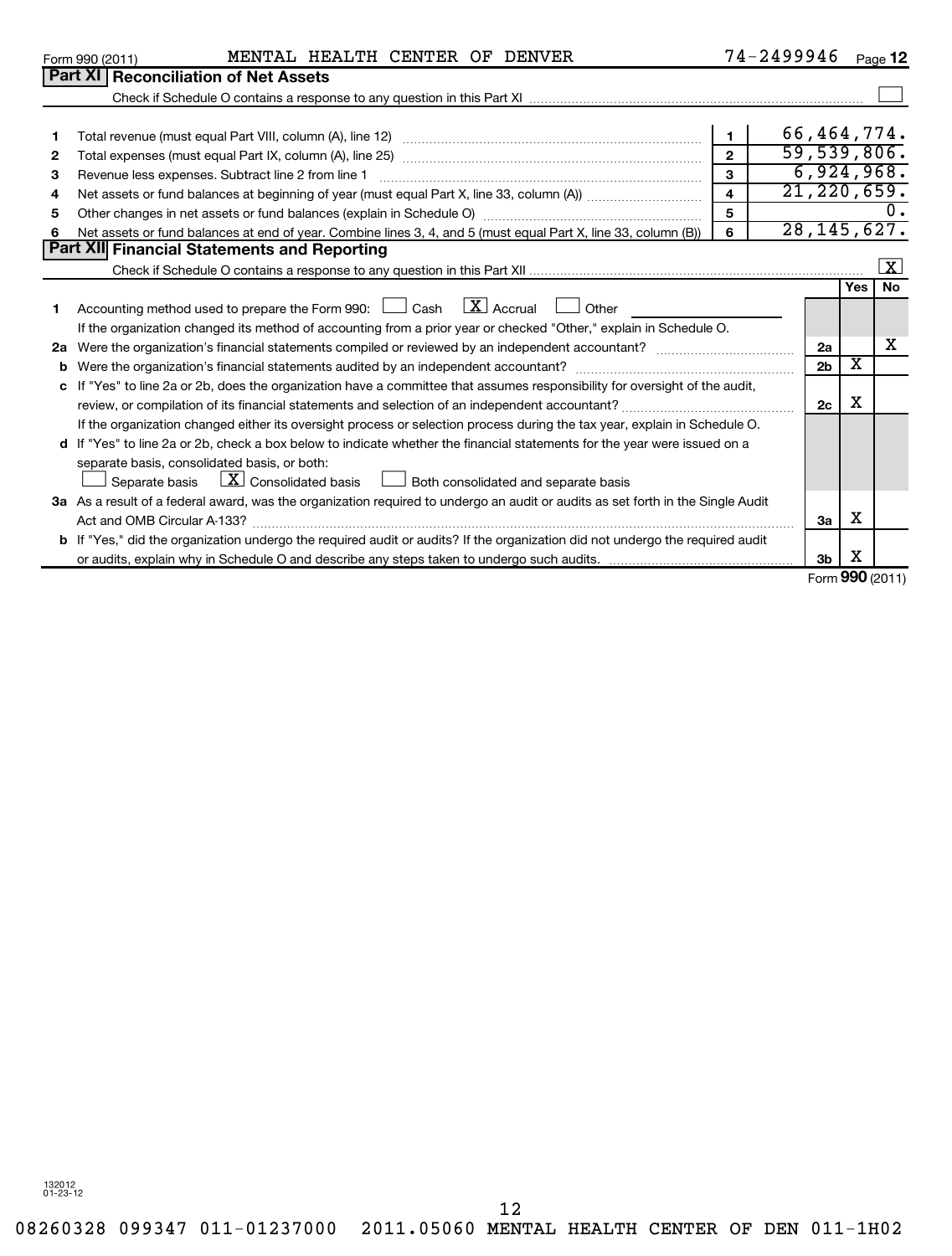|        |                                                                           | <b>SCHEDULE A</b><br>(Form 990 or 990-EZ)              |                                               | <b>Public Charity Status and Public Support</b>                                                                                                                                          |                                                   |                                                   |                      |                      |                                     |          | OMB No. 1545-0047                     |            |    |
|--------|---------------------------------------------------------------------------|--------------------------------------------------------|-----------------------------------------------|------------------------------------------------------------------------------------------------------------------------------------------------------------------------------------------|---------------------------------------------------|---------------------------------------------------|----------------------|----------------------|-------------------------------------|----------|---------------------------------------|------------|----|
|        |                                                                           | Department of the Treasury<br>Internal Revenue Service |                                               | Complete if the organization is a section 501(c)(3) organization or a section<br>4947(a)(1) nonexempt charitable trust.<br>Attach to Form 990 or Form 990-EZ. See separate instructions. |                                                   |                                                   |                      |                      |                                     |          | <b>Open to Public</b>                 | Inspection |    |
|        |                                                                           | Name of the organization                               |                                               |                                                                                                                                                                                          |                                                   |                                                   |                      |                      |                                     |          | <b>Employer identification number</b> |            |    |
|        |                                                                           |                                                        |                                               | MENTAL HEALTH CENTER OF DENVER                                                                                                                                                           |                                                   |                                                   |                      |                      |                                     |          | 74-2499946                            |            |    |
| Part I |                                                                           |                                                        |                                               | Reason for Public Charity Status (All organizations must complete this part.) See instructions.                                                                                          |                                                   |                                                   |                      |                      |                                     |          |                                       |            |    |
|        |                                                                           |                                                        |                                               | The organization is not a private foundation because it is: (For lines 1 through 11, check only one box.)                                                                                |                                                   |                                                   |                      |                      |                                     |          |                                       |            |    |
|        |                                                                           |                                                        |                                               |                                                                                                                                                                                          |                                                   |                                                   |                      |                      |                                     |          |                                       |            |    |
| 1      |                                                                           |                                                        |                                               | A church, convention of churches, or association of churches described in section 170(b)(1)(A)(i).                                                                                       |                                                   |                                                   |                      |                      |                                     |          |                                       |            |    |
| 2      |                                                                           |                                                        |                                               | A school described in section 170(b)(1)(A)(ii). (Attach Schedule E.)                                                                                                                     |                                                   |                                                   |                      |                      |                                     |          |                                       |            |    |
| 3      |                                                                           |                                                        |                                               | A hospital or a cooperative hospital service organization described in section 170(b)(1)(A)(iii).                                                                                        |                                                   |                                                   |                      |                      |                                     |          |                                       |            |    |
| 4      |                                                                           |                                                        |                                               | A medical research organization operated in conjunction with a hospital described in section 170(b)(1)(A)(iii). Enter the hospital's name,                                               |                                                   |                                                   |                      |                      |                                     |          |                                       |            |    |
|        |                                                                           | city, and state:                                       |                                               |                                                                                                                                                                                          |                                                   |                                                   |                      |                      |                                     |          |                                       |            |    |
| 5      |                                                                           |                                                        |                                               | An organization operated for the benefit of a college or university owned or operated by a governmental unit described in                                                                |                                                   |                                                   |                      |                      |                                     |          |                                       |            |    |
|        |                                                                           |                                                        | section 170(b)(1)(A)(iv). (Complete Part II.) |                                                                                                                                                                                          |                                                   |                                                   |                      |                      |                                     |          |                                       |            |    |
| 6      |                                                                           |                                                        |                                               | A federal, state, or local government or governmental unit described in section 170(b)(1)(A)(v).                                                                                         |                                                   |                                                   |                      |                      |                                     |          |                                       |            |    |
| 7      | $\mathbf{X}$                                                              |                                                        |                                               | An organization that normally receives a substantial part of its support from a governmental unit or from the general public described in                                                |                                                   |                                                   |                      |                      |                                     |          |                                       |            |    |
|        |                                                                           |                                                        | section 170(b)(1)(A)(vi). (Complete Part II.) |                                                                                                                                                                                          |                                                   |                                                   |                      |                      |                                     |          |                                       |            |    |
| 8      |                                                                           |                                                        |                                               | A community trust described in section 170(b)(1)(A)(vi). (Complete Part II.)                                                                                                             |                                                   |                                                   |                      |                      |                                     |          |                                       |            |    |
| 9      |                                                                           |                                                        |                                               | An organization that normally receives: (1) more than 33 1/3% of its support from contributions, membership fees, and gross receipts from                                                |                                                   |                                                   |                      |                      |                                     |          |                                       |            |    |
|        |                                                                           |                                                        |                                               | activities related to its exempt functions - subject to certain exceptions, and (2) no more than 33 1/3% of its support from gross investment                                            |                                                   |                                                   |                      |                      |                                     |          |                                       |            |    |
|        |                                                                           |                                                        |                                               | income and unrelated business taxable income (less section 511 tax) from businesses acquired by the organization after June 30, 1975.                                                    |                                                   |                                                   |                      |                      |                                     |          |                                       |            |    |
|        |                                                                           |                                                        | See section 509(a)(2). (Complete Part III.)   |                                                                                                                                                                                          |                                                   |                                                   |                      |                      |                                     |          |                                       |            |    |
| 10     |                                                                           |                                                        |                                               | An organization organized and operated exclusively to test for public safety. See section 509(a)(4).                                                                                     |                                                   |                                                   |                      |                      |                                     |          |                                       |            |    |
| 11     |                                                                           |                                                        |                                               | An organization organized and operated exclusively for the benefit of, to perform the functions of, or to carry out the purposes of one or                                               |                                                   |                                                   |                      |                      |                                     |          |                                       |            |    |
|        |                                                                           |                                                        |                                               | more publicly supported organizations described in section 509(a)(1) or section 509(a)(2). See section 509(a)(3). Check the box that                                                     |                                                   |                                                   |                      |                      |                                     |          |                                       |            |    |
|        |                                                                           |                                                        |                                               | describes the type of supporting organization and complete lines 11e through 11h.                                                                                                        |                                                   |                                                   |                      |                      |                                     |          |                                       |            |    |
|        |                                                                           | Type I<br>a L                                          | b <sub>l</sub>                                | J Type II                                                                                                                                                                                | c L                                               | $\perp$ Type III - Functionally integrated        |                      |                      |                                     | d l      | Type III - Other                      |            |    |
| e l    |                                                                           |                                                        |                                               | By checking this box, I certify that the organization is not controlled directly or indirectly by one or more disqualified persons other than                                            |                                                   |                                                   |                      |                      |                                     |          |                                       |            |    |
|        |                                                                           |                                                        |                                               | foundation managers and other than one or more publicly supported organizations described in section 509(a)(1) or section 509(a)(2).                                                     |                                                   |                                                   |                      |                      |                                     |          |                                       |            |    |
| f      |                                                                           |                                                        |                                               | If the organization received a written determination from the IRS that it is a Type I, Type II, or Type III                                                                              |                                                   |                                                   |                      |                      |                                     |          |                                       |            |    |
|        |                                                                           |                                                        | supporting organization, check this box       |                                                                                                                                                                                          |                                                   |                                                   |                      |                      |                                     |          |                                       |            |    |
| g      |                                                                           |                                                        |                                               | Since August 17, 2006, has the organization accepted any gift or contribution from any of the following persons?                                                                         |                                                   |                                                   |                      |                      |                                     |          |                                       |            |    |
|        |                                                                           | (i)                                                    |                                               | A person who directly or indirectly controls, either alone or together with persons described in (ii) and (iii) below,                                                                   |                                                   |                                                   |                      |                      |                                     |          |                                       | Yes        | No |
|        | the governing body of the supported organization?                         |                                                        |                                               |                                                                                                                                                                                          |                                                   |                                                   |                      |                      | 11g(i)                              |          |                                       |            |    |
|        | A family member of a person described in (i) above?<br>(ii)               |                                                        |                                               |                                                                                                                                                                                          |                                                   |                                                   |                      |                      |                                     | 11g(ii)  |                                       |            |    |
|        | (iii) A 35% controlled entity of a person described in (i) or (ii) above? |                                                        |                                               |                                                                                                                                                                                          |                                                   |                                                   |                      |                      |                                     | 11g(iii) |                                       |            |    |
| h      |                                                                           |                                                        |                                               | Provide the following information about the supported organization(s).                                                                                                                   |                                                   |                                                   |                      |                      |                                     |          |                                       |            |    |
|        |                                                                           |                                                        |                                               |                                                                                                                                                                                          |                                                   |                                                   |                      |                      |                                     |          |                                       |            |    |
|        |                                                                           | (i) Name of supported                                  | (ii) EIN                                      | (iii) Type of<br>organization                                                                                                                                                            |                                                   | (iv) is the organization $(v)$ Did you notify the |                      |                      | (vi) is the<br>organization in col. |          | (vii) Amount of                       |            |    |
|        |                                                                           | organization                                           |                                               | (described on lines 1-9                                                                                                                                                                  | in col. (i) listed in your<br>governing document? |                                                   | organization in col. | (i) of your support? | (i) organized in the $U.S.$ ?       |          |                                       | support    |    |
|        |                                                                           |                                                        |                                               | above or IRC section                                                                                                                                                                     |                                                   |                                                   |                      |                      |                                     |          |                                       |            |    |
|        |                                                                           |                                                        |                                               | (see instructions))                                                                                                                                                                      | Yes                                               | No                                                | Yes                  | No                   | Yes                                 | No       |                                       |            |    |
|        |                                                                           |                                                        |                                               |                                                                                                                                                                                          |                                                   |                                                   |                      |                      |                                     |          |                                       |            |    |
|        |                                                                           |                                                        |                                               |                                                                                                                                                                                          |                                                   |                                                   |                      |                      |                                     |          |                                       |            |    |
|        |                                                                           |                                                        |                                               |                                                                                                                                                                                          |                                                   |                                                   |                      |                      |                                     |          |                                       |            |    |
|        |                                                                           |                                                        |                                               |                                                                                                                                                                                          |                                                   |                                                   |                      |                      |                                     |          |                                       |            |    |
|        |                                                                           |                                                        |                                               |                                                                                                                                                                                          |                                                   |                                                   |                      |                      |                                     |          |                                       |            |    |

| LHA For Paperwork Reduction Act Notice, see the Instructions for |
|------------------------------------------------------------------|
| Form 990 or 990-EZ.                                              |

**Schedule A (Form 990 or 990-EZ) 2011**

132021 01-24-12

**Total**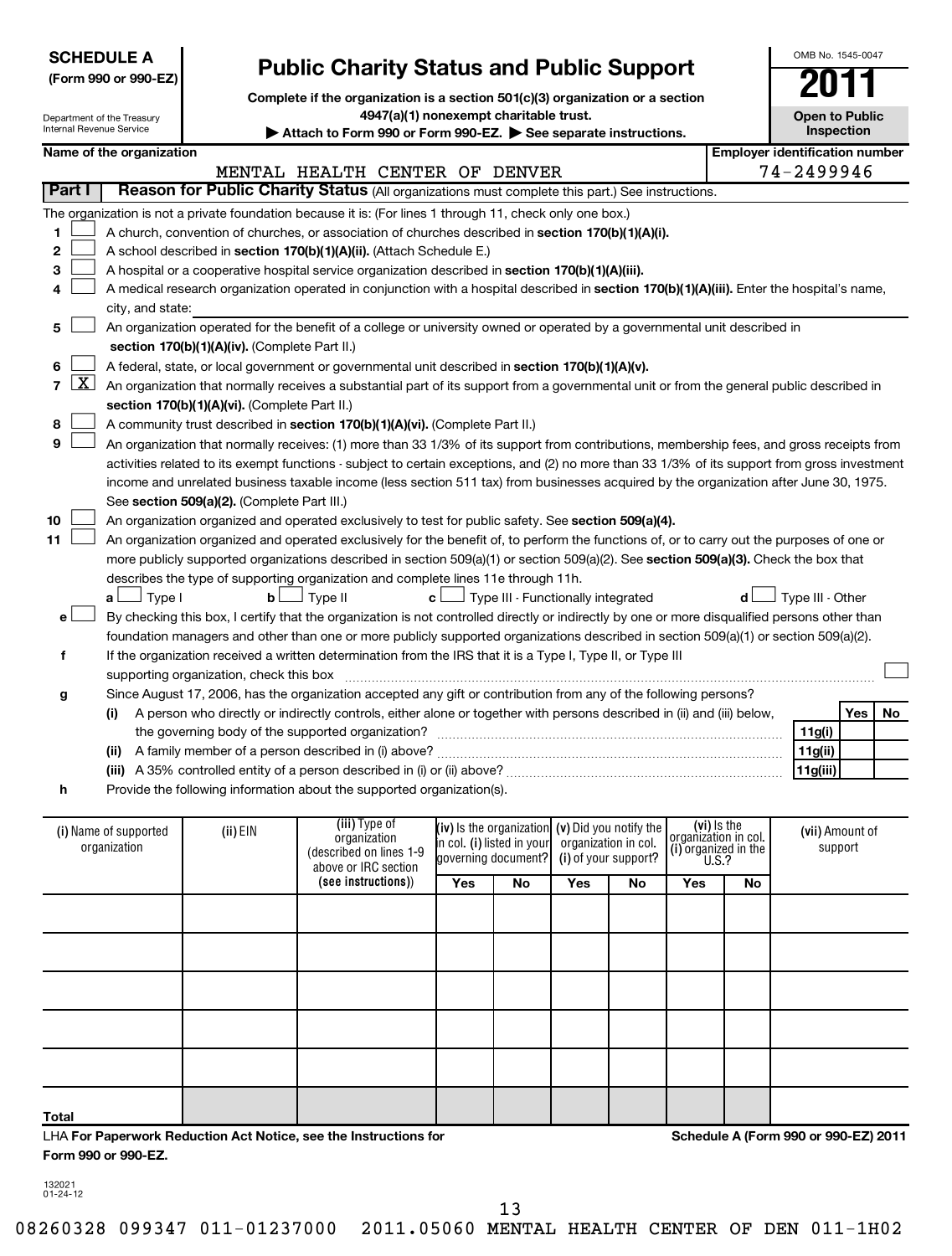## Schedule A (Form 990 or 990-EZ) 2011 MENTAL HEALTH CENTER OF DENVER  $14-2499946$  Page

(Complete only if you checked the box on line 5, 7, or 8 of Part I or if the organization failed to qualify under Part III. If the organization fails to qualify under the tests listed below, please complete Part III.) **Part II Support Schedule for Organizations Described in Sections 170(b)(1)(A)(iv) and 170(b)(1)(A)(vi)**

|    | <b>Section A. Public Support</b>                                                                                                                                                                                               |             |               |             |                               |                                      |                                          |
|----|--------------------------------------------------------------------------------------------------------------------------------------------------------------------------------------------------------------------------------|-------------|---------------|-------------|-------------------------------|--------------------------------------|------------------------------------------|
|    | Calendar year (or fiscal year beginning in)                                                                                                                                                                                    | (a) 2007    | (b) 2008      | $(c)$ 2009  | $(d)$ 2010                    | (e) 2011                             | (f) Total                                |
|    | 1 Gifts, grants, contributions, and                                                                                                                                                                                            |             |               |             |                               |                                      |                                          |
|    | membership fees received. (Do not                                                                                                                                                                                              |             |               |             |                               |                                      |                                          |
|    | include any "unusual grants.")                                                                                                                                                                                                 | 17,944,596. | 19, 148, 625. | 19,520,494. | 21, 346, 946.                 | 23, 350, 211.                        | 101, 310, 872.                           |
|    | 2 Tax revenues levied for the organ-                                                                                                                                                                                           |             |               |             |                               |                                      |                                          |
|    | ization's benefit and either paid to                                                                                                                                                                                           |             |               |             |                               |                                      |                                          |
|    | or expended on its behalf                                                                                                                                                                                                      |             |               |             |                               |                                      |                                          |
|    | 3 The value of services or facilities                                                                                                                                                                                          |             |               |             |                               |                                      |                                          |
|    | furnished by a governmental unit to                                                                                                                                                                                            |             |               |             |                               |                                      |                                          |
|    | the organization without charge                                                                                                                                                                                                |             |               |             |                               |                                      |                                          |
|    | 4 Total. Add lines 1 through 3                                                                                                                                                                                                 | 17,944,596. | 19, 148, 625. | 19,520,494. | 21, 346, 946.                 | 23, 350, 211.                        | 101, 310, 872.                           |
|    | 5 The portion of total contributions                                                                                                                                                                                           |             |               |             |                               |                                      |                                          |
|    | by each person (other than a                                                                                                                                                                                                   |             |               |             |                               |                                      |                                          |
|    | governmental unit or publicly                                                                                                                                                                                                  |             |               |             |                               |                                      |                                          |
|    | supported organization) included                                                                                                                                                                                               |             |               |             |                               |                                      |                                          |
|    | on line 1 that exceeds 2% of the                                                                                                                                                                                               |             |               |             |                               |                                      |                                          |
|    | amount shown on line 11,                                                                                                                                                                                                       |             |               |             |                               |                                      |                                          |
|    | column (f)                                                                                                                                                                                                                     |             |               |             |                               |                                      |                                          |
|    | 6 Public support. Subtract line 5 from line 4.                                                                                                                                                                                 |             |               |             |                               |                                      | 101, 310, 872.                           |
|    | <b>Section B. Total Support</b>                                                                                                                                                                                                |             |               |             |                               |                                      |                                          |
|    | Calendar year (or fiscal year beginning in)                                                                                                                                                                                    | (a) 2007    | (b) 2008      | $(c)$ 2009  | $(d)$ 2010                    | $(e)$ 2011                           | (f) Total                                |
|    | <b>7</b> Amounts from line 4                                                                                                                                                                                                   | 17,944,596. | 19, 148, 625. | 19,520,494. | 21, 346, 946.                 | 23, 350, 211.                        | 101, 310, 872.                           |
|    | 8 Gross income from interest,                                                                                                                                                                                                  |             |               |             |                               |                                      |                                          |
|    | dividends, payments received on                                                                                                                                                                                                |             |               |             |                               |                                      |                                          |
|    | securities loans, rents, royalties                                                                                                                                                                                             |             |               |             |                               |                                      |                                          |
|    | and income from similar sources                                                                                                                                                                                                | 185,695.    |               |             | 103, 526. 113, 781. 106, 545. | 15,881.                              | 525,428.                                 |
|    | <b>9</b> Net income from unrelated business                                                                                                                                                                                    |             |               |             |                               |                                      |                                          |
|    | activities, whether or not the                                                                                                                                                                                                 |             |               |             |                               |                                      |                                          |
|    | business is regularly carried on                                                                                                                                                                                               |             |               |             |                               |                                      |                                          |
|    | 10 Other income. Do not include gain                                                                                                                                                                                           |             |               |             |                               |                                      |                                          |
|    | or loss from the sale of capital                                                                                                                                                                                               |             |               |             |                               |                                      |                                          |
|    | assets (Explain in Part IV.)                                                                                                                                                                                                   |             |               |             |                               |                                      |                                          |
|    | 11 Total support. Add lines 7 through 10                                                                                                                                                                                       |             |               |             |                               |                                      | 101,836,300.                             |
|    | 12 Gross receipts from related activities, etc. (see instructions)                                                                                                                                                             |             |               |             |                               | 12                                   | 186,728,852.                             |
|    | 13 First five years. If the Form 990 is for the organization's first, second, third, fourth, or fifth tax year as a section 501(c)(3)                                                                                          |             |               |             |                               |                                      |                                          |
|    | organization, check this box and stop here                                                                                                                                                                                     |             |               |             |                               |                                      |                                          |
|    | <b>Section C. Computation of Public Support Percentage</b>                                                                                                                                                                     |             |               |             |                               |                                      |                                          |
|    |                                                                                                                                                                                                                                |             |               |             |                               | 14                                   | 99.48<br>%                               |
|    |                                                                                                                                                                                                                                |             |               |             |                               | 15                                   | 99.31<br>%                               |
|    | 16a 33 1/3% support test - 2011. If the organization did not check the box on line 13, and line 14 is 33 1/3% or more, check this box and                                                                                      |             |               |             |                               |                                      |                                          |
|    | stop here. The organization qualifies as a publicly supported organization manufaction manufacture content and the state of the state of the state of the state of the state of the state of the state of the state of the sta |             |               |             |                               |                                      | $\blacktriangleright$ $\boxed{\text{X}}$ |
|    | b 33 1/3% support test - 2010. If the organization did not check a box on line 13 or 16a, and line 15 is 33 1/3% or more, check this box                                                                                       |             |               |             |                               |                                      |                                          |
|    | and stop here. The organization qualifies as a publicly supported organization manufaction and stop here. The organization                                                                                                     |             |               |             |                               |                                      |                                          |
|    | 17a 10% -facts-and-circumstances test - 2011. If the organization did not check a box on line 13, 16a, or 16b, and line 14 is 10% or more,                                                                                     |             |               |             |                               |                                      |                                          |
|    | and if the organization meets the "facts-and-circumstances" test, check this box and stop here. Explain in Part IV how the organization                                                                                        |             |               |             |                               |                                      |                                          |
|    |                                                                                                                                                                                                                                |             |               |             |                               |                                      |                                          |
|    | b 10% -facts-and-circumstances test - 2010. If the organization did not check a box on line 13, 16a, 16b, or 17a, and line 15 is 10% or                                                                                        |             |               |             |                               |                                      |                                          |
|    | more, and if the organization meets the "facts-and-circumstances" test, check this box and stop here. Explain in Part IV how the                                                                                               |             |               |             |                               |                                      |                                          |
|    | organization meets the "facts-and-circumstances" test. The organization qualifies as a publicly supported organization                                                                                                         |             |               |             |                               |                                      |                                          |
| 18 | Private foundation. If the organization did not check a box on line 13, 16a, 16b, 17a, or 17b, check this box and see instructions.                                                                                            |             |               |             |                               |                                      |                                          |
|    |                                                                                                                                                                                                                                |             |               |             |                               | Schedule A (Form 990 or 990-EZ) 2011 |                                          |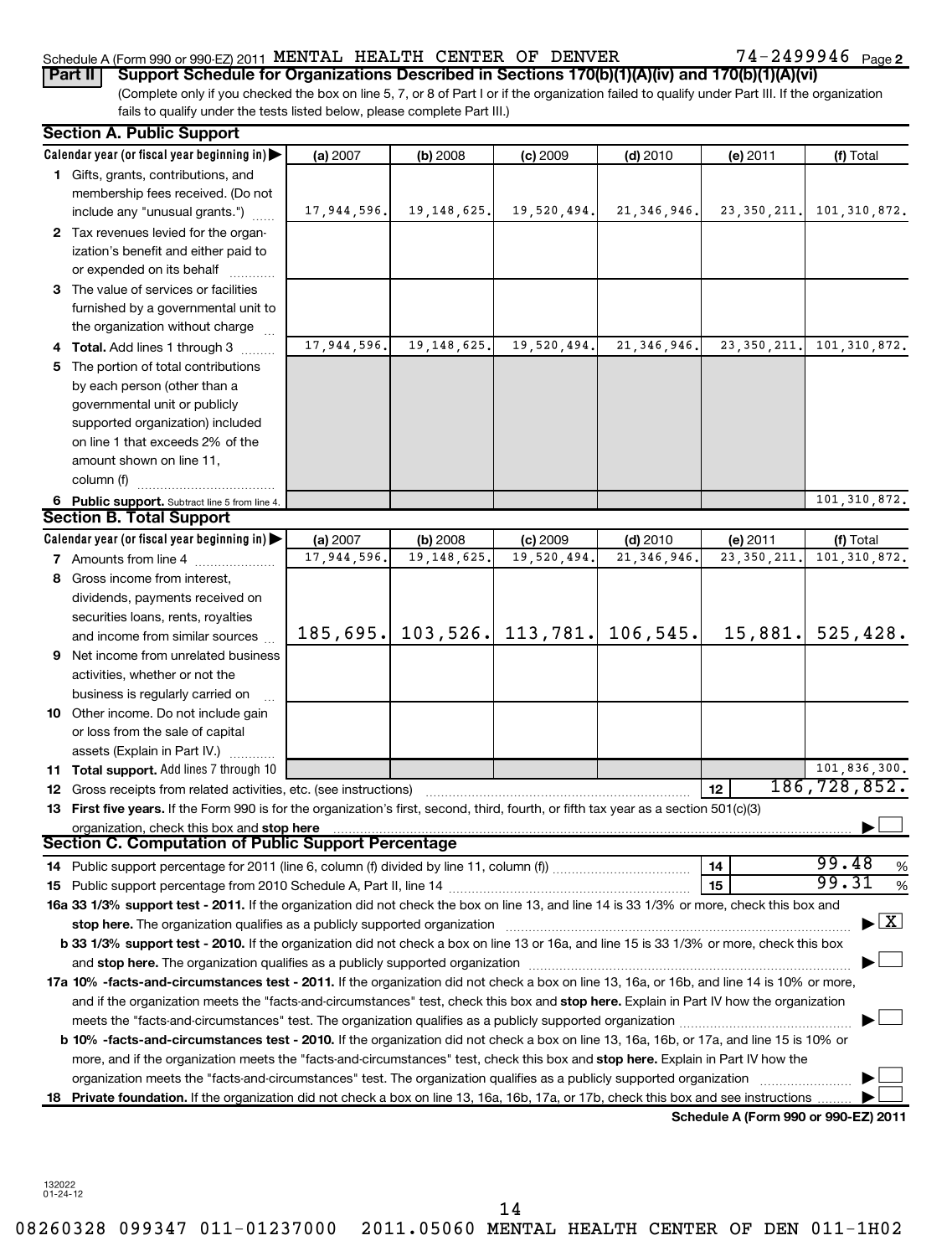## **Part III** Support Schedule for Organizations Described in Section 509(a)(2)

(Complete only if you checked the box on line 9 of Part I or if the organization failed to qualify under Part II. If the organization fails to qualify under the tests listed below, please complete Part II.)

| <b>Section A. Public Support</b>                                                                                                                                                                                               |          |          |            |            |                                      |           |
|--------------------------------------------------------------------------------------------------------------------------------------------------------------------------------------------------------------------------------|----------|----------|------------|------------|--------------------------------------|-----------|
| Calendar year (or fiscal year beginning in)                                                                                                                                                                                    | (a) 2007 | (b) 2008 | $(c)$ 2009 | $(d)$ 2010 | (e) 2011                             | (f) Total |
| 1 Gifts, grants, contributions, and                                                                                                                                                                                            |          |          |            |            |                                      |           |
| membership fees received. (Do not                                                                                                                                                                                              |          |          |            |            |                                      |           |
| include any "unusual grants.")                                                                                                                                                                                                 |          |          |            |            |                                      |           |
| <b>2</b> Gross receipts from admissions,<br>merchandise sold or services per-<br>formed, or facilities furnished in<br>any activity that is related to the<br>organization's tax-exempt purpose                                |          |          |            |            |                                      |           |
| 3 Gross receipts from activities that<br>are not an unrelated trade or bus-                                                                                                                                                    |          |          |            |            |                                      |           |
| iness under section 513                                                                                                                                                                                                        |          |          |            |            |                                      |           |
| Tax revenues levied for the organ-<br>4<br>ization's benefit and either paid to<br>or expended on its behalf                                                                                                                   |          |          |            |            |                                      |           |
| 5 The value of services or facilities                                                                                                                                                                                          |          |          |            |            |                                      |           |
| furnished by a governmental unit to<br>the organization without charge                                                                                                                                                         |          |          |            |            |                                      |           |
| <b>6 Total.</b> Add lines 1 through 5                                                                                                                                                                                          |          |          |            |            |                                      |           |
| 7a Amounts included on lines 1, 2, and<br>3 received from disqualified persons                                                                                                                                                 |          |          |            |            |                                      |           |
| <b>b</b> Amounts included on lines 2 and 3 received<br>from other than disqualified persons that<br>exceed the greater of \$5,000 or 1% of the<br>amount on line 13 for the year                                               |          |          |            |            |                                      |           |
| c Add lines 7a and 7b                                                                                                                                                                                                          |          |          |            |            |                                      |           |
| 8 Public support (Subtract line 7c from line 6.)                                                                                                                                                                               |          |          |            |            |                                      |           |
| <b>Section B. Total Support</b>                                                                                                                                                                                                |          |          |            |            |                                      |           |
| Calendar year (or fiscal year beginning in)                                                                                                                                                                                    | (a) 2007 | (b) 2008 | $(c)$ 2009 | $(d)$ 2010 | (e) 2011                             | (f) Total |
| 9 Amounts from line 6                                                                                                                                                                                                          |          |          |            |            |                                      |           |
| <b>10a</b> Gross income from interest,<br>dividends, payments received on<br>securities loans, rents, royalties<br>and income from similar sources                                                                             |          |          |            |            |                                      |           |
| <b>b</b> Unrelated business taxable income                                                                                                                                                                                     |          |          |            |            |                                      |           |
| (less section 511 taxes) from businesses<br>acquired after June 30, 1975<br>$\overline{\phantom{a}}$                                                                                                                           |          |          |            |            |                                      |           |
| c Add lines 10a and 10b                                                                                                                                                                                                        |          |          |            |            |                                      |           |
| <b>11</b> Net income from unrelated business<br>activities not included in line 10b,<br>whether or not the business is<br>regularly carried on                                                                                 |          |          |            |            |                                      |           |
| 12 Other income. Do not include gain<br>or loss from the sale of capital<br>assets (Explain in Part IV.)                                                                                                                       |          |          |            |            |                                      |           |
| 13 Total support (Add lines 9, 10c, 11, and 12.)                                                                                                                                                                               |          |          |            |            |                                      |           |
| 14 First five years. If the Form 990 is for the organization's first, second, third, fourth, or fifth tax year as a section 501(c)(3) organization,                                                                            |          |          |            |            |                                      |           |
| check this box and stop here with the continuum control of the state of the state of the state of the state of the state of the state of the state of the state of the state of the state of the state of the state of the sta |          |          |            |            |                                      |           |
| Section C. Computation of Public Support Percentage                                                                                                                                                                            |          |          |            |            |                                      |           |
|                                                                                                                                                                                                                                |          |          |            |            | 15                                   | %         |
| Section D. Computation of Investment Income Percentage                                                                                                                                                                         |          |          |            |            | 16                                   | %         |
|                                                                                                                                                                                                                                |          |          |            |            | 17                                   |           |
| 18 Investment income percentage from 2010 Schedule A, Part III, line 17                                                                                                                                                        |          |          |            |            | 18                                   | %<br>%    |
| 19a 33 1/3% support tests - 2011. If the organization did not check the box on line 14, and line 15 is more than 33 1/3%, and line 17 is not                                                                                   |          |          |            |            |                                      |           |
| more than 33 1/3%, check this box and stop here. The organization qualifies as a publicly supported organization                                                                                                               |          |          |            |            |                                      |           |
| b 33 1/3% support tests - 2010. If the organization did not check a box on line 14 or line 19a, and line 16 is more than 33 1/3%, and                                                                                          |          |          |            |            |                                      |           |
| line 18 is not more than 33 1/3%, check this box and stop here. The organization qualifies as a publicly supported organization                                                                                                |          |          |            |            |                                      |           |
|                                                                                                                                                                                                                                |          |          |            |            |                                      |           |
| 132023 01-24-12                                                                                                                                                                                                                |          |          |            |            | Schedule A (Form 990 or 990-EZ) 2011 |           |
|                                                                                                                                                                                                                                |          |          | 15         |            |                                      |           |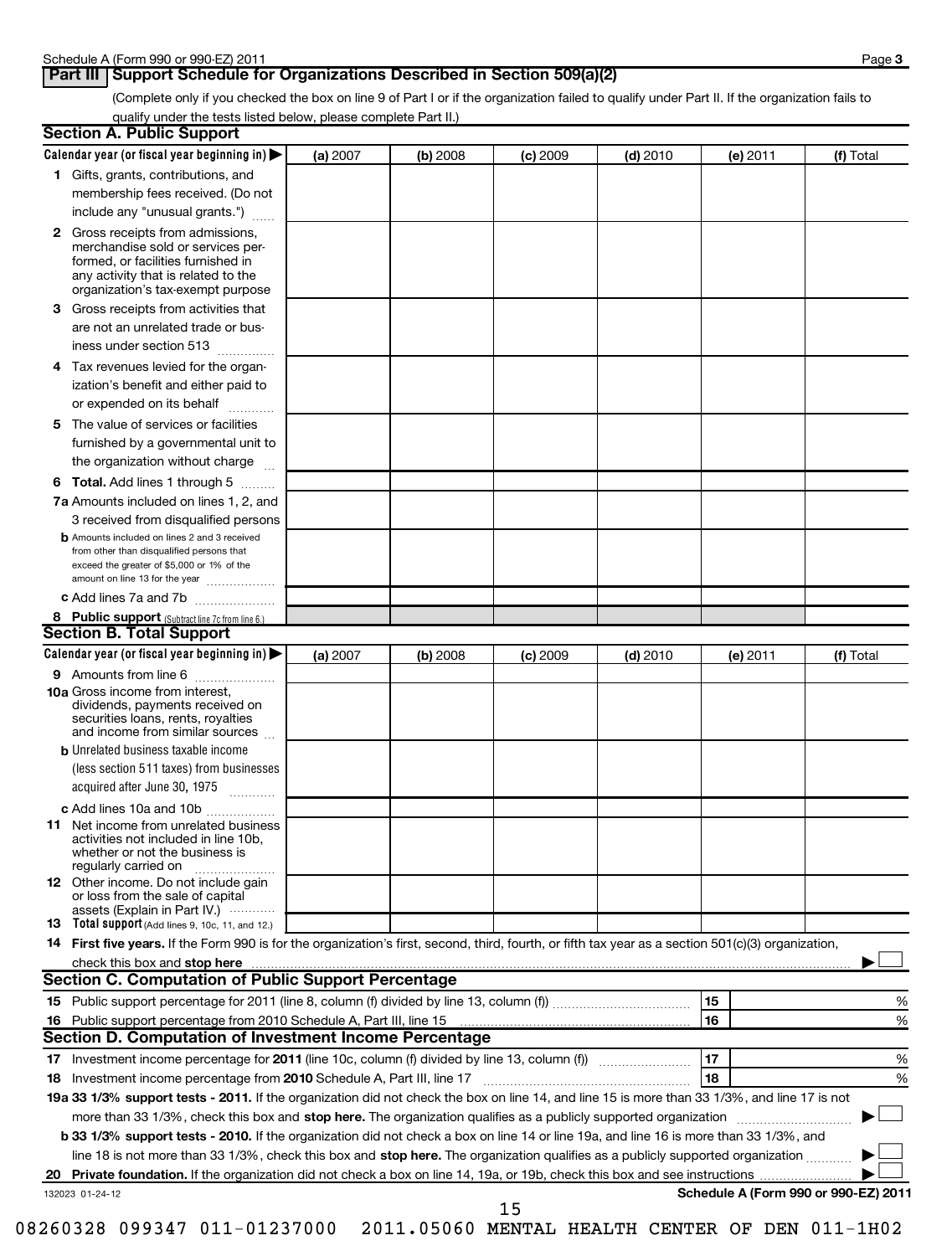Internal Revenue Service

# **Schedule B Schedule of Contributors**

**or 990-PF) | Attach to Form 990, Form 990-EZ, or Form 990-PF.**

OMB No. 1545-0047

**2011**

**Name of the organization Employer identification number**

|  | Name of the organization |  |  |  |  |  |  |
|--|--------------------------|--|--|--|--|--|--|
|--|--------------------------|--|--|--|--|--|--|

|  | MENTAL HEALTH CENTER OF DENVER |  |  |
|--|--------------------------------|--|--|
|  |                                |  |  |

74-2499946

| <b>Organization type</b> (check one): |  |  |
|---------------------------------------|--|--|
|---------------------------------------|--|--|

| Filers of:                                                                                   | Section:                                                                  |  |  |  |
|----------------------------------------------------------------------------------------------|---------------------------------------------------------------------------|--|--|--|
| $\lfloor \underline{X} \rfloor$ 501(c)( 3) (enter number) organization<br>Form 990 or 990-EZ |                                                                           |  |  |  |
|                                                                                              | 4947(a)(1) nonexempt charitable trust not treated as a private foundation |  |  |  |
|                                                                                              | 527 political organization                                                |  |  |  |
| Form 990-PF                                                                                  | 501(c)(3) exempt private foundation                                       |  |  |  |
|                                                                                              | 4947(a)(1) nonexempt charitable trust treated as a private foundation     |  |  |  |
|                                                                                              | 501(c)(3) taxable private foundation                                      |  |  |  |

Check if your organization is covered by the General Rule or a Special Rule. **Note.**  Only a section 501(c)(7), (8), or (10) organization can check boxes for both the General Rule and a Special Rule. See instructions.

#### **General Rule**

For an organization filing Form 990, 990-EZ, or 990-PF that received, during the year, \$5,000 or more (in money or property) from any one contributor. Complete Parts I and II.  $\left\vert \cdot\right\vert$ 

#### **Special Rules**

509(a)(1) and 170(b)(1)(A)(vi) and received from any one contributor, during the year, a contribution of the greater of (1**)** \$5,000 or (**2**) 2%  $\boxed{\textbf{X}}$  For a section 501(c)(3) organization filing Form 990 or 990-EZ that met the 33 1/3% support test of the regulations under sections of the amount on (i) Form 990, Part VIII, line 1h, or (ii) Form 990-EZ, line 1. Complete Parts I and II.

total contributions of more than \$1,000 for use exclusively for religious, charitable, scientific, literary, or educational purposes, or For a section 501(c)(7), (8), or (10) organization filing Form 990 or 990-EZ that received from any one contributor, during the year, the prevention of cruelty to children or animals. Complete Parts I, II, and III.  $\left\vert \cdot\right\vert$ 

purpose. Do not complete any of the parts unless the General Rule applies to this organization because it received nonexclusively contributions for use exclusively for religious, charitable, etc., purposes, but these contributions did not total to more than \$1,000. If this box is checked, enter here the total contributions that were received during the year for an exclusively religious, charitable, etc., For a section 501(c)(7), (8), or (10) organization filing Form 990 or 990-EZ that received from any one contributor, during the year, religious, charitable, etc., contributions of \$5,000 or more during the year. ~~~~~~~~~~~~~~~~~ | \$  $\left\vert \cdot\right\vert$ 

**Caution.** An organization that is not covered by the General Rule and/or the Special Rules does not file Schedule B (Form 990, 990-EZ, or 990-PF), but it **must** answer "No" on Part IV, line 2, of its Form 990; or check the box on line H of its Form 990-EZ or on Part I, line 2 of its Form 990-PF, to certify that it does not meet the filing requirements of Schedule B (Form 990, 990-EZ, or 990-PF).

LHA For Paperwork Reduction Act Notice, see the Instructions for Form 990, 990-EZ, or 990-PF. Schedule B (Form 990, 990-EZ, or 990-PF) (2011)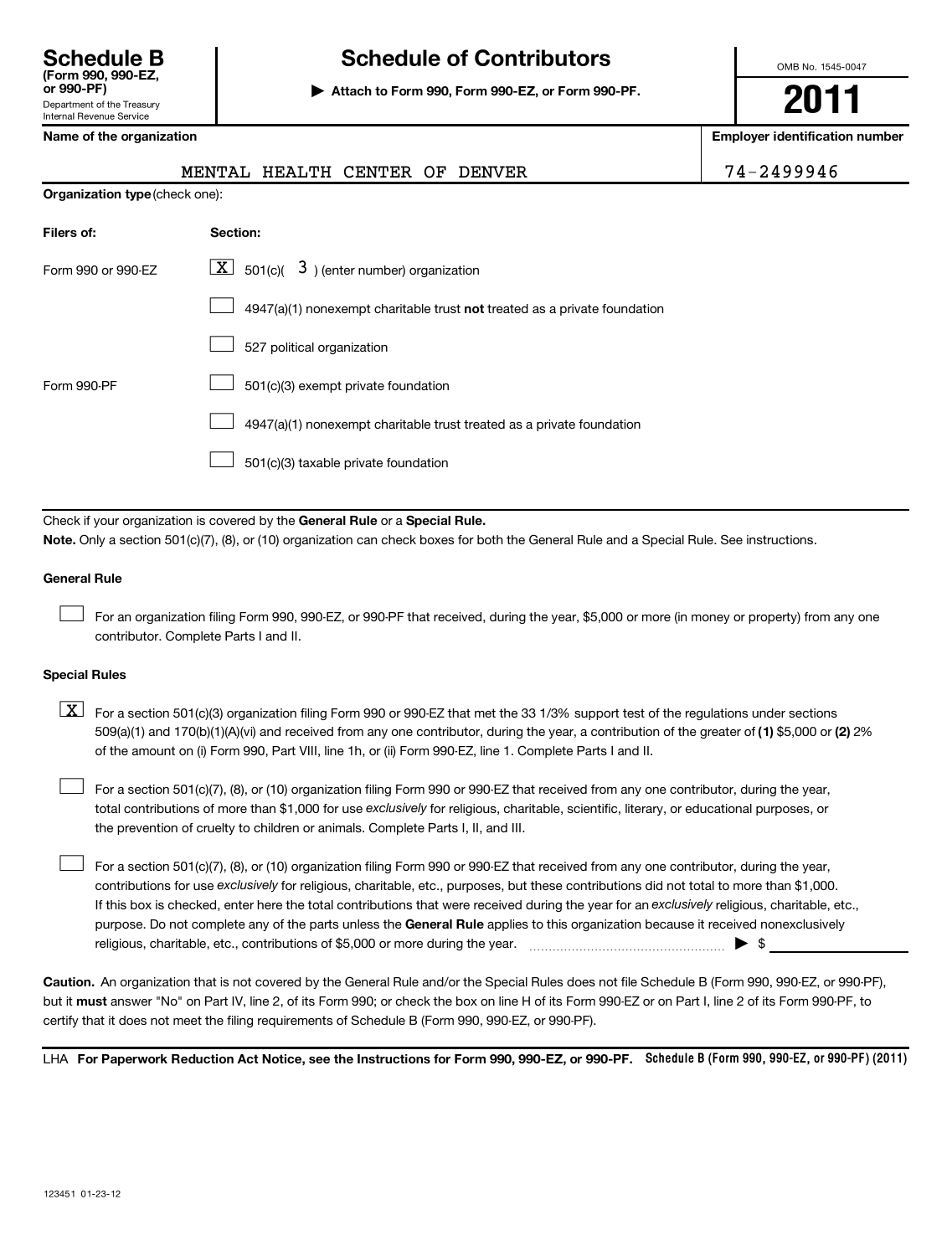**Name of organization Employer identification number**

### MENTAL HEALTH CENTER OF DENVER 74-2499946

| Part I          | Contributors (see instructions). Use duplicate copies of Part I if additional space is needed. |                                   |                                                                                                                  |
|-----------------|------------------------------------------------------------------------------------------------|-----------------------------------|------------------------------------------------------------------------------------------------------------------|
| (a)<br>No.      | (b)<br>Name, address, and ZIP + 4                                                              | (c)<br><b>Total contributions</b> | (d)<br>Type of contribution                                                                                      |
| 1               | COLORADO MENTAL HEALTH SERVICES<br>3824 W. PRINCETON CIR.<br>DENVER, CO 80236                  | 943,783.<br>$\frac{1}{2}$         | $\lfloor x \rfloor$<br>Person<br>Payroll<br>Noncash<br>(Complete Part II if there<br>is a noncash contribution.) |
| (a)<br>No.      | (b)<br>Name, address, and ZIP + 4                                                              | (c)<br><b>Total contributions</b> | (d)<br>Type of contribution                                                                                      |
| 2               | SAMHSA INTEGRATED CARE AND RECOVERY<br><b>PLUS</b>                                             |                                   | $\mathbf{X}$<br>Person<br>Payroll                                                                                |
|                 | CHOKE CHERRY ROAD<br>1                                                                         | 538,758.<br>$\mathsf{\$}$         | Noncash                                                                                                          |
|                 | MD 20857<br>ROCKVILLE,                                                                         |                                   | (Complete Part II if there<br>is a noncash contribution.)                                                        |
| (a)<br>No.      | (b)<br>Name, address, and ZIP + 4                                                              | (c)<br><b>Total contributions</b> | (d)<br>Type of contribution                                                                                      |
| 3               | ANSCHUTZ FOUNDATION<br>555 17TH STREET, SUITE 2400<br>DENVER, CO 80202                         | 750,000.<br>$\mathsf{\$}$         | $\mathbf{X}$<br>Person<br>Pavroll<br>Noncash<br>(Complete Part II if there<br>is a noncash contribution.)        |
| (a)<br>No.      | (b)<br>Name, address, and ZIP + 4                                                              | (c)<br><b>Total contributions</b> | (d)<br>Type of contribution                                                                                      |
| 4               | COLORADO HEALTH FOUNDATION<br>#1100<br>501 SOUTH CHERRY STREET,<br>DENVER, CO 80246            | 1,500,000.<br>$\frac{1}{2}$       | <u>x</u><br>Person<br>Payroll<br>Noncash<br>(Complete Part II if there<br>is a noncash contribution.)            |
| (a)<br>No.      | (b)<br>Name, address, and ZIP + 4                                                              | (c)<br><b>Total contributions</b> | (d)<br>Type of contribution                                                                                      |
|                 |                                                                                                | \$                                | Person<br>Payroll<br><b>Noncash</b><br>(Complete Part II if there<br>is a noncash contribution.)                 |
| (a)<br>No.      | (b)<br>Name, address, and ZIP + 4                                                              | (c)<br><b>Total contributions</b> | (d)<br>Type of contribution                                                                                      |
|                 |                                                                                                | \$                                | Person<br>Payroll<br>Noncash<br>(Complete Part II if there<br>is a noncash contribution.)                        |
| 123452 01-23-12 |                                                                                                |                                   | Schedule B (Form 990, 990-EZ, or 990-PF) (2011)                                                                  |

17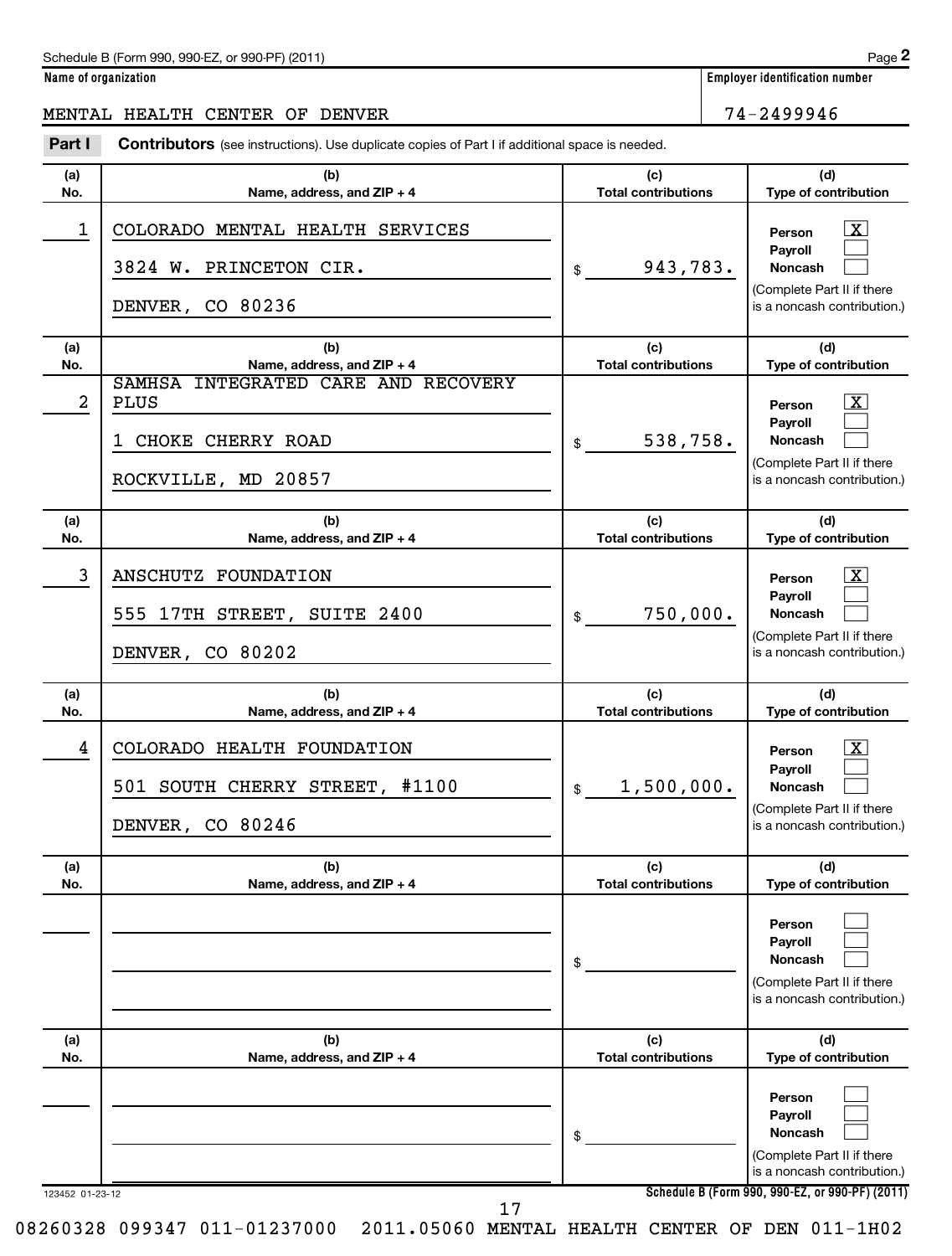| Page 3<br>Schedule B (Form 990, 990-EZ, or 990-PF) (2011)                                                             |                                       |  |  |  |  |  |
|-----------------------------------------------------------------------------------------------------------------------|---------------------------------------|--|--|--|--|--|
| Name of organization                                                                                                  | <b>Employer identification number</b> |  |  |  |  |  |
| MENTAL HEALTH CENTER OF DENVER                                                                                        | 74-2499946                            |  |  |  |  |  |
| Part II<br><b>Noncash Property</b> (see instructions). Use duplicate copies of Part II if additional space is needed. |                                       |  |  |  |  |  |

| (a)<br>No.<br>from<br>Part I | (b)<br>Description of noncash property given | (c)<br>FMV (or estimate)<br>(see instructions) | (d)<br>Date received                            |
|------------------------------|----------------------------------------------|------------------------------------------------|-------------------------------------------------|
|                              |                                              | $\frac{1}{2}$                                  |                                                 |
| (a)<br>No.<br>from<br>Part I | (b)<br>Description of noncash property given | (c)<br>FMV (or estimate)<br>(see instructions) | (d)<br>Date received                            |
|                              |                                              | $\frac{1}{2}$                                  |                                                 |
| (a)<br>No.<br>from<br>Part I | (b)<br>Description of noncash property given | (c)<br>FMV (or estimate)<br>(see instructions) | (d)<br>Date received                            |
|                              |                                              | $\frac{1}{2}$                                  |                                                 |
| (a)<br>No.<br>from<br>Part I | (b)<br>Description of noncash property given | (c)<br>FMV (or estimate)<br>(see instructions) | (d)<br>Date received                            |
|                              |                                              | $\frac{1}{2}$                                  |                                                 |
| (a)<br>No.<br>from<br>Part I | (b)<br>Description of noncash property given | (c)<br>FMV (or estimate)<br>(see instructions) | (d)<br>Date received                            |
|                              |                                              | \$                                             |                                                 |
| (a)<br>No.<br>from<br>Part I | (b)<br>Description of noncash property given | (c)<br>FMV (or estimate)<br>(see instructions) | (d)<br>Date received                            |
| 123453 01-23-12              |                                              | \$                                             | Schedule B (Form 990, 990-EZ, or 990-PF) (2011) |
|                              | 18                                           |                                                |                                                 |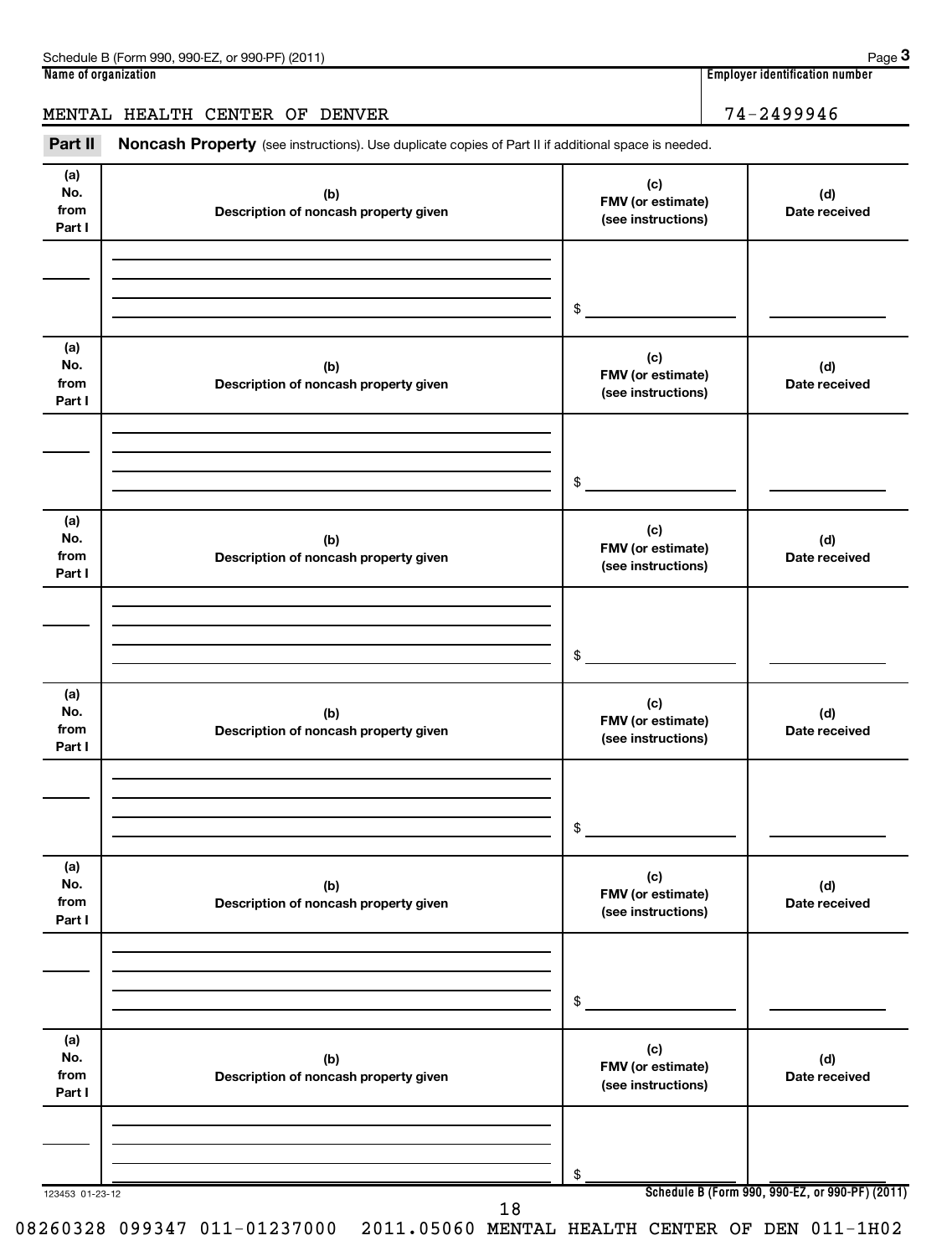| Name of organization |                                                                                                                                     |                      | <b>Employer identification number</b>                                                                                                                                                                                              |  |  |  |  |  |  |  |
|----------------------|-------------------------------------------------------------------------------------------------------------------------------------|----------------------|------------------------------------------------------------------------------------------------------------------------------------------------------------------------------------------------------------------------------------|--|--|--|--|--|--|--|
|                      | MENTAL HEALTH CENTER OF DENVER                                                                                                      |                      | 74-2499946                                                                                                                                                                                                                         |  |  |  |  |  |  |  |
| Part III             |                                                                                                                                     |                      | Exclusively religious, charitable, etc., individual contributions to section 501(c)(7), (8), or (10) organizations that total more than \$1,000 for the<br>year. Complete columns (a) through (e) and the following line entry. Fo |  |  |  |  |  |  |  |
|                      | the total of exclusively religious, charitable, etc., contributions of \$1,000 or less for the year. (Enter this information once.) |                      | $\blacktriangleright$ \$                                                                                                                                                                                                           |  |  |  |  |  |  |  |
|                      | Use duplicate copies of Part III if additional space is needed.                                                                     |                      |                                                                                                                                                                                                                                    |  |  |  |  |  |  |  |
| (a) No.<br>from      | (b) Purpose of gift                                                                                                                 | (c) Use of gift      | (d) Description of how gift is held                                                                                                                                                                                                |  |  |  |  |  |  |  |
| Part I               |                                                                                                                                     |                      |                                                                                                                                                                                                                                    |  |  |  |  |  |  |  |
|                      |                                                                                                                                     |                      |                                                                                                                                                                                                                                    |  |  |  |  |  |  |  |
|                      |                                                                                                                                     |                      |                                                                                                                                                                                                                                    |  |  |  |  |  |  |  |
|                      |                                                                                                                                     |                      |                                                                                                                                                                                                                                    |  |  |  |  |  |  |  |
|                      |                                                                                                                                     | (e) Transfer of gift |                                                                                                                                                                                                                                    |  |  |  |  |  |  |  |
|                      |                                                                                                                                     |                      |                                                                                                                                                                                                                                    |  |  |  |  |  |  |  |
|                      | Transferee's name, address, and ZIP + 4                                                                                             |                      | Relationship of transferor to transferee                                                                                                                                                                                           |  |  |  |  |  |  |  |
|                      |                                                                                                                                     |                      |                                                                                                                                                                                                                                    |  |  |  |  |  |  |  |
|                      |                                                                                                                                     |                      |                                                                                                                                                                                                                                    |  |  |  |  |  |  |  |
|                      |                                                                                                                                     |                      |                                                                                                                                                                                                                                    |  |  |  |  |  |  |  |
| (a) No.<br>from      | (b) Purpose of gift                                                                                                                 | (c) Use of gift      | (d) Description of how gift is held                                                                                                                                                                                                |  |  |  |  |  |  |  |
| Part I               |                                                                                                                                     |                      |                                                                                                                                                                                                                                    |  |  |  |  |  |  |  |
|                      |                                                                                                                                     |                      |                                                                                                                                                                                                                                    |  |  |  |  |  |  |  |
|                      |                                                                                                                                     |                      |                                                                                                                                                                                                                                    |  |  |  |  |  |  |  |
|                      |                                                                                                                                     |                      |                                                                                                                                                                                                                                    |  |  |  |  |  |  |  |
|                      | (e) Transfer of gift                                                                                                                |                      |                                                                                                                                                                                                                                    |  |  |  |  |  |  |  |
|                      | Transferee's name, address, and ZIP + 4                                                                                             |                      | Relationship of transferor to transferee                                                                                                                                                                                           |  |  |  |  |  |  |  |
|                      |                                                                                                                                     |                      |                                                                                                                                                                                                                                    |  |  |  |  |  |  |  |
|                      |                                                                                                                                     |                      |                                                                                                                                                                                                                                    |  |  |  |  |  |  |  |
|                      |                                                                                                                                     |                      |                                                                                                                                                                                                                                    |  |  |  |  |  |  |  |
| (a) No.              |                                                                                                                                     |                      |                                                                                                                                                                                                                                    |  |  |  |  |  |  |  |
| from<br>Part I       | (b) Purpose of gift                                                                                                                 | (c) Use of gift      | (d) Description of how gift is held                                                                                                                                                                                                |  |  |  |  |  |  |  |
|                      |                                                                                                                                     |                      |                                                                                                                                                                                                                                    |  |  |  |  |  |  |  |
|                      |                                                                                                                                     |                      |                                                                                                                                                                                                                                    |  |  |  |  |  |  |  |
|                      |                                                                                                                                     |                      |                                                                                                                                                                                                                                    |  |  |  |  |  |  |  |
|                      |                                                                                                                                     |                      |                                                                                                                                                                                                                                    |  |  |  |  |  |  |  |
|                      | (e) Transfer of gift                                                                                                                |                      |                                                                                                                                                                                                                                    |  |  |  |  |  |  |  |
|                      | Transferee's name, address, and ZIP + 4                                                                                             |                      | Relationship of transferor to transferee                                                                                                                                                                                           |  |  |  |  |  |  |  |
|                      |                                                                                                                                     |                      |                                                                                                                                                                                                                                    |  |  |  |  |  |  |  |
|                      |                                                                                                                                     |                      |                                                                                                                                                                                                                                    |  |  |  |  |  |  |  |
|                      |                                                                                                                                     |                      |                                                                                                                                                                                                                                    |  |  |  |  |  |  |  |
| (a) No.              |                                                                                                                                     |                      |                                                                                                                                                                                                                                    |  |  |  |  |  |  |  |
| from<br>Part I       | (b) Purpose of gift                                                                                                                 | (c) Use of gift      | (d) Description of how gift is held                                                                                                                                                                                                |  |  |  |  |  |  |  |
|                      |                                                                                                                                     |                      |                                                                                                                                                                                                                                    |  |  |  |  |  |  |  |
|                      |                                                                                                                                     |                      |                                                                                                                                                                                                                                    |  |  |  |  |  |  |  |
|                      |                                                                                                                                     |                      |                                                                                                                                                                                                                                    |  |  |  |  |  |  |  |
|                      |                                                                                                                                     | (e) Transfer of gift |                                                                                                                                                                                                                                    |  |  |  |  |  |  |  |
|                      |                                                                                                                                     |                      |                                                                                                                                                                                                                                    |  |  |  |  |  |  |  |
|                      | Transferee's name, address, and ZIP + 4                                                                                             |                      | Relationship of transferor to transferee                                                                                                                                                                                           |  |  |  |  |  |  |  |
|                      |                                                                                                                                     |                      |                                                                                                                                                                                                                                    |  |  |  |  |  |  |  |
|                      |                                                                                                                                     |                      |                                                                                                                                                                                                                                    |  |  |  |  |  |  |  |
|                      |                                                                                                                                     |                      |                                                                                                                                                                                                                                    |  |  |  |  |  |  |  |
| 123454 01-23-12      |                                                                                                                                     |                      | Schedule B (Form 990, 990-EZ, or 990-PF) (2011)                                                                                                                                                                                    |  |  |  |  |  |  |  |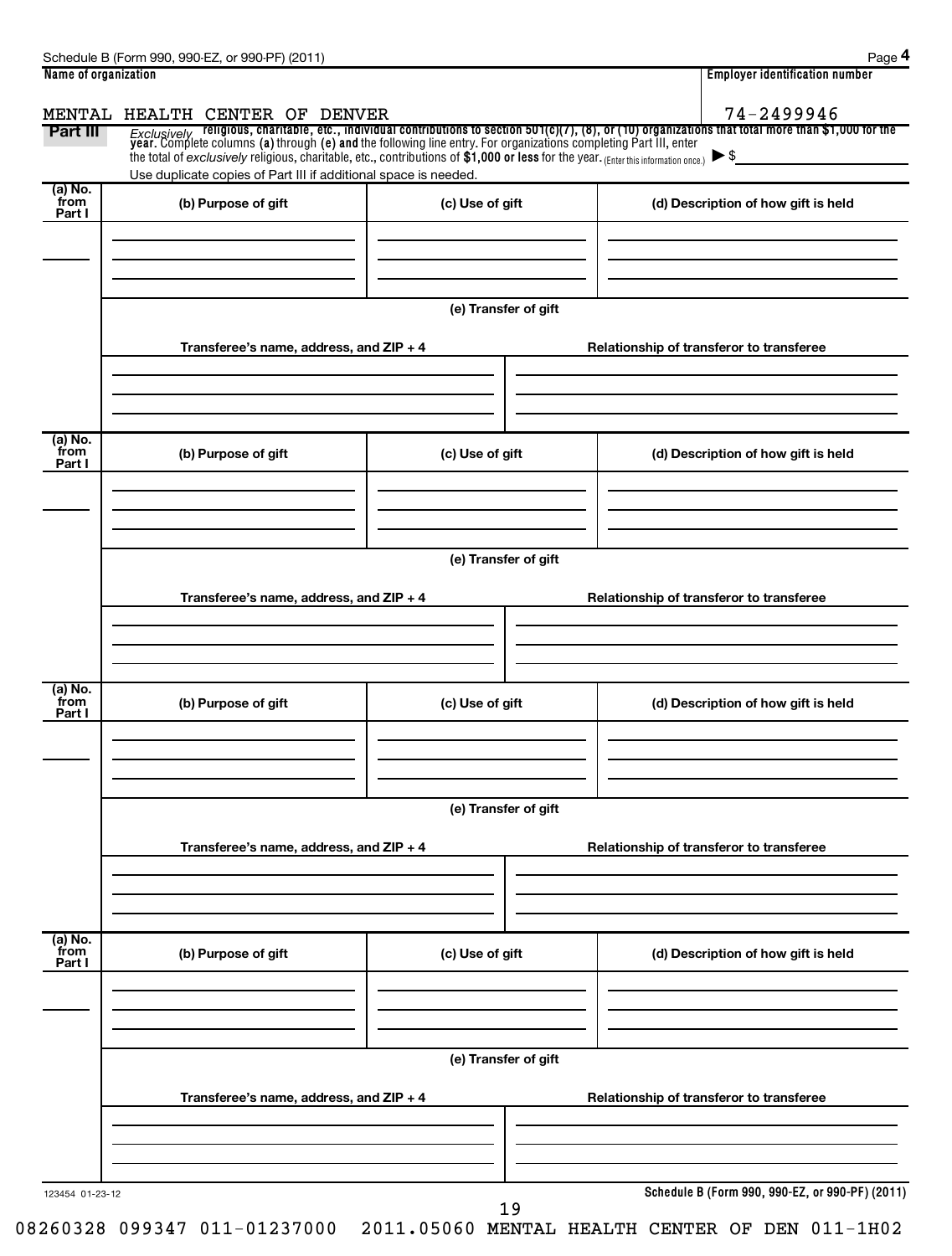| <b>SCHEDULE C</b>                                      | <b>Political Campaign and Lobbying Activities</b>                                                                                                                                                                                                                                                |           |                                                                             |                          | OMB No. 1545-0047                                                                                                                                           |
|--------------------------------------------------------|--------------------------------------------------------------------------------------------------------------------------------------------------------------------------------------------------------------------------------------------------------------------------------------------------|-----------|-----------------------------------------------------------------------------|--------------------------|-------------------------------------------------------------------------------------------------------------------------------------------------------------|
| (Form 990 or 990-EZ)                                   | For Organizations Exempt From Income Tax Under section 501(c) and section 527                                                                                                                                                                                                                    |           |                                                                             |                          |                                                                                                                                                             |
| Department of the Treasury<br>Internal Revenue Service | Complete if the organization is described below.<br>Attach to Form 990 or Form 990-EZ.<br><b>Open to Public</b><br>Inspection                                                                                                                                                                    |           |                                                                             |                          |                                                                                                                                                             |
|                                                        | If the organization answered "Yes" to Form 990, Part IV, line 3, or Form 990-EZ, Part V, line 46 (Political Campaign Activities), then                                                                                                                                                           |           |                                                                             |                          |                                                                                                                                                             |
|                                                        | • Section 501(c)(3) organizations: Complete Parts I-A and B. Do not complete Part I-C.                                                                                                                                                                                                           |           |                                                                             |                          |                                                                                                                                                             |
|                                                        | ● Section 501(c) (other than section 501(c)(3)) organizations: Complete Parts I-A and C below. Do not complete Part I-B.                                                                                                                                                                         |           |                                                                             |                          |                                                                                                                                                             |
| • Section 527 organizations: Complete Part I-A only.   |                                                                                                                                                                                                                                                                                                  |           |                                                                             |                          |                                                                                                                                                             |
|                                                        | If the organization answered "Yes" to Form 990, Part IV, line 4, or Form 990-EZ, Part VI, line 47 (Lobbying Activities), then<br>• Section 501(c)(3) organizations that have filed Form 5768 (election under section 501(h)): Complete Part II-A. Do not complete Part II-B.                     |           |                                                                             |                          |                                                                                                                                                             |
|                                                        | • Section 501(c)(3) organizations that have NOT filed Form 5768 (election under section 501(h)): Complete Part II-B. Do not complete Part II-A.                                                                                                                                                  |           |                                                                             |                          |                                                                                                                                                             |
|                                                        | If the organization answered "Yes" to Form 990, Part IV, line 5 (Proxy Tax), or Form 990-EZ, Part V, line 35c (Proxy Tax), then                                                                                                                                                                  |           |                                                                             |                          |                                                                                                                                                             |
|                                                        | • Section 501(c)(4), (5), or (6) organizations: Complete Part III.                                                                                                                                                                                                                               |           |                                                                             |                          |                                                                                                                                                             |
| Name of organization                                   |                                                                                                                                                                                                                                                                                                  |           |                                                                             |                          | <b>Employer identification number</b>                                                                                                                       |
|                                                        | MENTAL HEALTH CENTER OF DENVER                                                                                                                                                                                                                                                                   |           |                                                                             |                          | 74-2499946                                                                                                                                                  |
| Part I-A                                               | Complete if the organization is exempt under section 501(c) or is a section 527 organization.                                                                                                                                                                                                    |           |                                                                             |                          |                                                                                                                                                             |
|                                                        |                                                                                                                                                                                                                                                                                                  |           |                                                                             |                          |                                                                                                                                                             |
|                                                        | 1 Provide a description of the organization's direct and indirect political campaign activities in Part IV.                                                                                                                                                                                      |           |                                                                             |                          |                                                                                                                                                             |
| 2                                                      | Political expenditures <b>continuum continuum continuum continuum continuum continuum continuum continuum continuum continuum continuum continuum continuum continuum continuum continuum continuum continuum continuum continuu</b>                                                             |           |                                                                             | $\blacktriangleright$ \$ | 50,000.                                                                                                                                                     |
| 3                                                      |                                                                                                                                                                                                                                                                                                  |           |                                                                             |                          |                                                                                                                                                             |
| Part I-B                                               | Complete if the organization is exempt under section 501(c)(3).                                                                                                                                                                                                                                  |           |                                                                             |                          |                                                                                                                                                             |
|                                                        |                                                                                                                                                                                                                                                                                                  |           |                                                                             | $\blacktriangleright$ \$ |                                                                                                                                                             |
| 2                                                      |                                                                                                                                                                                                                                                                                                  |           |                                                                             |                          |                                                                                                                                                             |
| З                                                      |                                                                                                                                                                                                                                                                                                  |           |                                                                             |                          | Yes<br>No                                                                                                                                                   |
|                                                        |                                                                                                                                                                                                                                                                                                  |           |                                                                             |                          | Yes<br><b>No</b>                                                                                                                                            |
| <b>b</b> If "Yes," describe in Part IV.                |                                                                                                                                                                                                                                                                                                  |           |                                                                             |                          |                                                                                                                                                             |
|                                                        | Part I-C Complete if the organization is exempt under section 501(c), except section 501(c)(3).                                                                                                                                                                                                  |           |                                                                             |                          |                                                                                                                                                             |
|                                                        | 1 Enter the amount directly expended by the filing organization for section 527 exempt function activities                                                                                                                                                                                       |           |                                                                             | $\blacktriangleright$ \$ |                                                                                                                                                             |
|                                                        | 2 Enter the amount of the filing organization's funds contributed to other organizations for section 527                                                                                                                                                                                         |           |                                                                             |                          |                                                                                                                                                             |
|                                                        |                                                                                                                                                                                                                                                                                                  |           |                                                                             | $\blacktriangleright$ \$ |                                                                                                                                                             |
|                                                        | 3 Total exempt function expenditures. Add lines 1 and 2. Enter here and on Form 1120-POL,                                                                                                                                                                                                        |           |                                                                             |                          |                                                                                                                                                             |
|                                                        |                                                                                                                                                                                                                                                                                                  |           |                                                                             |                          | Yes                                                                                                                                                         |
|                                                        |                                                                                                                                                                                                                                                                                                  |           |                                                                             |                          | <b>No</b>                                                                                                                                                   |
|                                                        | 5 Enter the names, addresses and employer identification number (EIN) of all section 527 political organizations to which the filing organization<br>made payments. For each organization listed, enter the amount paid from the filing organization's funds. Also enter the amount of political |           |                                                                             |                          |                                                                                                                                                             |
|                                                        | contributions received that were promptly and directly delivered to a separate political organization, such as a separate segregated fund or a                                                                                                                                                   |           |                                                                             |                          |                                                                                                                                                             |
|                                                        | political action committee (PAC). If additional space is needed, provide information in Part IV.                                                                                                                                                                                                 |           |                                                                             |                          |                                                                                                                                                             |
| (a) Name                                               | (b) Address                                                                                                                                                                                                                                                                                      | $(c)$ EIN | (d) Amount paid from<br>filing organization's<br>funds. If none, enter -0-. |                          | (e) Amount of political<br>contributions received and<br>promptly and directly<br>delivered to a separate<br>political organization.<br>If none, enter -0-. |
|                                                        |                                                                                                                                                                                                                                                                                                  |           |                                                                             |                          |                                                                                                                                                             |
|                                                        |                                                                                                                                                                                                                                                                                                  |           |                                                                             |                          |                                                                                                                                                             |
|                                                        |                                                                                                                                                                                                                                                                                                  |           |                                                                             |                          |                                                                                                                                                             |
|                                                        |                                                                                                                                                                                                                                                                                                  |           |                                                                             |                          |                                                                                                                                                             |
|                                                        |                                                                                                                                                                                                                                                                                                  |           |                                                                             |                          |                                                                                                                                                             |
|                                                        |                                                                                                                                                                                                                                                                                                  |           |                                                                             |                          |                                                                                                                                                             |
| LHA                                                    | For Paperwork Reduction Act Notice, see the Instructions for Form 990 or 990-EZ.                                                                                                                                                                                                                 |           |                                                                             |                          | Schedule C (Form 990 or 990-EZ) 2011                                                                                                                        |

132041 01-27-12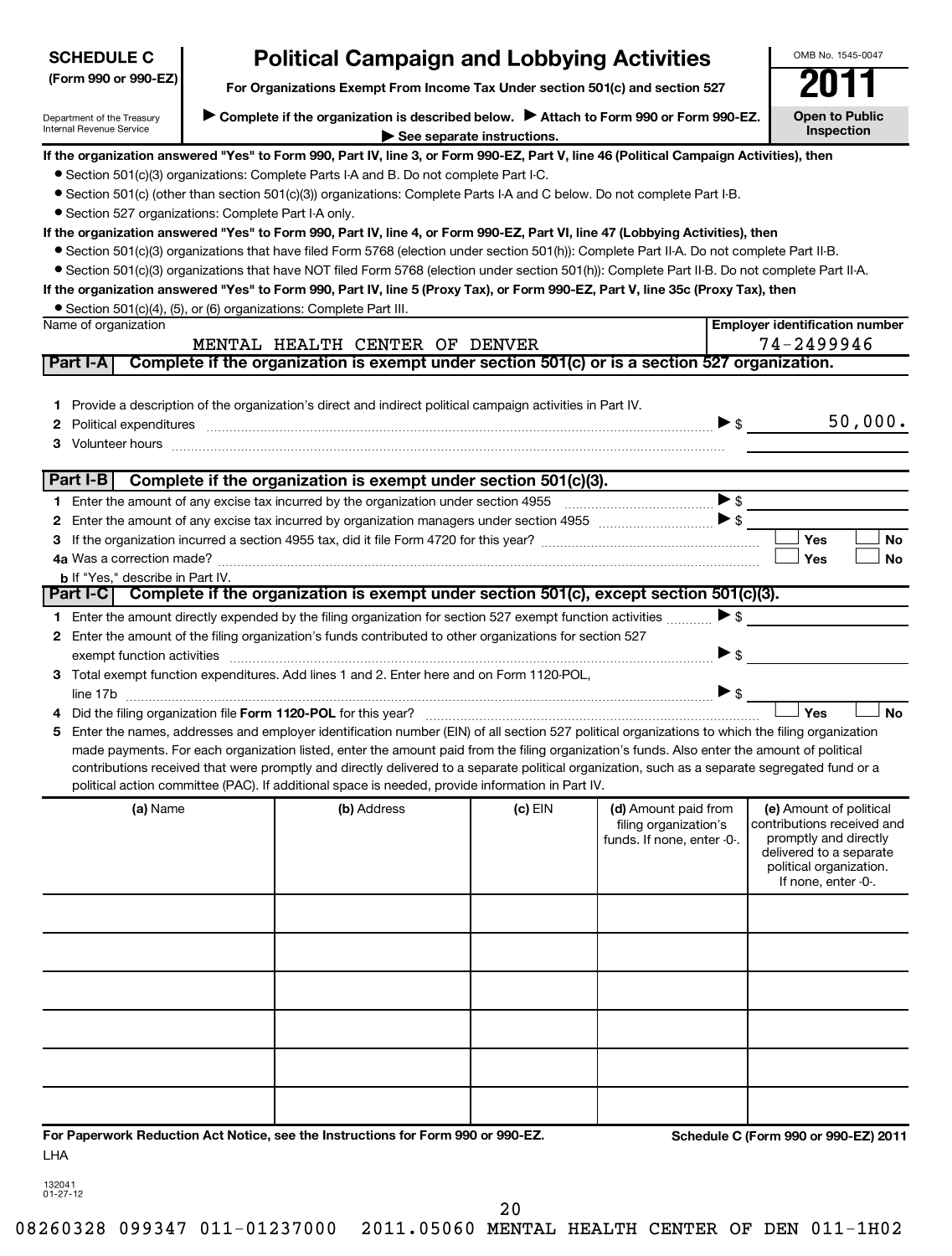|  | Schedule C (Form 990 or 990-EZ) 2011 MENTAL HEALTH CENTER OF DENVER |  |  |  |  |  | $74 - 2499946$ Page 2 |  |
|--|---------------------------------------------------------------------|--|--|--|--|--|-----------------------|--|
|--|---------------------------------------------------------------------|--|--|--|--|--|-----------------------|--|

| $\frac{1}{2}$ . The state of $\frac{1}{2}$ of $\frac{1}{2}$ is the state of $\frac{1}{2}$ of $\frac{1}{2}$ is the state of $\frac{1}{2}$<br>Part II-A   Complete if the organization is exempt under section 501(c)(3) and filed Form 5768<br>(election under section 501(h)).                                                                                                                                                                                                        |                                                                                                                                                                                                                                                                                                  |                                        |                                                                                                                                               |                                                                                                                                                                            |                                        |                                      |
|---------------------------------------------------------------------------------------------------------------------------------------------------------------------------------------------------------------------------------------------------------------------------------------------------------------------------------------------------------------------------------------------------------------------------------------------------------------------------------------|--------------------------------------------------------------------------------------------------------------------------------------------------------------------------------------------------------------------------------------------------------------------------------------------------|----------------------------------------|-----------------------------------------------------------------------------------------------------------------------------------------------|----------------------------------------------------------------------------------------------------------------------------------------------------------------------------|----------------------------------------|--------------------------------------|
| A Check $\blacktriangleright$<br>expenses, and share of excess lobbying expenditures).                                                                                                                                                                                                                                                                                                                                                                                                |                                                                                                                                                                                                                                                                                                  |                                        |                                                                                                                                               | if the filing organization belongs to an affiliated group (and list in Part IV each affiliated group member's name, address, EIN,                                          |                                        |                                      |
| <b>B</b> Check ▶                                                                                                                                                                                                                                                                                                                                                                                                                                                                      |                                                                                                                                                                                                                                                                                                  | <b>Limits on Lobbying Expenditures</b> | if the filing organization checked box A and "limited control" provisions apply.<br>(The term "expenditures" means amounts paid or incurred.) |                                                                                                                                                                            | (a) Filing<br>organization's<br>totals | (b) Affiliated group<br>totals       |
| d Other exempt purpose expenditures                                                                                                                                                                                                                                                                                                                                                                                                                                                   |                                                                                                                                                                                                                                                                                                  |                                        |                                                                                                                                               |                                                                                                                                                                            |                                        |                                      |
| f Lobbying nontaxable amount. Enter the amount from the following table in both columns.                                                                                                                                                                                                                                                                                                                                                                                              |                                                                                                                                                                                                                                                                                                  |                                        |                                                                                                                                               |                                                                                                                                                                            |                                        |                                      |
| If the amount on line 1e, column (a) or (b) is:<br>The lobbying nontaxable amount is:<br>Not over \$500,000<br>20% of the amount on line 1e.<br>Over \$500,000 but not over \$1,000,000<br>\$100,000 plus 15% of the excess over \$500,000.<br>\$175,000 plus 10% of the excess over \$1,000,000<br>Over \$1,000,000 but not over \$1,500,000<br>Over \$1,500,000 but not over \$17,000,000<br>\$225,000 plus 5% of the excess over \$1,500,000.<br>Over \$17,000,000<br>\$1,000,000. |                                                                                                                                                                                                                                                                                                  |                                        |                                                                                                                                               |                                                                                                                                                                            |                                        |                                      |
| reporting section 4911 tax for this year?                                                                                                                                                                                                                                                                                                                                                                                                                                             | g Grassroots nontaxable amount (enter 25% of line 1f)<br>h Subtract line 1g from line 1a. If zero or less, enter -0-<br>i Subtract line 1f from line 1c. If zero or less, enter -0-<br>j If there is an amount other than zero on either line 1h or line 1i, did the organization file Form 4720 |                                        |                                                                                                                                               |                                                                                                                                                                            |                                        | Yes<br>No                            |
|                                                                                                                                                                                                                                                                                                                                                                                                                                                                                       |                                                                                                                                                                                                                                                                                                  |                                        | 4-Year Averaging Period Under Section 501(h)                                                                                                  | (Some organizations that made a section 501(h) election do not have to complete all of the five<br>columns below. See the instructions for lines 2a through 2f on page 4.) |                                        |                                      |
|                                                                                                                                                                                                                                                                                                                                                                                                                                                                                       |                                                                                                                                                                                                                                                                                                  |                                        | Lobbying Expenditures During 4-Year Averaging Period                                                                                          |                                                                                                                                                                            |                                        |                                      |
| Calendar year<br>(or fiscal year beginning in)                                                                                                                                                                                                                                                                                                                                                                                                                                        |                                                                                                                                                                                                                                                                                                  | (a) 2008                               | (b) 2009                                                                                                                                      | $(c)$ 2010                                                                                                                                                                 | $(d)$ 2011                             | (e) Total                            |
| 2a Lobbying nontaxable amount<br><b>b</b> Lobbying ceiling amount<br>(150% of line 2a, column(e))                                                                                                                                                                                                                                                                                                                                                                                     |                                                                                                                                                                                                                                                                                                  |                                        |                                                                                                                                               |                                                                                                                                                                            |                                        |                                      |
| c Total lobbying expenditures                                                                                                                                                                                                                                                                                                                                                                                                                                                         |                                                                                                                                                                                                                                                                                                  |                                        |                                                                                                                                               |                                                                                                                                                                            |                                        |                                      |
| d Grassroots nontaxable amount<br>e Grassroots ceiling amount<br>(150% of line 2d, column (e))                                                                                                                                                                                                                                                                                                                                                                                        |                                                                                                                                                                                                                                                                                                  |                                        |                                                                                                                                               |                                                                                                                                                                            |                                        |                                      |
| f Grassroots lobbying expenditures                                                                                                                                                                                                                                                                                                                                                                                                                                                    |                                                                                                                                                                                                                                                                                                  |                                        |                                                                                                                                               |                                                                                                                                                                            |                                        | Schedule C (Form 990 or 990-F7) 2011 |

**Schedule C (Form 990 or 990-EZ) 2011**

132042 01-27-12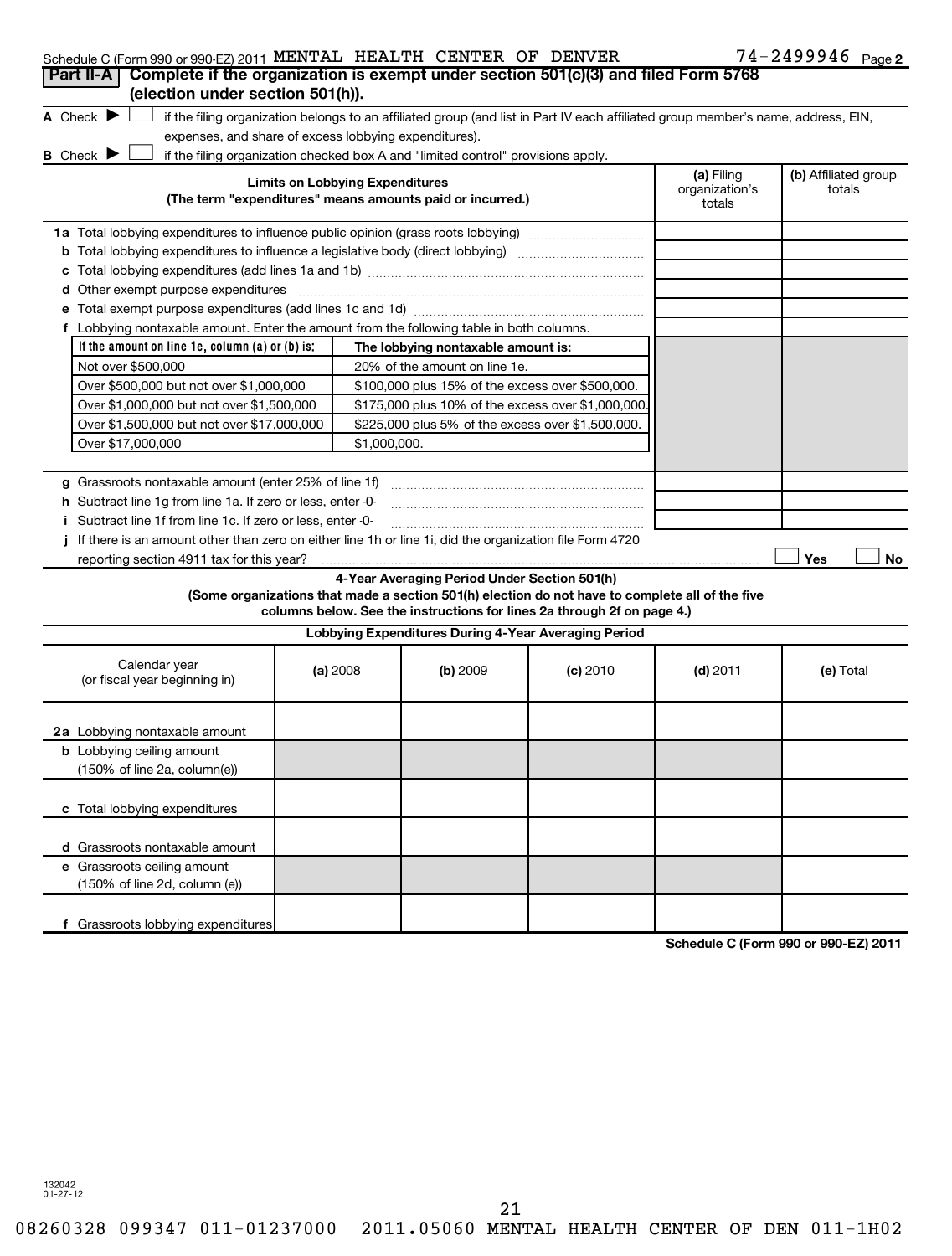#### Schedule C (Form 990 or 990-EZ) 2011  $\,$  MENTAL HEALTH CENTER OF DENVER  $\,$  74 - 2499946  $\,$  Page

# 74-2499946 Page 3

## **Part II-B Complete if the organization is exempt under section 501(c)(3) and has NOT filed Form 5768 (election under section 501(h)).**

|    | (a)<br>For each "Yes" response to lines 1a through 1i below, provide in Part IV a detailed description                                                                                                                         |                         |              | (b)       |  |
|----|--------------------------------------------------------------------------------------------------------------------------------------------------------------------------------------------------------------------------------|-------------------------|--------------|-----------|--|
|    | of the lobbying activity.                                                                                                                                                                                                      | Yes                     | No           | Amount    |  |
| 1  | During the year, did the filing organization attempt to influence foreign, national, state or                                                                                                                                  |                         |              |           |  |
|    | local legislation, including any attempt to influence public opinion on a legislative matter                                                                                                                                   |                         |              |           |  |
|    | or referendum, through the use of:                                                                                                                                                                                             |                         |              |           |  |
|    |                                                                                                                                                                                                                                | х                       |              |           |  |
|    | <b>b</b> Paid staff or management (include compensation in expenses reported on lines 1c through 1i)?                                                                                                                          | $\overline{\textbf{x}}$ |              |           |  |
|    |                                                                                                                                                                                                                                |                         | х            |           |  |
|    |                                                                                                                                                                                                                                |                         | х<br>х       |           |  |
|    |                                                                                                                                                                                                                                |                         | х            |           |  |
|    | g Direct contact with legislators, their staffs, government officials, or a legislative body?                                                                                                                                  | $\overline{\textbf{x}}$ |              | 50,000.   |  |
|    | h Rallies, demonstrations, seminars, conventions, speeches, lectures, or any similar means?                                                                                                                                    | $\overline{\textbf{x}}$ |              |           |  |
|    | <i>i</i> Other activities?                                                                                                                                                                                                     |                         | х            |           |  |
|    |                                                                                                                                                                                                                                |                         |              | 50,000.   |  |
|    | 2a Did the activities in line 1 cause the organization to be not described in section 501(c)(3)?                                                                                                                               |                         | х            |           |  |
|    | <b>b</b> If "Yes," enter the amount of any tax incurred under section 4912                                                                                                                                                     |                         |              |           |  |
|    | c If "Yes," enter the amount of any tax incurred by organization managers under section 4912                                                                                                                                   |                         |              |           |  |
|    | d If the filing organization incurred a section 4912 tax, did it file Form 4720 for this year?                                                                                                                                 |                         |              |           |  |
|    | Part III-A   Complete if the organization is exempt under section 501(c)(4), section 501(c)(5), or section                                                                                                                     |                         |              |           |  |
|    | $501(c)(6)$ .                                                                                                                                                                                                                  |                         |              |           |  |
|    |                                                                                                                                                                                                                                |                         |              | Yes<br>No |  |
| 1  |                                                                                                                                                                                                                                |                         | 1            |           |  |
| 2  |                                                                                                                                                                                                                                |                         | $\mathbf{2}$ |           |  |
| з  |                                                                                                                                                                                                                                |                         | 3            |           |  |
|    | Part III-B  Complete if the organization is exempt under section 501(c)(4), section 501(c)(5), or section                                                                                                                      |                         |              |           |  |
|    | 501(c)(6) and if either (a) BOTH Part III-A, lines 1 and 2, are answered "No" OR (b) Part III-A, line 3, is<br>answered "Yes."                                                                                                 |                         |              |           |  |
| 1. | Dues, assessments and similar amounts from members [111] Dues, assessments and similar members and similar amounts from members [11] Dues, assessments and similar amounts from members [11] Dues and the set of the set of th |                         | 1            |           |  |
| 2  | Section 162(e) nondeductible lobbying and political expenditures (do not include amounts of political                                                                                                                          |                         |              |           |  |
|    | expenses for which the section 527(f) tax was paid).                                                                                                                                                                           |                         |              |           |  |
|    |                                                                                                                                                                                                                                |                         | 2a           |           |  |
|    | b Carryover from last year manufactured and contract the contract of the contract of the contract of the contract of contract of contract of contract of contract of contract of contract of contract of contract of contract  |                         | 2b           |           |  |
|    |                                                                                                                                                                                                                                |                         | 2c           |           |  |
| з  |                                                                                                                                                                                                                                |                         | 3            |           |  |
|    | If notices were sent and the amount on line 2c exceeds the amount on line 3, what portion of the excess                                                                                                                        |                         |              |           |  |
|    | does the organization agree to carryover to the reasonable estimate of nondeductible lobbying and political                                                                                                                    |                         |              |           |  |
|    |                                                                                                                                                                                                                                |                         | 4            |           |  |
|    |                                                                                                                                                                                                                                |                         | 5            |           |  |
|    | Part IV<br><b>Supplemental Information</b>                                                                                                                                                                                     |                         |              |           |  |
|    | Complete this part to provide the descriptions required for Part I-A, line 1; Part I-B, line 4; Part I-C, line 5; Part II-A; and Part II-B, line 1. Also, complete                                                             |                         |              |           |  |
|    | this part for any additional information.                                                                                                                                                                                      |                         |              |           |  |
|    | PART I-A, LINE 1:                                                                                                                                                                                                              |                         |              |           |  |
|    | LOBBYING EXPENSES WERE PAID TO AN OUTSIDE PARTY TO KEEP MENTAL HEALTH                                                                                                                                                          |                         |              |           |  |
|    | CENTER OF DENVER INFORMED AS TO LEGISLATION RELATED TO MENTAL HEALTH                                                                                                                                                           |                         |              |           |  |
|    | <b>TREATMENT.</b>                                                                                                                                                                                                              |                         |              |           |  |
|    |                                                                                                                                                                                                                                |                         |              |           |  |
|    |                                                                                                                                                                                                                                |                         |              |           |  |

132043 01-27-12

**Schedule C (Form 990 or 990-EZ) 2011**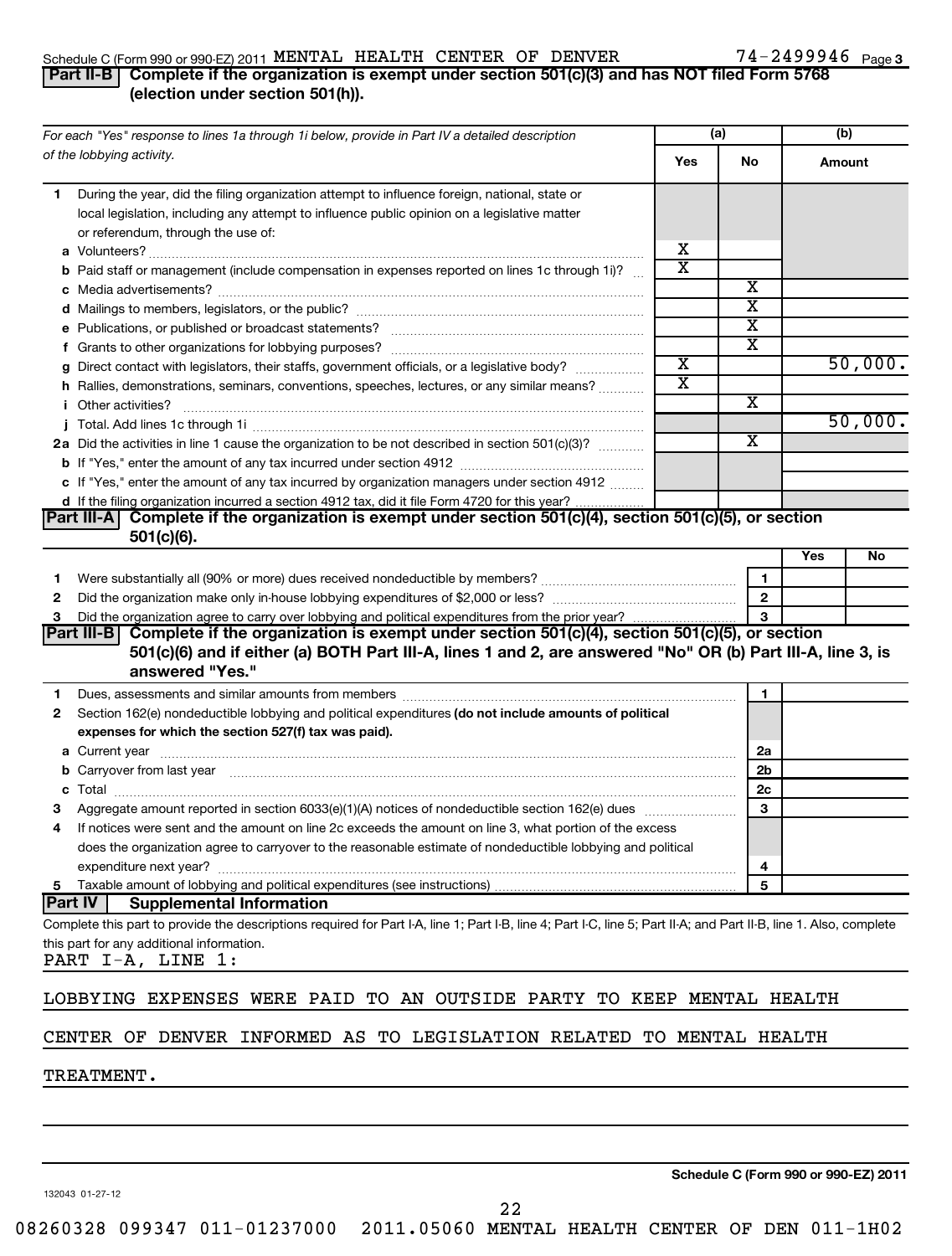Department of the Treasury Internal Revenue Service

# **Supplemental Financial Statements**

**(Form 990) | Complete if the organization answered "Yes," to Form 990, Part IV, line 6, 7, 8, 9, 10, 11a, 11b, 11c, 11d, 11e, 11f, 12a, or 12b.**

**| Attach to Form 990. | See separate instructions.**

**Open to Public Inspection Name of the organization Employer identification number**

OMB No. 1545-0047

|                    | MENTAL HEALTH CENTER OF DENVER                                                                                                                                                                                                  | 74-2499946                                          |
|--------------------|---------------------------------------------------------------------------------------------------------------------------------------------------------------------------------------------------------------------------------|-----------------------------------------------------|
| Part I             | Organizations Maintaining Donor Advised Funds or Other Similar Funds or Accounts. Complete if the                                                                                                                               |                                                     |
|                    | organization answered "Yes" to Form 990, Part IV, line 6.                                                                                                                                                                       |                                                     |
|                    | (a) Donor advised funds                                                                                                                                                                                                         | (b) Funds and other accounts                        |
| 1.                 |                                                                                                                                                                                                                                 |                                                     |
| 2                  |                                                                                                                                                                                                                                 |                                                     |
| 3                  |                                                                                                                                                                                                                                 |                                                     |
| 4                  |                                                                                                                                                                                                                                 |                                                     |
| 5                  | Did the organization inform all donors and donor advisors in writing that the assets held in donor advised funds                                                                                                                |                                                     |
|                    |                                                                                                                                                                                                                                 | Yes<br>No                                           |
| 6                  | Did the organization inform all grantees, donors, and donor advisors in writing that grant funds can be used only                                                                                                               |                                                     |
|                    | for charitable purposes and not for the benefit of the donor or donor advisor, or for any other purpose conferring                                                                                                              |                                                     |
|                    | impermissible private benefit?                                                                                                                                                                                                  | Yes<br>No                                           |
|                    | Part II<br>Conservation Easements. Complete if the organization answered "Yes" to Form 990, Part IV, line 7.                                                                                                                    |                                                     |
| 1.                 | Purpose(s) of conservation easements held by the organization (check all that apply).                                                                                                                                           |                                                     |
|                    | Preservation of land for public use (e.g., recreation or education)                                                                                                                                                             | Preservation of an historically important land area |
|                    | Preservation of a certified historic structure<br>Protection of natural habitat                                                                                                                                                 |                                                     |
|                    | Preservation of open space                                                                                                                                                                                                      |                                                     |
| 2                  | Complete lines 2a through 2d if the organization held a qualified conservation contribution in the form of a conservation easement on the last                                                                                  |                                                     |
|                    | day of the tax year.                                                                                                                                                                                                            |                                                     |
|                    |                                                                                                                                                                                                                                 | Held at the End of the Tax Year                     |
| а                  |                                                                                                                                                                                                                                 | 2a                                                  |
| b                  | Total acreage restricted by conservation easements                                                                                                                                                                              | 2 <sub>b</sub>                                      |
| c                  | Number of conservation easements on a certified historic structure included in (a) manufacture included in (a)                                                                                                                  | 2c                                                  |
| d                  | Number of conservation easements included in (c) acquired after 8/17/06, and not on a historic structure                                                                                                                        |                                                     |
|                    | listed in the National Register [111] Marshall Register [11] Marshall Register [11] Marshall Register [11] Marshall Register [11] Marshall Register [11] Marshall Register [11] Marshall Register [11] Marshall Register [11]   | 2d                                                  |
| 3                  | Number of conservation easements modified, transferred, released, extinguished, or terminated by the organization during the tax                                                                                                |                                                     |
|                    | year<br>Number of states where property subject to conservation easement is located >                                                                                                                                           |                                                     |
| 4<br>5             | Does the organization have a written policy regarding the periodic monitoring, inspection, handling of                                                                                                                          |                                                     |
|                    |                                                                                                                                                                                                                                 | Yes<br><b>No</b>                                    |
| 6                  | Staff and volunteer hours devoted to monitoring, inspecting, and enforcing conservation easements during the year                                                                                                               |                                                     |
| 7                  | Amount of expenses incurred in monitoring, inspecting, and enforcing conservation easements during the year $\blacktriangleright$ \$                                                                                            |                                                     |
| 8                  | Does each conservation easement reported on line 2(d) above satisfy the requirements of section 170(h)(4)(B)(i)                                                                                                                 |                                                     |
|                    |                                                                                                                                                                                                                                 | <b>No</b><br>Yes                                    |
| 9                  | In Part XIV, describe how the organization reports conservation easements in its revenue and expense statement, and balance sheet, and                                                                                          |                                                     |
|                    | include, if applicable, the text of the footnote to the organization's financial statements that describes the organization's accounting for                                                                                    |                                                     |
|                    | conservation easements.                                                                                                                                                                                                         |                                                     |
|                    | Organizations Maintaining Collections of Art, Historical Treasures, or Other Similar Assets.<br>Part III                                                                                                                        |                                                     |
|                    | Complete if the organization answered "Yes" to Form 990, Part IV, line 8.                                                                                                                                                       |                                                     |
|                    | 1a If the organization elected, as permitted under SFAS 116 (ASC 958), not to report in its revenue statement and balance sheet works of art,                                                                                   |                                                     |
|                    | historical treasures, or other similar assets held for public exhibition, education, or research in furtherance of public service, provide, in Part XIV,                                                                        |                                                     |
|                    | the text of the footnote to its financial statements that describes these items.                                                                                                                                                |                                                     |
|                    | b If the organization elected, as permitted under SFAS 116 (ASC 958), to report in its revenue statement and balance sheet works of art, historical                                                                             |                                                     |
|                    | treasures, or other similar assets held for public exhibition, education, or research in furtherance of public service, provide the following amounts                                                                           |                                                     |
|                    | relating to these items:                                                                                                                                                                                                        |                                                     |
|                    | (i) Revenues included in Form 990, Part VIII, line 1 $\ldots$ $\ldots$ $\ldots$ $\ldots$ $\ldots$ $\ldots$ $\ldots$ $\ldots$ $\ldots$ $\ldots$ $\ldots$ $\ldots$                                                                |                                                     |
|                    |                                                                                                                                                                                                                                 |                                                     |
| 2                  | If the organization received or held works of art, historical treasures, or other similar assets for financial gain, provide<br>the following amounts required to be reported under SFAS 116 (ASC 958) relating to these items: |                                                     |
|                    |                                                                                                                                                                                                                                 |                                                     |
| а<br>b             |                                                                                                                                                                                                                                 |                                                     |
|                    |                                                                                                                                                                                                                                 |                                                     |
|                    | LHA For Paperwork Reduction Act Notice, see the Instructions for Form 990.                                                                                                                                                      | Schedule D (Form 990) 2011                          |
| 132051<br>01-23-12 |                                                                                                                                                                                                                                 |                                                     |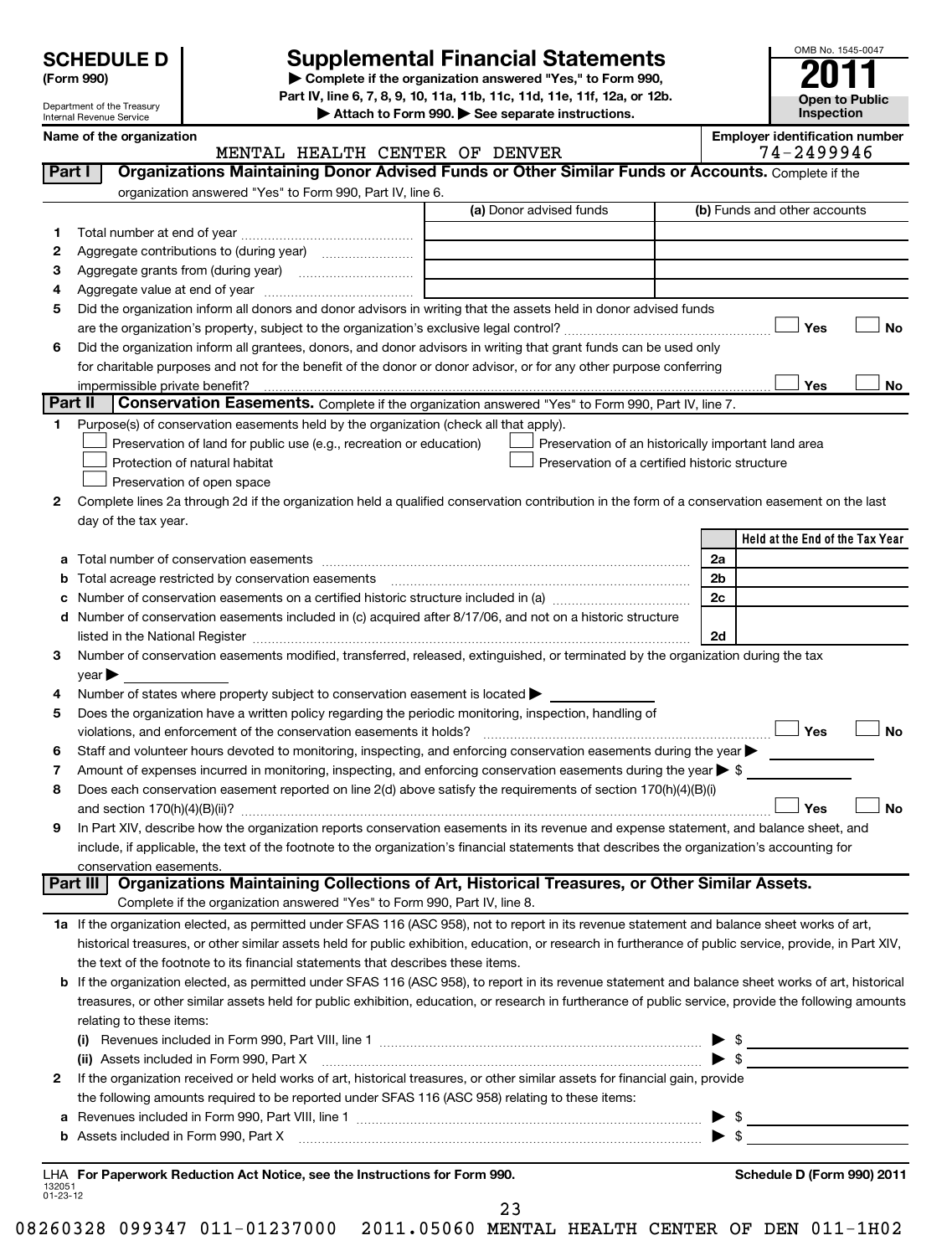|               | Schedule D (Form 990) 2011                                                                                                                                                                                                     | MENTAL HEALTH CENTER OF DENVER |   |                                                                                                                                                                                                                                      |                    |           |                 |           | 74-2499946 <sub>Page</sub> 2               |           |           |
|---------------|--------------------------------------------------------------------------------------------------------------------------------------------------------------------------------------------------------------------------------|--------------------------------|---|--------------------------------------------------------------------------------------------------------------------------------------------------------------------------------------------------------------------------------------|--------------------|-----------|-----------------|-----------|--------------------------------------------|-----------|-----------|
| Part III      | Organizations Maintaining Collections of Art, Historical Treasures, or Other Similar Assets (continued)                                                                                                                        |                                |   |                                                                                                                                                                                                                                      |                    |           |                 |           |                                            |           |           |
| 3             | Using the organization's acquisition, accession, and other records, check any of the following that are a significant use of its collection items                                                                              |                                |   |                                                                                                                                                                                                                                      |                    |           |                 |           |                                            |           |           |
|               | (check all that apply):                                                                                                                                                                                                        |                                |   |                                                                                                                                                                                                                                      |                    |           |                 |           |                                            |           |           |
| а             | Public exhibition                                                                                                                                                                                                              | d                              |   | Loan or exchange programs                                                                                                                                                                                                            |                    |           |                 |           |                                            |           |           |
| b             | Scholarly research                                                                                                                                                                                                             | e                              |   | Other <b>Communist Communist Communist Communist Communist Communist Communist Communist Communist Communist Communist Communist Communist Communist Communist Communist Communist Communist Communist Communist Communist Commu</b> |                    |           |                 |           |                                            |           |           |
| c             | Preservation for future generations                                                                                                                                                                                            |                                |   |                                                                                                                                                                                                                                      |                    |           |                 |           |                                            |           |           |
| 4             | Provide a description of the organization's collections and explain how they further the organization's exempt purpose in Part XIV.                                                                                            |                                |   |                                                                                                                                                                                                                                      |                    |           |                 |           |                                            |           |           |
| 5             | During the year, did the organization solicit or receive donations of art, historical treasures, or other similar assets                                                                                                       |                                |   |                                                                                                                                                                                                                                      |                    |           |                 |           |                                            |           |           |
|               |                                                                                                                                                                                                                                |                                |   |                                                                                                                                                                                                                                      |                    |           |                 |           | Yes                                        |           | No        |
|               | Part IV<br>Escrow and Custodial Arrangements. Complete if the organization answered "Yes" to Form 990, Part IV, line 9, or                                                                                                     |                                |   |                                                                                                                                                                                                                                      |                    |           |                 |           |                                            |           |           |
|               | reported an amount on Form 990, Part X, line 21.                                                                                                                                                                               |                                |   |                                                                                                                                                                                                                                      |                    |           |                 |           |                                            |           |           |
|               | 1a Is the organization an agent, trustee, custodian or other intermediary for contributions or other assets not included                                                                                                       |                                |   |                                                                                                                                                                                                                                      |                    |           |                 |           |                                            |           |           |
|               |                                                                                                                                                                                                                                |                                |   |                                                                                                                                                                                                                                      |                    |           |                 |           | Yes                                        |           | <b>No</b> |
|               | b If "Yes," explain the arrangement in Part XIV and complete the following table:                                                                                                                                              |                                |   |                                                                                                                                                                                                                                      |                    |           |                 |           |                                            |           |           |
|               |                                                                                                                                                                                                                                |                                |   |                                                                                                                                                                                                                                      |                    |           |                 |           | Amount                                     |           |           |
|               |                                                                                                                                                                                                                                |                                |   |                                                                                                                                                                                                                                      |                    |           | 1c              |           |                                            |           |           |
|               | d Additions during the year manufactured and an account of the year manufactured and account of the year manufactured and account of the year manufactured and account of the year manufactured and account of the year manufa |                                |   |                                                                                                                                                                                                                                      |                    |           | 1d              |           |                                            |           |           |
|               | Distributions during the year manufactured and an account of the year manufactured and the year manufactured and the year manufactured and the year manufactured and the year manufactured and the year manufactured and the y |                                |   |                                                                                                                                                                                                                                      |                    |           | 1e              |           |                                            |           |           |
|               |                                                                                                                                                                                                                                |                                |   |                                                                                                                                                                                                                                      |                    |           | 1f              |           |                                            |           |           |
|               |                                                                                                                                                                                                                                |                                |   |                                                                                                                                                                                                                                      |                    |           |                 |           | Yes                                        |           | No        |
|               | <b>b</b> If "Yes," explain the arrangement in Part XIV.                                                                                                                                                                        |                                |   |                                                                                                                                                                                                                                      |                    |           |                 |           |                                            |           |           |
| <b>Part V</b> | Endowment Funds. Complete if the organization answered "Yes" to Form 990, Part IV, line 10.                                                                                                                                    |                                |   |                                                                                                                                                                                                                                      |                    |           |                 |           |                                            |           |           |
|               |                                                                                                                                                                                                                                | (a) Current year               |   | (b) Prior year                                                                                                                                                                                                                       | (c) Two years back |           |                 |           | (d) Three years back   (e) Four years back |           |           |
| 1a            | Beginning of year balance                                                                                                                                                                                                      | 214, 273.                      |   | 179,349.                                                                                                                                                                                                                             |                    | 162,375.  |                 | 107,923.  |                                            |           |           |
|               |                                                                                                                                                                                                                                |                                |   | 6,000.                                                                                                                                                                                                                               |                    |           |                 | 70,000.   |                                            |           |           |
|               | Net investment earnings, gains, and losses                                                                                                                                                                                     | 8,237.                         |   | 30,900.                                                                                                                                                                                                                              |                    | 20,079.   |                 | 13,365.   |                                            |           |           |
|               |                                                                                                                                                                                                                                |                                |   |                                                                                                                                                                                                                                      |                    |           |                 |           |                                            |           |           |
|               | Other expenditures for facilities                                                                                                                                                                                              |                                |   |                                                                                                                                                                                                                                      |                    |           |                 |           |                                            |           |           |
|               | and programs                                                                                                                                                                                                                   |                                |   |                                                                                                                                                                                                                                      |                    |           |                 |           |                                            |           |           |
|               | Administrative expenses                                                                                                                                                                                                        | $-2,098.$                      |   | $-1,976.$                                                                                                                                                                                                                            |                    | $-3,150.$ |                 | $-2,183.$ |                                            |           |           |
| g             | End of year balance                                                                                                                                                                                                            | 224, 608.                      |   | 214, 273.                                                                                                                                                                                                                            |                    | 179,349.  |                 | 162,375.  |                                            |           |           |
| 2             | Provide the estimated percentage of the current year end balance (line 1g, column (a)) held as:                                                                                                                                |                                |   |                                                                                                                                                                                                                                      |                    |           |                 |           |                                            |           |           |
|               | Board designated or quasi-endowment                                                                                                                                                                                            | 100.00                         | % |                                                                                                                                                                                                                                      |                    |           |                 |           |                                            |           |           |
|               | .00<br>Permanent endowment                                                                                                                                                                                                     | %                              |   |                                                                                                                                                                                                                                      |                    |           |                 |           |                                            |           |           |
|               | Temporarily restricted endowment                                                                                                                                                                                               | $\overline{.00}$<br>%          |   |                                                                                                                                                                                                                                      |                    |           |                 |           |                                            |           |           |
|               | The percentages in lines 2a, 2b, and 2c should equal 100%.                                                                                                                                                                     |                                |   |                                                                                                                                                                                                                                      |                    |           |                 |           |                                            |           |           |
|               | 3a Are there endowment funds not in the possession of the organization that are held and administered for the organization                                                                                                     |                                |   |                                                                                                                                                                                                                                      |                    |           |                 |           |                                            |           |           |
|               | by:                                                                                                                                                                                                                            |                                |   |                                                                                                                                                                                                                                      |                    |           |                 |           |                                            | Yes<br>х  | No        |
|               | (i)                                                                                                                                                                                                                            |                                |   |                                                                                                                                                                                                                                      |                    |           |                 |           | 3a(i)                                      |           | X         |
|               |                                                                                                                                                                                                                                |                                |   |                                                                                                                                                                                                                                      |                    |           |                 |           | 3a(ii)<br>3b                               |           |           |
|               | Describe in Part XIV the intended uses of the organization's endowment funds.                                                                                                                                                  |                                |   |                                                                                                                                                                                                                                      |                    |           |                 |           |                                            |           |           |
|               | Part VI<br>Land, Buildings, and Equipment. See Form 990, Part X, line 10.                                                                                                                                                      |                                |   |                                                                                                                                                                                                                                      |                    |           |                 |           |                                            |           |           |
|               | Description of property                                                                                                                                                                                                        | (a) Cost or other              |   | (b) Cost or other                                                                                                                                                                                                                    |                    |           | (c) Accumulated |           | (d) Book value                             |           |           |
|               |                                                                                                                                                                                                                                | basis (investment)             |   | basis (other)                                                                                                                                                                                                                        |                    |           | depreciation    |           |                                            |           |           |
|               |                                                                                                                                                                                                                                |                                |   |                                                                                                                                                                                                                                      | 2,827,941.         |           |                 |           | 2,827,941.                                 |           |           |
|               |                                                                                                                                                                                                                                |                                |   |                                                                                                                                                                                                                                      | 18,688,348.        |           | 11,798,655.     |           | 6,889,693.                                 |           |           |
|               |                                                                                                                                                                                                                                |                                |   |                                                                                                                                                                                                                                      | 563, 106.          |           | 304,765.        |           |                                            | 258, 341. |           |
|               |                                                                                                                                                                                                                                |                                |   |                                                                                                                                                                                                                                      | 1,715,323.         |           | 1,077,329.      |           |                                            | 637,994.  |           |
|               |                                                                                                                                                                                                                                |                                |   |                                                                                                                                                                                                                                      | 15, 351, 630.      |           | 3,400,340.      |           | 11,951,290.                                |           |           |
|               | Total. Add lines 1a through 1e. (Column (d) must equal Form 990, Part X, column (B), line 10(c).)                                                                                                                              |                                |   |                                                                                                                                                                                                                                      |                    |           |                 |           | 22, 565, 259.                              |           |           |
|               |                                                                                                                                                                                                                                |                                |   |                                                                                                                                                                                                                                      |                    |           |                 |           | Schedule D (Form 990) 2011                 |           |           |
|               |                                                                                                                                                                                                                                |                                |   |                                                                                                                                                                                                                                      |                    |           |                 |           |                                            |           |           |

132052 01-23-12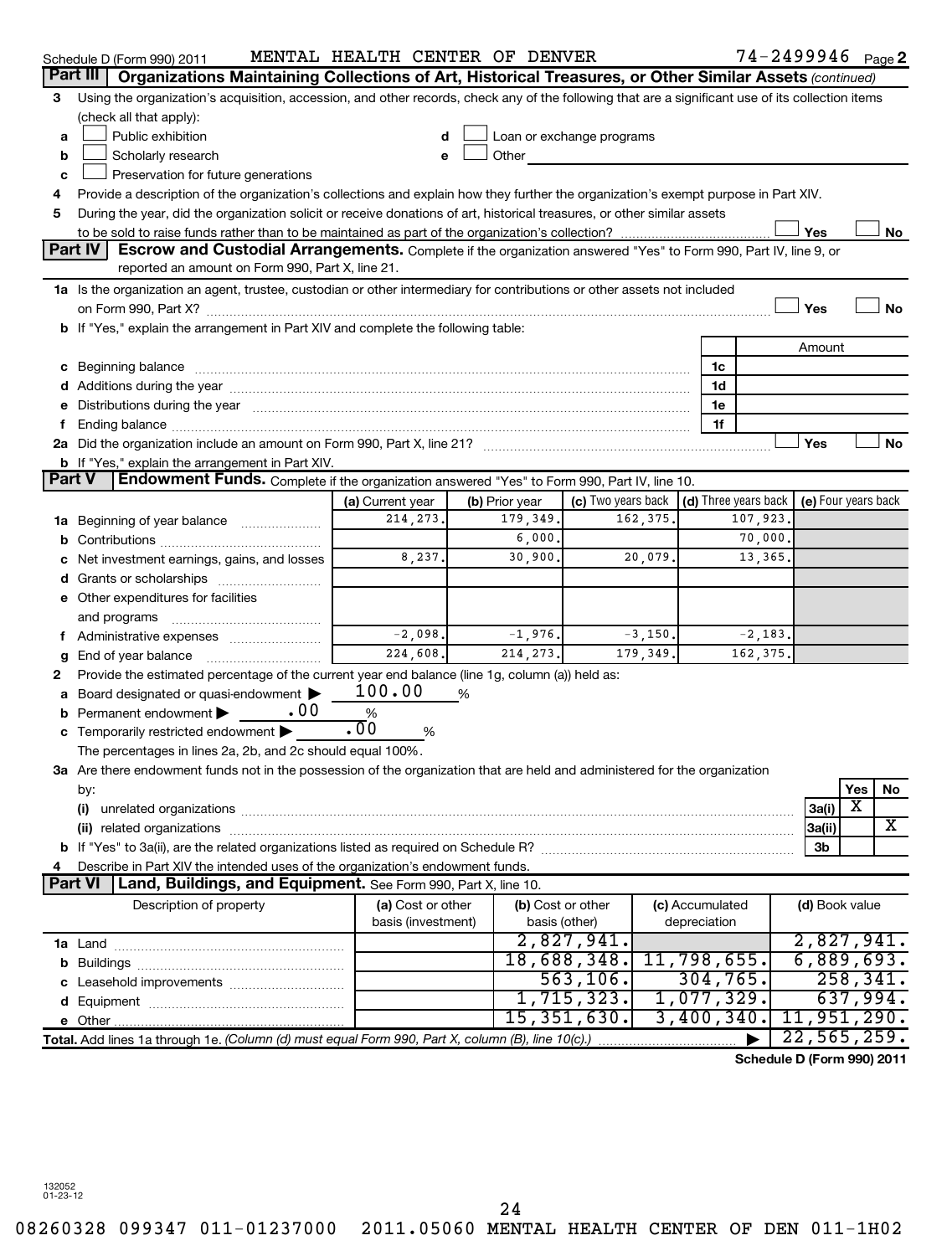| Schedule D (Form 990) 201 <sup>-</sup> |  |
|----------------------------------------|--|
|                                        |  |

### Schedule D (Form 990) 2011 MENTAL HEALTH CENTER OF DENVER  $74-2499946$  Page

| Part VII Investments - Other Securities. See Form 990, Part X, line 12.                                                                                                      |                 |                                                                                                      |                                                              |                            |
|------------------------------------------------------------------------------------------------------------------------------------------------------------------------------|-----------------|------------------------------------------------------------------------------------------------------|--------------------------------------------------------------|----------------------------|
| (a) Description of security or category<br>(including name of security)                                                                                                      | (b) Book value  |                                                                                                      | (c) Method of valuation:<br>Cost or end-of-year market value |                            |
| (1) Financial derivatives                                                                                                                                                    |                 |                                                                                                      |                                                              |                            |
|                                                                                                                                                                              |                 |                                                                                                      |                                                              |                            |
| (3) Other                                                                                                                                                                    |                 |                                                                                                      |                                                              |                            |
| (A)                                                                                                                                                                          |                 |                                                                                                      |                                                              |                            |
| (B)                                                                                                                                                                          |                 |                                                                                                      |                                                              |                            |
| (C)                                                                                                                                                                          |                 |                                                                                                      |                                                              |                            |
| (D)                                                                                                                                                                          |                 |                                                                                                      |                                                              |                            |
| (E)                                                                                                                                                                          |                 |                                                                                                      |                                                              |                            |
| (F)                                                                                                                                                                          |                 |                                                                                                      |                                                              |                            |
| (G)                                                                                                                                                                          |                 |                                                                                                      |                                                              |                            |
| (H)                                                                                                                                                                          |                 |                                                                                                      |                                                              |                            |
| (1)                                                                                                                                                                          |                 |                                                                                                      |                                                              |                            |
| Total. (Col (b) must equal Form 990, Part X, col (B) line 12.) $\blacktriangleright$                                                                                         |                 |                                                                                                      |                                                              |                            |
| Part VIII Investments - Program Related. See Form 990, Part X, line 13.                                                                                                      |                 |                                                                                                      |                                                              |                            |
| (a) Description of investment type                                                                                                                                           | (b) Book value  |                                                                                                      | (c) Method of valuation:<br>Cost or end-of-year market value |                            |
| (1)                                                                                                                                                                          |                 |                                                                                                      |                                                              |                            |
| (2)                                                                                                                                                                          |                 |                                                                                                      |                                                              |                            |
| (3)                                                                                                                                                                          |                 |                                                                                                      |                                                              |                            |
| (4)                                                                                                                                                                          |                 |                                                                                                      |                                                              |                            |
| (5)                                                                                                                                                                          |                 |                                                                                                      |                                                              |                            |
| (6)                                                                                                                                                                          |                 |                                                                                                      |                                                              |                            |
| (7)                                                                                                                                                                          |                 |                                                                                                      |                                                              |                            |
| (8)                                                                                                                                                                          |                 |                                                                                                      |                                                              |                            |
| (9)                                                                                                                                                                          |                 |                                                                                                      |                                                              |                            |
| (10)<br>Total. (Col (b) must equal Form 990, Part X, col (B) line 13.) $\blacktriangleright$                                                                                 |                 |                                                                                                      |                                                              |                            |
| Part IX   Other Assets. See Form 990, Part X, line 15.                                                                                                                       |                 |                                                                                                      |                                                              |                            |
|                                                                                                                                                                              | (a) Description |                                                                                                      |                                                              | (b) Book value             |
| <b>DEPOSITS</b><br>(1)                                                                                                                                                       |                 |                                                                                                      |                                                              | 64, 281.                   |
| <b>CUSTODIAL FUNDS</b><br>(2)                                                                                                                                                |                 |                                                                                                      |                                                              | 810, 795.                  |
| BOND FUNDS HELD BY TRUSTEE<br>(3)                                                                                                                                            |                 |                                                                                                      |                                                              | 663,878.                   |
| <b>INVESTMENT</b><br>IN SUBSIDIARY<br>(4)                                                                                                                                    |                 |                                                                                                      |                                                              | 2, 215, 639.               |
| NET DEFERRED DEBT ISSUANCE COSTS<br>(5)                                                                                                                                      |                 |                                                                                                      |                                                              | 567,636.                   |
| (6)                                                                                                                                                                          |                 |                                                                                                      |                                                              |                            |
| (7)                                                                                                                                                                          |                 |                                                                                                      |                                                              |                            |
| (8)                                                                                                                                                                          |                 |                                                                                                      |                                                              |                            |
| (9)                                                                                                                                                                          |                 |                                                                                                      |                                                              |                            |
| (10)                                                                                                                                                                         |                 |                                                                                                      |                                                              |                            |
| Total. (Column (b) must equal Form 990, Part X, col (B) line 15.)                                                                                                            |                 |                                                                                                      |                                                              | 4,322,229.                 |
| Part X<br>Other Liabilities. See Form 990, Part X, line 25.                                                                                                                  |                 |                                                                                                      |                                                              |                            |
| (a) Description of liability<br>1.                                                                                                                                           |                 | (b) Book value                                                                                       |                                                              |                            |
| Federal income taxes<br>(1)                                                                                                                                                  |                 |                                                                                                      |                                                              |                            |
| <b>ACCRUED WAGES AND TAXES</b><br>(2)                                                                                                                                        |                 | 1,671,839.                                                                                           |                                                              |                            |
| CUSTODIAL AND OTHER LONG-TERM<br>(3)                                                                                                                                         |                 |                                                                                                      |                                                              |                            |
| <b>LIABILITIES</b><br>(4)                                                                                                                                                    |                 | 899,756.                                                                                             |                                                              |                            |
| <b>INTEREST RATE SWAP</b><br>(5)                                                                                                                                             |                 | 563, 344.                                                                                            |                                                              |                            |
| (6)                                                                                                                                                                          |                 |                                                                                                      |                                                              |                            |
| (7)                                                                                                                                                                          |                 |                                                                                                      |                                                              |                            |
| (8)                                                                                                                                                                          |                 |                                                                                                      |                                                              |                            |
| (9)                                                                                                                                                                          |                 |                                                                                                      |                                                              |                            |
| (10)                                                                                                                                                                         |                 |                                                                                                      |                                                              |                            |
| (11)                                                                                                                                                                         |                 |                                                                                                      |                                                              |                            |
| Total. (Column (b) must equal Form 990, Part X, col (B) line 25.<br>FIN 48 (ASC 740) Footnote. In Part XIV, provide the text of the footnote to the organization's financial |                 | 3,134,939.<br>statements that reports the organization's liability for uncertain tax positions under |                                                              |                            |
| <b>2.</b> FIN 48 (ASC 740).                                                                                                                                                  |                 |                                                                                                      |                                                              |                            |
| $\frac{1}{132053}$<br>01-23-12                                                                                                                                               |                 |                                                                                                      |                                                              | Schedule D (Form 990) 2011 |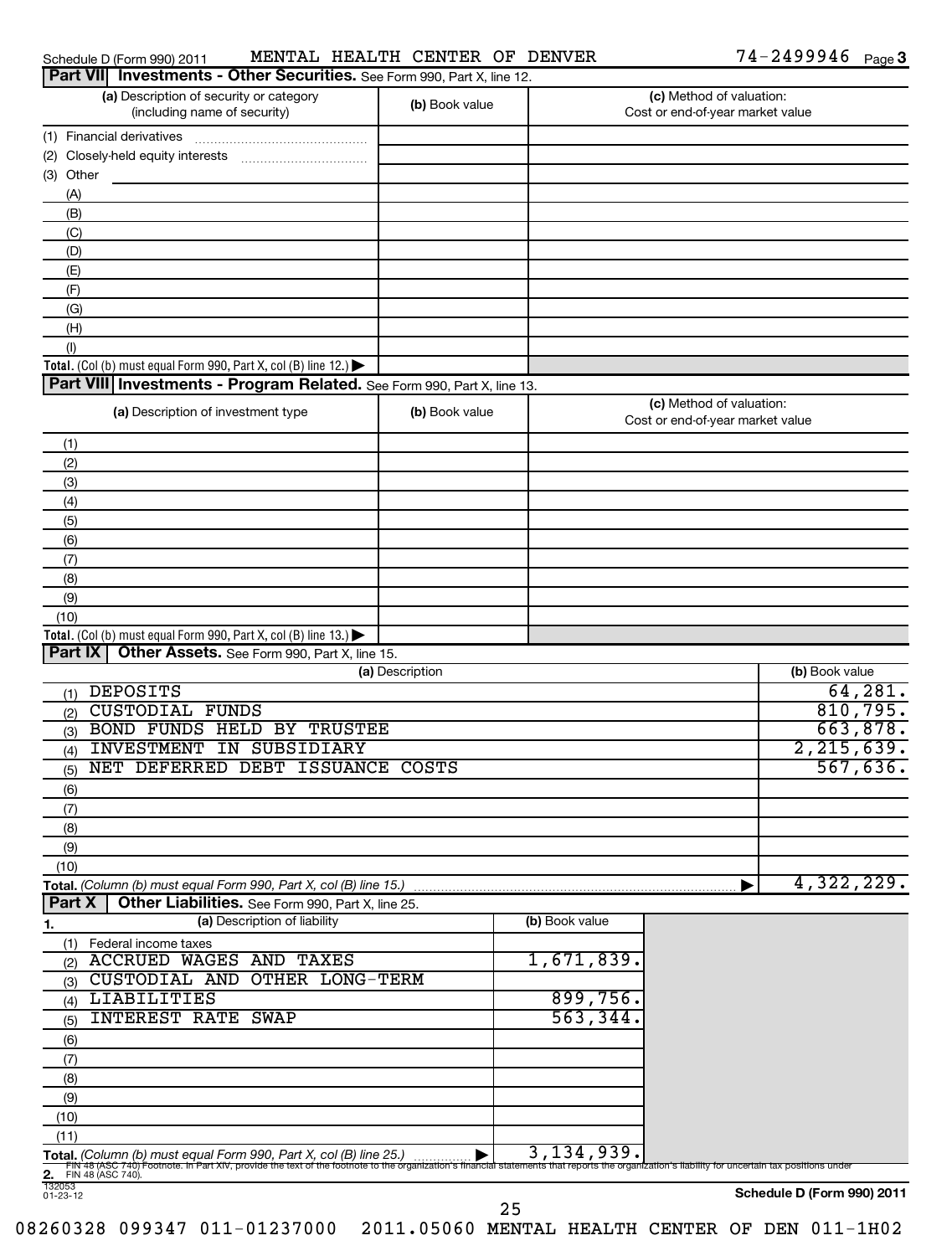|    | MENTAL HEALTH CENTER OF DENVER<br>Schedule D (Form 990) 2011                                                                                                                                                                   |                |                         |    | $74 - 2499946$ Page 4 |          |
|----|--------------------------------------------------------------------------------------------------------------------------------------------------------------------------------------------------------------------------------|----------------|-------------------------|----|-----------------------|----------|
|    | Reconciliation of Change in Net Assets from Form 990 to Audited Financial Statements<br>Part XI                                                                                                                                |                |                         |    |                       |          |
| 1  | Total revenue (Form 990, Part VIII, column (A), line 12)                                                                                                                                                                       |                | 1                       |    | 66, 464, 774.         |          |
| 2  | Total expenses (Form 990, Part IX, column (A), line 25)                                                                                                                                                                        |                | $\mathbf{2}$            |    | 59,539,806.           |          |
| з  |                                                                                                                                                                                                                                |                | 3                       |    | 6,924,968.            |          |
| 4  | Net unrealized gains (losses) on investments [11] matter continuum matter and all the set of the set of the set of the set of the set of the set of the set of the set of the set of the set of the set of the set of the set  |                | $\overline{\mathbf{4}}$ |    |                       |          |
| 5  |                                                                                                                                                                                                                                |                | 5                       |    |                       |          |
| 6  |                                                                                                                                                                                                                                |                | 6                       |    |                       |          |
| 7  |                                                                                                                                                                                                                                |                | $\overline{7}$          |    |                       |          |
| 8  | Other (Describe in Part XIV.)                                                                                                                                                                                                  |                | 8                       |    |                       |          |
| 9  |                                                                                                                                                                                                                                |                | 9                       |    |                       |          |
| 10 | Excess or (deficit) for the year per audited financial statements. Combine lines 3 and 9                                                                                                                                       |                | 10 <sup>10</sup>        |    | 6,924,968.            |          |
|    | Part XII   Reconciliation of Revenue per Audited Financial Statements With Revenue per Return                                                                                                                                  |                |                         |    |                       |          |
| 1  | Total revenue, gains, and other support per audited financial statements                                                                                                                                                       |                |                         | 1  | 67, 156, 170.         |          |
| 2  | Amounts included on line 1 but not on Form 990, Part VIII, line 12:                                                                                                                                                            |                |                         |    |                       |          |
| a  |                                                                                                                                                                                                                                | 2a             |                         |    |                       |          |
| b  |                                                                                                                                                                                                                                | 2 <sub>b</sub> |                         |    |                       |          |
| с  |                                                                                                                                                                                                                                | 2 <sub>c</sub> |                         |    |                       |          |
|    |                                                                                                                                                                                                                                | 2d             | 691,396.                |    |                       |          |
| е  | Add lines 2a through 2d                                                                                                                                                                                                        |                |                         | 2e |                       | 691,396. |
| 3  |                                                                                                                                                                                                                                |                |                         | 3  | 66, 464, 774.         |          |
| 4  | Amounts included on Form 990, Part VIII, line 12, but not on line 1:                                                                                                                                                           |                |                         |    |                       |          |
|    | a Investment expenses not included on Form 990, Part VIII, line 7b                                                                                                                                                             | 4a             |                         |    |                       |          |
| b  |                                                                                                                                                                                                                                | 4 <sub>b</sub> |                         |    |                       |          |
|    | c Add lines 4a and 4b                                                                                                                                                                                                          |                |                         | 4c |                       | υ.       |
| 5. | Total revenue. Add lines 3 and 4c. (This must equal Form 990, Part I, line 12.)                                                                                                                                                |                |                         | 5  | 66,464,774.           |          |
|    | Part XIII Reconciliation of Expenses per Audited Financial Statements With Expenses per Return                                                                                                                                 |                |                         |    |                       |          |
| 1  |                                                                                                                                                                                                                                |                |                         | 1  | 60, 237, 899.         |          |
| 2  | Amounts included on line 1 but not on Form 990, Part IX, line 25:                                                                                                                                                              |                |                         |    |                       |          |
|    | <b>a</b> Donated services and use of facilities <i>communically contained vertical</i> and the position of a position of the                                                                                                   | 2a             |                         |    |                       |          |
|    |                                                                                                                                                                                                                                | 2 <sub>b</sub> |                         |    |                       |          |
|    |                                                                                                                                                                                                                                | 2 <sub>c</sub> |                         |    |                       |          |
| d  |                                                                                                                                                                                                                                | 2d             | 698,093.                |    |                       |          |
|    | e Add lines 2a through 2d 20 20 20 20 20 20 20 20 20 30 31 32 33 34 35 36 37 38 38 39 39 30 31 32 33 34 35 36 37 38 39 39 30 31 32 33 4 34 35 36 37 38 39 39 39 30 31 32 33 43 59 30 31 32 33 43 59 30 31 32 33 43 59 30 31 32 |                |                         | 2е |                       | 698,093. |
| 3  |                                                                                                                                                                                                                                |                |                         | 3  | 59,539,806.           |          |
| 4  | Amounts included on Form 990, Part IX, line 25, but not on line 1:                                                                                                                                                             |                |                         |    |                       |          |
|    |                                                                                                                                                                                                                                | 4a             |                         |    |                       |          |
| b  |                                                                                                                                                                                                                                | 4b             |                         |    |                       |          |
|    | c Add lines 4a and 4b                                                                                                                                                                                                          |                |                         | 4c |                       | О.       |
| 5  |                                                                                                                                                                                                                                |                |                         | 5  | 59,539,806.           |          |
|    | Part XIV Supplemental Information                                                                                                                                                                                              |                |                         |    |                       |          |
|    | Complete this part to provide the descriptions required for Part II, lines 3, 5, and 9; Part III, lines 1a and 4; Part IV, lines 1b and 2b; Part V, line 4; Part                                                               |                |                         |    |                       |          |

X, line 2; Part XI, line 8; Part XII, lines 2d and 4b; and Part XIII, lines 2d and 4b. Also complete this part to provide any additional information. PART V, LINE 4: TO HELP SUSTAIN MENTAL HEALTH CENTER OF DENVER'S

FUTURE GROWTH.

PART XII, LINE 2D - OTHER ADJUSTMENTS:

AMOUNTS REPORTED BY OTHER ENTITY ON CONSOLIDATED FINANCIAL

## STATEMENTS 59,137.

DONATED SERVICES 155,097.

LOSS ON DISPOSAL FO FIXED ASSETS 127,660.

132054 01-23-12

26

**Schedule D (Form 990) 2011**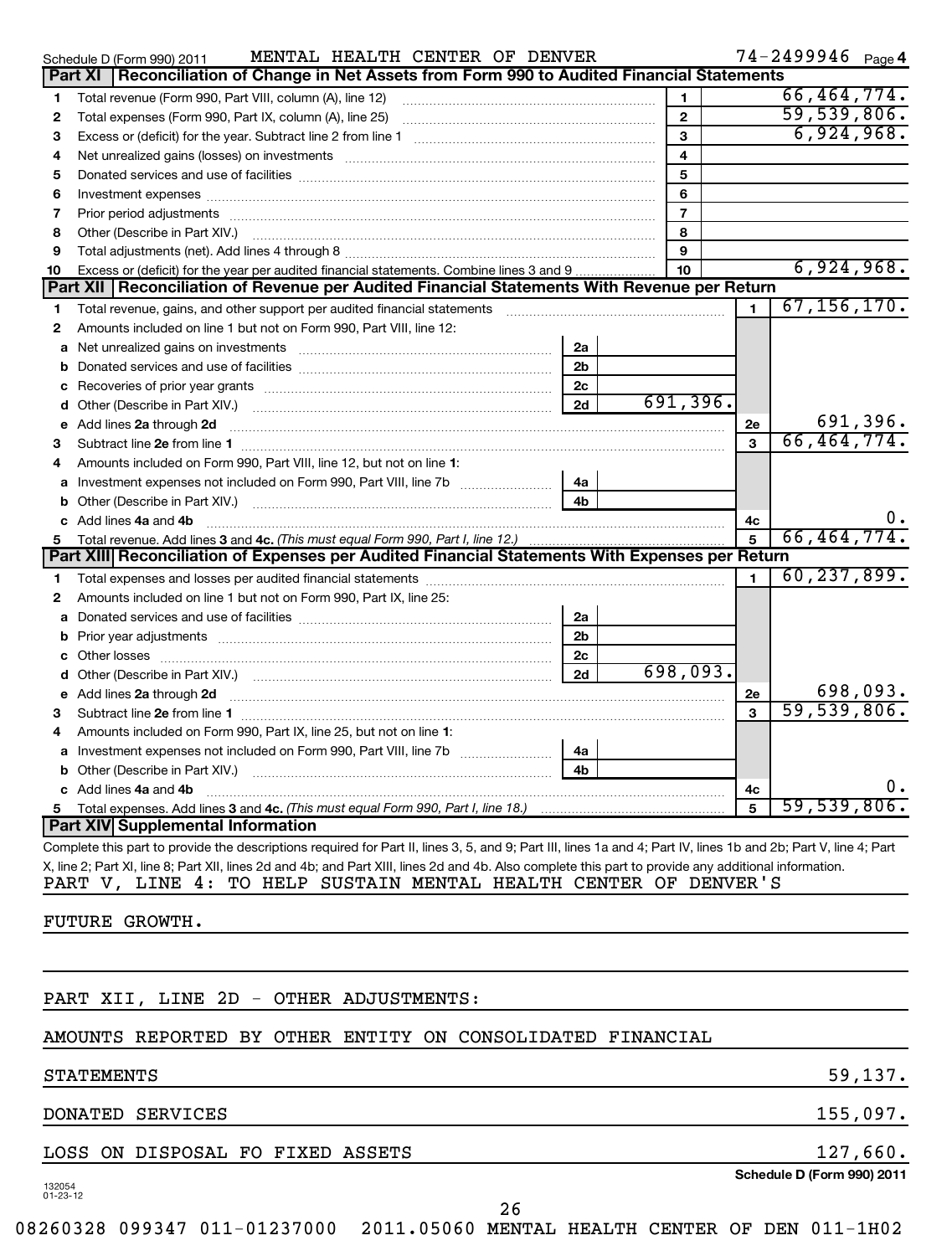| MENTAL HEALTH CENTER OF DENVER<br>Schedule D (Form 990) 2011 | $74 - 2499946$ Page 5      |
|--------------------------------------------------------------|----------------------------|
| Part XIV Supplemental Information (continued)                |                            |
| TOTAL TO SCHEDULE D, PART XII, LINE 2D                       | 691,396.                   |
|                                                              |                            |
| PART XIII, LINE 2D - OTHER ADJUSTMENTS:                      |                            |
|                                                              |                            |
| AMOUNTS REPORTED BY OTHER ENTITY ON CONSOLIDATED FINANCIAL   |                            |
| <b>STATEMENTS</b>                                            | 415,336.                   |
| LOSS ON DISPOSAL OF FIXED ASSET                              | 127,660.                   |
| DONATED SERVICES                                             | 155,097.                   |
| TOTAL TO SCHEDULE D, PART XIII, LINE 2D                      | 698,093.                   |
|                                                              |                            |
|                                                              |                            |
|                                                              |                            |
|                                                              |                            |
|                                                              |                            |
|                                                              |                            |
|                                                              |                            |
|                                                              |                            |
|                                                              |                            |
|                                                              |                            |
|                                                              |                            |
|                                                              |                            |
|                                                              |                            |
|                                                              |                            |
|                                                              |                            |
|                                                              |                            |
|                                                              |                            |
|                                                              |                            |
|                                                              |                            |
|                                                              |                            |
|                                                              |                            |
|                                                              |                            |
|                                                              |                            |
| 132055                                                       | Schedule D (Form 990) 2011 |
| $01 - 23 - 12$<br>27                                         |                            |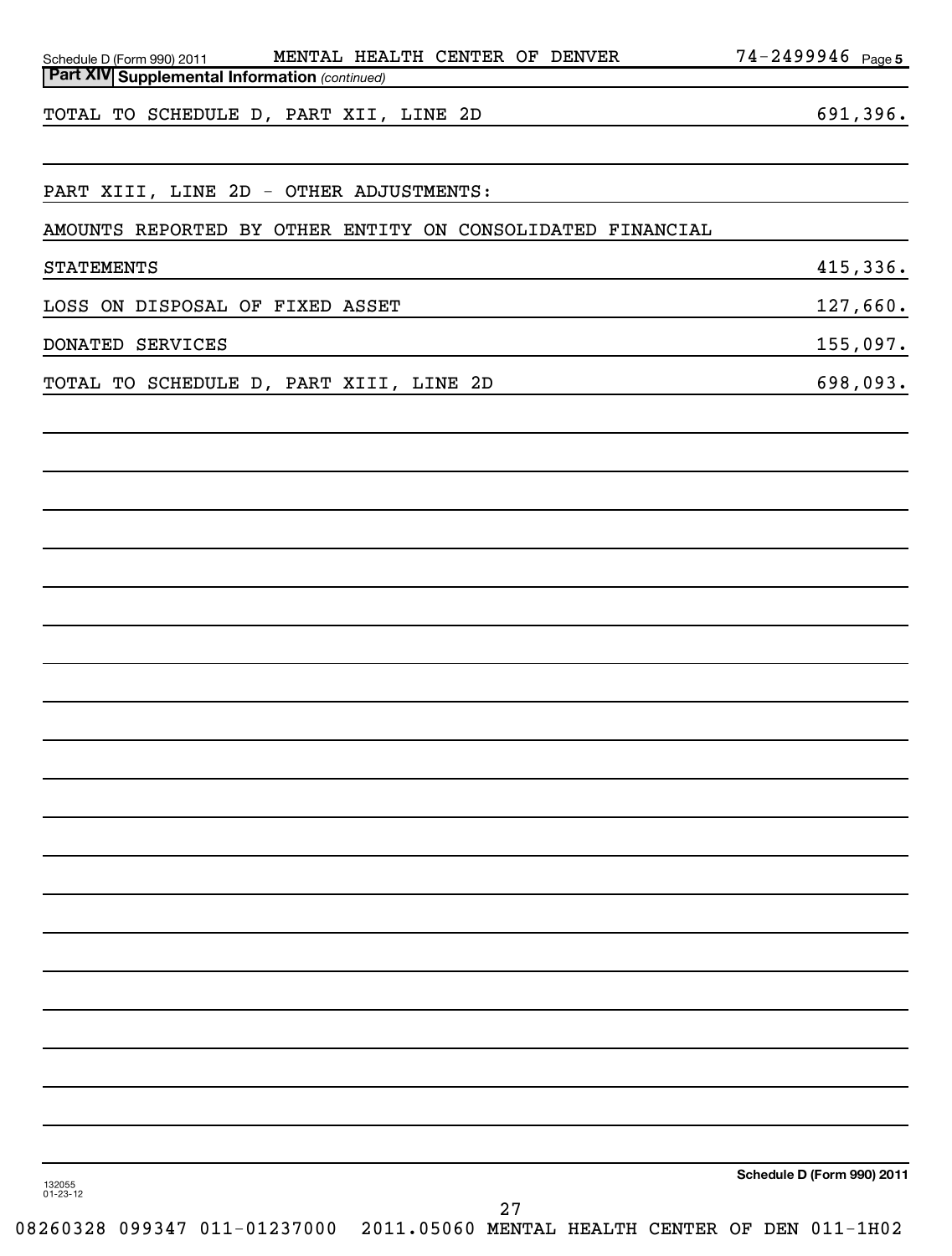| <b>SCHEDULE G</b> |  |
|-------------------|--|
|-------------------|--|

| Department of the Treasury |  |
|----------------------------|--|
| Internal Revenue Service   |  |

# **Supplemental Information Regarding Fundraising or Gaming Activities 2011**

**Complete if the organization answered "Yes" to Form 990, Part IV, lines 17, 18, or 19, or if the organization entered more than \$15,000 on Form 990-EZ, line 6a. | Attach to Form 990 or Form 990-EZ. | See separate instructions.**

**Open To Public Inspection**

OMB No. 1545-0047

| Name of the organization                                                                                                                                                                                                                                                                                                                                                                                                                                                                                                                                                                                                                                                                                                        |                                                                                                                                                                 |     |                                                                            |                                                                         |                                                                            | <b>Employer identification number</b>                   |
|---------------------------------------------------------------------------------------------------------------------------------------------------------------------------------------------------------------------------------------------------------------------------------------------------------------------------------------------------------------------------------------------------------------------------------------------------------------------------------------------------------------------------------------------------------------------------------------------------------------------------------------------------------------------------------------------------------------------------------|-----------------------------------------------------------------------------------------------------------------------------------------------------------------|-----|----------------------------------------------------------------------------|-------------------------------------------------------------------------|----------------------------------------------------------------------------|---------------------------------------------------------|
|                                                                                                                                                                                                                                                                                                                                                                                                                                                                                                                                                                                                                                                                                                                                 | MENTAL HEALTH CENTER OF DENVER<br>Fundraising Activities. Complete if the organization answered "Yes" to Form 990, Part IV, line 17. Form 990-EZ filers are not |     |                                                                            |                                                                         | 74-2499946                                                                 |                                                         |
| <b>Part I</b><br>required to complete this part.                                                                                                                                                                                                                                                                                                                                                                                                                                                                                                                                                                                                                                                                                |                                                                                                                                                                 |     |                                                                            |                                                                         |                                                                            |                                                         |
| 1 Indicate whether the organization raised funds through any of the following activities. Check all that apply.<br>$\mathbf{X}$ Mail solicitations<br>a<br>Internet and email solicitations<br>b<br>Phone solicitations<br>C<br>$\overline{\mathbf{X}}$ In-person solicitations<br>d<br>2 a Did the organization have a written or oral agreement with any individual (including officers, directors, trustees or<br>key employees listed in Form 990, Part VII) or entity in connection with professional fundraising services?<br>b If "Yes," list the ten highest paid individuals or entities (fundraisers) pursuant to agreements under which the fundraiser is to be<br>compensated at least \$5,000 by the organization. | $f\left[\frac{X}{X}\right]$ Solicitation of government grants<br>Special fundraising events<br>a                                                                |     |                                                                            | $\mathbf{e}$ $\boxed{\mathbf{X}}$ Solicitation of non-government grants | $\boxed{\text{X}}$ Yes                                                     | <b>No</b>                                               |
| (i) Name and address of individual<br>or entity (fundraiser)                                                                                                                                                                                                                                                                                                                                                                                                                                                                                                                                                                                                                                                                    | (ii) Activity                                                                                                                                                   |     | (iii) Did<br>fundraiser<br>have custody<br>or control of<br>contributions? | (iv) Gross receipts<br>from activity                                    | (v) Amount paid<br>to (or retained by)<br>fundraiser<br>listed in col. (i) | (vi) Amount paid<br>to (or retained by)<br>organization |
| RDM COMMUNICATIONS - 3660 S.                                                                                                                                                                                                                                                                                                                                                                                                                                                                                                                                                                                                                                                                                                    |                                                                                                                                                                 | Yes | No                                                                         |                                                                         |                                                                            |                                                         |
| YOSEMITE STREET, STE 600,                                                                                                                                                                                                                                                                                                                                                                                                                                                                                                                                                                                                                                                                                                       | CONSULTING                                                                                                                                                      |     | X                                                                          | 0                                                                       | 48,000.                                                                    | $-48,000.$                                              |
|                                                                                                                                                                                                                                                                                                                                                                                                                                                                                                                                                                                                                                                                                                                                 |                                                                                                                                                                 |     |                                                                            |                                                                         |                                                                            |                                                         |
|                                                                                                                                                                                                                                                                                                                                                                                                                                                                                                                                                                                                                                                                                                                                 |                                                                                                                                                                 |     |                                                                            |                                                                         |                                                                            |                                                         |
|                                                                                                                                                                                                                                                                                                                                                                                                                                                                                                                                                                                                                                                                                                                                 |                                                                                                                                                                 |     |                                                                            |                                                                         |                                                                            |                                                         |
|                                                                                                                                                                                                                                                                                                                                                                                                                                                                                                                                                                                                                                                                                                                                 |                                                                                                                                                                 |     |                                                                            |                                                                         |                                                                            |                                                         |
|                                                                                                                                                                                                                                                                                                                                                                                                                                                                                                                                                                                                                                                                                                                                 |                                                                                                                                                                 |     |                                                                            |                                                                         |                                                                            |                                                         |
| Total                                                                                                                                                                                                                                                                                                                                                                                                                                                                                                                                                                                                                                                                                                                           |                                                                                                                                                                 |     |                                                                            |                                                                         | 48,000.                                                                    | $-48,000.$                                              |
| 3 List all states in which the organization is registered or licensed to solicit contributions or has been notified it is exempt from registration<br>or licensing.<br>$\overline{co}$                                                                                                                                                                                                                                                                                                                                                                                                                                                                                                                                          |                                                                                                                                                                 |     |                                                                            |                                                                         |                                                                            |                                                         |
|                                                                                                                                                                                                                                                                                                                                                                                                                                                                                                                                                                                                                                                                                                                                 |                                                                                                                                                                 |     |                                                                            |                                                                         |                                                                            |                                                         |
|                                                                                                                                                                                                                                                                                                                                                                                                                                                                                                                                                                                                                                                                                                                                 |                                                                                                                                                                 |     |                                                                            |                                                                         |                                                                            |                                                         |
|                                                                                                                                                                                                                                                                                                                                                                                                                                                                                                                                                                                                                                                                                                                                 |                                                                                                                                                                 |     |                                                                            |                                                                         |                                                                            |                                                         |
|                                                                                                                                                                                                                                                                                                                                                                                                                                                                                                                                                                                                                                                                                                                                 |                                                                                                                                                                 |     |                                                                            |                                                                         |                                                                            |                                                         |
| LHA Paperwork Reduction Act Notice, see the Instructions for Form 990 or 990-EZ.                                                                                                                                                                                                                                                                                                                                                                                                                                                                                                                                                                                                                                                | SEE PART IV FOR CONTINUATIONS                                                                                                                                   |     |                                                                            |                                                                         |                                                                            | Schedule G (Form 990 or 990-EZ) 2011                    |

132081 01-23-12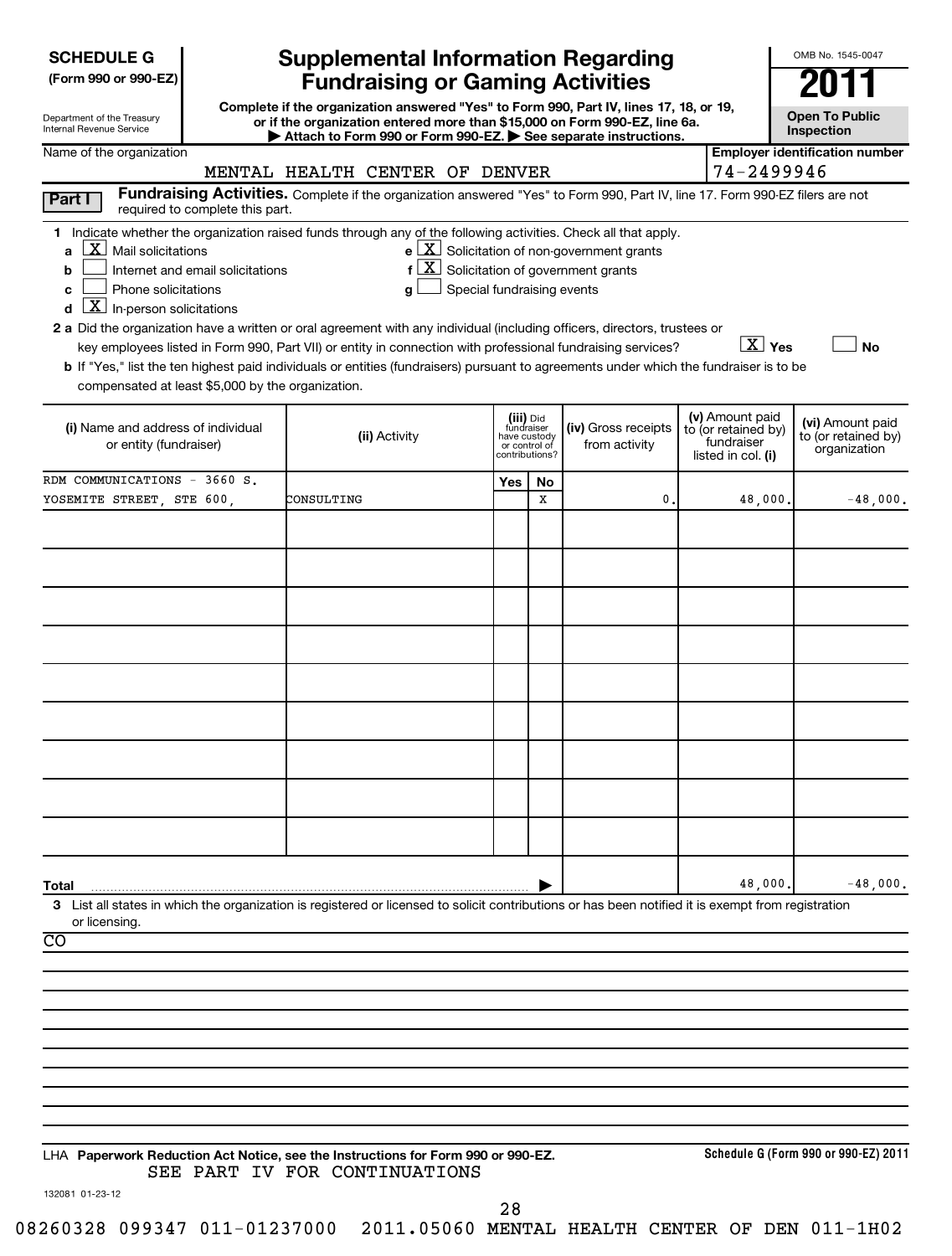|                 | Part II  | Fundraising Events. Complete if the organization answered "Yes" to Form 990, Part IV, line 18, or reported more than \$15,000<br>of fundraising event contributions and gross income on Form 990-EZ, lines 1 and 6b. List events with gross receipts greater than \$5,000. |              |                         |                       |                                           |
|-----------------|----------|----------------------------------------------------------------------------------------------------------------------------------------------------------------------------------------------------------------------------------------------------------------------------|--------------|-------------------------|-----------------------|-------------------------------------------|
|                 |          |                                                                                                                                                                                                                                                                            | (a) Event #1 | $(b)$ Event #2          | (c) Other events      | (d) Total events<br>(add col. (a) through |
|                 |          |                                                                                                                                                                                                                                                                            | (event type) | (event type)            | (total number)        | col. (c))                                 |
| Revenue         |          |                                                                                                                                                                                                                                                                            |              |                         |                       |                                           |
|                 | 1.       |                                                                                                                                                                                                                                                                            |              |                         |                       |                                           |
|                 | 2        | Less: Charitable contributions                                                                                                                                                                                                                                             |              |                         |                       |                                           |
|                 | 3        | Gross income (line 1 minus line 2)                                                                                                                                                                                                                                         |              |                         |                       |                                           |
|                 | 4        |                                                                                                                                                                                                                                                                            |              |                         |                       |                                           |
|                 | 5        |                                                                                                                                                                                                                                                                            |              |                         |                       |                                           |
| Direct Expenses | 6        |                                                                                                                                                                                                                                                                            |              |                         |                       |                                           |
|                 | 7        |                                                                                                                                                                                                                                                                            |              |                         |                       |                                           |
|                 | 8        |                                                                                                                                                                                                                                                                            |              |                         |                       |                                           |
|                 | 9        |                                                                                                                                                                                                                                                                            |              |                         |                       |                                           |
|                 | 10       |                                                                                                                                                                                                                                                                            |              |                         | $\blacktriangleright$ |                                           |
|                 | Part III | Gaming. Complete if the organization answered "Yes" to Form 990, Part IV, line 19, or reported more than                                                                                                                                                                   |              |                         |                       |                                           |
|                 |          | \$15,000 on Form 990-EZ, line 6a.                                                                                                                                                                                                                                          |              |                         |                       |                                           |
|                 |          |                                                                                                                                                                                                                                                                            |              | (b) Pull tabs/instant   |                       | (d) Total gaming (add                     |
|                 |          |                                                                                                                                                                                                                                                                            | (a) Bingo    | bingo/progressive bingo | (c) Other gaming      | col. (a) through col. (c))                |
| Revenue         | 1        |                                                                                                                                                                                                                                                                            |              |                         |                       |                                           |
|                 | 2        |                                                                                                                                                                                                                                                                            |              |                         |                       |                                           |
|                 | 3        |                                                                                                                                                                                                                                                                            |              |                         |                       |                                           |
| Direct Expenses | 4        |                                                                                                                                                                                                                                                                            |              |                         |                       |                                           |
|                 | 5        |                                                                                                                                                                                                                                                                            |              |                         |                       |                                           |
|                 |          |                                                                                                                                                                                                                                                                            | Yes<br>%     | Yes<br>%                | Yes<br>%              |                                           |
|                 | 6        | Volunteer labor                                                                                                                                                                                                                                                            | No           | No                      | No                    |                                           |
|                 | 7        |                                                                                                                                                                                                                                                                            |              |                         | ▶                     |                                           |
|                 | 8        |                                                                                                                                                                                                                                                                            |              |                         |                       |                                           |
|                 |          |                                                                                                                                                                                                                                                                            |              |                         |                       |                                           |
| 9               |          | Enter the state(s) in which the organization operates gaming activities:                                                                                                                                                                                                   |              |                         |                       | Yes<br><b>No</b>                          |
|                 |          |                                                                                                                                                                                                                                                                            |              |                         |                       |                                           |
|                 |          | 10a Were any of the organization's gaming licenses revoked, suspended or terminated during the tax year?                                                                                                                                                                   |              |                         |                       | <b>No</b><br>Yes                          |
|                 |          |                                                                                                                                                                                                                                                                            |              |                         |                       |                                           |
|                 |          |                                                                                                                                                                                                                                                                            |              |                         |                       |                                           |
|                 |          | 132082 01-23-12                                                                                                                                                                                                                                                            |              |                         |                       | Schedule G (Form 990 or 990-EZ) 2011      |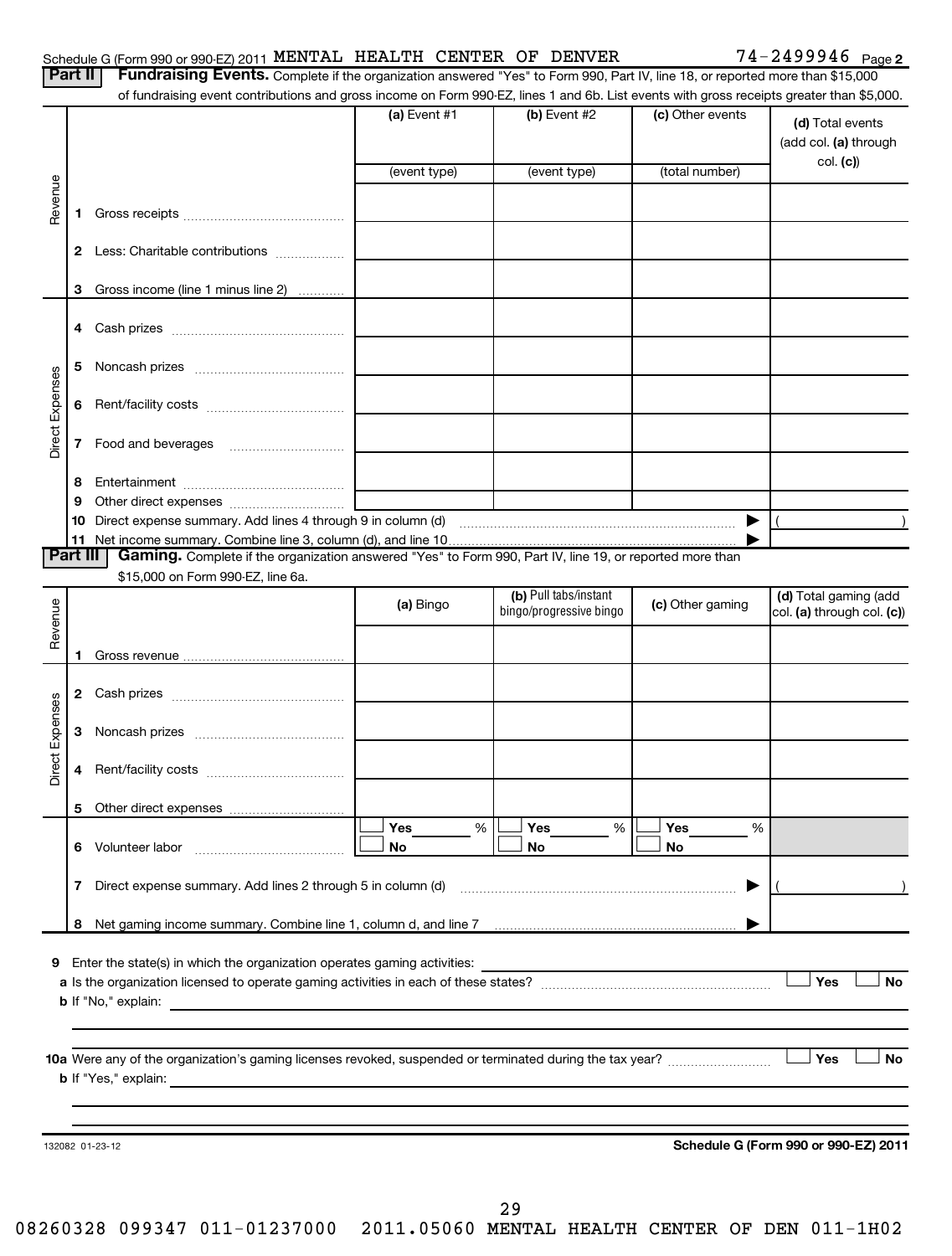|       | Schedule G (Form 990 or 990-EZ) 2011 MENTAL HEALTH CENTER OF DENVER                                                                                                                                                                      |     |     | 74-2499946 Page 3 |
|-------|------------------------------------------------------------------------------------------------------------------------------------------------------------------------------------------------------------------------------------------|-----|-----|-------------------|
|       |                                                                                                                                                                                                                                          |     | Yes | <b>No</b>         |
|       | 12 Is the organization a grantor, beneficiary or trustee of a trust or a member of a partnership or other entity formed                                                                                                                  |     |     |                   |
|       |                                                                                                                                                                                                                                          |     | Yes | <b>No</b>         |
|       | 13 Indicate the percentage of gaming activity operated in:                                                                                                                                                                               |     |     |                   |
|       |                                                                                                                                                                                                                                          | 13a |     | %                 |
|       | <b>b</b> An outside facility <i>www.communically.communically.communically</i> and the set of the set of the set of the set of the set of the set of the set of the set of the set of the set of the set of the set of the set of the se | 13b |     | %                 |
|       | 14 Enter the name and address of the person who prepares the organization's gaming/special events books and records:                                                                                                                     |     |     |                   |
|       |                                                                                                                                                                                                                                          |     |     |                   |
|       | Address $\blacktriangleright$                                                                                                                                                                                                            |     |     |                   |
|       | 15a Does the organization have a contract with a third party from whom the organization receives gaming revenue?                                                                                                                         |     | Yes | <b>No</b>         |
|       |                                                                                                                                                                                                                                          |     |     |                   |
|       | of gaming revenue retained by the third party $\triangleright$ \$ __________________.                                                                                                                                                    |     |     |                   |
|       | c If "Yes," enter name and address of the third party:                                                                                                                                                                                   |     |     |                   |
|       |                                                                                                                                                                                                                                          |     |     |                   |
|       |                                                                                                                                                                                                                                          |     |     |                   |
|       |                                                                                                                                                                                                                                          |     |     |                   |
|       | Address $\begin{array}{ c c c c c }\hline \text{ } & \text{ } & \text{ } \end{array}$                                                                                                                                                    |     |     |                   |
|       |                                                                                                                                                                                                                                          |     |     |                   |
| 16    | Gaming manager information:                                                                                                                                                                                                              |     |     |                   |
|       | Name $\sum_{n=1}^{\infty}$                                                                                                                                                                                                               |     |     |                   |
|       |                                                                                                                                                                                                                                          |     |     |                   |
|       | Gaming manager compensation $\triangleright$ \$                                                                                                                                                                                          |     |     |                   |
|       |                                                                                                                                                                                                                                          |     |     |                   |
|       | Description of services provided states and the contract of the contract of the contract of the contract of the contract of the contract of the contract of the contract of the contract of the contract of the contract of th           |     |     |                   |
|       |                                                                                                                                                                                                                                          |     |     |                   |
|       |                                                                                                                                                                                                                                          |     |     |                   |
|       |                                                                                                                                                                                                                                          |     |     |                   |
|       | Employee<br>Director/officer<br>Independent contractor                                                                                                                                                                                   |     |     |                   |
|       |                                                                                                                                                                                                                                          |     |     |                   |
|       | 17 Mandatory distributions:                                                                                                                                                                                                              |     |     |                   |
|       | a Is the organization required under state law to make charitable distributions from the gaming proceeds to                                                                                                                              |     |     |                   |
|       | retain the state gaming license? $\Box$ No                                                                                                                                                                                               |     |     |                   |
|       | <b>b</b> Enter the amount of distributions required under state law to be distributed to other exempt organizations or spent in the                                                                                                      |     |     |                   |
|       | organization's own exempt activities during the tax year $\triangleright$ \$                                                                                                                                                             |     |     |                   |
|       | <b>Part IV</b><br>Supplemental Information. Complete this part to provide the explanations required by Part I, line 2b, columns (iii) and (v), and Part III,                                                                             |     |     |                   |
|       | lines 9, 9b, 10b, 15b, 15c, 16, and 17b, as applicable. Also complete this part to provide any additional information (see instructions).                                                                                                |     |     |                   |
|       | SCHEDULE G, PART I, LINE 2B, LIST OF TEN HIGHEST PAID FUNDRAISERS:                                                                                                                                                                       |     |     |                   |
|       |                                                                                                                                                                                                                                          |     |     |                   |
|       |                                                                                                                                                                                                                                          |     |     |                   |
|       |                                                                                                                                                                                                                                          |     |     |                   |
| ( I ) | NAME OF FUNDRAISER: RDM COMMUNICATIONS                                                                                                                                                                                                   |     |     |                   |
|       |                                                                                                                                                                                                                                          |     |     |                   |
| (I)   | ADDRESS OF FUNDRAISER:                                                                                                                                                                                                                   |     |     |                   |
|       |                                                                                                                                                                                                                                          |     |     |                   |
|       | 80237<br>3660 S. YOSEMITE STREET, STE 600, DENVER, CO                                                                                                                                                                                    |     |     |                   |
|       |                                                                                                                                                                                                                                          |     |     |                   |
|       |                                                                                                                                                                                                                                          |     |     |                   |
|       |                                                                                                                                                                                                                                          |     |     |                   |
|       |                                                                                                                                                                                                                                          |     |     |                   |
|       |                                                                                                                                                                                                                                          |     |     |                   |
|       |                                                                                                                                                                                                                                          |     |     |                   |
|       | Schedule G (Form 990 or 990-EZ) 2011<br>132083 01-23-12                                                                                                                                                                                  |     |     |                   |
|       | 30                                                                                                                                                                                                                                       |     |     |                   |

<sup>08260328 099347 011-01237000 2011.05060</sup> MENTAL HEALTH CENTER OF DEN 011-1H02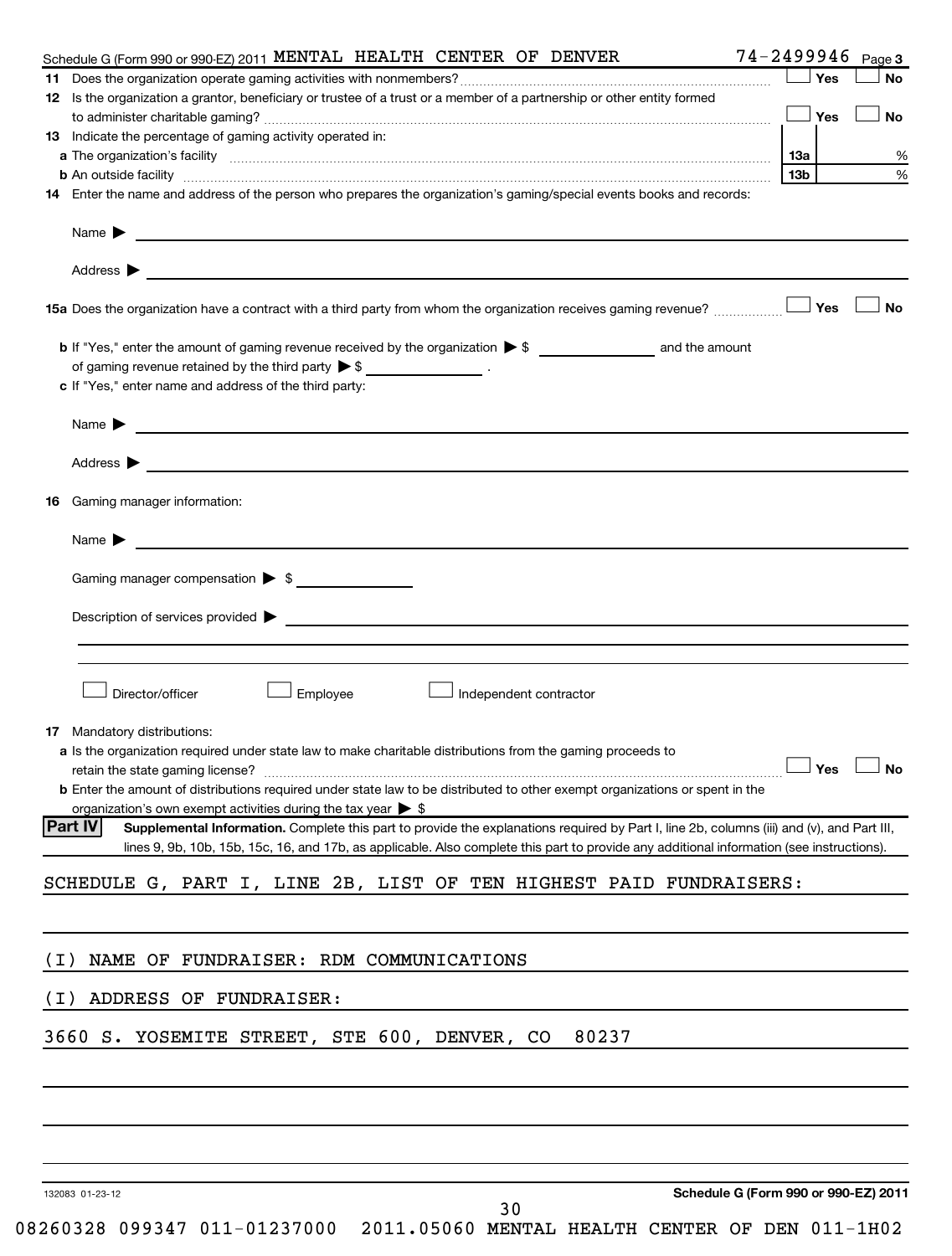| For certain Officers, Directors, Trustees, Key Employees, and Highest<br>2011<br><b>Compensated Employees</b><br>Complete if the organization answered "Yes" to Form 990,<br><b>Open to Public</b><br>Part IV, line 23.<br>Department of the Treasury<br>Inspection<br>Internal Revenue Service<br>Attach to Form 990.<br>See separate instructions.<br><b>Employer identification number</b><br>Name of the organization<br>74-2499946<br>MENTAL HEALTH CENTER OF DENVER<br>Part I<br><b>Questions Regarding Compensation</b><br>Yes<br>No<br>1a Check the appropriate box(es) if the organization provided any of the following to or for a person listed in Form 990,<br>Part VII, Section A, line 1a. Complete Part III to provide any relevant information regarding these items.<br>First-class or charter travel<br>Housing allowance or residence for personal use<br>Payments for business use of personal residence<br>Travel for companions<br>Health or social club dues or initiation fees<br>Tax indemnification and gross-up payments<br>Discretionary spending account<br>Personal services (e.g., maid, chauffeur, chef)<br><b>b</b> If any of the boxes on line 1a are checked, did the organization follow a written policy regarding payment or<br>1b<br>2<br>Did the organization require substantiation prior to reimbursing or allowing expenses incurred by all officers, directors,<br>$\mathbf{2}$<br>Indicate which, if any, of the following the filing organization used to establish the compensation of the organization's<br>з<br>CEO/Executive Director. Check all that apply. Do not check any boxes for methods used by a related organization to<br>establish compensation of the CEO/Executive Director. Explain in Part III.<br>$\mathbf{X}$ Compensation committee<br>$\lfloor \underline{X} \rfloor$ Written employment contract<br>$\lfloor \underline{\textbf{X}} \rfloor$ Compensation survey or study<br>$\mathbf{X}$ Independent compensation consultant<br>$\lfloor \underline{X} \rfloor$ Approval by the board or compensation committee<br>Form 990 of other organizations<br>During the year, did any person listed in Form 990, Part VII, Section A, line 1a, with respect to the filing<br>4<br>organization or a related organization:<br>х<br>Receive a severance payment or change-of-control payment?<br>4a<br>а<br>$\overline{\textbf{x}}$<br>4b<br>$\overline{\mathbf{x}}$<br>4c<br>с<br>If "Yes" to any of lines 4a-c, list the persons and provide the applicable amounts for each item in Part III.<br>Only section 501(c)(3) and 501(c)(4) organizations must complete lines 5-9.<br>For persons listed in Form 990, Part VII, Section A, line 1a, did the organization pay or accrue any compensation<br>b<br>contingent on the revenues of:<br>х<br>5a<br>x<br>5b<br>If "Yes" to line 5a or 5b, describe in Part III.<br>6 For persons listed in Form 990, Part VII, Section A, line 1a, did the organization pay or accrue any compensation<br>contingent on the net earnings of:<br>x<br>The organization? <b>With the contract of the contract of the contract of the contract of the contract of the contract of the contract of the contract of the contract of the contract of the contract of the contract of the co</b><br>6a<br>а<br>X<br>6b<br>If "Yes" to line 6a or 6b, describe in Part III.<br>For persons listed in Form 990, Part VII, Section A, line 1a, did the organization provide any non-fixed payments<br>7.<br>x<br>$\overline{7}$<br>Were any amounts reported in Form 990, Part VII, paid or accrued pursuant to a contract that was subject to the<br>8<br>x<br>8<br>If "Yes" to line 8, did the organization also follow the rebuttable presumption procedure described in<br>9<br>9<br>LHA For Paperwork Reduction Act Notice, see the Instructions for Form 990.<br>Schedule J (Form 990) 2011 | <b>SCHEDULE J</b> | <b>Compensation Information</b> | OMB No. 1545-0047 |  |
|-----------------------------------------------------------------------------------------------------------------------------------------------------------------------------------------------------------------------------------------------------------------------------------------------------------------------------------------------------------------------------------------------------------------------------------------------------------------------------------------------------------------------------------------------------------------------------------------------------------------------------------------------------------------------------------------------------------------------------------------------------------------------------------------------------------------------------------------------------------------------------------------------------------------------------------------------------------------------------------------------------------------------------------------------------------------------------------------------------------------------------------------------------------------------------------------------------------------------------------------------------------------------------------------------------------------------------------------------------------------------------------------------------------------------------------------------------------------------------------------------------------------------------------------------------------------------------------------------------------------------------------------------------------------------------------------------------------------------------------------------------------------------------------------------------------------------------------------------------------------------------------------------------------------------------------------------------------------------------------------------------------------------------------------------------------------------------------------------------------------------------------------------------------------------------------------------------------------------------------------------------------------------------------------------------------------------------------------------------------------------------------------------------------------------------------------------------------------------------------------------------------------------------------------------------------------------------------------------------------------------------------------------------------------------------------------------------------------------------------------------------------------------------------------------------------------------------------------------------------------------------------------------------------------------------------------------------------------------------------------------------------------------------------------------------------------------------------------------------------------------------------------------------------------------------------------------------------------------------------------------------------------------------------------------------------------------------------------------------------------------------------------------------------------------------------------------------------------------------------------------------------------------------------------------------------------------------------------------------------------------------------------------------------------------------------------------------------------------------------------------------------------------------------------------------------------------------------------------------------------------------------------------|-------------------|---------------------------------|-------------------|--|
|                                                                                                                                                                                                                                                                                                                                                                                                                                                                                                                                                                                                                                                                                                                                                                                                                                                                                                                                                                                                                                                                                                                                                                                                                                                                                                                                                                                                                                                                                                                                                                                                                                                                                                                                                                                                                                                                                                                                                                                                                                                                                                                                                                                                                                                                                                                                                                                                                                                                                                                                                                                                                                                                                                                                                                                                                                                                                                                                                                                                                                                                                                                                                                                                                                                                                                                                                                                                                                                                                                                                                                                                                                                                                                                                                                                                                                                                                               | (Form 990)        |                                 |                   |  |
|                                                                                                                                                                                                                                                                                                                                                                                                                                                                                                                                                                                                                                                                                                                                                                                                                                                                                                                                                                                                                                                                                                                                                                                                                                                                                                                                                                                                                                                                                                                                                                                                                                                                                                                                                                                                                                                                                                                                                                                                                                                                                                                                                                                                                                                                                                                                                                                                                                                                                                                                                                                                                                                                                                                                                                                                                                                                                                                                                                                                                                                                                                                                                                                                                                                                                                                                                                                                                                                                                                                                                                                                                                                                                                                                                                                                                                                                                               |                   |                                 |                   |  |
|                                                                                                                                                                                                                                                                                                                                                                                                                                                                                                                                                                                                                                                                                                                                                                                                                                                                                                                                                                                                                                                                                                                                                                                                                                                                                                                                                                                                                                                                                                                                                                                                                                                                                                                                                                                                                                                                                                                                                                                                                                                                                                                                                                                                                                                                                                                                                                                                                                                                                                                                                                                                                                                                                                                                                                                                                                                                                                                                                                                                                                                                                                                                                                                                                                                                                                                                                                                                                                                                                                                                                                                                                                                                                                                                                                                                                                                                                               |                   |                                 |                   |  |
|                                                                                                                                                                                                                                                                                                                                                                                                                                                                                                                                                                                                                                                                                                                                                                                                                                                                                                                                                                                                                                                                                                                                                                                                                                                                                                                                                                                                                                                                                                                                                                                                                                                                                                                                                                                                                                                                                                                                                                                                                                                                                                                                                                                                                                                                                                                                                                                                                                                                                                                                                                                                                                                                                                                                                                                                                                                                                                                                                                                                                                                                                                                                                                                                                                                                                                                                                                                                                                                                                                                                                                                                                                                                                                                                                                                                                                                                                               |                   |                                 |                   |  |
|                                                                                                                                                                                                                                                                                                                                                                                                                                                                                                                                                                                                                                                                                                                                                                                                                                                                                                                                                                                                                                                                                                                                                                                                                                                                                                                                                                                                                                                                                                                                                                                                                                                                                                                                                                                                                                                                                                                                                                                                                                                                                                                                                                                                                                                                                                                                                                                                                                                                                                                                                                                                                                                                                                                                                                                                                                                                                                                                                                                                                                                                                                                                                                                                                                                                                                                                                                                                                                                                                                                                                                                                                                                                                                                                                                                                                                                                                               |                   |                                 |                   |  |
|                                                                                                                                                                                                                                                                                                                                                                                                                                                                                                                                                                                                                                                                                                                                                                                                                                                                                                                                                                                                                                                                                                                                                                                                                                                                                                                                                                                                                                                                                                                                                                                                                                                                                                                                                                                                                                                                                                                                                                                                                                                                                                                                                                                                                                                                                                                                                                                                                                                                                                                                                                                                                                                                                                                                                                                                                                                                                                                                                                                                                                                                                                                                                                                                                                                                                                                                                                                                                                                                                                                                                                                                                                                                                                                                                                                                                                                                                               |                   |                                 |                   |  |
|                                                                                                                                                                                                                                                                                                                                                                                                                                                                                                                                                                                                                                                                                                                                                                                                                                                                                                                                                                                                                                                                                                                                                                                                                                                                                                                                                                                                                                                                                                                                                                                                                                                                                                                                                                                                                                                                                                                                                                                                                                                                                                                                                                                                                                                                                                                                                                                                                                                                                                                                                                                                                                                                                                                                                                                                                                                                                                                                                                                                                                                                                                                                                                                                                                                                                                                                                                                                                                                                                                                                                                                                                                                                                                                                                                                                                                                                                               |                   |                                 |                   |  |
|                                                                                                                                                                                                                                                                                                                                                                                                                                                                                                                                                                                                                                                                                                                                                                                                                                                                                                                                                                                                                                                                                                                                                                                                                                                                                                                                                                                                                                                                                                                                                                                                                                                                                                                                                                                                                                                                                                                                                                                                                                                                                                                                                                                                                                                                                                                                                                                                                                                                                                                                                                                                                                                                                                                                                                                                                                                                                                                                                                                                                                                                                                                                                                                                                                                                                                                                                                                                                                                                                                                                                                                                                                                                                                                                                                                                                                                                                               |                   |                                 |                   |  |
|                                                                                                                                                                                                                                                                                                                                                                                                                                                                                                                                                                                                                                                                                                                                                                                                                                                                                                                                                                                                                                                                                                                                                                                                                                                                                                                                                                                                                                                                                                                                                                                                                                                                                                                                                                                                                                                                                                                                                                                                                                                                                                                                                                                                                                                                                                                                                                                                                                                                                                                                                                                                                                                                                                                                                                                                                                                                                                                                                                                                                                                                                                                                                                                                                                                                                                                                                                                                                                                                                                                                                                                                                                                                                                                                                                                                                                                                                               |                   |                                 |                   |  |
|                                                                                                                                                                                                                                                                                                                                                                                                                                                                                                                                                                                                                                                                                                                                                                                                                                                                                                                                                                                                                                                                                                                                                                                                                                                                                                                                                                                                                                                                                                                                                                                                                                                                                                                                                                                                                                                                                                                                                                                                                                                                                                                                                                                                                                                                                                                                                                                                                                                                                                                                                                                                                                                                                                                                                                                                                                                                                                                                                                                                                                                                                                                                                                                                                                                                                                                                                                                                                                                                                                                                                                                                                                                                                                                                                                                                                                                                                               |                   |                                 |                   |  |
|                                                                                                                                                                                                                                                                                                                                                                                                                                                                                                                                                                                                                                                                                                                                                                                                                                                                                                                                                                                                                                                                                                                                                                                                                                                                                                                                                                                                                                                                                                                                                                                                                                                                                                                                                                                                                                                                                                                                                                                                                                                                                                                                                                                                                                                                                                                                                                                                                                                                                                                                                                                                                                                                                                                                                                                                                                                                                                                                                                                                                                                                                                                                                                                                                                                                                                                                                                                                                                                                                                                                                                                                                                                                                                                                                                                                                                                                                               |                   |                                 |                   |  |
|                                                                                                                                                                                                                                                                                                                                                                                                                                                                                                                                                                                                                                                                                                                                                                                                                                                                                                                                                                                                                                                                                                                                                                                                                                                                                                                                                                                                                                                                                                                                                                                                                                                                                                                                                                                                                                                                                                                                                                                                                                                                                                                                                                                                                                                                                                                                                                                                                                                                                                                                                                                                                                                                                                                                                                                                                                                                                                                                                                                                                                                                                                                                                                                                                                                                                                                                                                                                                                                                                                                                                                                                                                                                                                                                                                                                                                                                                               |                   |                                 |                   |  |
|                                                                                                                                                                                                                                                                                                                                                                                                                                                                                                                                                                                                                                                                                                                                                                                                                                                                                                                                                                                                                                                                                                                                                                                                                                                                                                                                                                                                                                                                                                                                                                                                                                                                                                                                                                                                                                                                                                                                                                                                                                                                                                                                                                                                                                                                                                                                                                                                                                                                                                                                                                                                                                                                                                                                                                                                                                                                                                                                                                                                                                                                                                                                                                                                                                                                                                                                                                                                                                                                                                                                                                                                                                                                                                                                                                                                                                                                                               |                   |                                 |                   |  |
|                                                                                                                                                                                                                                                                                                                                                                                                                                                                                                                                                                                                                                                                                                                                                                                                                                                                                                                                                                                                                                                                                                                                                                                                                                                                                                                                                                                                                                                                                                                                                                                                                                                                                                                                                                                                                                                                                                                                                                                                                                                                                                                                                                                                                                                                                                                                                                                                                                                                                                                                                                                                                                                                                                                                                                                                                                                                                                                                                                                                                                                                                                                                                                                                                                                                                                                                                                                                                                                                                                                                                                                                                                                                                                                                                                                                                                                                                               |                   |                                 |                   |  |
|                                                                                                                                                                                                                                                                                                                                                                                                                                                                                                                                                                                                                                                                                                                                                                                                                                                                                                                                                                                                                                                                                                                                                                                                                                                                                                                                                                                                                                                                                                                                                                                                                                                                                                                                                                                                                                                                                                                                                                                                                                                                                                                                                                                                                                                                                                                                                                                                                                                                                                                                                                                                                                                                                                                                                                                                                                                                                                                                                                                                                                                                                                                                                                                                                                                                                                                                                                                                                                                                                                                                                                                                                                                                                                                                                                                                                                                                                               |                   |                                 |                   |  |
|                                                                                                                                                                                                                                                                                                                                                                                                                                                                                                                                                                                                                                                                                                                                                                                                                                                                                                                                                                                                                                                                                                                                                                                                                                                                                                                                                                                                                                                                                                                                                                                                                                                                                                                                                                                                                                                                                                                                                                                                                                                                                                                                                                                                                                                                                                                                                                                                                                                                                                                                                                                                                                                                                                                                                                                                                                                                                                                                                                                                                                                                                                                                                                                                                                                                                                                                                                                                                                                                                                                                                                                                                                                                                                                                                                                                                                                                                               |                   |                                 |                   |  |
|                                                                                                                                                                                                                                                                                                                                                                                                                                                                                                                                                                                                                                                                                                                                                                                                                                                                                                                                                                                                                                                                                                                                                                                                                                                                                                                                                                                                                                                                                                                                                                                                                                                                                                                                                                                                                                                                                                                                                                                                                                                                                                                                                                                                                                                                                                                                                                                                                                                                                                                                                                                                                                                                                                                                                                                                                                                                                                                                                                                                                                                                                                                                                                                                                                                                                                                                                                                                                                                                                                                                                                                                                                                                                                                                                                                                                                                                                               |                   |                                 |                   |  |
|                                                                                                                                                                                                                                                                                                                                                                                                                                                                                                                                                                                                                                                                                                                                                                                                                                                                                                                                                                                                                                                                                                                                                                                                                                                                                                                                                                                                                                                                                                                                                                                                                                                                                                                                                                                                                                                                                                                                                                                                                                                                                                                                                                                                                                                                                                                                                                                                                                                                                                                                                                                                                                                                                                                                                                                                                                                                                                                                                                                                                                                                                                                                                                                                                                                                                                                                                                                                                                                                                                                                                                                                                                                                                                                                                                                                                                                                                               |                   |                                 |                   |  |
|                                                                                                                                                                                                                                                                                                                                                                                                                                                                                                                                                                                                                                                                                                                                                                                                                                                                                                                                                                                                                                                                                                                                                                                                                                                                                                                                                                                                                                                                                                                                                                                                                                                                                                                                                                                                                                                                                                                                                                                                                                                                                                                                                                                                                                                                                                                                                                                                                                                                                                                                                                                                                                                                                                                                                                                                                                                                                                                                                                                                                                                                                                                                                                                                                                                                                                                                                                                                                                                                                                                                                                                                                                                                                                                                                                                                                                                                                               |                   |                                 |                   |  |
|                                                                                                                                                                                                                                                                                                                                                                                                                                                                                                                                                                                                                                                                                                                                                                                                                                                                                                                                                                                                                                                                                                                                                                                                                                                                                                                                                                                                                                                                                                                                                                                                                                                                                                                                                                                                                                                                                                                                                                                                                                                                                                                                                                                                                                                                                                                                                                                                                                                                                                                                                                                                                                                                                                                                                                                                                                                                                                                                                                                                                                                                                                                                                                                                                                                                                                                                                                                                                                                                                                                                                                                                                                                                                                                                                                                                                                                                                               |                   |                                 |                   |  |
|                                                                                                                                                                                                                                                                                                                                                                                                                                                                                                                                                                                                                                                                                                                                                                                                                                                                                                                                                                                                                                                                                                                                                                                                                                                                                                                                                                                                                                                                                                                                                                                                                                                                                                                                                                                                                                                                                                                                                                                                                                                                                                                                                                                                                                                                                                                                                                                                                                                                                                                                                                                                                                                                                                                                                                                                                                                                                                                                                                                                                                                                                                                                                                                                                                                                                                                                                                                                                                                                                                                                                                                                                                                                                                                                                                                                                                                                                               |                   |                                 |                   |  |
|                                                                                                                                                                                                                                                                                                                                                                                                                                                                                                                                                                                                                                                                                                                                                                                                                                                                                                                                                                                                                                                                                                                                                                                                                                                                                                                                                                                                                                                                                                                                                                                                                                                                                                                                                                                                                                                                                                                                                                                                                                                                                                                                                                                                                                                                                                                                                                                                                                                                                                                                                                                                                                                                                                                                                                                                                                                                                                                                                                                                                                                                                                                                                                                                                                                                                                                                                                                                                                                                                                                                                                                                                                                                                                                                                                                                                                                                                               |                   |                                 |                   |  |
|                                                                                                                                                                                                                                                                                                                                                                                                                                                                                                                                                                                                                                                                                                                                                                                                                                                                                                                                                                                                                                                                                                                                                                                                                                                                                                                                                                                                                                                                                                                                                                                                                                                                                                                                                                                                                                                                                                                                                                                                                                                                                                                                                                                                                                                                                                                                                                                                                                                                                                                                                                                                                                                                                                                                                                                                                                                                                                                                                                                                                                                                                                                                                                                                                                                                                                                                                                                                                                                                                                                                                                                                                                                                                                                                                                                                                                                                                               |                   |                                 |                   |  |
|                                                                                                                                                                                                                                                                                                                                                                                                                                                                                                                                                                                                                                                                                                                                                                                                                                                                                                                                                                                                                                                                                                                                                                                                                                                                                                                                                                                                                                                                                                                                                                                                                                                                                                                                                                                                                                                                                                                                                                                                                                                                                                                                                                                                                                                                                                                                                                                                                                                                                                                                                                                                                                                                                                                                                                                                                                                                                                                                                                                                                                                                                                                                                                                                                                                                                                                                                                                                                                                                                                                                                                                                                                                                                                                                                                                                                                                                                               |                   |                                 |                   |  |
|                                                                                                                                                                                                                                                                                                                                                                                                                                                                                                                                                                                                                                                                                                                                                                                                                                                                                                                                                                                                                                                                                                                                                                                                                                                                                                                                                                                                                                                                                                                                                                                                                                                                                                                                                                                                                                                                                                                                                                                                                                                                                                                                                                                                                                                                                                                                                                                                                                                                                                                                                                                                                                                                                                                                                                                                                                                                                                                                                                                                                                                                                                                                                                                                                                                                                                                                                                                                                                                                                                                                                                                                                                                                                                                                                                                                                                                                                               |                   |                                 |                   |  |
|                                                                                                                                                                                                                                                                                                                                                                                                                                                                                                                                                                                                                                                                                                                                                                                                                                                                                                                                                                                                                                                                                                                                                                                                                                                                                                                                                                                                                                                                                                                                                                                                                                                                                                                                                                                                                                                                                                                                                                                                                                                                                                                                                                                                                                                                                                                                                                                                                                                                                                                                                                                                                                                                                                                                                                                                                                                                                                                                                                                                                                                                                                                                                                                                                                                                                                                                                                                                                                                                                                                                                                                                                                                                                                                                                                                                                                                                                               |                   |                                 |                   |  |
|                                                                                                                                                                                                                                                                                                                                                                                                                                                                                                                                                                                                                                                                                                                                                                                                                                                                                                                                                                                                                                                                                                                                                                                                                                                                                                                                                                                                                                                                                                                                                                                                                                                                                                                                                                                                                                                                                                                                                                                                                                                                                                                                                                                                                                                                                                                                                                                                                                                                                                                                                                                                                                                                                                                                                                                                                                                                                                                                                                                                                                                                                                                                                                                                                                                                                                                                                                                                                                                                                                                                                                                                                                                                                                                                                                                                                                                                                               |                   |                                 |                   |  |
|                                                                                                                                                                                                                                                                                                                                                                                                                                                                                                                                                                                                                                                                                                                                                                                                                                                                                                                                                                                                                                                                                                                                                                                                                                                                                                                                                                                                                                                                                                                                                                                                                                                                                                                                                                                                                                                                                                                                                                                                                                                                                                                                                                                                                                                                                                                                                                                                                                                                                                                                                                                                                                                                                                                                                                                                                                                                                                                                                                                                                                                                                                                                                                                                                                                                                                                                                                                                                                                                                                                                                                                                                                                                                                                                                                                                                                                                                               |                   |                                 |                   |  |
|                                                                                                                                                                                                                                                                                                                                                                                                                                                                                                                                                                                                                                                                                                                                                                                                                                                                                                                                                                                                                                                                                                                                                                                                                                                                                                                                                                                                                                                                                                                                                                                                                                                                                                                                                                                                                                                                                                                                                                                                                                                                                                                                                                                                                                                                                                                                                                                                                                                                                                                                                                                                                                                                                                                                                                                                                                                                                                                                                                                                                                                                                                                                                                                                                                                                                                                                                                                                                                                                                                                                                                                                                                                                                                                                                                                                                                                                                               |                   |                                 |                   |  |
|                                                                                                                                                                                                                                                                                                                                                                                                                                                                                                                                                                                                                                                                                                                                                                                                                                                                                                                                                                                                                                                                                                                                                                                                                                                                                                                                                                                                                                                                                                                                                                                                                                                                                                                                                                                                                                                                                                                                                                                                                                                                                                                                                                                                                                                                                                                                                                                                                                                                                                                                                                                                                                                                                                                                                                                                                                                                                                                                                                                                                                                                                                                                                                                                                                                                                                                                                                                                                                                                                                                                                                                                                                                                                                                                                                                                                                                                                               |                   |                                 |                   |  |
|                                                                                                                                                                                                                                                                                                                                                                                                                                                                                                                                                                                                                                                                                                                                                                                                                                                                                                                                                                                                                                                                                                                                                                                                                                                                                                                                                                                                                                                                                                                                                                                                                                                                                                                                                                                                                                                                                                                                                                                                                                                                                                                                                                                                                                                                                                                                                                                                                                                                                                                                                                                                                                                                                                                                                                                                                                                                                                                                                                                                                                                                                                                                                                                                                                                                                                                                                                                                                                                                                                                                                                                                                                                                                                                                                                                                                                                                                               |                   |                                 |                   |  |
|                                                                                                                                                                                                                                                                                                                                                                                                                                                                                                                                                                                                                                                                                                                                                                                                                                                                                                                                                                                                                                                                                                                                                                                                                                                                                                                                                                                                                                                                                                                                                                                                                                                                                                                                                                                                                                                                                                                                                                                                                                                                                                                                                                                                                                                                                                                                                                                                                                                                                                                                                                                                                                                                                                                                                                                                                                                                                                                                                                                                                                                                                                                                                                                                                                                                                                                                                                                                                                                                                                                                                                                                                                                                                                                                                                                                                                                                                               |                   |                                 |                   |  |
|                                                                                                                                                                                                                                                                                                                                                                                                                                                                                                                                                                                                                                                                                                                                                                                                                                                                                                                                                                                                                                                                                                                                                                                                                                                                                                                                                                                                                                                                                                                                                                                                                                                                                                                                                                                                                                                                                                                                                                                                                                                                                                                                                                                                                                                                                                                                                                                                                                                                                                                                                                                                                                                                                                                                                                                                                                                                                                                                                                                                                                                                                                                                                                                                                                                                                                                                                                                                                                                                                                                                                                                                                                                                                                                                                                                                                                                                                               |                   |                                 |                   |  |
|                                                                                                                                                                                                                                                                                                                                                                                                                                                                                                                                                                                                                                                                                                                                                                                                                                                                                                                                                                                                                                                                                                                                                                                                                                                                                                                                                                                                                                                                                                                                                                                                                                                                                                                                                                                                                                                                                                                                                                                                                                                                                                                                                                                                                                                                                                                                                                                                                                                                                                                                                                                                                                                                                                                                                                                                                                                                                                                                                                                                                                                                                                                                                                                                                                                                                                                                                                                                                                                                                                                                                                                                                                                                                                                                                                                                                                                                                               |                   |                                 |                   |  |
|                                                                                                                                                                                                                                                                                                                                                                                                                                                                                                                                                                                                                                                                                                                                                                                                                                                                                                                                                                                                                                                                                                                                                                                                                                                                                                                                                                                                                                                                                                                                                                                                                                                                                                                                                                                                                                                                                                                                                                                                                                                                                                                                                                                                                                                                                                                                                                                                                                                                                                                                                                                                                                                                                                                                                                                                                                                                                                                                                                                                                                                                                                                                                                                                                                                                                                                                                                                                                                                                                                                                                                                                                                                                                                                                                                                                                                                                                               |                   |                                 |                   |  |
|                                                                                                                                                                                                                                                                                                                                                                                                                                                                                                                                                                                                                                                                                                                                                                                                                                                                                                                                                                                                                                                                                                                                                                                                                                                                                                                                                                                                                                                                                                                                                                                                                                                                                                                                                                                                                                                                                                                                                                                                                                                                                                                                                                                                                                                                                                                                                                                                                                                                                                                                                                                                                                                                                                                                                                                                                                                                                                                                                                                                                                                                                                                                                                                                                                                                                                                                                                                                                                                                                                                                                                                                                                                                                                                                                                                                                                                                                               |                   |                                 |                   |  |
|                                                                                                                                                                                                                                                                                                                                                                                                                                                                                                                                                                                                                                                                                                                                                                                                                                                                                                                                                                                                                                                                                                                                                                                                                                                                                                                                                                                                                                                                                                                                                                                                                                                                                                                                                                                                                                                                                                                                                                                                                                                                                                                                                                                                                                                                                                                                                                                                                                                                                                                                                                                                                                                                                                                                                                                                                                                                                                                                                                                                                                                                                                                                                                                                                                                                                                                                                                                                                                                                                                                                                                                                                                                                                                                                                                                                                                                                                               |                   |                                 |                   |  |
|                                                                                                                                                                                                                                                                                                                                                                                                                                                                                                                                                                                                                                                                                                                                                                                                                                                                                                                                                                                                                                                                                                                                                                                                                                                                                                                                                                                                                                                                                                                                                                                                                                                                                                                                                                                                                                                                                                                                                                                                                                                                                                                                                                                                                                                                                                                                                                                                                                                                                                                                                                                                                                                                                                                                                                                                                                                                                                                                                                                                                                                                                                                                                                                                                                                                                                                                                                                                                                                                                                                                                                                                                                                                                                                                                                                                                                                                                               |                   |                                 |                   |  |
|                                                                                                                                                                                                                                                                                                                                                                                                                                                                                                                                                                                                                                                                                                                                                                                                                                                                                                                                                                                                                                                                                                                                                                                                                                                                                                                                                                                                                                                                                                                                                                                                                                                                                                                                                                                                                                                                                                                                                                                                                                                                                                                                                                                                                                                                                                                                                                                                                                                                                                                                                                                                                                                                                                                                                                                                                                                                                                                                                                                                                                                                                                                                                                                                                                                                                                                                                                                                                                                                                                                                                                                                                                                                                                                                                                                                                                                                                               |                   |                                 |                   |  |
|                                                                                                                                                                                                                                                                                                                                                                                                                                                                                                                                                                                                                                                                                                                                                                                                                                                                                                                                                                                                                                                                                                                                                                                                                                                                                                                                                                                                                                                                                                                                                                                                                                                                                                                                                                                                                                                                                                                                                                                                                                                                                                                                                                                                                                                                                                                                                                                                                                                                                                                                                                                                                                                                                                                                                                                                                                                                                                                                                                                                                                                                                                                                                                                                                                                                                                                                                                                                                                                                                                                                                                                                                                                                                                                                                                                                                                                                                               |                   |                                 |                   |  |
|                                                                                                                                                                                                                                                                                                                                                                                                                                                                                                                                                                                                                                                                                                                                                                                                                                                                                                                                                                                                                                                                                                                                                                                                                                                                                                                                                                                                                                                                                                                                                                                                                                                                                                                                                                                                                                                                                                                                                                                                                                                                                                                                                                                                                                                                                                                                                                                                                                                                                                                                                                                                                                                                                                                                                                                                                                                                                                                                                                                                                                                                                                                                                                                                                                                                                                                                                                                                                                                                                                                                                                                                                                                                                                                                                                                                                                                                                               |                   |                                 |                   |  |
|                                                                                                                                                                                                                                                                                                                                                                                                                                                                                                                                                                                                                                                                                                                                                                                                                                                                                                                                                                                                                                                                                                                                                                                                                                                                                                                                                                                                                                                                                                                                                                                                                                                                                                                                                                                                                                                                                                                                                                                                                                                                                                                                                                                                                                                                                                                                                                                                                                                                                                                                                                                                                                                                                                                                                                                                                                                                                                                                                                                                                                                                                                                                                                                                                                                                                                                                                                                                                                                                                                                                                                                                                                                                                                                                                                                                                                                                                               |                   |                                 |                   |  |
|                                                                                                                                                                                                                                                                                                                                                                                                                                                                                                                                                                                                                                                                                                                                                                                                                                                                                                                                                                                                                                                                                                                                                                                                                                                                                                                                                                                                                                                                                                                                                                                                                                                                                                                                                                                                                                                                                                                                                                                                                                                                                                                                                                                                                                                                                                                                                                                                                                                                                                                                                                                                                                                                                                                                                                                                                                                                                                                                                                                                                                                                                                                                                                                                                                                                                                                                                                                                                                                                                                                                                                                                                                                                                                                                                                                                                                                                                               |                   |                                 |                   |  |
|                                                                                                                                                                                                                                                                                                                                                                                                                                                                                                                                                                                                                                                                                                                                                                                                                                                                                                                                                                                                                                                                                                                                                                                                                                                                                                                                                                                                                                                                                                                                                                                                                                                                                                                                                                                                                                                                                                                                                                                                                                                                                                                                                                                                                                                                                                                                                                                                                                                                                                                                                                                                                                                                                                                                                                                                                                                                                                                                                                                                                                                                                                                                                                                                                                                                                                                                                                                                                                                                                                                                                                                                                                                                                                                                                                                                                                                                                               |                   |                                 |                   |  |
|                                                                                                                                                                                                                                                                                                                                                                                                                                                                                                                                                                                                                                                                                                                                                                                                                                                                                                                                                                                                                                                                                                                                                                                                                                                                                                                                                                                                                                                                                                                                                                                                                                                                                                                                                                                                                                                                                                                                                                                                                                                                                                                                                                                                                                                                                                                                                                                                                                                                                                                                                                                                                                                                                                                                                                                                                                                                                                                                                                                                                                                                                                                                                                                                                                                                                                                                                                                                                                                                                                                                                                                                                                                                                                                                                                                                                                                                                               |                   |                                 |                   |  |
|                                                                                                                                                                                                                                                                                                                                                                                                                                                                                                                                                                                                                                                                                                                                                                                                                                                                                                                                                                                                                                                                                                                                                                                                                                                                                                                                                                                                                                                                                                                                                                                                                                                                                                                                                                                                                                                                                                                                                                                                                                                                                                                                                                                                                                                                                                                                                                                                                                                                                                                                                                                                                                                                                                                                                                                                                                                                                                                                                                                                                                                                                                                                                                                                                                                                                                                                                                                                                                                                                                                                                                                                                                                                                                                                                                                                                                                                                               |                   |                                 |                   |  |
|                                                                                                                                                                                                                                                                                                                                                                                                                                                                                                                                                                                                                                                                                                                                                                                                                                                                                                                                                                                                                                                                                                                                                                                                                                                                                                                                                                                                                                                                                                                                                                                                                                                                                                                                                                                                                                                                                                                                                                                                                                                                                                                                                                                                                                                                                                                                                                                                                                                                                                                                                                                                                                                                                                                                                                                                                                                                                                                                                                                                                                                                                                                                                                                                                                                                                                                                                                                                                                                                                                                                                                                                                                                                                                                                                                                                                                                                                               |                   |                                 |                   |  |
|                                                                                                                                                                                                                                                                                                                                                                                                                                                                                                                                                                                                                                                                                                                                                                                                                                                                                                                                                                                                                                                                                                                                                                                                                                                                                                                                                                                                                                                                                                                                                                                                                                                                                                                                                                                                                                                                                                                                                                                                                                                                                                                                                                                                                                                                                                                                                                                                                                                                                                                                                                                                                                                                                                                                                                                                                                                                                                                                                                                                                                                                                                                                                                                                                                                                                                                                                                                                                                                                                                                                                                                                                                                                                                                                                                                                                                                                                               |                   |                                 |                   |  |
|                                                                                                                                                                                                                                                                                                                                                                                                                                                                                                                                                                                                                                                                                                                                                                                                                                                                                                                                                                                                                                                                                                                                                                                                                                                                                                                                                                                                                                                                                                                                                                                                                                                                                                                                                                                                                                                                                                                                                                                                                                                                                                                                                                                                                                                                                                                                                                                                                                                                                                                                                                                                                                                                                                                                                                                                                                                                                                                                                                                                                                                                                                                                                                                                                                                                                                                                                                                                                                                                                                                                                                                                                                                                                                                                                                                                                                                                                               |                   |                                 |                   |  |
|                                                                                                                                                                                                                                                                                                                                                                                                                                                                                                                                                                                                                                                                                                                                                                                                                                                                                                                                                                                                                                                                                                                                                                                                                                                                                                                                                                                                                                                                                                                                                                                                                                                                                                                                                                                                                                                                                                                                                                                                                                                                                                                                                                                                                                                                                                                                                                                                                                                                                                                                                                                                                                                                                                                                                                                                                                                                                                                                                                                                                                                                                                                                                                                                                                                                                                                                                                                                                                                                                                                                                                                                                                                                                                                                                                                                                                                                                               |                   |                                 |                   |  |

132111 01-23-12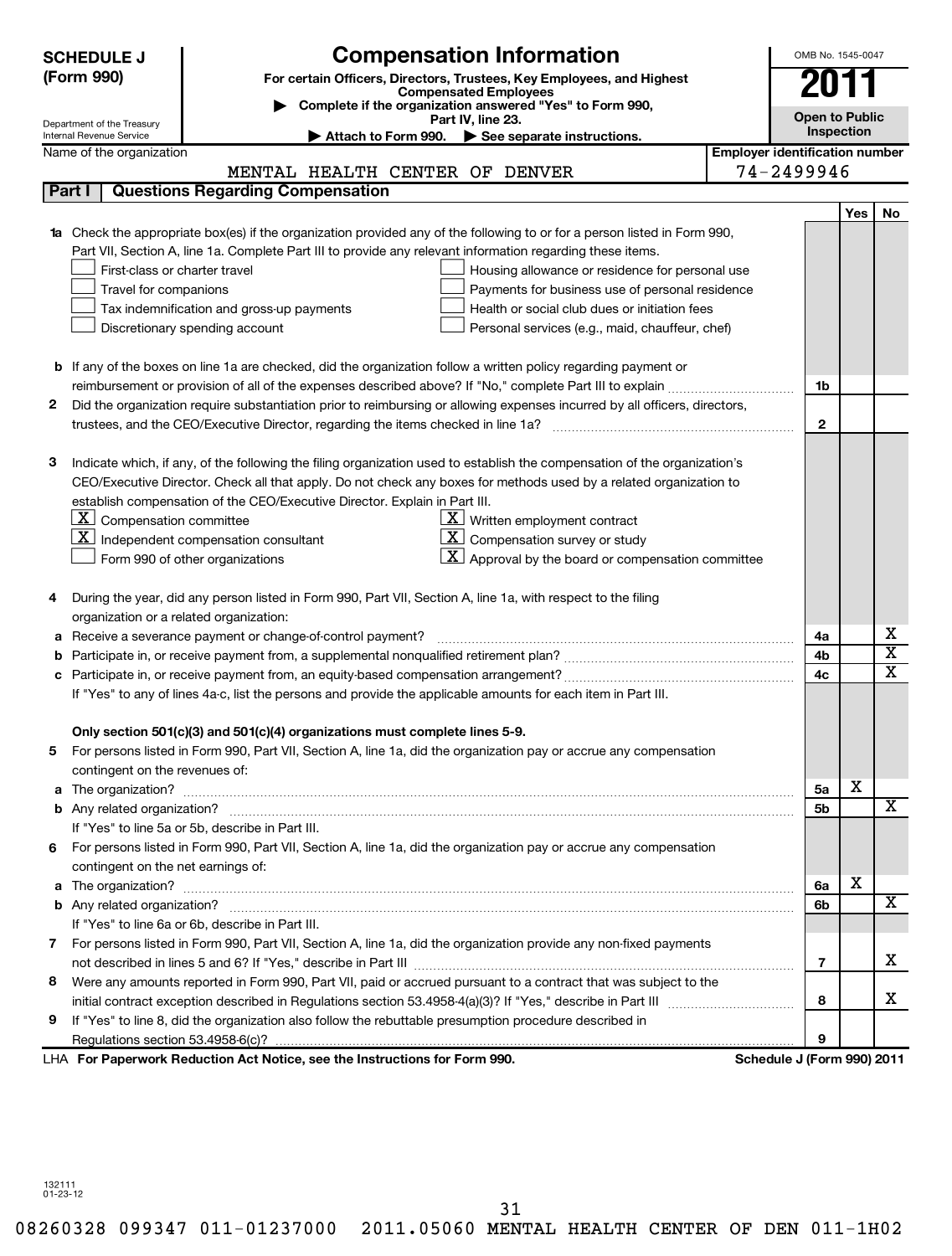| Schedule J (Form 990) 2011 |  |  |
|----------------------------|--|--|

#### Part II | Officers, Directors, Trustees, Key Employees, and Highest Compensated Employees. Use duplicate copies if additional space is needed.

For each individual whose compensation must be reported in Schedule J, report compensation from the organization on row (i) and from related organizations, described in the instructions, on row (ii). Do not list any individuals that are not listed on Form 990, Part VII.

Note. The sum of columns (B)(i)-(iii) for each listed individual must equal the total amount of Form 990, Part VII, Section A, line 1a, applicable column (D) and (E) amounts for that individual.

|                                 |                               | (B) Breakdown of W-2 and/or 1099-MISC compensation |                                           | (C)                                              | (D)                                  | (E)                                  | (F)                                                       |
|---------------------------------|-------------------------------|----------------------------------------------------|-------------------------------------------|--------------------------------------------------|--------------------------------------|--------------------------------------|-----------------------------------------------------------|
| (A) Name                        | (i) Base<br>compensation      | (ii) Bonus &<br>incentive<br>compensation          | (iii) Other<br>reportable<br>compensation | Retirement and<br>other deferred<br>compensation | Nontaxable<br>benefits               | Total of columns<br>$(B)(i)$ - $(D)$ | Compensation<br>reported as deferred<br>in prior Form 990 |
| (i)                             | 293,911.                      | 96, 249.                                           | $\overline{\mathfrak{0}}$ .               | 8,299.                                           | $\overline{0}$ .                     | 398,459.                             | $\overline{0}$ .                                          |
| 1 CARL CLARK, M.D.<br>(ii)      | $\overline{0}$ .              | $\overline{\mathfrak{o}}$ .                        | $\overline{\mathfrak{0}}$ .               | $\overline{\mathfrak{o}}$ .                      | σ.                                   | $\overline{0}$ .                     | $\overline{0}$ .                                          |
| (i)                             | 218,866.                      | 27, 104.                                           | $\overline{0}$ .                          | 6,917.                                           | $\overline{0}$ .                     | 252,887.                             | $\overline{0}$ .                                          |
| 2 CHERYL A. CLARK, M.D.<br>(ii) | $\overline{0}$ .              | $\overline{0}$ .                                   | $\overline{0}$ .                          | $\overline{\mathfrak{o}}$ .                      | $\overline{0}$ .                     | $\overline{0}$ .                     | $\overline{0}$ .                                          |
| (i)                             | 208,758.                      | 26,018.                                            | $\overline{0}$ .                          | 6,920.                                           | $\overline{0}$ .                     | 241,696.                             | $\overline{0}$ .                                          |
| 3 FORREST M. CASON<br>(ii)      | $\overline{0}$ .<br>227, 126. | $\overline{0}$ .                                   | $\overline{0}$ .                          | $\overline{\mathfrak{o}}$ .                      | $\overline{0}$ .                     | $\overline{0}$ .<br>234, 917.        | $\overline{0}$ .                                          |
| (i)<br>4 JODY T. RYAN, M.D.     | $\overline{0}$ .              | 3,433.<br>$\overline{0}$ .                         | $\overline{0}$ .<br>$\overline{0}$ .      | 4,358.<br>$\overline{\mathfrak{o}}$ .            | $\overline{0}$ .<br>$\overline{0}$ . | $\overline{0}$ .                     | $\overline{0}$ .<br>$\overline{0}$ .                      |
| (ii)<br>(i)                     | 177, 105.                     | 3,353.                                             | $\overline{0}$ .                          | 5,825.                                           | $\overline{0}$ .                     | 186,283.                             | $\overline{0}$ .                                          |
| 5 JOHN MENNINGER, M.D.<br>(ii)  | $\overline{0}$ .              | $\overline{0}$ .                                   | $\overline{0}$ .                          | $\overline{\mathfrak{o}}$ .                      | $\overline{0}$ .                     | $\overline{0}$ .                     | $\overline{0}$ .                                          |
| RAEMARIE SMILANIC,<br>(i)       | 186,626.                      | 3,424.                                             | $\overline{0}$ .                          | 5,031.                                           | $\overline{0}$ .                     | 195,081.                             | $\overline{0}$ .                                          |
| 6 M.D.<br>(iii)                 | $\overline{0}$ .              | $\overline{0}$ .                                   | $\overline{0}$ .                          | $\overline{\mathfrak{o}}$ .                      | $\overline{0}$ .                     | $\overline{0}$ .                     | $\overline{0}$ .                                          |
| (i)                             | 172,930.                      | 3,415.                                             | $\overline{0}$ .                          | 5,931.                                           | $\overline{0}$ .                     | 182, 276.                            | $\overline{0}$ .                                          |
| 7 MARC GOODMAN, M.D.<br>(ii)    | $\overline{0}$ .              | $\overline{0}$ .                                   | $\overline{0}$ .                          | $\overline{\mathfrak{o}}$ .                      | $\overline{\mathfrak{o}}$ .          | $\overline{0}$ .                     | $\overline{0}$ .                                          |
| (i)                             | 170,062.                      | 3,281.                                             | $\overline{0}$ .                          | 4,734.                                           | $\overline{0}$ .                     | 178,077.                             | $\overline{0}$ .                                          |
| 8 JOHN CEILEY, M.D.<br>(iii)    | $\overline{0}$ .              | 0.                                                 | $\overline{0}$ .                          | $\overline{0}$ .                                 | $\overline{0}$ .                     | $\overline{0}$ .                     | $\overline{0}$ .                                          |
| (i)                             |                               |                                                    |                                           |                                                  |                                      |                                      |                                                           |
| (ii)<br>9                       |                               |                                                    |                                           |                                                  |                                      |                                      |                                                           |
| (i)                             |                               |                                                    |                                           |                                                  |                                      |                                      |                                                           |
| (ii)<br>10                      |                               |                                                    |                                           |                                                  |                                      |                                      |                                                           |
| (i)                             |                               |                                                    |                                           |                                                  |                                      |                                      |                                                           |
| (ii)<br>11<br>(i)               |                               |                                                    |                                           |                                                  |                                      |                                      |                                                           |
| (ii)<br>12                      |                               |                                                    |                                           |                                                  |                                      |                                      |                                                           |
| (i)                             |                               |                                                    |                                           |                                                  |                                      |                                      |                                                           |
| (ii)<br>13                      |                               |                                                    |                                           |                                                  |                                      |                                      |                                                           |
| (i)                             |                               |                                                    |                                           |                                                  |                                      |                                      |                                                           |
| (ii)<br>14                      |                               |                                                    |                                           |                                                  |                                      |                                      |                                                           |
| (i)                             |                               |                                                    |                                           |                                                  |                                      |                                      |                                                           |
| (ii)<br>15                      |                               |                                                    |                                           |                                                  |                                      |                                      |                                                           |
| $(\sf{i})$                      |                               |                                                    |                                           |                                                  |                                      |                                      |                                                           |
| (ii)<br>16                      |                               |                                                    |                                           |                                                  |                                      |                                      |                                                           |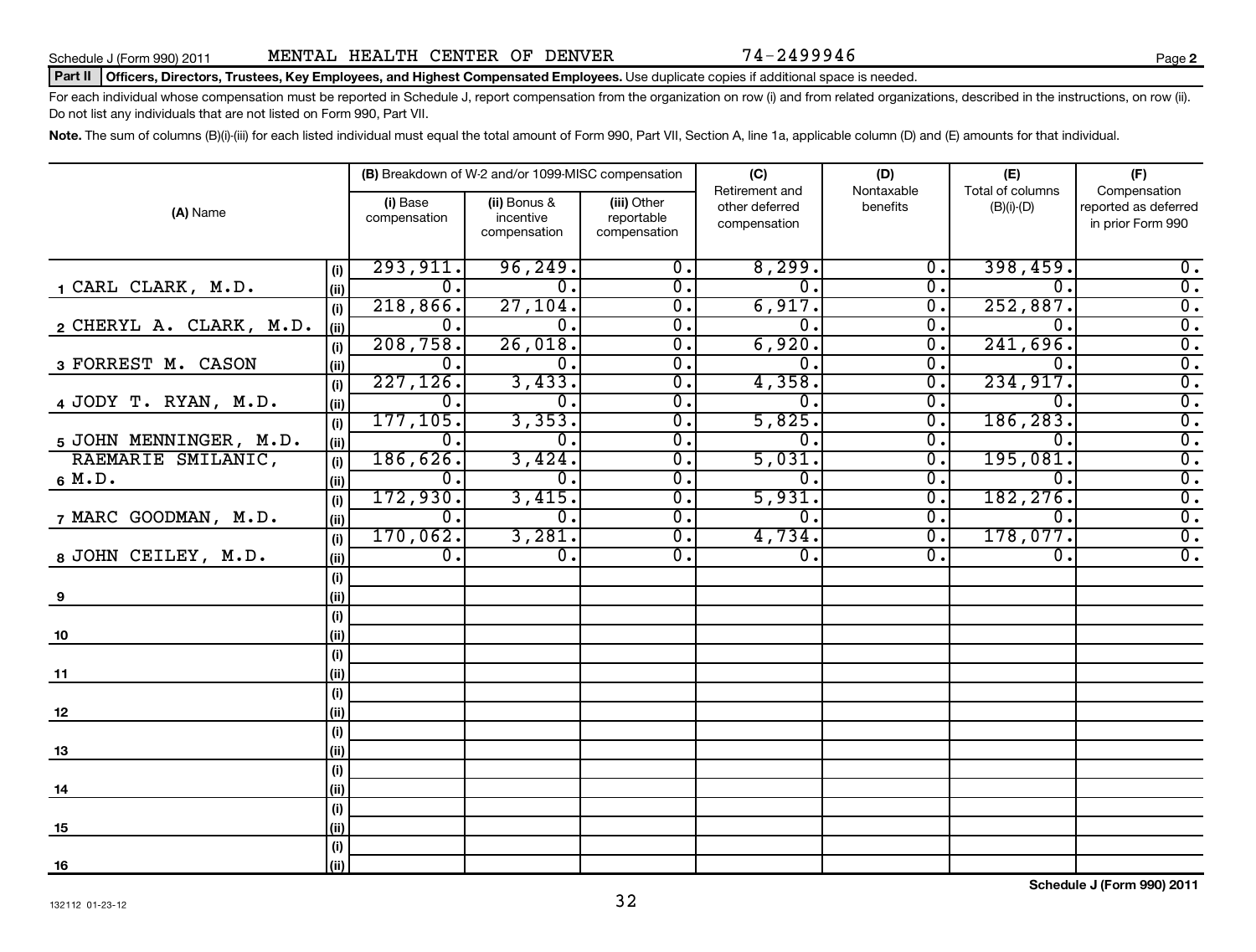#### **Part III Supplemental Information**

Complete this part to provide the information, explanation, or descriptions required for Part I, lines 1a, 1b, 3, 4a, 4b, 4c, 5a, 5b, 6a, 6b, 7, and 8, and for Part II. Also complete this part for any additional information.

### PART I, LINE 5: THE CEO AND THE EXECUTIVE MANAGEMENT TEAM RECEIVE A

COMPONENT OF INCENTIVE COMPENSATION BASED ON MENTAL HEALTH CENTER OF

### DENVER'S REVENUE.

#### PART I, LINE 6: THE CEO AND THE EXECUTIVE MANAGEMENT TEAM RECEIVE A

#### COMPONENT OF INCENTIVE COMPENSATION BASED ON MENTAL HEALTH CENTER OF

#### DENVER'S NET INCOME.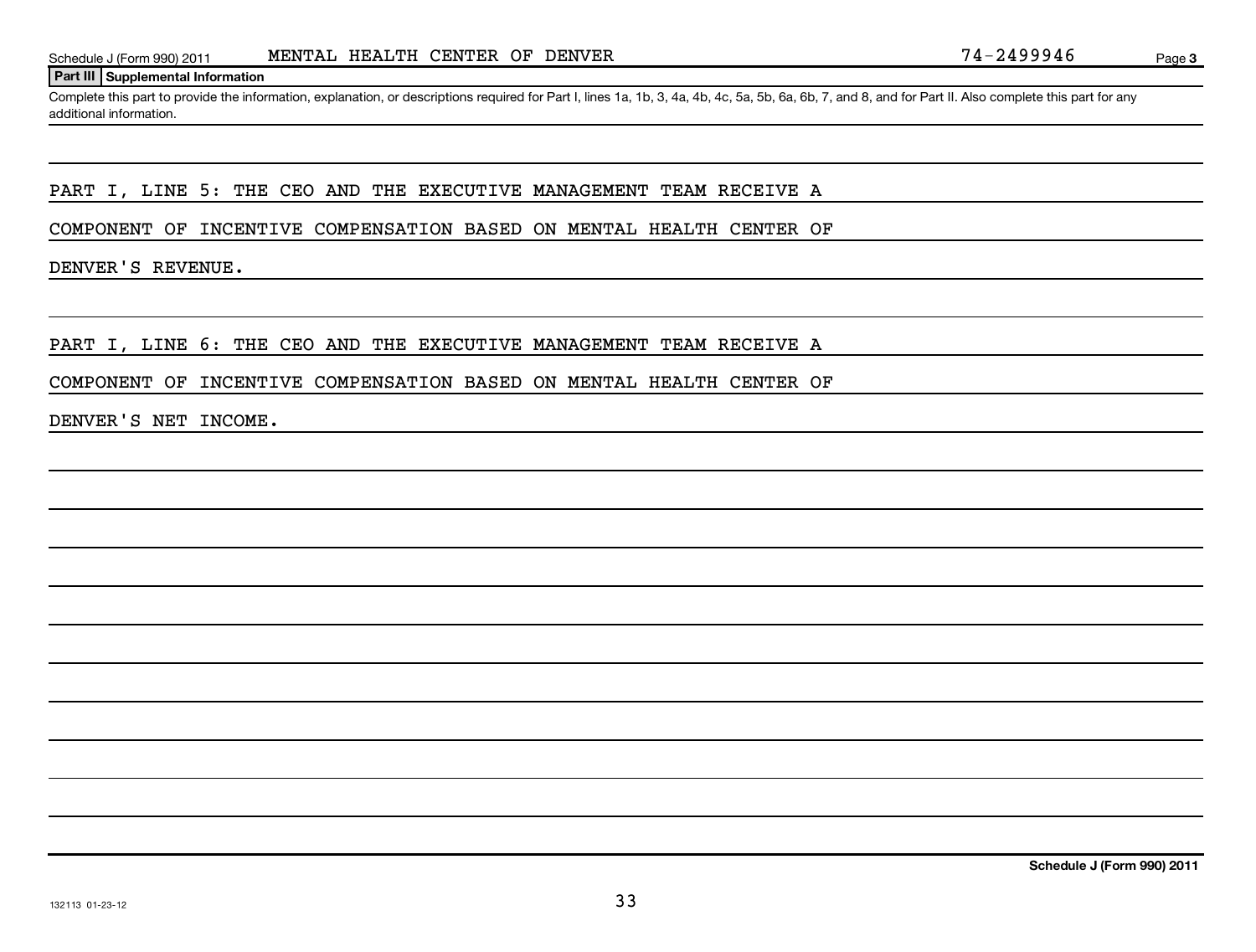| <b>SCHEDULE K</b> |  |  |
|-------------------|--|--|
|                   |  |  |

Department of the Treasury Internal Revenue Service

#### OMB No. 1545-0047 **(Form 990) | Complete if the organization answered "Yes" to Form 990, Part IV, line 24a. Provide descriptions, explanations, and any additional information in Part VI. Consumer Section Consumer Section Consumer Section Supplemental Information on Tax-Exempt Bonds 2011**

Name of the organization

▶ Attach to Form 990. **Inspection Attach to Form 990. Inspections. Inspections.** 

**Employer identification number**<br>74-2499946

MENTAL HEALTH CENTER OF DENVER

| Part I | <b>Bond Issues</b> |
|--------|--------------------|
|        |                    |

| (a) Issuer name                                                                     |                                                                                                                | (b) Issuer EIN | $(c)$ CUSIP # | (d) Date issued         |                                                  | (e) Issue price |                       | (f) Description of purpose |    |          | $\left  (g) \right $ Defeased $\left  (h) \right $ On behalf $\left  (i) \right $ Pooled<br>of issuer |           |     | financing |
|-------------------------------------------------------------------------------------|----------------------------------------------------------------------------------------------------------------|----------------|---------------|-------------------------|--------------------------------------------------|-----------------|-----------------------|----------------------------|----|----------|-------------------------------------------------------------------------------------------------------|-----------|-----|-----------|
|                                                                                     |                                                                                                                |                |               |                         |                                                  |                 |                       |                            |    | Yes   No |                                                                                                       | <b>No</b> | Yes |           |
| <b>COLORADO HEALTH</b>                                                              |                                                                                                                |                |               |                         |                                                  |                 | <b>ADVANCE REFUND</b> |                            |    |          | Yes                                                                                                   |           |     | <b>No</b> |
| A FACILITIES AUTHORITY                                                              |                                                                                                                |                | <b>NONE</b>   | 12/15/10                |                                                  |                 |                       | 8835800. SERIES 2001 BONDS |    | X        |                                                                                                       | X         |     | X         |
|                                                                                     |                                                                                                                |                |               |                         |                                                  |                 |                       |                            |    |          |                                                                                                       |           |     |           |
| B                                                                                   |                                                                                                                |                |               |                         |                                                  |                 |                       |                            |    |          |                                                                                                       |           |     |           |
|                                                                                     |                                                                                                                |                |               |                         |                                                  |                 |                       |                            |    |          |                                                                                                       |           |     |           |
| C                                                                                   |                                                                                                                |                |               |                         |                                                  |                 |                       |                            |    |          |                                                                                                       |           |     |           |
|                                                                                     |                                                                                                                |                |               |                         |                                                  |                 |                       |                            |    |          |                                                                                                       |           |     |           |
| D                                                                                   |                                                                                                                |                |               |                         |                                                  |                 |                       |                            |    |          |                                                                                                       |           |     |           |
| <b>Proceeds</b><br>Part II                                                          |                                                                                                                |                |               |                         |                                                  |                 |                       |                            |    |          |                                                                                                       |           |     |           |
|                                                                                     |                                                                                                                |                |               | A                       |                                                  |                 | B                     | C                          |    | D        |                                                                                                       |           |     |           |
|                                                                                     |                                                                                                                |                |               |                         |                                                  |                 |                       |                            |    |          |                                                                                                       |           |     |           |
| $\mathbf{2}$                                                                        |                                                                                                                |                |               |                         |                                                  |                 |                       |                            |    |          |                                                                                                       |           |     |           |
| 3                                                                                   |                                                                                                                |                |               |                         | 13,065,496.                                      |                 |                       |                            |    |          |                                                                                                       |           |     |           |
| 4                                                                                   |                                                                                                                |                |               |                         |                                                  |                 |                       |                            |    |          |                                                                                                       |           |     |           |
| 5                                                                                   |                                                                                                                |                |               |                         |                                                  |                 |                       |                            |    |          |                                                                                                       |           |     |           |
| Proceeds in refunding escrows<br>6                                                  |                                                                                                                |                |               |                         |                                                  |                 |                       |                            |    |          |                                                                                                       |           |     |           |
| Issuance costs from proceeds<br>7                                                   |                                                                                                                |                |               |                         |                                                  |                 |                       |                            |    |          |                                                                                                       |           |     |           |
| 8                                                                                   |                                                                                                                |                |               |                         |                                                  |                 |                       |                            |    |          |                                                                                                       |           |     |           |
| 9                                                                                   |                                                                                                                |                |               |                         |                                                  |                 |                       |                            |    |          |                                                                                                       |           |     |           |
| 10                                                                                  |                                                                                                                |                |               |                         |                                                  |                 |                       |                            |    |          |                                                                                                       |           |     |           |
| 11                                                                                  |                                                                                                                |                |               |                         |                                                  |                 |                       |                            |    |          |                                                                                                       |           |     |           |
| 12                                                                                  |                                                                                                                |                |               |                         | 9,640,496.                                       |                 |                       |                            |    |          |                                                                                                       |           |     |           |
| 13                                                                                  | Year of substantial completion [11] Martin Marcon Communication of substantial completion [11] Martin Martin M |                |               |                         |                                                  |                 |                       |                            |    |          |                                                                                                       |           |     |           |
|                                                                                     |                                                                                                                |                |               | Yes                     | No                                               | Yes             | No                    | Yes                        | No |          | <b>Yes</b>                                                                                            |           | No  |           |
| 14                                                                                  |                                                                                                                |                |               |                         | $\overline{\text{x}}$                            |                 |                       |                            |    |          |                                                                                                       |           |     |           |
| 15                                                                                  |                                                                                                                |                |               | $\overline{\textbf{x}}$ |                                                  |                 |                       |                            |    |          |                                                                                                       |           |     |           |
| 16                                                                                  |                                                                                                                |                |               |                         | $\overline{\mathbf{x}}$<br>$\overline{\text{x}}$ |                 |                       |                            |    |          |                                                                                                       |           |     |           |
| 17                                                                                  | Does the organization maintain adequate books and records to support the final allocation of proceeds?         |                |               |                         |                                                  |                 |                       |                            |    |          |                                                                                                       |           |     |           |
| <b>Part III Private Business Use</b>                                                |                                                                                                                |                |               |                         |                                                  |                 |                       |                            |    |          |                                                                                                       |           |     |           |
| 1.                                                                                  | Was the organization a partner in a partnership, or a member of an LLC,                                        |                |               | A                       |                                                  |                 | В                     | C                          |    |          |                                                                                                       | D         |     |           |
|                                                                                     |                                                                                                                |                |               | Yes                     | No                                               | <b>Yes</b>      | No                    | <b>Yes</b>                 | No |          | Yes                                                                                                   |           | No  |           |
| 2 Are there any lease arrangements that may result in private business use of       |                                                                                                                |                |               |                         |                                                  |                 |                       |                            |    |          |                                                                                                       |           |     |           |
| bond-financed property?                                                             |                                                                                                                |                |               |                         |                                                  |                 |                       |                            |    |          |                                                                                                       |           |     |           |
| 01-23-12 LHA For Paperwork Reduction Act Notice, see the Instructions for Form 990. |                                                                                                                |                |               | $\overline{34}$         |                                                  |                 |                       |                            |    |          | Schedule K (Form 990) 2011                                                                            |           |     |           |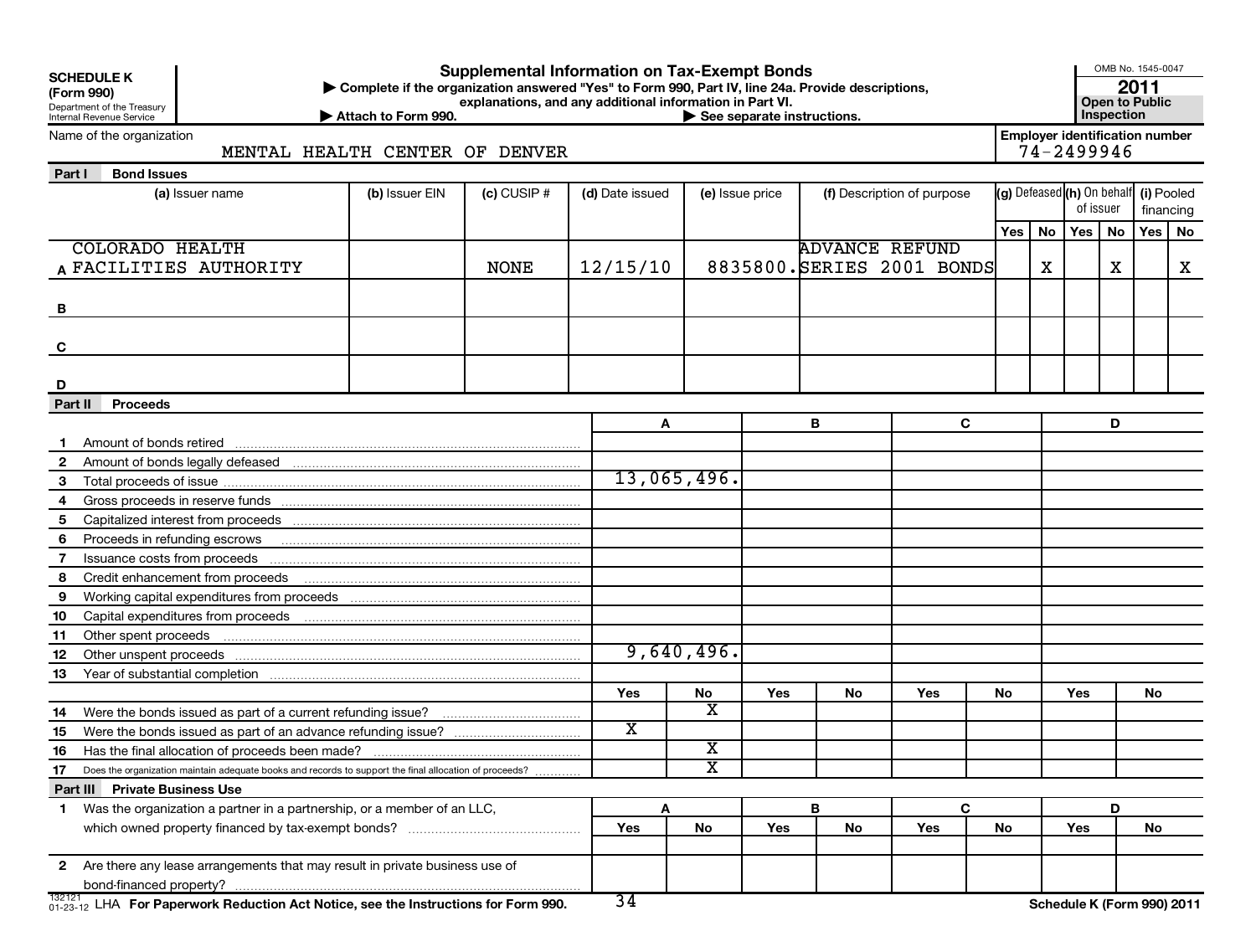### Schedule K (Form 990) 2011 MENTAL HEALTH CENTER OF DENVER 74-2499946

**2**

|              | Part III Private Business Use (Continued)                                                              |              |                         |     |           |     |           |     |           |
|--------------|--------------------------------------------------------------------------------------------------------|--------------|-------------------------|-----|-----------|-----|-----------|-----|-----------|
|              |                                                                                                        |              |                         |     | B         |     | C         |     | D         |
|              | 3a Are there any management or service contracts that may result in private                            | <b>Yes</b>   | <b>No</b>               | Yes | <b>No</b> | Yes | <b>No</b> | Yes | <b>No</b> |
|              |                                                                                                        |              |                         |     |           |     |           |     |           |
|              | b If "Yes" to line 3a, does the organization routinely engage bond counsel or other outside            |              |                         |     |           |     |           |     |           |
|              | counsel to review any management or service contracts relating to the financed property?               |              |                         |     |           |     |           |     |           |
|              | c Are there any research agreements that may result in private business use of bond-financed property? |              |                         |     |           |     |           |     |           |
|              | d If "Yes" to line 3c, does the organization routinely engage bond counsel or other outside            |              |                         |     |           |     |           |     |           |
|              | counsel to review any research agreements relating to the financed property?                           |              |                         |     |           |     |           |     |           |
| 4            | Enter the percentage of financed property used in a private business use by                            |              |                         |     |           |     |           |     |           |
|              | entities other than a section 501(c)(3) organization or a state or local government  ▶                 |              | %                       |     | %         |     | %         |     | %         |
| 5            | Enter the percentage of financed property used in a private business use as a result of                |              |                         |     |           |     |           |     |           |
|              | unrelated trade or business activity carried on by your organization, another                          |              |                         |     |           |     |           |     |           |
|              |                                                                                                        |              | %                       |     | %         |     | %         |     | %         |
| 6            |                                                                                                        |              | %                       |     | %         |     | %         |     | %         |
|              | Has the organization adopted management practices and procedures to ensure the                         |              |                         |     |           |     |           |     |           |
|              |                                                                                                        |              |                         |     |           |     |           |     |           |
|              |                                                                                                        |              |                         |     |           |     |           |     |           |
|              | Part IV Arbitrage                                                                                      |              |                         |     |           |     |           |     |           |
|              |                                                                                                        |              | Δ                       |     | B         |     | C         | D   |           |
|              | Has a Form 8038-T, Arbitrage Rebate, Yield Reduction and Penalty in Lieu of                            | Yes          | No                      | Yes | No        | Yes | No        | Yes | No        |
|              |                                                                                                        |              | $\overline{\textbf{x}}$ |     |           |     |           |     |           |
| $\mathbf{2}$ |                                                                                                        |              | $\overline{\textbf{x}}$ |     |           |     |           |     |           |
|              | 3a Has the organization or the governmental issuer entered into a qualified                            |              |                         |     |           |     |           |     |           |
|              |                                                                                                        | X            |                         |     |           |     |           |     |           |
|              |                                                                                                        | COMPASS BANK |                         |     |           |     |           |     |           |
|              |                                                                                                        |              | 2.0700000               |     |           |     |           |     |           |
|              |                                                                                                        |              | x                       |     |           |     |           |     |           |
|              |                                                                                                        |              | X                       |     |           |     |           |     |           |
|              | 4a Were gross proceeds invested in a quaranteed investment contract (GIC)?                             |              | X                       |     |           |     |           |     |           |
|              |                                                                                                        |              |                         |     |           |     |           |     |           |
|              | c Term of GIC                                                                                          |              |                         |     |           |     |           |     |           |
|              | d Was the regulatory safe harbor for establishing the fair market value of the GIC satisfied?          |              |                         |     |           |     |           |     |           |
| 5            | Were any gross proceeds invested beyond an available temporary period?                                 |              | $\overline{\mathbf{x}}$ |     |           |     |           |     |           |
| 6            |                                                                                                        |              | X                       |     |           |     |           |     |           |
|              |                                                                                                        |              |                         |     |           |     |           |     |           |

#### **Part V Procedures To Undertake Corrective Action**

Check the box if the organization established written procedures to ensure that violations of federal tax requirements are timely identified and corrected through the voluntary closing agreement program if self-remediation is not available under applicable regulations Yes  $\boxed{\text{X}}$  No

Part VI Supplemental Information. Complete this part to provide additional information for responses to questions on Schedule K.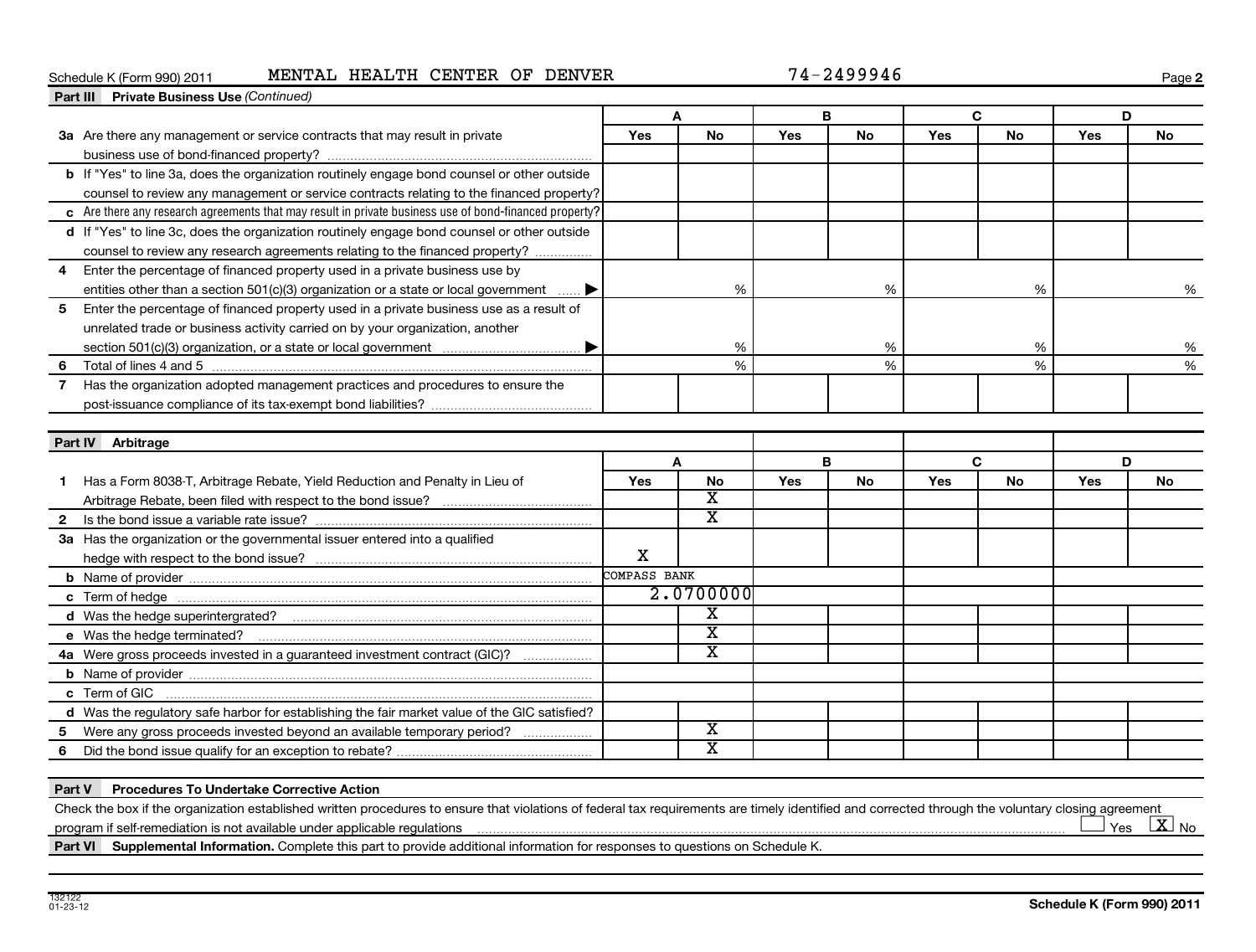Department of the Treasury Internal Revenue Service Name of the organization

**(Form 990 or 990-EZ) Complete to provide information for responses to specific questions on Form 990 or 990-EZ or to provide any additional information. | Attach to Form 990 or 990-EZ. Open to Public** SCHEDULE O **Supplemental Information to Form 990 or 990-EZ**<br> **Supplemental Information for responses to specific questions on**<br>
Form 990 or 990-EZ or to provide any additional information.



MENTAL HEALTH CENTER OF DENVER 74-2499946

**Employer identification number**

FORM 990, PART III, LINE 4D, OTHER PROGRAM SERVICES:

VOCATIONAL REHABILITATION: ASSISTS MHCD CONSUMERS IN RECONNECTING AND

CONTRIBUTING TO THE COMMUNITY THROUGH EDUCATION, TRAINING, PERSONAL

DEVELOPMENT AND EMPLOYMENT.

EXPENSES \$ 4,637,474. INCLUDING GRANTS OF \$ 0. REVENUE \$ 4,642,885.

FORM 990, PART VI, SECTION B, LINE 11: A COPY OF FORM 990 WAS PROVIDED TO THE BOARD OF DIRECTORS BEFORE FILING.

FORM 990, PART VI, SECTION B, LINE 12C: THE BOARD REVIEWS THE POLICY ANNUALLY. AT THE MOST RECENT ANNUAL MEETING, THE DISCLOSURE SHEET AND POLICY WAS DISCUSSED AND EACH BOARD MEMBER SIGNED THE DISCLOSURE SHEET. THE EXECUTIVE ASSISTANT COLLECTS AND RETAINS THE SIGNED DISCLOSURE SHEETS.

FORM 990, PART VI, SECTION B, LINE 15: THE BOARD RETAINED THE FIRM OF TOWERS WATSON TO COMPLETE A CEO SALARY COMPARABILITY STUDY. THIS IS COMPLETED APPROXIMATELY EVERY THREE YEARS. TOWERS WATSON USES A NUMBER OF SURVEYS, COMPARING SALARIES BASED ON THE SIZE OF THE ORGANIZATION, HEALTHCARE, MENTAL HEALTH, NON-PROFIT, REGION, AND OTHER FACTORS. THE BOARD HAS A CEO COMPENSATION SUBCOMMITTEE WHICH IS COMPRISED OF PERSONNEL COMMITTEE AND EXECUTIVE COMMITTEE MEMBERS WHO CONSIDER THE DATA REPORTED FROM TOWERS WATSON AS WELL AS MSEC DATA AND OTHER SOURCES OF INFORMATION IN DETERMINING THE CEO'S SALARY AND INCENTIVE COMPENSATION.

132211 01-23-12 LHA For Paperwork Reduction Act Notice, see the Instructions for Form 990 or 990-EZ. Schedule O (Form 990 or 990-EZ) (2011) A SIMILAR PROCESS IS UNDERTAKEN FOR THE OTHER OFFICERS AND KEY EMPLOYEES OF THE ORGANIZATION. SIMILARLY, THE BOARD RETAINED THE SERVICES OF THE FIRM, 36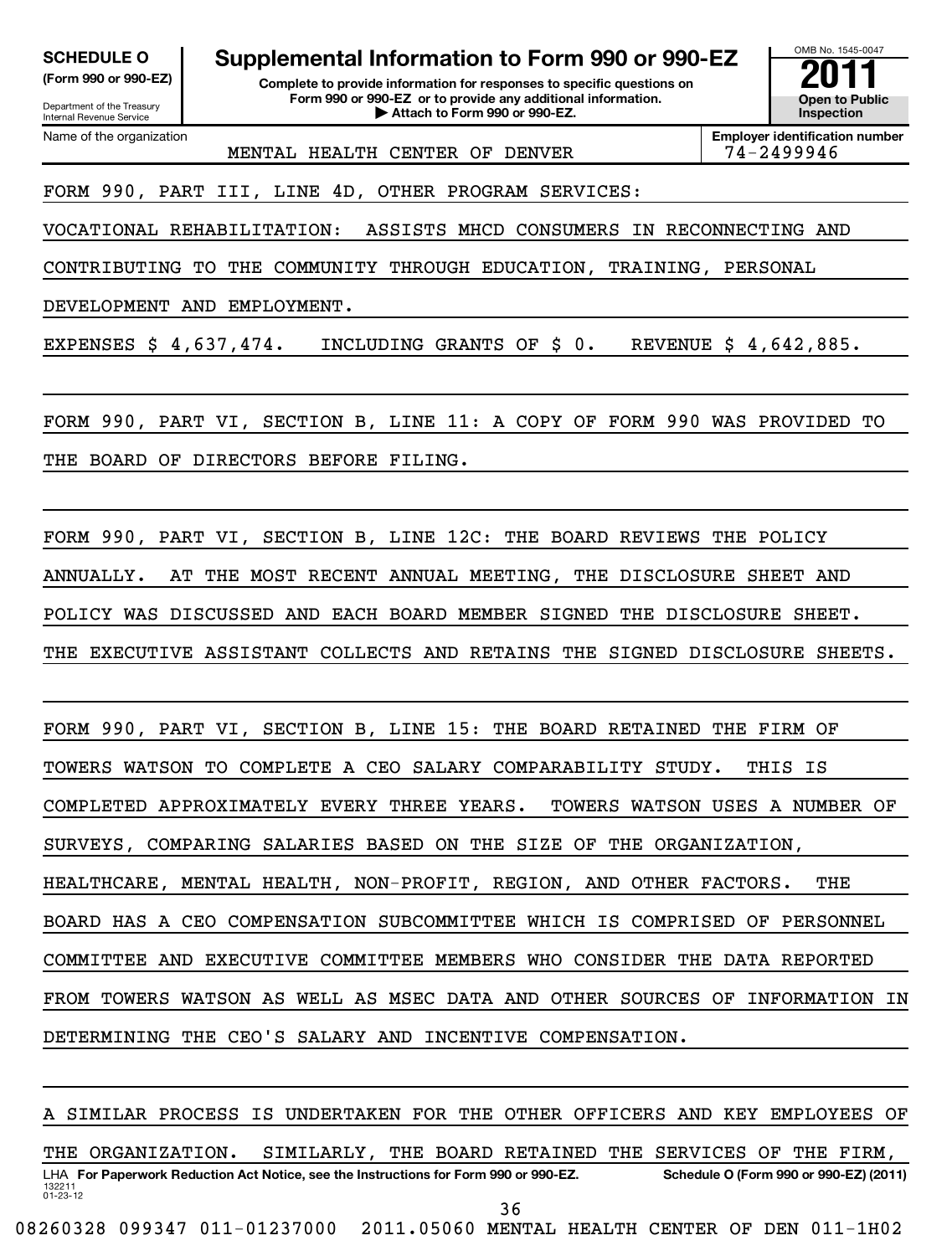| Schedule O (Form 990 or 990-EZ) (2011)                                                | Page 2                                              |
|---------------------------------------------------------------------------------------|-----------------------------------------------------|
| Name of the organization<br>MENTAL HEALTH CENTER OF<br><b>DENVER</b>                  | <b>Employer identification number</b><br>74-2499946 |
| TOWERS AND WATSON, TO PREPARE A SALARY COMPARABILITY STUDY FOR                        | THESE OTHER                                         |
| INDIVIDUALS.<br>BOARD<br>REVIEWS THE<br>PROPOSED COMPENSATION PACKAGES<br>THE<br>THEN | AND                                                 |
| GIVES FINAL APPROVAL.                                                                 |                                                     |
| FORM 990, PART VI, SECTION C, LINE 19: THE<br>ORGANIZATION MAKES ITS                  |                                                     |
| CONFLICT OF INTEREST POLICY, AND FINANCIAL STATEMENTS<br>GOVERNING DOCUMENTS,         |                                                     |
| THE PUBLIC UPON REQUEST. PREVIOUSLY FILED FORMS 990 ARE<br>AVAILABLE<br>TO            |                                                     |
| AVAILABLE<br>TO<br>THE PUBLIC ON THE ORGANIZATION'S WEBSITE.                          |                                                     |

FINANCIAL STATEMENTS AND REPORTING

THE ORGANIZATION'S FINANCIAL COMMITTEE ASSUMES RESPONSIBILITY FOR

OVERSIGHT OF THE AUDIT OF ITS FINANCIAL STATEMENTS AND SELECTION OF AN

INDEPENDENT ACCOUNTANT.

132212 01-23-12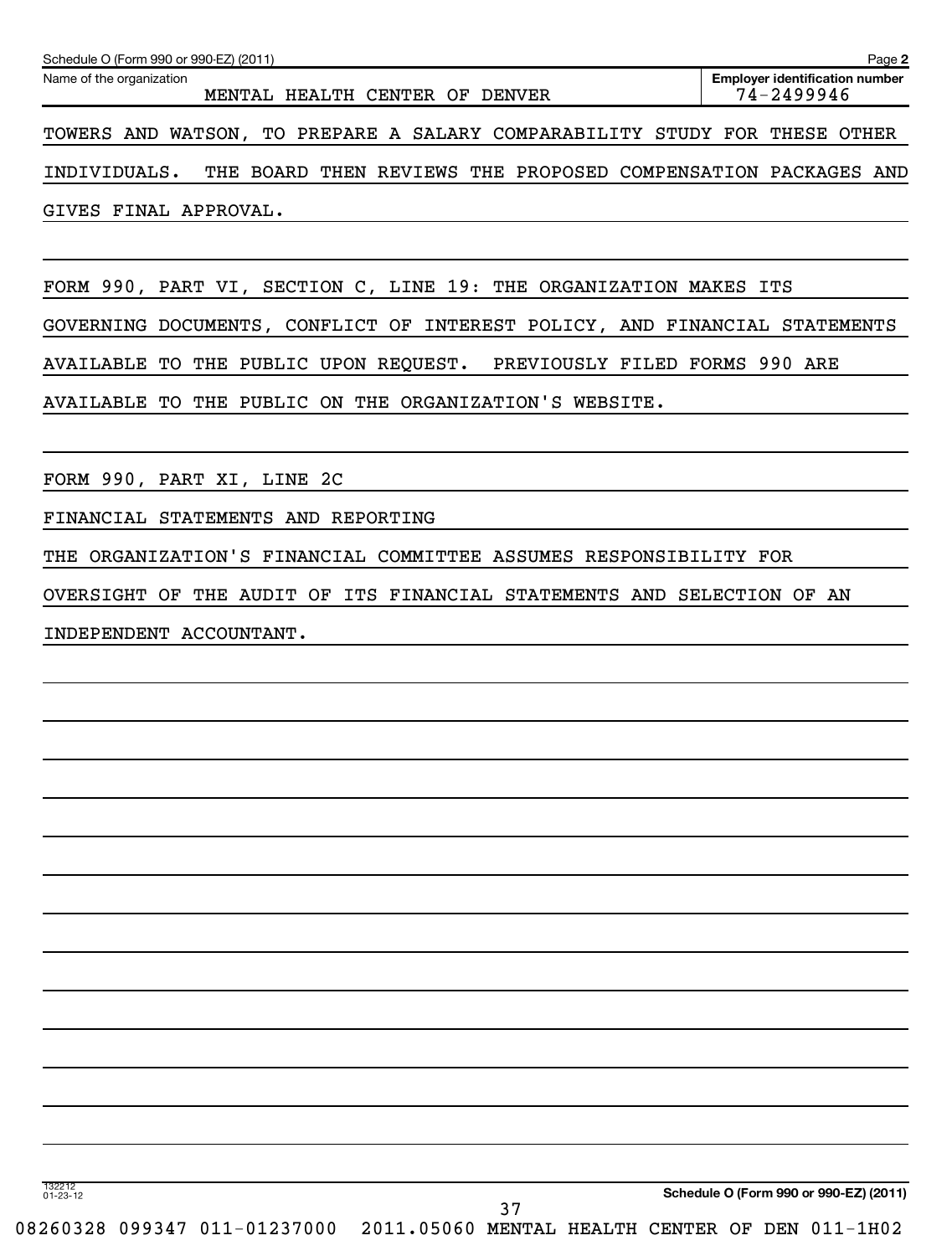| <b>SCHEDULE R</b> |  |  |
|-------------------|--|--|
|                   |  |  |

Department of the Treasury Internal Revenue Service

# **Related Organizations and Unrelated Partnerships 2011**

**(Form 990) Complete if the organization answered "Yes" to Form 990, Part IV, line 33, 34, 35, 36, or 37. Open to Public** | **At the Form 990, Part IV, line 33, 34, 35, 36, or 37.**<br>See separate instructions. **Inspection** 

Attach to Form 990.

**Employer identification number**

OMB No. 1545-0047

Name of the organization

### MENTAL HEALTH CENTER OF DENVER 74-2499946

**Part I Identification of Disregarded Entities**  (Complete if the organization answered "Yes" to Form 990, Part IV, line 33.)

| (a)<br>Name, address, and EIN<br>of disregarded entity | (b)<br>Primary activity | (c)<br>Legal domicile (state or<br>foreign country) | (d)<br>Total income | (e)<br>End-of-year assets | (f)<br>Direct controlling<br>entity |
|--------------------------------------------------------|-------------------------|-----------------------------------------------------|---------------------|---------------------------|-------------------------------------|
|                                                        |                         |                                                     |                     |                           |                                     |
|                                                        |                         |                                                     |                     |                           |                                     |
|                                                        |                         |                                                     |                     |                           |                                     |
|                                                        |                         |                                                     |                     |                           |                                     |

#### Part II ldentification of Related Tax-Exempt Organizations (Complete if the organization answered "Yes" to Form 990, Part IV, line 34 because it had one or more related tax-exempt<br>example: croanizations during the tax veas organizations during the tax year.)

| (a)<br>Name, address, and EIN<br>of related organization | (b)<br>Primary activity          | (c)<br>Legal domicile (state or<br>foreign country) | (d)<br>Exempt Code<br>section | (e)<br>Public charity<br>status (if section | (f)<br>Direct controlling<br>entity | $(g)$<br>Section 512(b)(13) | controlled<br>entity? |
|----------------------------------------------------------|----------------------------------|-----------------------------------------------------|-------------------------------|---------------------------------------------|-------------------------------------|-----------------------------|-----------------------|
|                                                          |                                  |                                                     |                               | 501(c)(3))                                  |                                     | Yes                         | No                    |
| THE SABIN GROUP, INC. - 74-2510947                       | FOSTER LOW-INCOME HOUSING        |                                                     |                               |                                             |                                     |                             |                       |
| 4141 EAST DICKENSON PLACE                                | FOR THE CHRONICALLY              |                                                     |                               |                                             |                                     |                             |                       |
| DENVER, CO 80222                                         | MENTALLY ILL AND                 | COLORADO                                            | 501(C)(3)                     | 170(B)(1)(A)                                |                                     |                             | x                     |
| SABIN I, INC. - 84-1171536                               | FOSTER LOW-INCOME HOUSING        |                                                     |                               |                                             |                                     |                             |                       |
| 4141 EAST DICKENSON PLACE                                | FOR THE CHRONICALLY              |                                                     |                               |                                             |                                     |                             |                       |
| DENVER, CO 80222                                         | MENTALLY ILL AND                 | COLORADO                                            | 501(C)(3)                     | 170(B)(1)(A)                                |                                     |                             | х                     |
| PARK EAST CORPORATION, INC. - 74-2374685                 | <b>FOSTER LOW-INCOME HOUSING</b> |                                                     |                               |                                             |                                     |                             |                       |
| 4141 EAST DICKENSON PLACE                                | FOR THE CHRONICALLY              |                                                     |                               |                                             |                                     |                             |                       |
| DENVER, CO 80222                                         | MENTALLY ILL AND                 | COLORADO                                            | 501(C)(3)                     | 170(B)(1)(A)                                |                                     |                             | х                     |
| LOWELL TERRACE, INC. - 31-1601975                        | FOSTER LOW-INCOME HOUSING        |                                                     |                               |                                             |                                     |                             |                       |
| 4141 EAST DICKENSON PLACE                                | FOR THE CHRONICALLY              |                                                     |                               |                                             |                                     |                             |                       |
| DENVER, CO 80222                                         | MENTALLY ILL AND                 | COLORADO                                            | 501(C)(3)                     | 170(B)(1)(A)                                |                                     |                             | х                     |

**For Paperwork Reduction Act Notice, see the Instructions for Form 990. Schedule R (Form 990) 2011**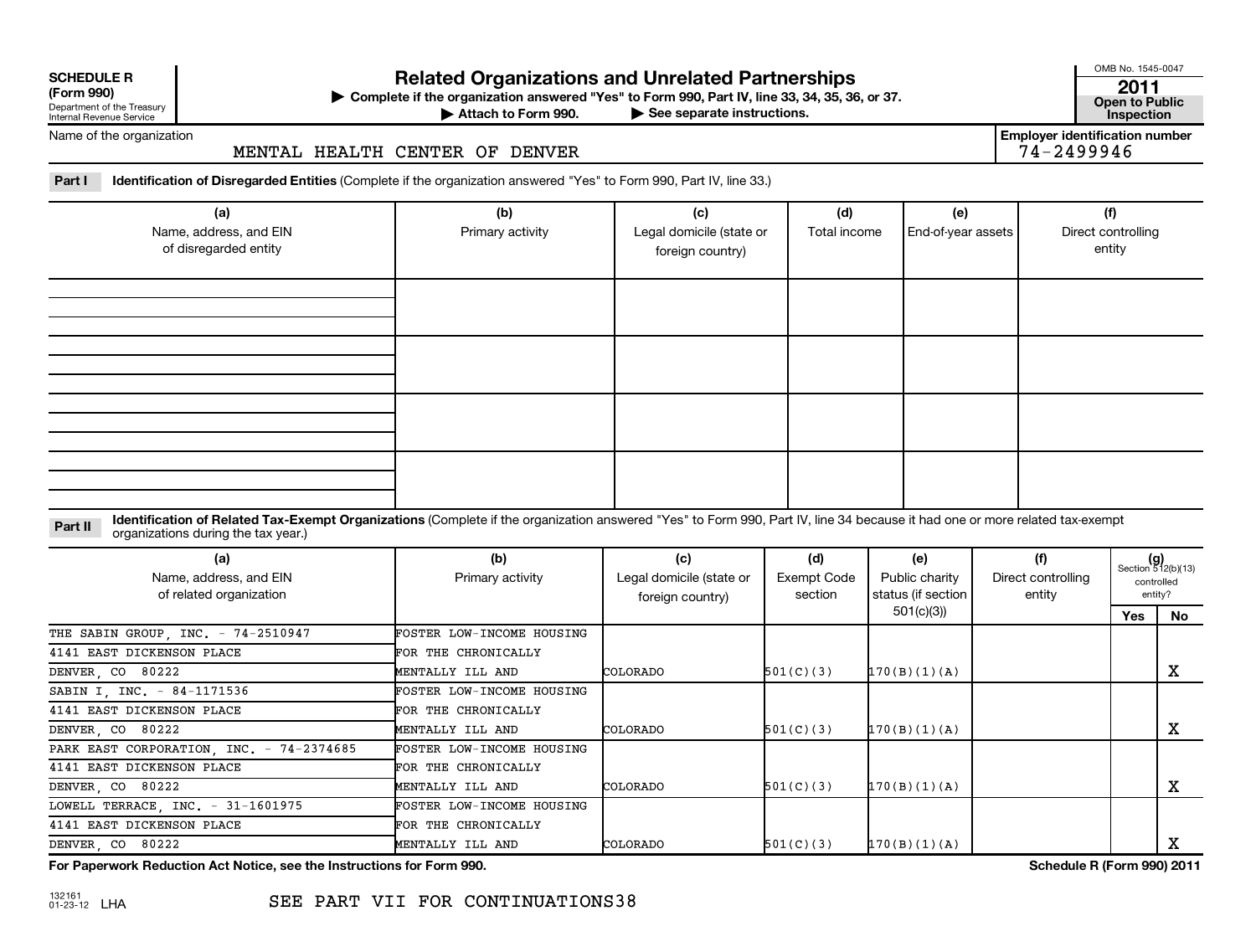#### Schedule R (Form 990) 2011 MENTAL HEALTH CENTER OF DENVER  $74-2499946$  Page

**2**

Part III Identification of Related Organizations Taxable as a Partnership (Complete if the organization answered "Yes" to Form 990, Part IV, line 34 because it had one or more related<br>Read to reconizations tracted as a par organizations treated as a partnership during the tax year.)

| (a)                                                                                                                                                                                                                                                                         | (b)              | (c)                                                   | (d)                          | (e)                                                                                        | (f)                          | (g)                                             | (h)                                                 |        |                | (i)                                                                     | (i)                  | (k)                                |
|-----------------------------------------------------------------------------------------------------------------------------------------------------------------------------------------------------------------------------------------------------------------------------|------------------|-------------------------------------------------------|------------------------------|--------------------------------------------------------------------------------------------|------------------------------|-------------------------------------------------|-----------------------------------------------------|--------|----------------|-------------------------------------------------------------------------|----------------------|------------------------------------|
| Name, address, and EIN<br>of related organization                                                                                                                                                                                                                           | Primary activity | Legal<br>domicile<br>(state or<br>foreign<br>country) | Direct controlling<br>entity | Predominant income<br>(related, unrelated,<br>excluded from tax under<br>sections 512-514) | Share of total<br>income     | Share of<br>end-of-year<br>assets               | Disproportion-<br>ate allocations?<br>$Yes \mid No$ |        |                | Code V-UBI<br>amount in box<br>20 of Schedule<br>K-1 (Form 1065) Yes No | managing<br>partner? | General or Percentage<br>ownership |
|                                                                                                                                                                                                                                                                             |                  |                                                       |                              |                                                                                            |                              |                                                 |                                                     |        |                |                                                                         |                      |                                    |
|                                                                                                                                                                                                                                                                             |                  |                                                       |                              |                                                                                            |                              |                                                 |                                                     |        |                |                                                                         |                      |                                    |
|                                                                                                                                                                                                                                                                             |                  |                                                       |                              |                                                                                            |                              |                                                 |                                                     |        |                |                                                                         |                      |                                    |
|                                                                                                                                                                                                                                                                             |                  |                                                       |                              |                                                                                            |                              |                                                 |                                                     |        |                |                                                                         |                      |                                    |
|                                                                                                                                                                                                                                                                             |                  |                                                       |                              |                                                                                            |                              |                                                 |                                                     |        |                |                                                                         |                      |                                    |
|                                                                                                                                                                                                                                                                             |                  |                                                       |                              |                                                                                            |                              |                                                 |                                                     |        |                |                                                                         |                      |                                    |
|                                                                                                                                                                                                                                                                             |                  |                                                       |                              |                                                                                            |                              |                                                 |                                                     |        |                |                                                                         |                      |                                    |
|                                                                                                                                                                                                                                                                             |                  |                                                       |                              |                                                                                            |                              |                                                 |                                                     |        |                |                                                                         |                      |                                    |
|                                                                                                                                                                                                                                                                             |                  |                                                       |                              |                                                                                            |                              |                                                 |                                                     |        |                |                                                                         |                      |                                    |
|                                                                                                                                                                                                                                                                             |                  |                                                       |                              |                                                                                            |                              |                                                 |                                                     |        |                |                                                                         |                      |                                    |
| Identification of Related Organizations Taxable as a Corporation or Trust (Complete if the organization answered "Yes" to Form 990, Part IV, line 34 because it had one or more related<br>Part IV<br>organizations treated as a corporation or trust during the tax year.) |                  |                                                       |                              |                                                                                            |                              |                                                 |                                                     |        |                |                                                                         |                      |                                    |
| (a)                                                                                                                                                                                                                                                                         |                  |                                                       | (b)                          | (c)                                                                                        | (d)                          | (e)                                             |                                                     | (f)    |                | (g)                                                                     |                      | (h)                                |
| Name, address, and EIN<br>of related organization                                                                                                                                                                                                                           |                  |                                                       | Primary activity             | Legal domicile<br>state or<br>foreign<br>country)                                          | Direct controlling<br>entity | Type of entity<br>(C corp, S corp,<br>or trust) |                                                     | income | Share of total | Share of<br>end-of-year<br>assets                                       |                      | Percentage<br>ownership            |
|                                                                                                                                                                                                                                                                             |                  |                                                       |                              |                                                                                            |                              |                                                 |                                                     |        |                |                                                                         |                      |                                    |
|                                                                                                                                                                                                                                                                             |                  |                                                       |                              |                                                                                            |                              |                                                 |                                                     |        |                |                                                                         |                      |                                    |
|                                                                                                                                                                                                                                                                             |                  |                                                       |                              |                                                                                            |                              |                                                 |                                                     |        |                |                                                                         |                      |                                    |
|                                                                                                                                                                                                                                                                             |                  |                                                       |                              |                                                                                            |                              |                                                 |                                                     |        |                |                                                                         |                      |                                    |
|                                                                                                                                                                                                                                                                             |                  |                                                       |                              |                                                                                            |                              |                                                 |                                                     |        |                |                                                                         |                      |                                    |
|                                                                                                                                                                                                                                                                             |                  |                                                       |                              |                                                                                            |                              |                                                 |                                                     |        |                |                                                                         |                      |                                    |
|                                                                                                                                                                                                                                                                             |                  |                                                       |                              |                                                                                            |                              |                                                 |                                                     |        |                |                                                                         |                      |                                    |
|                                                                                                                                                                                                                                                                             |                  |                                                       |                              |                                                                                            |                              |                                                 |                                                     |        |                |                                                                         |                      |                                    |
|                                                                                                                                                                                                                                                                             |                  |                                                       |                              |                                                                                            |                              |                                                 |                                                     |        |                |                                                                         |                      |                                    |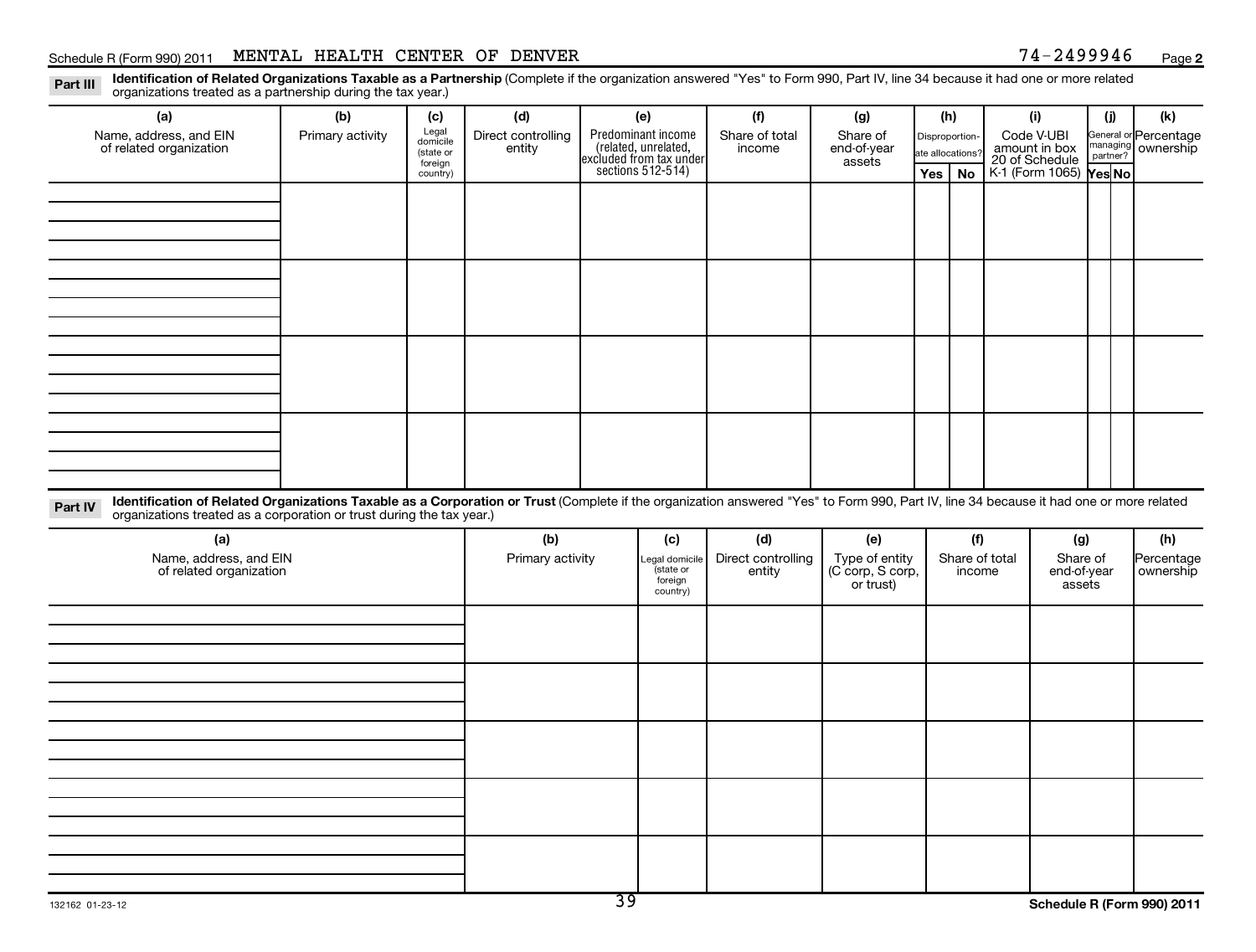#### Schedule R (Form 990) 2011 MENTAL HEALTH CENTER OF DENVER  $74-2499946$  Page

|                                                                                                                                                                                                                                      | Transactions With Related Organizations (Complete if the organization answered "Yes" to Form 990, Part IV, line 34, 35, 35a, or 36.)<br>Part V                                                                                 |                                  |                        |                    |                                                 |                |                         |                         |  |  |
|--------------------------------------------------------------------------------------------------------------------------------------------------------------------------------------------------------------------------------------|--------------------------------------------------------------------------------------------------------------------------------------------------------------------------------------------------------------------------------|----------------------------------|------------------------|--------------------|-------------------------------------------------|----------------|-------------------------|-------------------------|--|--|
| <b>Note.</b> Complete line 1 if any entity is listed in Parts II, III, or IV of this schedule.<br>Yes   No                                                                                                                           |                                                                                                                                                                                                                                |                                  |                        |                    |                                                 |                |                         |                         |  |  |
|                                                                                                                                                                                                                                      | 1 During the tax year, did the organization engage in any of the following transactions with one or more related organizations listed in Parts II-IV?                                                                          |                                  |                        |                    |                                                 |                |                         |                         |  |  |
|                                                                                                                                                                                                                                      |                                                                                                                                                                                                                                |                                  |                        |                    |                                                 | 1a             |                         | $\overline{\mathbf{X}}$ |  |  |
|                                                                                                                                                                                                                                      |                                                                                                                                                                                                                                |                                  |                        |                    |                                                 | 1b             | $\overline{\mathbf{x}}$ |                         |  |  |
|                                                                                                                                                                                                                                      |                                                                                                                                                                                                                                |                                  |                        |                    |                                                 | 1c             | $\overline{\textbf{x}}$ | $\overline{\mathbf{X}}$ |  |  |
| d Loans or loan guarantees to or for related organization(s) www.communities.com/www.communities.com/www.communities.com/www.communities.com/www.communities.com/www.communities.com/www.communities.com/www.communities.com/w       |                                                                                                                                                                                                                                |                                  |                        |                    |                                                 |                |                         |                         |  |  |
| e Loans or loan guarantees by related organization(s) www.array.com/www.array.com/www.array.com/www.array.com/www.array.com/www.array.com/www.array.com/www.array.com/www.array.com/www.array.com/www.array.com/www.array.com/       |                                                                                                                                                                                                                                |                                  |                        |                    |                                                 |                |                         |                         |  |  |
|                                                                                                                                                                                                                                      |                                                                                                                                                                                                                                |                                  |                        |                    |                                                 |                |                         |                         |  |  |
| f Sale of assets to related organization(s) www.assettion.com/www.assettion.com/www.assettion.com/www.assettion.com/www.assettion.com/www.assettion.com/www.assettion.com/www.assettion.com/www.assettion.com/www.assettion.co       |                                                                                                                                                                                                                                |                                  |                        |                    |                                                 |                |                         |                         |  |  |
|                                                                                                                                                                                                                                      |                                                                                                                                                                                                                                |                                  |                        |                    |                                                 | 1g             |                         | $\overline{\textbf{x}}$ |  |  |
|                                                                                                                                                                                                                                      | h Exchange of assets with related organization(s) www.assettion.com/www.assettion.com/www.assettion.com/www.assettion.com/www.assettion.com/www.assettion.com/www.assettion.com/www.assettion.com/www.assettion.com/www.assett |                                  |                        |                    |                                                 | 1 <sub>h</sub> |                         | $\overline{\mathbf{x}}$ |  |  |
|                                                                                                                                                                                                                                      |                                                                                                                                                                                                                                |                                  |                        |                    |                                                 | 1i.            |                         | $\overline{\mathbf{x}}$ |  |  |
|                                                                                                                                                                                                                                      |                                                                                                                                                                                                                                |                                  |                        |                    |                                                 |                | X                       |                         |  |  |
|                                                                                                                                                                                                                                      |                                                                                                                                                                                                                                |                                  |                        |                    |                                                 |                |                         |                         |  |  |
|                                                                                                                                                                                                                                      |                                                                                                                                                                                                                                |                                  |                        |                    |                                                 |                |                         |                         |  |  |
| Performance of services or membership or fundraising solicitations by related organization(s) [11] processors content to the content of services or membership or fundraising solicitations by related organization(s) [11] pr<br>L  |                                                                                                                                                                                                                                |                                  |                        |                    |                                                 |                |                         |                         |  |  |
|                                                                                                                                                                                                                                      |                                                                                                                                                                                                                                |                                  |                        |                    |                                                 |                |                         |                         |  |  |
| n Sharing of paid employees with related organization(s) <b>manufaction</b> (since the manufacture of manufacture of manufacture of manufacture of manufacture of manufacture of manufacture of manufacture of manufacture of manufa |                                                                                                                                                                                                                                |                                  |                        |                    |                                                 |                |                         |                         |  |  |
|                                                                                                                                                                                                                                      |                                                                                                                                                                                                                                |                                  |                        |                    |                                                 |                |                         |                         |  |  |
|                                                                                                                                                                                                                                      |                                                                                                                                                                                                                                |                                  |                        |                    |                                                 | 1о             |                         | x                       |  |  |
|                                                                                                                                                                                                                                      |                                                                                                                                                                                                                                |                                  |                        |                    |                                                 | 1p             | $\overline{\textbf{x}}$ |                         |  |  |
|                                                                                                                                                                                                                                      |                                                                                                                                                                                                                                |                                  |                        |                    |                                                 |                |                         |                         |  |  |
|                                                                                                                                                                                                                                      |                                                                                                                                                                                                                                |                                  |                        |                    |                                                 | 1q             |                         | X                       |  |  |
|                                                                                                                                                                                                                                      |                                                                                                                                                                                                                                |                                  |                        |                    |                                                 | 1r             |                         | $\overline{\texttt{x}}$ |  |  |
| $\mathbf{2}$                                                                                                                                                                                                                         | If the answer to any of the above is "Yes," see the instructions for information on who must complete this line, including covered relationships and transaction thresholds.                                                   |                                  |                        |                    |                                                 |                |                         |                         |  |  |
|                                                                                                                                                                                                                                      | (a)<br>Name of other organization                                                                                                                                                                                              | (b)<br>Transaction<br>type (a-r) | (c)<br>Amount involved |                    | (d)<br>Method of determining<br>amount involved |                |                         |                         |  |  |
|                                                                                                                                                                                                                                      | (1) LOWELL TERRACE, INC.                                                                                                                                                                                                       | K                                |                        | 5,381. ACTUAL CASH |                                                 |                |                         |                         |  |  |
|                                                                                                                                                                                                                                      | (2) LOWELL TERRACE, INC.                                                                                                                                                                                                       | N                                |                        | 9,982. ACTUAL CASH |                                                 |                |                         |                         |  |  |
|                                                                                                                                                                                                                                      | 17,931. ACTUAL CASH<br>$\mathbf P$<br>(3) LOWELL TERRACE, INC.                                                                                                                                                                 |                                  |                        |                    |                                                 |                |                         |                         |  |  |
| 6,509. ACTUAL CASH<br>к<br>(4) PARK EAST CORPORATION, INC.                                                                                                                                                                           |                                                                                                                                                                                                                                |                                  |                        |                    |                                                 |                |                         |                         |  |  |
| 9,982. ACTUAL CASH<br>(5) PARK EAST CORPORATION, INC.<br>N                                                                                                                                                                           |                                                                                                                                                                                                                                |                                  |                        |                    |                                                 |                |                         |                         |  |  |
|                                                                                                                                                                                                                                      |                                                                                                                                                                                                                                |                                  |                        |                    |                                                 |                |                         |                         |  |  |

**(6)** PARK EAST CORPORATION, INC. P 17,931.ACTUAL CASH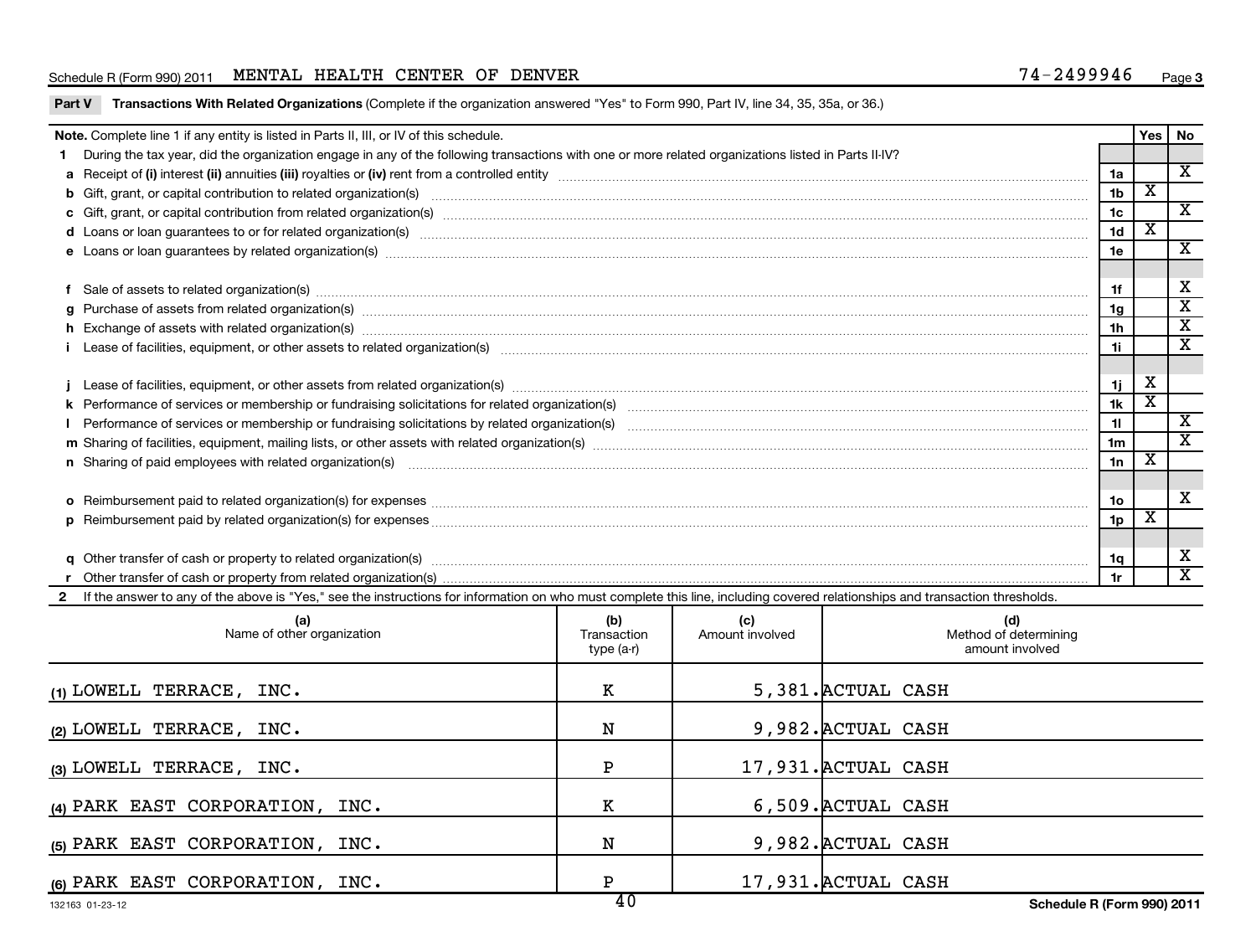**Part V Continuation of Transactions With Related Organizations**  (Schedule R (Form 990), Part V, line 2)

| (a)<br>Name of other organization | (b)<br>Transaction<br>type (a-r) | (c)<br>Amount involved | (d)<br>Method of determining<br>amount involved |
|-----------------------------------|----------------------------------|------------------------|-------------------------------------------------|
| $(7)$ SABIN I, INC.               | К                                |                        | 4,817. ACTUAL CASH                              |
| $(8)$ SABIN I, INC.               | N                                |                        | 9,982. ACTUAL CASH                              |
| $(9)$ SABIN I, INC.               | Ρ                                |                        | 17,931. ACTUAL CASH                             |
| $(10)$ THE SABIN GROUP, INC.      | К                                |                        | 14, 276. ACTUAL CASH                            |
| (11) THE SABIN GROUP, INC.        | N                                |                        | 62,478. ACTUAL CASH                             |
| $(12)$ THE SABIN GROUP, INC.      | Ρ                                |                        | 125,518. ACTUAL CASH                            |
| $(13)$ THE SABIN GROUP, INC.      | J                                |                        | 417, 484. ACTUAL CASH                           |
| $(14)$ THE SABIN GROUP, INC.      | D                                |                        | 5,000. ACTUAL CASH                              |
| (15)                              |                                  |                        |                                                 |
| (16)                              |                                  |                        |                                                 |
| (17)                              |                                  |                        |                                                 |
| (18)                              |                                  |                        |                                                 |
| (19)                              |                                  |                        |                                                 |
| (20)                              |                                  |                        |                                                 |
| (21)                              |                                  |                        |                                                 |
| (22)                              |                                  |                        |                                                 |
| (23)                              |                                  |                        |                                                 |
| (24)                              |                                  |                        |                                                 |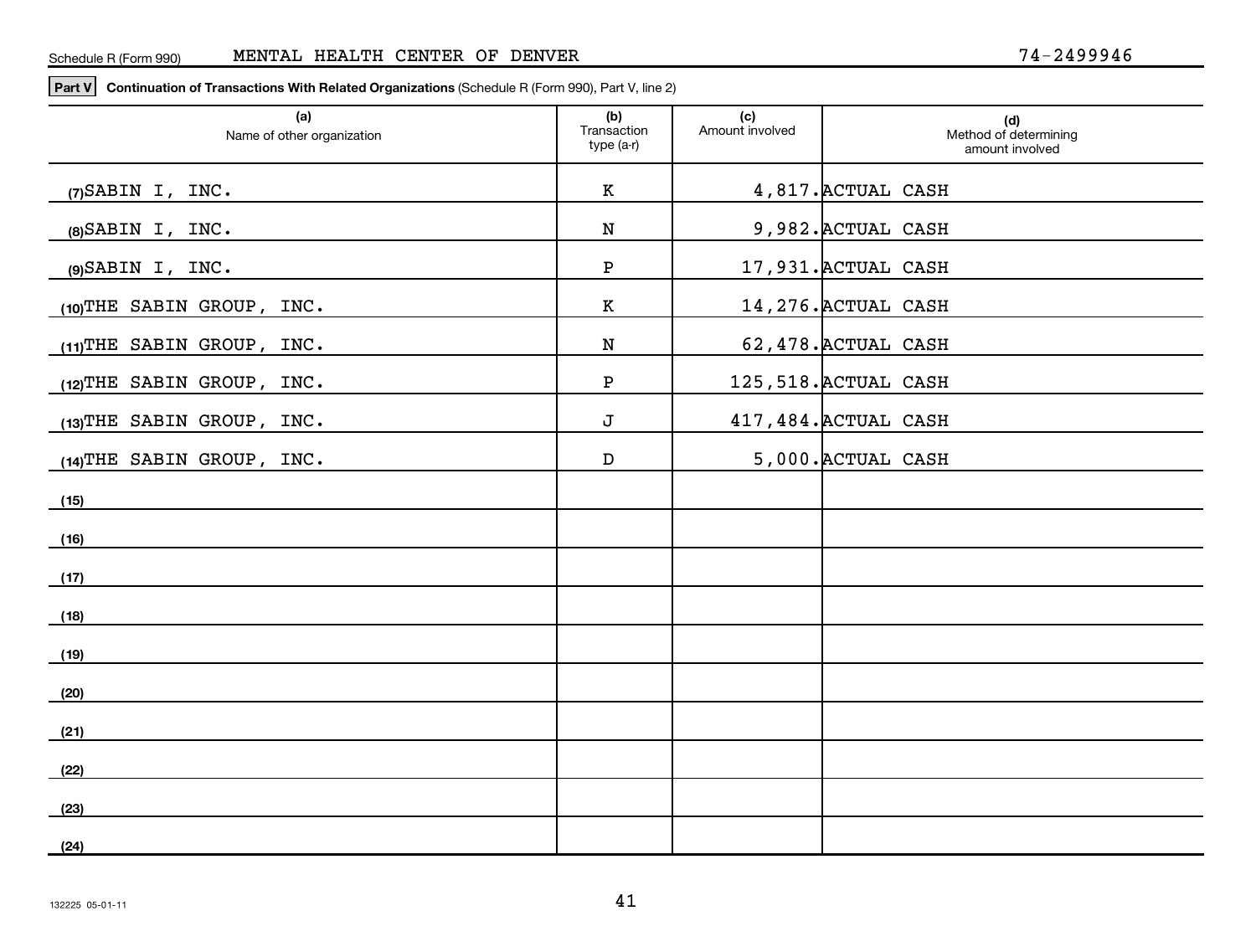#### Schedule R (Form 990) 2011 MENTAL HEALTH CENTER OF DENVER  $74-2499946$  Page

#### Part VI Unrelated Organizations Taxable as a Partnership (Complete if the organization answered "Yes" to Form 990, Part IV, line 37.)

Provide the following information for each entity taxed as a partnership through which the organization conducted more than five percent of its activities (measured by total assets or gross revenue) that was not a related organization. See instructions regarding exclusion for certain investment partnerships.

| (a)<br>Name, address, and EIN<br>of entity | (b)<br>Primary activity | (c)<br>Legal domicile<br>(state or foreign<br>country) | (d)<br>$\begin{array}{ l l } \hline \text{Predominant income} & \text{Area} \\ \hline \text{(related, unrelated,} & \text{501(c)(3)} \\ \text{excluded from tax} & \text{501(c)(3)} \\ \text{under section 512-514)} & \text{Yes. No} \\\hline \end{array}$ | $(e)$<br>Are all<br>partners sec.<br>$501(c)(3)$<br>orgs.? | (f)<br>Share of<br>total<br>income | (g)<br>Share of<br>end-of-year<br>assets | (h) |  | Yes No |  | (i)<br>Dispropor-<br>Code V-UBI<br>dionate amount in box 20 managing<br>allocations? of Schedule K-1<br>Yes No (Form 1065)<br>Yes No | (i)<br>Yes NO | (k) |
|--------------------------------------------|-------------------------|--------------------------------------------------------|-------------------------------------------------------------------------------------------------------------------------------------------------------------------------------------------------------------------------------------------------------------|------------------------------------------------------------|------------------------------------|------------------------------------------|-----|--|--------|--|--------------------------------------------------------------------------------------------------------------------------------------|---------------|-----|
|                                            |                         |                                                        |                                                                                                                                                                                                                                                             |                                                            |                                    |                                          |     |  |        |  |                                                                                                                                      |               |     |
|                                            |                         |                                                        |                                                                                                                                                                                                                                                             |                                                            |                                    |                                          |     |  |        |  |                                                                                                                                      |               |     |
|                                            |                         |                                                        |                                                                                                                                                                                                                                                             |                                                            |                                    |                                          |     |  |        |  |                                                                                                                                      |               |     |
|                                            |                         |                                                        |                                                                                                                                                                                                                                                             |                                                            |                                    |                                          |     |  |        |  |                                                                                                                                      |               |     |
|                                            |                         |                                                        |                                                                                                                                                                                                                                                             |                                                            |                                    |                                          |     |  |        |  |                                                                                                                                      |               |     |
|                                            |                         |                                                        |                                                                                                                                                                                                                                                             |                                                            |                                    |                                          |     |  |        |  |                                                                                                                                      |               |     |
|                                            |                         |                                                        |                                                                                                                                                                                                                                                             |                                                            |                                    |                                          |     |  |        |  |                                                                                                                                      |               |     |
|                                            |                         |                                                        |                                                                                                                                                                                                                                                             |                                                            |                                    |                                          |     |  |        |  |                                                                                                                                      |               |     |

**Schedule R (Form 990) 2011**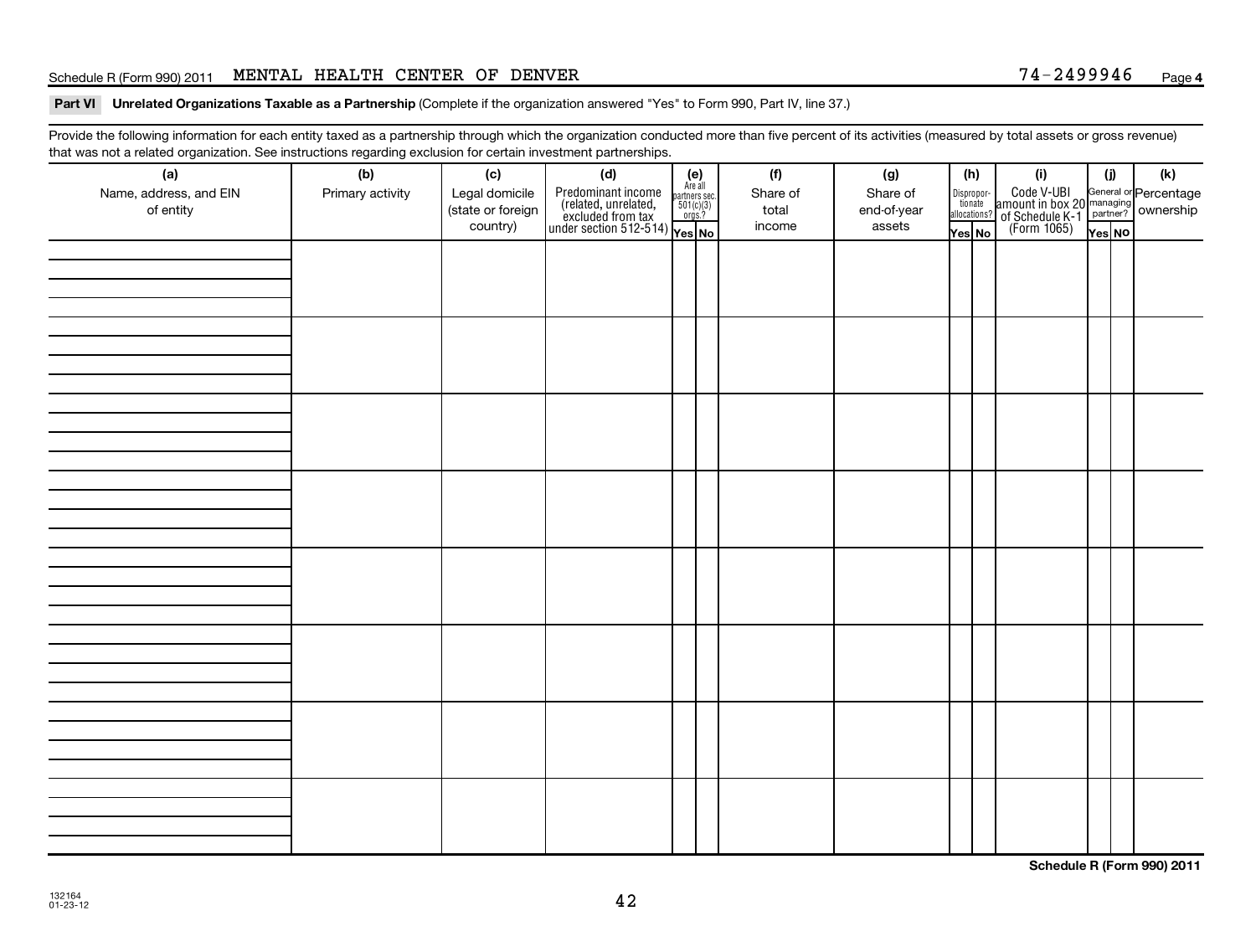**Part VII Supplemental Information**

Complete this part to provide additional information for responses to questions on Schedule R (see instructions).

PART II, IDENTIFICATION OF RELATED TAX-EXEMPT ORGANIZATIONS:

NAME OF RELATED ORGANIZATION:

THE SABIN GROUP, INC.

PRIMARY ACTIVITY: FOSTER LOW-INCOME HOUSING FOR THE CHRONICALLY MENTALLY

ILL AND HANDICAPPED

NAME OF RELATED ORGANIZATION:

SABIN I, INC.

PRIMARY ACTIVITY: FOSTER LOW-INCOME HOUSING FOR THE CHRONICALLY MENTALLY

ILL AND HANDICAPPED

NAME OF RELATED ORGANIZATION:

PARK EAST CORPORATION, INC.

PRIMARY ACTIVITY: FOSTER LOW-INCOME HOUSING FOR THE CHRONICALLY MENTALLY

ILL AND HANDICAPPED

NAME OF RELATED ORGANIZATION:

LOWELL TERRACE, INC.

PRIMARY ACTIVITY: FOSTER LOW-INCOME HOUSING FOR THE CHRONICALLY MENTALLY

ILL AND HANDICAPPED

132165 01-23-12

**Schedule R (Form 990) 2011**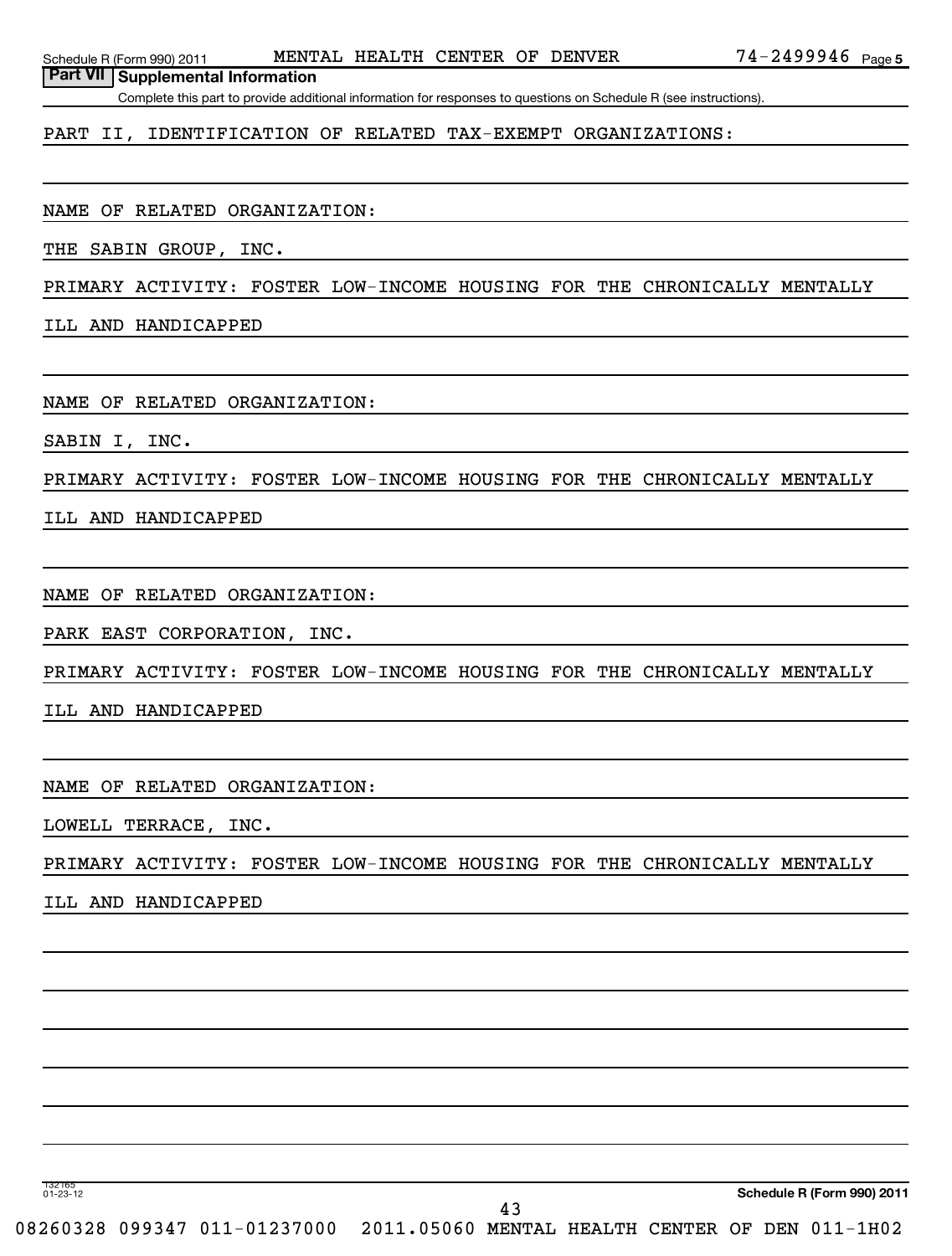#### **2011 DEPRECIATION AND AMORTIZATION REPORT**

#### FORM 990 PAGE 10 990

| Asset<br>No. | Description                                | Date<br>Acquired | Method | Life | $\begin{smallmatrix} 0 \\ 0 \\ 7 \end{smallmatrix}$ | Line<br>No.      | Unadjusted<br>Cost Or Basis   | Bus<br>$\%$<br>Excl | Section 179<br>Expense | Reduction In<br><b>Basis</b> | <b>Basis For</b><br>Depreciation | Beginning<br>Accumulated<br>Depreciation | Current<br>Sec 179<br>Expense | <b>Current Year</b><br>Deduction | Ending<br>Accumulated<br>Depreciation |
|--------------|--------------------------------------------|------------------|--------|------|-----------------------------------------------------|------------------|-------------------------------|---------------------|------------------------|------------------------------|----------------------------------|------------------------------------------|-------------------------------|----------------------------------|---------------------------------------|
|              | 1 LAND                                     | VARIOUS          | L      |      |                                                     |                  | 2,827,941.                    |                     |                        |                              | 2,827,941.                       |                                          |                               | 0                                |                                       |
|              | 2 BUILDINGS                                | VARIOUS          |        | .000 |                                                     |                  | HY16 7,783,685.               |                     |                        |                              | 7,783,685.4,303,615.             |                                          |                               |                                  | 186, 597. 4, 490, 212.                |
|              | 3 BUILDING IMPROVEMENTS                    | VARIOUS          |        | .000 |                                                     |                  | HY16 10904663.                |                     |                        |                              |                                  | 10904663.5,486,102.                      |                               |                                  | 822, 340. 7, 308, 442.                |
|              | 4 FURNITURE                                | VARIOUS          |        | .000 |                                                     |                  | HY16 1,073,430.               |                     |                        |                              | $1,073,430.$ 528,957.            |                                          |                               |                                  | $80,317.$ 609,274.                    |
|              | 5 EQUIPMENT                                | VARIOUS          |        | .000 |                                                     |                  | HY <sub>16</sub> 1, 715, 323. |                     |                        |                              | $1, 715, 323.$ , 052, 227.       |                                          |                               |                                  | 213, 499. 1, 265, 726.                |
|              | 6 VEHICLES                                 | VARIOUS          |        | .000 |                                                     | HY <sub>16</sub> | 685,533.                      |                     |                        |                              |                                  | 685, 533. 484, 895.                      |                               |                                  | $71,467.$ 556,362.                    |
|              | 7 LEASEHOLD IMPROVEMENTS                   | VARIOUS          |        | .000 |                                                     | HY16             | 563,106.                      |                     |                        |                              |                                  | 563,106. 250,368.                        |                               | 54, 397.                         | 304,765.                              |
|              | 8 COMPUTERS                                | VARIOUS          |        | .000 |                                                     |                  | HY16 3,744,002.               |                     |                        |                              | $3,744,002.\;468,121.$           |                                          |                               |                                  | 303, 979. 2, 772, 100.                |
|              | NET DEFERRED DEBT ISSUANCE<br>$11$ COSTS   | VARIOUS          |        | 180M |                                                     | HY <sub>43</sub> | 606,874.                      |                     |                        |                              | 606,874.                         | 15,476.                                  |                               | 23,762.                          | 39,238.                               |
|              | * TOTAL 990 PAGE 10 DEPR &<br><b>AMORT</b> |                  |        |      |                                                     |                  | 29904557.                     |                     |                        |                              |                                  | 29904557. 15589761.                      |                               | 1,756,358. 17346119.             |                                       |
|              |                                            |                  |        |      |                                                     |                  |                               |                     |                        |                              |                                  |                                          |                               |                                  |                                       |
|              |                                            |                  |        |      |                                                     |                  |                               |                     |                        |                              |                                  |                                          |                               |                                  |                                       |
|              |                                            |                  |        |      |                                                     |                  |                               |                     |                        |                              |                                  |                                          |                               |                                  |                                       |
|              |                                            |                  |        |      |                                                     |                  |                               |                     |                        |                              |                                  |                                          |                               |                                  |                                       |
|              |                                            |                  |        |      |                                                     |                  |                               |                     |                        |                              |                                  |                                          |                               |                                  |                                       |
|              |                                            |                  |        |      |                                                     |                  |                               |                     |                        |                              |                                  |                                          |                               |                                  |                                       |

128111 05-01-11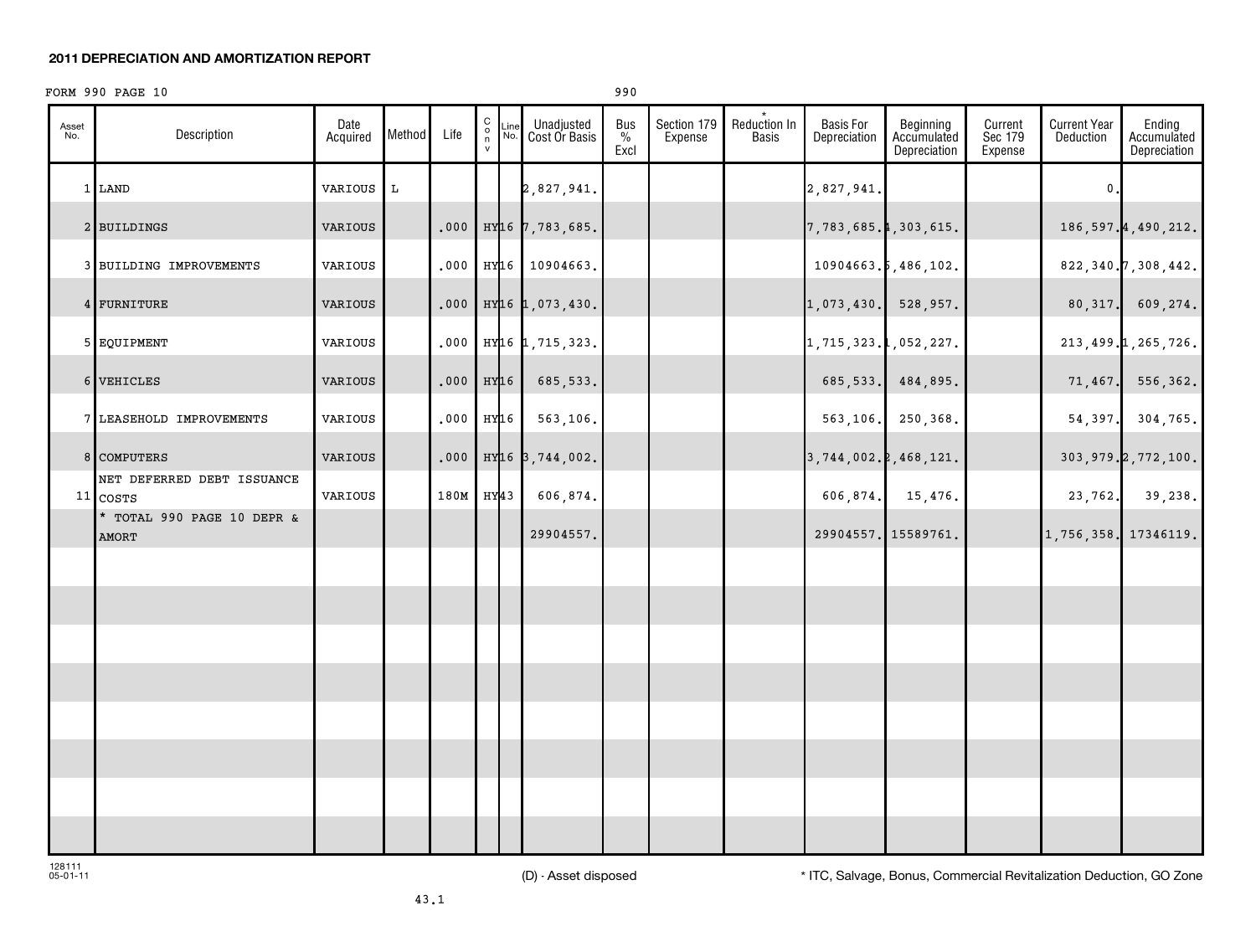| Form | 456:                       |  |
|------|----------------------------|--|
|      | Department of the Treasury |  |

|                                                                                                                                                                                                              |                                                                                                                                           |                                                                                    |                                                  |                             |              | OMB No. 1545-0172          |
|--------------------------------------------------------------------------------------------------------------------------------------------------------------------------------------------------------------|-------------------------------------------------------------------------------------------------------------------------------------------|------------------------------------------------------------------------------------|--------------------------------------------------|-----------------------------|--------------|----------------------------|
| 4562                                                                                                                                                                                                         |                                                                                                                                           | <b>Depreciation and Amortization</b>                                               |                                                  | 990                         |              |                            |
| Department of the Treasury                                                                                                                                                                                   |                                                                                                                                           | (Including Information on Listed Property)                                         |                                                  |                             |              |                            |
| (99)<br>Internal Revenue Service                                                                                                                                                                             | $\blacktriangleright$ See separate instructions.                                                                                          |                                                                                    | $\blacktriangleright$ Attach to your tax return. |                             |              | Sequence No. 179           |
| Name(s) shown on return                                                                                                                                                                                      |                                                                                                                                           |                                                                                    | Business or activity to which this form relates  |                             |              | Identifying number         |
|                                                                                                                                                                                                              |                                                                                                                                           |                                                                                    |                                                  |                             |              |                            |
| MENTAL HEALTH CENTER OF DENVER                                                                                                                                                                               |                                                                                                                                           |                                                                                    | <b>FORM 990 PAGE 10</b>                          |                             |              | 174-2499946                |
| Part I                                                                                                                                                                                                       | Election To Expense Certain Property Under Section 179 Note: If you have any listed property, complete Part V before you complete Part I. |                                                                                    |                                                  |                             |              |                            |
| 1 Maximum amount (see instructions)                                                                                                                                                                          |                                                                                                                                           |                                                                                    |                                                  |                             | 1            | 500,000.                   |
|                                                                                                                                                                                                              |                                                                                                                                           |                                                                                    |                                                  |                             | $\mathbf{2}$ |                            |
|                                                                                                                                                                                                              |                                                                                                                                           |                                                                                    |                                                  |                             | 3            | 2,000,000.                 |
|                                                                                                                                                                                                              |                                                                                                                                           |                                                                                    |                                                  |                             | 4            |                            |
| 5                                                                                                                                                                                                            |                                                                                                                                           |                                                                                    |                                                  |                             | 5            |                            |
| 6                                                                                                                                                                                                            | (a) Description of property                                                                                                               |                                                                                    | (b) Cost (business use only)                     | (c) Elected cost            |              |                            |
|                                                                                                                                                                                                              |                                                                                                                                           |                                                                                    |                                                  |                             |              |                            |
|                                                                                                                                                                                                              |                                                                                                                                           |                                                                                    |                                                  |                             |              |                            |
|                                                                                                                                                                                                              |                                                                                                                                           |                                                                                    |                                                  |                             |              |                            |
|                                                                                                                                                                                                              |                                                                                                                                           |                                                                                    |                                                  |                             |              |                            |
| <b>7</b> Listed property. Enter the amount from line 29                                                                                                                                                      |                                                                                                                                           |                                                                                    | $\overline{7}$                                   |                             |              |                            |
|                                                                                                                                                                                                              |                                                                                                                                           |                                                                                    |                                                  |                             | 8            |                            |
|                                                                                                                                                                                                              |                                                                                                                                           |                                                                                    |                                                  |                             | 9            |                            |
|                                                                                                                                                                                                              |                                                                                                                                           |                                                                                    |                                                  |                             | 10           |                            |
|                                                                                                                                                                                                              |                                                                                                                                           |                                                                                    |                                                  |                             | 11           |                            |
|                                                                                                                                                                                                              |                                                                                                                                           |                                                                                    |                                                  |                             | 12           |                            |
| 13 Carryover of disallowed deduction to 2012. Add lines 9 and 10, less line 12                                                                                                                               |                                                                                                                                           |                                                                                    | 13                                               |                             |              |                            |
| Note: Do not use Part II or Part III below for listed property. Instead, use Part V.                                                                                                                         |                                                                                                                                           |                                                                                    |                                                  |                             |              |                            |
| Part II                                                                                                                                                                                                      | Special Depreciation Allowance and Other Depreciation (Do not include listed property.)                                                   |                                                                                    |                                                  |                             |              |                            |
| 14 Special depreciation allowance for qualified property (other than listed property) placed in service during                                                                                               |                                                                                                                                           |                                                                                    |                                                  |                             |              |                            |
| the tax year                                                                                                                                                                                                 |                                                                                                                                           |                                                                                    |                                                  |                             | 14           |                            |
| 15 Property subject to section 168(f)(1) election manufactured contains and contained a subject to section 168(f)(1) election                                                                                |                                                                                                                                           |                                                                                    |                                                  |                             | 15           |                            |
| <b>16</b> Other depreciation (including ACRS)                                                                                                                                                                |                                                                                                                                           |                                                                                    |                                                  |                             | 16           | 1,732,596.                 |
| Part III                                                                                                                                                                                                     | MACRS Depreciation (Do not include listed property.) (See instructions.)                                                                  |                                                                                    |                                                  |                             |              |                            |
|                                                                                                                                                                                                              |                                                                                                                                           | <b>Section A</b>                                                                   |                                                  |                             |              |                            |
|                                                                                                                                                                                                              |                                                                                                                                           |                                                                                    |                                                  |                             | 17           |                            |
| 18 If you are electing to group any assets placed in service during the tax year into one or more general asset accounts, check here                                                                         |                                                                                                                                           |                                                                                    |                                                  |                             |              |                            |
|                                                                                                                                                                                                              | Section B - Assets Placed in Service During 2011 Tax Year Using the General Depreciation System                                           |                                                                                    |                                                  |                             |              |                            |
| (a) Classification of property                                                                                                                                                                               | (b) Month and<br>year placed<br>in service                                                                                                | (c) Basis for depreciation<br>(business/investment use<br>only - see instructions) | (d) Recovery<br>period                           | (e) Convention   (f) Method |              | (g) Depreciation deduction |
| 3-year property<br>19a                                                                                                                                                                                       |                                                                                                                                           |                                                                                    |                                                  |                             |              |                            |
| 5-year property<br>b                                                                                                                                                                                         |                                                                                                                                           |                                                                                    |                                                  |                             |              |                            |
| 7-year property<br>с                                                                                                                                                                                         |                                                                                                                                           |                                                                                    |                                                  |                             |              |                            |
| 10-year property<br>d                                                                                                                                                                                        |                                                                                                                                           |                                                                                    |                                                  |                             |              |                            |
| 15-year property<br>е                                                                                                                                                                                        |                                                                                                                                           |                                                                                    |                                                  |                             |              |                            |
| 20-year property<br>f                                                                                                                                                                                        |                                                                                                                                           |                                                                                    |                                                  |                             |              |                            |
| 25-year property<br>g                                                                                                                                                                                        |                                                                                                                                           |                                                                                    | 25 yrs.                                          |                             | S/L          |                            |
|                                                                                                                                                                                                              | $\prime$                                                                                                                                  |                                                                                    | 27.5 yrs.                                        | мм                          | S/L          |                            |
| Residential rental property<br>h                                                                                                                                                                             |                                                                                                                                           |                                                                                    | 27.5 yrs.                                        | мм                          | S/L          |                            |
|                                                                                                                                                                                                              |                                                                                                                                           |                                                                                    | 39 yrs.                                          | мм                          | S/L          |                            |
| Nonresidential real property<br>j.                                                                                                                                                                           |                                                                                                                                           |                                                                                    |                                                  | МM                          | S/L          |                            |
|                                                                                                                                                                                                              | Section C - Assets Placed in Service During 2011 Tax Year Using the Alternative Depreciation System                                       |                                                                                    |                                                  |                             |              |                            |
| 20a<br>Class life                                                                                                                                                                                            |                                                                                                                                           |                                                                                    |                                                  |                             | S/L          |                            |
| 12-year<br>b                                                                                                                                                                                                 |                                                                                                                                           |                                                                                    | 12 yrs.                                          |                             | S/L          |                            |
| 40-year<br>c                                                                                                                                                                                                 | $\prime$                                                                                                                                  |                                                                                    | 40 yrs.                                          | MМ                          | S/L          |                            |
| Part IV<br><b>Summary (See instructions.)</b>                                                                                                                                                                |                                                                                                                                           |                                                                                    |                                                  |                             |              |                            |
| 21 Listed property. Enter amount from line 28                                                                                                                                                                |                                                                                                                                           |                                                                                    |                                                  |                             | 21           |                            |
|                                                                                                                                                                                                              |                                                                                                                                           |                                                                                    |                                                  |                             |              |                            |
| 22 Total. Add amounts from line 12, lines 14 through 17, lines 19 and 20 in column (g), and line 21.<br>Enter here and on the appropriate lines of your return. Partnerships and S corporations - see instr. |                                                                                                                                           |                                                                                    |                                                  |                             | 22           | 1,732,596.                 |
|                                                                                                                                                                                                              |                                                                                                                                           |                                                                                    |                                                  |                             |              |                            |

116251 11-21-11 LHA For Paperwork Reduction Act Notice, see separate instructions. **Accord 1999 <b>Example 1** Form 4562 (2011) portion of the basis attributable to section 263A costs

**23** For assets shown above and placed in service during the current year, enter the

08260328 099347 011-01237000 2011.05060 MENTAL HEALTH CENTER OF DEN 011-1H02

49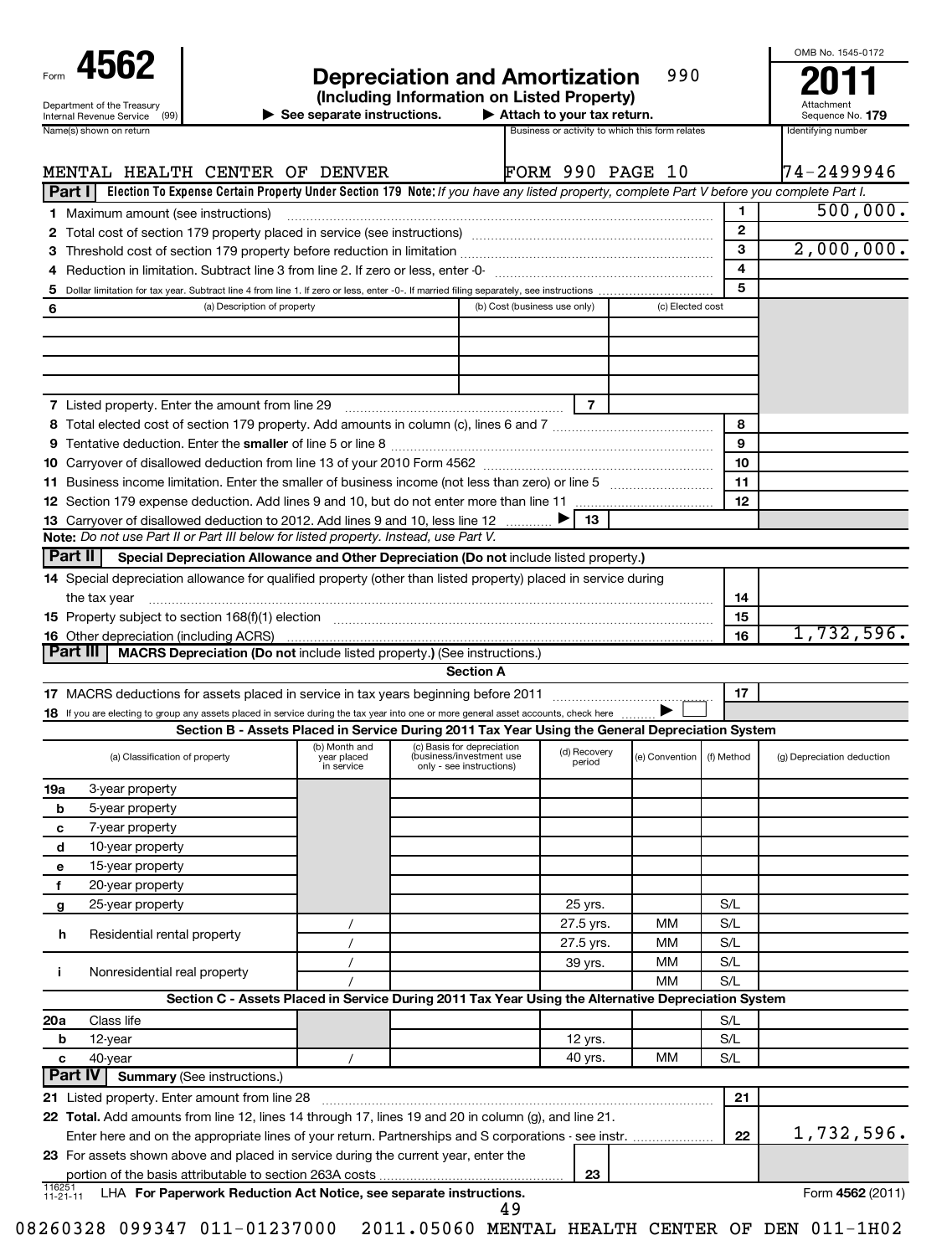| Form 4562 (2011)                                                                                                                                                           |                      | MENTAL HEALTH CENTER OF DENVER                                                                                       |                             |                |                       |                                            |                 |                                        |         |                                      |     |                     | $74 - 2499946$ Page 2 |                |
|----------------------------------------------------------------------------------------------------------------------------------------------------------------------------|----------------------|----------------------------------------------------------------------------------------------------------------------|-----------------------------|----------------|-----------------------|--------------------------------------------|-----------------|----------------------------------------|---------|--------------------------------------|-----|---------------------|-----------------------|----------------|
| Listed Property (Include automobiles, certain other vehicles, certain computers, and property used for entertainment, recreation, or<br>Part V<br>amusement.)              |                      |                                                                                                                      |                             |                |                       |                                            |                 |                                        |         |                                      |     |                     |                       |                |
| Note: For any vehicle for which you are using the standard mileage rate or deducting lease expense, complete only 24a, 24b, columns (a)                                    |                      |                                                                                                                      |                             |                |                       |                                            |                 |                                        |         |                                      |     |                     |                       |                |
| through (c) of Section A, all of Section B, and Section C if applicable.                                                                                                   |                      |                                                                                                                      |                             |                |                       |                                            |                 |                                        |         |                                      |     |                     |                       |                |
|                                                                                                                                                                            |                      | Section A - Depreciation and Other Information (Caution: See the instructions for limits for passenger automobiles.) |                             |                |                       |                                            |                 |                                        |         |                                      |     |                     |                       |                |
| 24a Do you have evidence to support the business/investment use claimed?                                                                                                   |                      |                                                                                                                      |                             |                |                       | Yes                                        | No <sub>1</sub> | 24b If "Yes," is the evidence written? |         |                                      |     |                     | <b>Yes</b>            | No             |
| (a)<br>Type of property                                                                                                                                                    | (b)<br>Date          | (c)<br>Business/                                                                                                     |                             | (d)<br>Cost or |                       | (e)<br>Basis for depreciation              |                 | (f)<br>Recovery                        |         | (g)<br>Method/                       |     | (h)<br>Depreciation |                       | (i)<br>Elected |
| (list vehicles first)                                                                                                                                                      | placed in<br>service | investment<br>use percentage                                                                                         |                             | other basis    |                       | (business/investment<br>use only)          |                 | period                                 |         | Convention                           |     | deduction           |                       | section 179    |
|                                                                                                                                                                            |                      |                                                                                                                      |                             |                |                       |                                            |                 |                                        |         |                                      |     |                     |                       | cost           |
| 25 Special depreciation allowance for qualified listed property placed in service during the tax year and                                                                  |                      |                                                                                                                      |                             |                |                       |                                            |                 |                                        |         | 25                                   |     |                     |                       |                |
| 26 Property used more than 50% in a qualified business use:                                                                                                                |                      |                                                                                                                      |                             |                |                       |                                            |                 |                                        |         |                                      |     |                     |                       |                |
|                                                                                                                                                                            |                      | %                                                                                                                    |                             |                |                       |                                            |                 |                                        |         |                                      |     |                     |                       |                |
|                                                                                                                                                                            | 中间生                  | $\%$                                                                                                                 |                             |                |                       |                                            |                 |                                        |         |                                      |     |                     |                       |                |
|                                                                                                                                                                            |                      | %                                                                                                                    |                             |                |                       |                                            |                 |                                        |         |                                      |     |                     |                       |                |
| 27 Property used 50% or less in a qualified business use:                                                                                                                  |                      |                                                                                                                      |                             |                |                       |                                            |                 |                                        |         |                                      |     |                     |                       |                |
|                                                                                                                                                                            |                      | %                                                                                                                    |                             |                |                       |                                            |                 |                                        | $S/L -$ |                                      |     |                     |                       |                |
|                                                                                                                                                                            | 中间生                  | $\%$                                                                                                                 |                             |                |                       |                                            |                 |                                        | $S/L -$ |                                      |     |                     |                       |                |
|                                                                                                                                                                            |                      | %                                                                                                                    |                             |                |                       |                                            |                 |                                        | $S/L -$ |                                      |     |                     |                       |                |
|                                                                                                                                                                            |                      |                                                                                                                      |                             |                |                       |                                            |                 |                                        |         | 28                                   |     |                     |                       |                |
| 29 Add amounts in column (i), line 26. Enter here and on line 7, page 1 manual content content content content content content and on line 7, page 1                       |                      |                                                                                                                      |                             |                |                       |                                            |                 |                                        |         |                                      |     | 29                  |                       |                |
|                                                                                                                                                                            |                      |                                                                                                                      |                             |                |                       | Section B - Information on Use of Vehicles |                 |                                        |         |                                      |     |                     |                       |                |
| Complete this section for vehicles used by a sole proprietor, partner, or other "more than 5% owner," or related person.                                                   |                      |                                                                                                                      |                             |                |                       |                                            |                 |                                        |         |                                      |     |                     |                       |                |
| If you provided vehicles to your employees, first answer the questions in Section C to see if you meet an exception to completing this section for                         |                      |                                                                                                                      |                             |                |                       |                                            |                 |                                        |         |                                      |     |                     |                       |                |
| those vehicles.                                                                                                                                                            |                      |                                                                                                                      |                             |                |                       |                                            |                 |                                        |         |                                      |     |                     |                       |                |
|                                                                                                                                                                            |                      |                                                                                                                      |                             | (a)            |                       | (b)                                        |                 | (c)                                    | (d)     |                                      |     | (e)                 | (f)                   |                |
| 30 Total business/investment miles driven during the                                                                                                                       |                      |                                                                                                                      |                             | Vehicle        |                       | Vehicle                                    |                 | Vehicle                                | Vehicle |                                      |     | Vehicle             | Vehicle               |                |
| year (do not include commuting miles)                                                                                                                                      |                      |                                                                                                                      |                             |                |                       |                                            |                 |                                        |         |                                      |     |                     |                       |                |
| 31 Total commuting miles driven during the year                                                                                                                            |                      |                                                                                                                      |                             |                |                       |                                            |                 |                                        |         |                                      |     |                     |                       |                |
| 32 Total other personal (noncommuting) miles                                                                                                                               |                      |                                                                                                                      |                             |                |                       |                                            |                 |                                        |         |                                      |     |                     |                       |                |
|                                                                                                                                                                            |                      |                                                                                                                      |                             |                |                       |                                            |                 |                                        |         |                                      |     |                     |                       |                |
| 33 Total miles driven during the year.                                                                                                                                     |                      |                                                                                                                      |                             |                |                       |                                            |                 |                                        |         |                                      |     |                     |                       |                |
|                                                                                                                                                                            |                      |                                                                                                                      |                             |                |                       |                                            |                 |                                        |         |                                      |     |                     |                       |                |
| 34 Was the vehicle available for personal use                                                                                                                              |                      |                                                                                                                      | Yes                         | No             | Yes                   | No                                         | Yes             | No                                     | Yes     | No                                   | Yes | No                  | Yes                   | No.            |
|                                                                                                                                                                            |                      |                                                                                                                      |                             |                |                       |                                            |                 |                                        |         |                                      |     |                     |                       |                |
| 35 Was the vehicle used primarily by a more                                                                                                                                |                      |                                                                                                                      |                             |                |                       |                                            |                 |                                        |         |                                      |     |                     |                       |                |
| than 5% owner or related person?                                                                                                                                           |                      |                                                                                                                      |                             |                |                       |                                            |                 |                                        |         |                                      |     |                     |                       |                |
| 36 Is another vehicle available for personal                                                                                                                               |                      |                                                                                                                      |                             |                |                       |                                            |                 |                                        |         |                                      |     |                     |                       |                |
|                                                                                                                                                                            |                      |                                                                                                                      |                             |                |                       |                                            |                 |                                        |         |                                      |     |                     |                       |                |
|                                                                                                                                                                            |                      | Section C - Questions for Employers Who Provide Vehicles for Use by Their Employees                                  |                             |                |                       |                                            |                 |                                        |         |                                      |     |                     |                       |                |
| Answer these questions to determine if you meet an exception to completing Section B for vehicles used by employees who are not more than 5%<br>owners or related persons. |                      |                                                                                                                      |                             |                |                       |                                            |                 |                                        |         |                                      |     |                     |                       |                |
| 37 Do you maintain a written policy statement that prohibits all personal use of vehicles, including commuting, by your                                                    |                      |                                                                                                                      |                             |                |                       |                                            |                 |                                        |         |                                      |     |                     | Yes                   | No.            |
|                                                                                                                                                                            |                      |                                                                                                                      |                             |                |                       |                                            |                 |                                        |         |                                      |     |                     |                       |                |
| 38 Do you maintain a written policy statement that prohibits personal use of vehicles, except commuting, by your                                                           |                      |                                                                                                                      |                             |                |                       |                                            |                 |                                        |         |                                      |     |                     |                       |                |
|                                                                                                                                                                            |                      |                                                                                                                      |                             |                |                       |                                            |                 |                                        |         |                                      |     |                     |                       |                |
|                                                                                                                                                                            |                      |                                                                                                                      |                             |                |                       |                                            |                 |                                        |         |                                      |     |                     |                       |                |
| 40 Do you provide more than five vehicles to your employees, obtain information from your employees about                                                                  |                      |                                                                                                                      |                             |                |                       |                                            |                 |                                        |         |                                      |     |                     |                       |                |
|                                                                                                                                                                            |                      |                                                                                                                      |                             |                |                       |                                            |                 |                                        |         |                                      |     |                     |                       |                |
|                                                                                                                                                                            |                      |                                                                                                                      |                             |                |                       |                                            |                 |                                        |         |                                      |     |                     |                       |                |
| Note: If your answer to 37, 38, 39, 40, or 41 is "Yes," do not complete Section B for the covered vehicles.                                                                |                      |                                                                                                                      |                             |                |                       |                                            |                 |                                        |         |                                      |     |                     |                       |                |
| <b>Part VI   Amortization</b>                                                                                                                                              |                      |                                                                                                                      |                             |                |                       |                                            |                 |                                        |         |                                      |     |                     |                       |                |
| (a)                                                                                                                                                                        |                      |                                                                                                                      | (b)                         |                | (c)                   |                                            |                 | (d)                                    |         | (e)                                  |     |                     | Amortization          |                |
| Description of costs                                                                                                                                                       |                      |                                                                                                                      | Date amortization<br>begins |                | Amortizable<br>amount |                                            |                 | Code<br>section                        |         | Amortization<br>period or percentage |     |                     | for this year         |                |
| 42 Amortization of costs that begins during your 2011 tax year:                                                                                                            |                      |                                                                                                                      |                             |                |                       |                                            |                 |                                        |         |                                      |     |                     |                       |                |
|                                                                                                                                                                            |                      |                                                                                                                      |                             |                |                       |                                            |                 |                                        |         |                                      |     |                     |                       |                |
|                                                                                                                                                                            |                      |                                                                                                                      |                             |                |                       |                                            |                 |                                        |         |                                      |     |                     |                       |                |
|                                                                                                                                                                            |                      |                                                                                                                      |                             |                |                       |                                            |                 |                                        |         |                                      | 43  |                     |                       | 23,762.        |
| 44 Total. Add amounts in column (f). See the instructions for where to report                                                                                              |                      |                                                                                                                      |                             |                |                       |                                            |                 |                                        |         |                                      | 44  |                     |                       | 23,762.        |
| 116252 11-18-11                                                                                                                                                            |                      |                                                                                                                      |                             |                |                       |                                            |                 |                                        |         |                                      |     |                     | Form 4562 (2011)      |                |
|                                                                                                                                                                            |                      |                                                                                                                      |                             |                |                       | 50                                         |                 |                                        |         |                                      |     |                     |                       |                |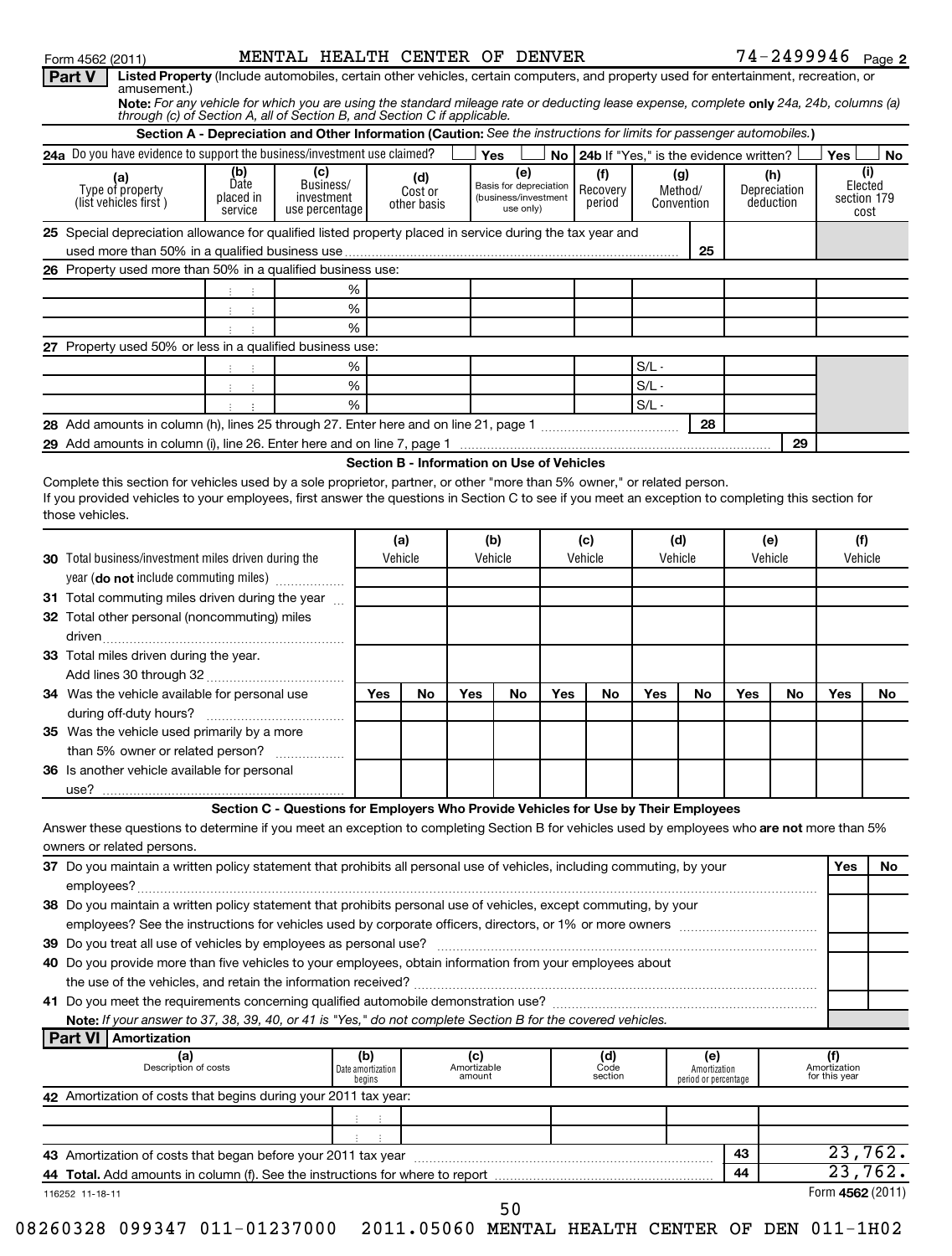**2**  $\lfloor x \rfloor$ 

● If you are filing for an Additional (Not Automatic) 3-Month Extension, complete only Part II and check this box <sub>……………………</sub>………

**Note.**  Only complete Part II if you have already been granted an automatic 3-month extension on a previously filed Form 8868.

|                                 | • If you are filing for an Automatic 3-Month Extension, complete only Part I (on page 1).                                                                                                                                                               |        |                                                                                |                              |                                                    |                         |  |  |
|---------------------------------|---------------------------------------------------------------------------------------------------------------------------------------------------------------------------------------------------------------------------------------------------------|--------|--------------------------------------------------------------------------------|------------------------------|----------------------------------------------------|-------------------------|--|--|
| Part II                         | Additional (Not Automatic) 3-Month Extension of Time. Only file the original (no copies needed).                                                                                                                                                        |        |                                                                                |                              |                                                    |                         |  |  |
|                                 |                                                                                                                                                                                                                                                         |        |                                                                                |                              | Enter filer's identifying number, see instructions |                         |  |  |
| Type or                         | Name of exempt organization or other filer, see instructions                                                                                                                                                                                            |        |                                                                                |                              | Employer identification number (EIN) or            |                         |  |  |
| print                           |                                                                                                                                                                                                                                                         |        |                                                                                |                              |                                                    |                         |  |  |
| File by the                     | MENTAL HEALTH CENTER OF DENVER                                                                                                                                                                                                                          |        |                                                                                | ΙX                           | 74-2499946                                         |                         |  |  |
| due date for<br>filing your     | Number, street, and room or suite no. If a P.O. box, see instructions.                                                                                                                                                                                  |        |                                                                                | Social security number (SSN) |                                                    |                         |  |  |
| return. See                     | 4141 E DICKENSON PLACE                                                                                                                                                                                                                                  |        |                                                                                |                              |                                                    |                         |  |  |
| instructions.                   | City, town or post office, state, and ZIP code. For a foreign address, see instructions.<br>DENVER, CO 80222                                                                                                                                            |        |                                                                                |                              |                                                    |                         |  |  |
|                                 |                                                                                                                                                                                                                                                         |        |                                                                                |                              |                                                    |                         |  |  |
|                                 | Enter the Return code for the return that this application is for (file a separate application for each return)                                                                                                                                         |        |                                                                                |                              |                                                    | 0 1                     |  |  |
|                                 |                                                                                                                                                                                                                                                         |        |                                                                                |                              |                                                    |                         |  |  |
|                                 | <b>Application</b>                                                                                                                                                                                                                                      | Return | Application                                                                    |                              |                                                    | Return                  |  |  |
| Is For                          |                                                                                                                                                                                                                                                         | Code   | <b>Is For</b>                                                                  |                              |                                                    | Code                    |  |  |
| Form 990                        |                                                                                                                                                                                                                                                         | 01     |                                                                                |                              |                                                    |                         |  |  |
|                                 | Form 990-BL                                                                                                                                                                                                                                             | 02     | Form 1041-A                                                                    |                              |                                                    | 08                      |  |  |
|                                 | Form 990-EZ                                                                                                                                                                                                                                             | 01     | Form 4720                                                                      |                              |                                                    | 09                      |  |  |
|                                 | Form 990-PF                                                                                                                                                                                                                                             | 04     | Form 5227                                                                      |                              |                                                    | 10                      |  |  |
|                                 | Form 990-T (sec. 401(a) or 408(a) trust)                                                                                                                                                                                                                | 05     | Form 6069                                                                      |                              |                                                    | 11                      |  |  |
|                                 | Form 990-T (trust other than above)                                                                                                                                                                                                                     | 06     | Form 8870                                                                      |                              |                                                    | 12                      |  |  |
|                                 | STOP! Do not complete Part II if you were not already granted an automatic 3-month extension on a previously filed Form 8868.                                                                                                                           |        |                                                                                |                              |                                                    |                         |  |  |
|                                 | THE ORGANIZATION                                                                                                                                                                                                                                        |        |                                                                                |                              |                                                    |                         |  |  |
|                                 | • The books are in the care of $\triangleright$ 4141 E DICKENSON PLACE - DENVER, CO 80219                                                                                                                                                               |        |                                                                                |                              |                                                    |                         |  |  |
|                                 | Telephone No. $\triangleright$ (303) $5\overline{04-6500}$                                                                                                                                                                                              |        | FAX No.                                                                        |                              |                                                    |                         |  |  |
|                                 |                                                                                                                                                                                                                                                         |        |                                                                                |                              |                                                    |                         |  |  |
|                                 | If this is for a Group Return, enter the organization's four digit Group Exemption Number (GEN) [If this is for the whole group, check this                                                                                                             |        |                                                                                |                              |                                                    |                         |  |  |
| $box \blacktriangleright$       | . If it is for part of the group, check this box $\blacktriangleright$ L                                                                                                                                                                                |        | and attach a list with the names and EINs of all members the extension is for. |                              |                                                    |                         |  |  |
| 4                               | I request an additional 3-month extension of time until                                                                                                                                                                                                 |        | $\overline{MAX}$ 15, 2013                                                      |                              |                                                    |                         |  |  |
| 5                               | For calendar year , or other tax year beginning                                                                                                                                                                                                         |        | JUL 1, 2011 , and ending JUN 30, 2012                                          |                              |                                                    |                         |  |  |
| 6                               | If the tax year entered in line 5 is for less than 12 months, check reason: $\Box$                                                                                                                                                                      |        | Initial return                                                                 | Final return                 |                                                    |                         |  |  |
|                                 | Change in accounting period                                                                                                                                                                                                                             |        |                                                                                |                              |                                                    |                         |  |  |
| 7                               | State in detail why you need the extension                                                                                                                                                                                                              |        |                                                                                |                              |                                                    |                         |  |  |
|                                 | ADDITIONAL TIME IS NEEDED TO FILE A COMPLETE AND ACCURATE TAX RETURN.                                                                                                                                                                                   |        |                                                                                |                              |                                                    |                         |  |  |
|                                 |                                                                                                                                                                                                                                                         |        |                                                                                |                              |                                                    |                         |  |  |
|                                 |                                                                                                                                                                                                                                                         |        |                                                                                |                              |                                                    |                         |  |  |
|                                 | 8a If this application is for Form 990-BL, 990-PF, 990-T, 4720, or 6069, enter the tentative tax, less any                                                                                                                                              |        |                                                                                |                              |                                                    |                         |  |  |
|                                 | nonrefundable credits. See instructions.                                                                                                                                                                                                                |        |                                                                                | 8a                           |                                                    | 0.                      |  |  |
| b                               | If this application is for Form 990-PF, 990-T, 4720, or 6069, enter any refundable credits and estimated                                                                                                                                                |        |                                                                                |                              |                                                    |                         |  |  |
|                                 | tax payments made. Include any prior year overpayment allowed as a credit and any amount paid                                                                                                                                                           |        |                                                                                |                              |                                                    |                         |  |  |
|                                 | previously with Form 8868.                                                                                                                                                                                                                              |        |                                                                                | 8b                           | \$                                                 | $0$ .                   |  |  |
| c                               | Balance due. Subtract line 8b from line 8a. Include your payment with this form, if required, by using                                                                                                                                                  |        |                                                                                |                              |                                                    |                         |  |  |
|                                 | EFTPS (Electronic Federal Tax Payment System). See instructions.                                                                                                                                                                                        |        |                                                                                | 8с                           | \$                                                 | 0.                      |  |  |
|                                 |                                                                                                                                                                                                                                                         |        | Signature and Verification must be completed for Part II only.                 |                              |                                                    |                         |  |  |
|                                 | Under penalties of perjury, I declare that I have examined this form, including accompanying schedules and statements, and to the best of my knowledge and belief,<br>it is true, correct, and complete, and that I am authorized to prepare this form. |        |                                                                                |                              |                                                    |                         |  |  |
| Signature $\blacktriangleright$ |                                                                                                                                                                                                                                                         |        | Title $\blacktriangleright$ CPA - AGENT                                        | Date $\blacktriangleright$   |                                                    |                         |  |  |
|                                 |                                                                                                                                                                                                                                                         |        |                                                                                |                              |                                                    | Form 8868 (Rev. 1-2012) |  |  |
|                                 |                                                                                                                                                                                                                                                         |        |                                                                                |                              |                                                    |                         |  |  |